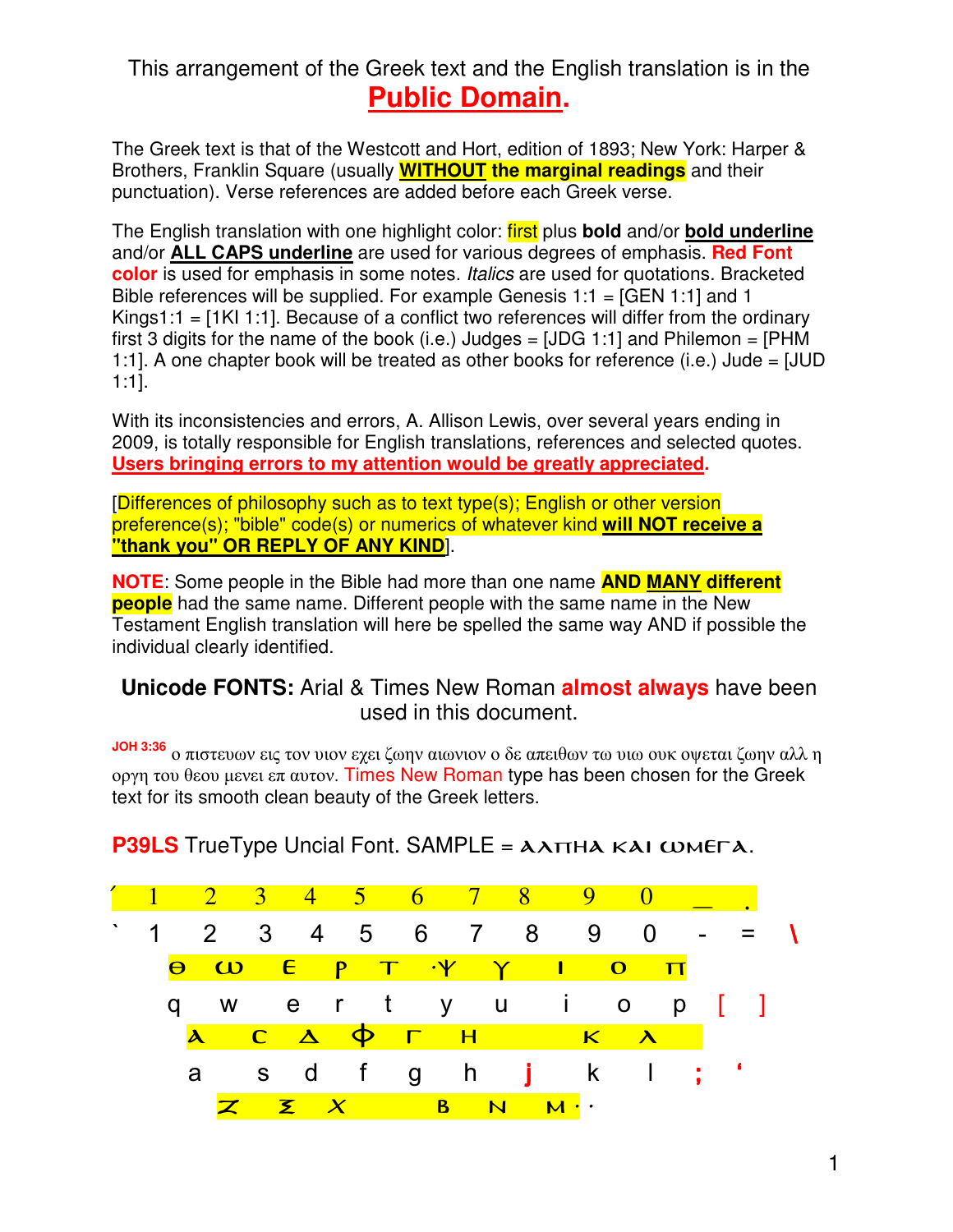z x c **v** b n m , . / **Greek Uncials** TrueType Font. SAMPLE = ΔΛΠΗΔ ΚΔΙ ΨΜΕΓΔ



**RED** characters in Arial font line print no character in P39LS TT OR Greek Uncial font.

Either of these two uncials may be used on this web site.

#### **Puncutation marks frequently used for MODERN Greek text.**

| Period:        |  |
|----------------|--|
| Comma:         |  |
| Semicolon:     |  |
| Question mark: |  |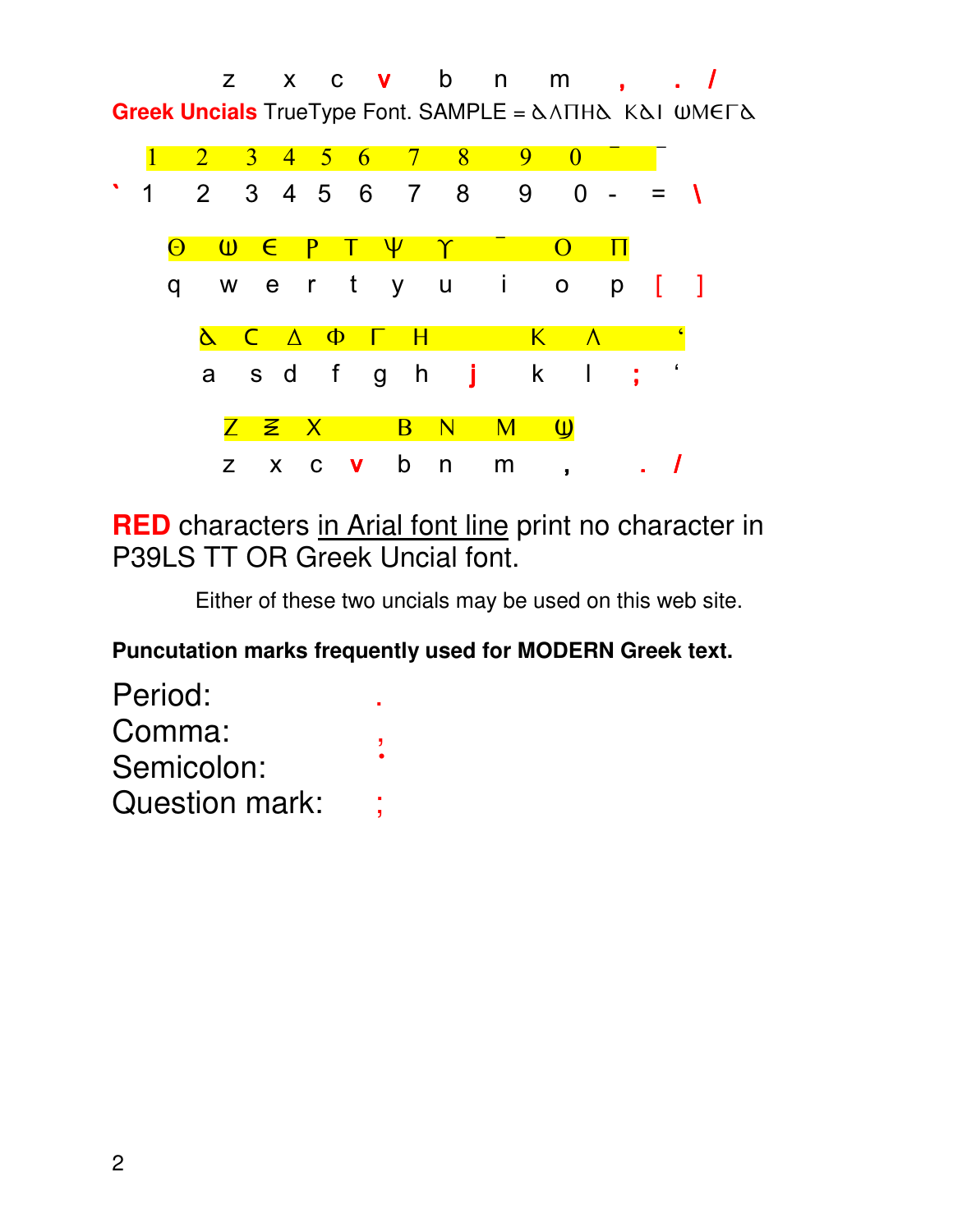### **The Unity of the Bible**

#### **Dispensationalism—PLACING SCRIPTURE AGAINST SCRIPTURE**

**NOTE**: I corrected typo's, added a descriptive title, defined paradox and pointed out its misuse as related to the Bible. Bible text is in italics without double quotes. Some other words plus titles are in italics. I have added bold type and color for emphasishave cleaned up some old English, made references uniform,.

**A paradox** is "a statement that seems contradictory, unbelievable, or absurd but that may actually be true in fact" - [Webster's New World Dictionary - Second College edition, 1980].

#### **There are NO paradoxes in the Bible. Anything proposed as such is the result of our ignorance OR our unwillingness to accept what the Bible teaches.**

**1CO 2:14, 15** The natural man [**the unsaved man**] **ACCEPTS NOt** the things of the Spirit of God because they are foolishness to him and he is not able to understand them because they are spiritually understood. But he who is spiritual understands all things, yet he himself is understood by no [**natural**] man. [aal].

## **Unity of the Bible**

\_\_\_\_\_\_\_\_\_\_\_\_\_\_\_\_\_\_\_\_\_\_\_\_\_\_\_\_\_\_\_\_\_\_\_\_\_\_\_\_\_\_\_\_\_\_\_\_

#### **being Chapter 3 of Dispensationalism by Arthur Pink**

Before turning to the positive side of our present subject, it was necessary for us to expose and denounce that teaching which insists that much in the Bible has no immediate application to us today. Such teaching is a reckless and irreverent handling of the Word, which has produced the most evil consequences in the hearts and lives of many — not the least of which is the promotion of a pharisaical spirit of self-superiority. Consciously or unconsciously, Dispensationalists are, in reality, repeating the sin of Jehoiakim, who mutilated God's Word with his penknife [JER 36:23]. Instead of "opening" the Scriptures, they are twisted in closing the major part of them from God's people today. They are just as much engaged in doing the Devil's work as are the Higher Critics, who, with their dissecting knives, are *wrongly* "dividing the word of truth." They are seeking to force a stone down the throats of those who are asking for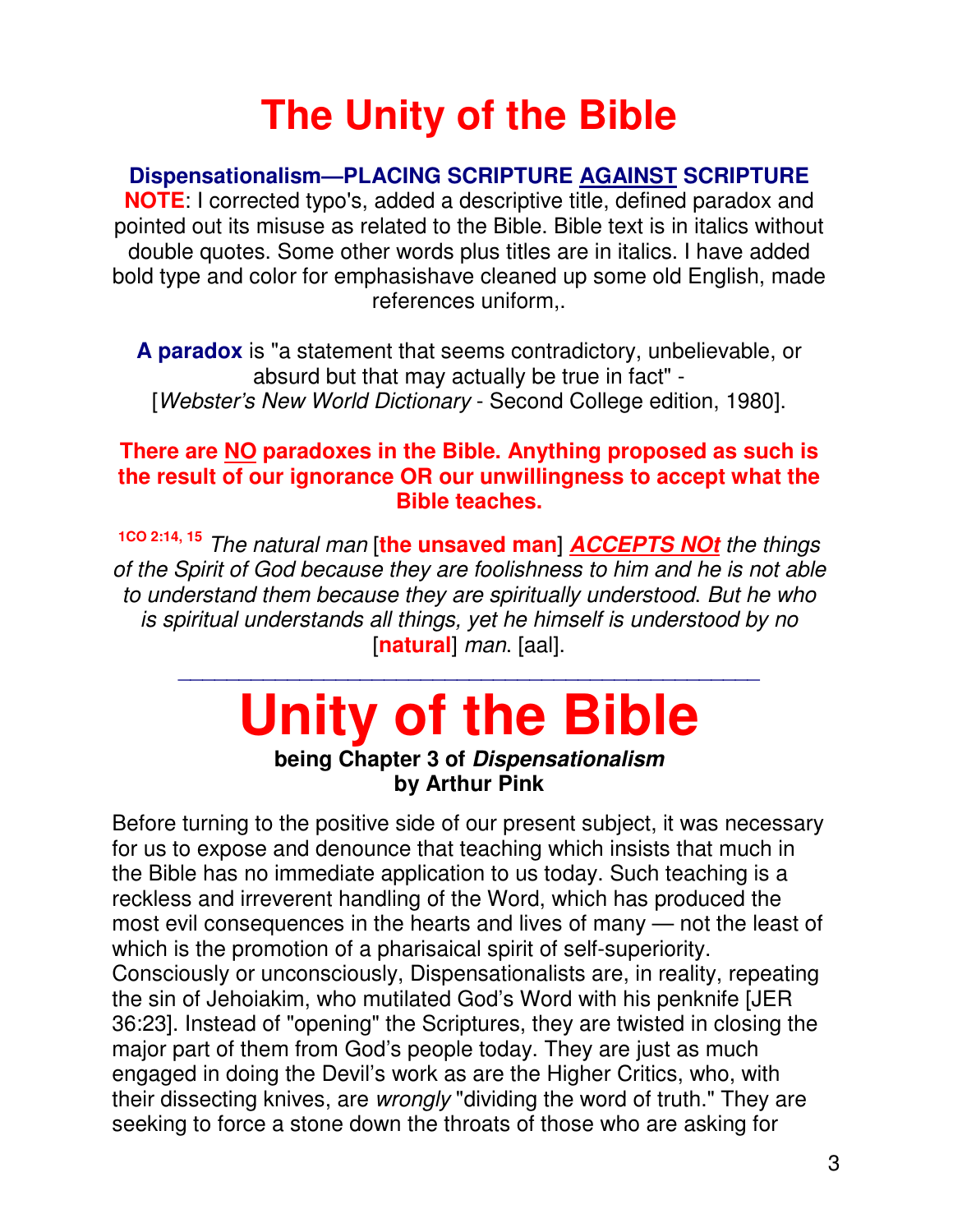bread. These are indeed severe and solemn indictments, but not more so than the case calls for. We are well aware that they will be unacceptable unto some of our own readers; but medicine, though sometimes necessary, is rarely liked.

Instead of being engaged in the unholy work of pitting one part of the Scriptures against another, these men would be far better employed in showing the perfect *unity* of the Bible and the blessed harmony which there is between all of its teachings. But instead of demonstrating the agreement of the two Testaments, they are more concerned in their efforts to show the disagreement which they say there is between that which pertained unto "the Dispensation of Law" and that which obtains under "the Dispensation of Grace," and in order to accomplish their evil design all sound principles of exegesis are cast to the wind. As a sample of what we have reference to, they cite Eye for eye, tooth for tooth, hand for hand, foot for foot [EXO 21:24] and then quote against it, But I say to you, That you resist not evil: but whoever shall strike you on your right cheek, turn to him the other also [MAT 5:39], and then it is proudly asserted that those two passages can only be "reconciled" by allocating them to different peoples in different ages. With such superficial handling of Holy Writ thousands of gullible souls are deceived, and thousands more allow themselves to be bewildered.

If those who possess a Scofield Bible turn to Exodus 21:24, they will see that in the margin opposite to it the editor refers his readers to Leviticus 24:20; Deuteronomy 19:21, and cf. Matthew 5:38-44; 1 Peter 2:19-21; upon which this brief comment is made: "The provision in Exodus is law and righteous; the New Testament passages, grace and merciful." How far Mr. Scofield was consistent with himself may be seen by a reference to what he states on page 989, at the beginning of the New Testament under the Four Gospels, where he expressly affirms "The sermon on the mount is law, *not grace*" [italics - Pink]: truly "the legs of the lame are not equal." In his marginal note to Exodus 21:24, Mr. Scofield cites Matthew 5:38-44, as "grace," whereas in his introduction to the Four Gospels he declares that Matthew 5-7 "is law, and not grace." Which of those assertions did he wish his readers to believe?

Still the question may be asked, How are you going to reconcile **Exodus 21:24, with Matthew 5:38-44**? Our answer is, There is nothing between them to "reconcile," for there is nothing in them which clashes. The former passage is one of the rules appointed for public magistrates to enforce, whereas the latter one lays down rules for private individuals to live by! Why do not these self-styled "rightly dividers" properly allocate the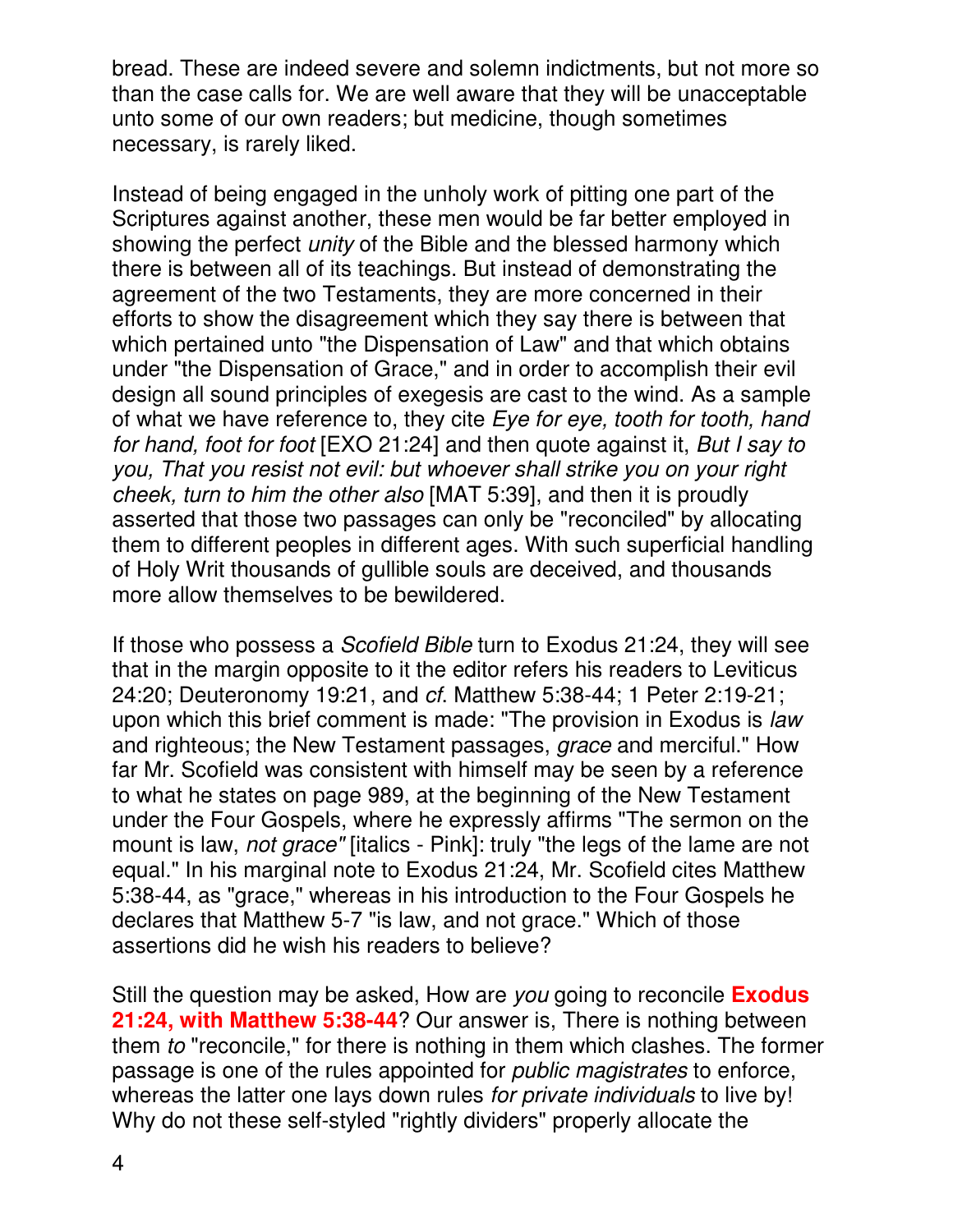Scriptures, distinguishing between the different classes to which they are addressed? That Exodus 21:24 does contain rules for public magistrates to enforce is clearly established by comparing Scripture with Scripture. In Deuteronomy 19:21, the same injunction is again recorded, and if the reader turns back to verse 18 he will there read, And the judges shall make diligent inquisition, etc. It would be real mercy to the community if our judges today would set aside their sickly sentimentality and deal with conscienceless and brutal criminals in a manner which befits their deeds of violence — instead of making a mockery of justice.

Before leaving what has been before us in the last three paragraphs, let it be pointed out that when our blessed Lord added to Matthew 5:38, But I say to you, 'Love your enemies, bless those who curse you, do good to those who hate you [MAT 5:44] He was not advancing a more advanced command than had ever been stated previously. No, the same gracious principle of conduct had been enforced in the Old Testament. In Exodus 23:4, 5, Jehovah gave commandment through Moses, If you meet your enemy's ox or his donkey ["donkeys and burros are domesticated asses" - Webster's New World Dictionary, second college edition - aal] wandering away, you shall surely bring it back to him. If you see the donkey of him who hates you down under his load, **you shall not pass by leaving him with it, you shall surely help him.** Again in Proverbs 25:21, we read, If your enemy is hungry, give him food to eat; and if he is thirsty, give him water to drink.

The same God who bids us, Repay no man evil for evil. Provide things honest in the sight of all men. If it be possible, as much as lies in you, live peaceably with all men. Dearly beloved, avenge not yourselves, but rather refrain from wrath [ROM 12:17-19], also commanded His people in the Old Testament, You shall not avenge, nor bear any grudge against the children of your people, but you shall love your neighbor as yourself: I am the Lord [LEV 19:18]; and therefore was David grateful to Abigail for persuading him from taking vengeance on Nabal: Blessed be you, who have kept me this day from coming to shed blood, and from avenging myself with my own hand [1SA 25:33]. So far was the Old Testament from allowing any spirit of bitterness, malice or revenge that it expressly declared, Say not, I will recompense evil; but wait on the Lord, and He shall save you [PRO 20:22]. And again, Rejoice not when your enemy falls, and let not your heart be glad when he stumbles [PRO 24:17]. And again, Say not, I will do so to him as he has done to me: I will render to the man according to his work [PRO 24:29].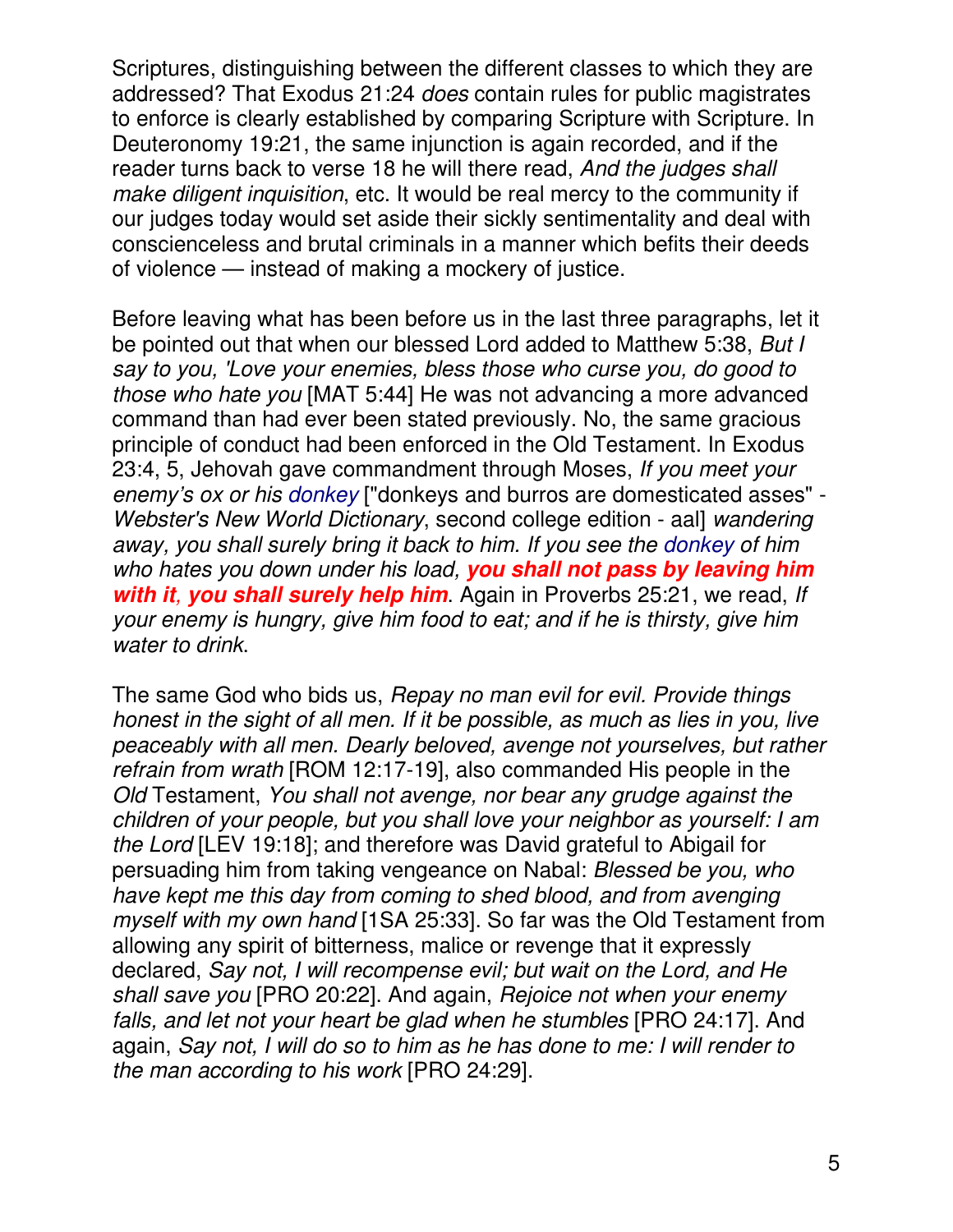One more sample of the inexcusable ignorance betrayed by these Dispensationalists — we quote from E. W. Bullinger's *How to Enjoy the* Bible. On pages 108 and 110 he said under "Law and Grace":

For those who lived under the Law it could rightly and truly be said, It shall be our righteousness, if we observe to do all these commandments before the Lord our God, as He has commanded us [DEU 6:25]. But to those who live in this present Dispensation of Grace it is as truly declared, By the deeds of the law there shall no flesh be justified in His sight [ROM 3:20]. But this is the very opposite of Deuteronomy 6:25. What, then, are we to say, or to do? Which of these two statements is true and which is false? The answer is that neither is false. But both are true if we would rightly divide the Word of Truth as to its dispensational truth and teaching. . . .Two words distinguish the two dispensations: 'Do' distinguished the former; 'Done' the latter. **Then** salvation depended upon what man was to do, **now** it depends upon what Christ has done.

It is by such statements as these that "unstable souls" are deceived.

Is it not amazing that one so renowned for his scholarship and knowledge of the Scriptures should make such manifestly absurd statements as the above? In pitting Deuteronomy 6:25 against Romans 3:20, he might as well have argued that fire is "the very opposite" of water. They are indeed contrary elements, yet each has its own use in its proper place: the one to cook by, the other for refreshment. Think of one who set up himself as a teacher of preachers affirming that under the Mosaic economy "salvation depended on what man was to do." Why, **IN THAT CASE, FOR FIFTEEN HUNDRED YEARS NOT A SINGLE ISRAELITE HAD BEEN SAVED. HAD SALVATION THEN BEEN OBTAINABLE BY HUMAN EFFORTS, THERE HAD BEEN NO NEED FOR GOD TO SEND HIS SON HERE!** Salvation has never been procurable by human merits, on the ground of human performance. Abel obtained witness that he was righteous, because he offered to God a slain lamb [GEN 4:4; HEB 11:4]. Abraham was justified by faith, and not by works [ROM 4]. Under the Mosaic economy it was expressly announced that it is the blood that makes an atonement for the soul [LEV 17:11]. David realized, If You, Lord, should mark iniquities, Oh Lord, who shall stand? [PSA 130:3]; and therefore did he confess, I will make mention of Your righteousness, even of Yours only [PSA 71:16].

By all means let the Word of Truth be rightly divided; not by parceling it off to different "dispensations," but by distinguishing between what is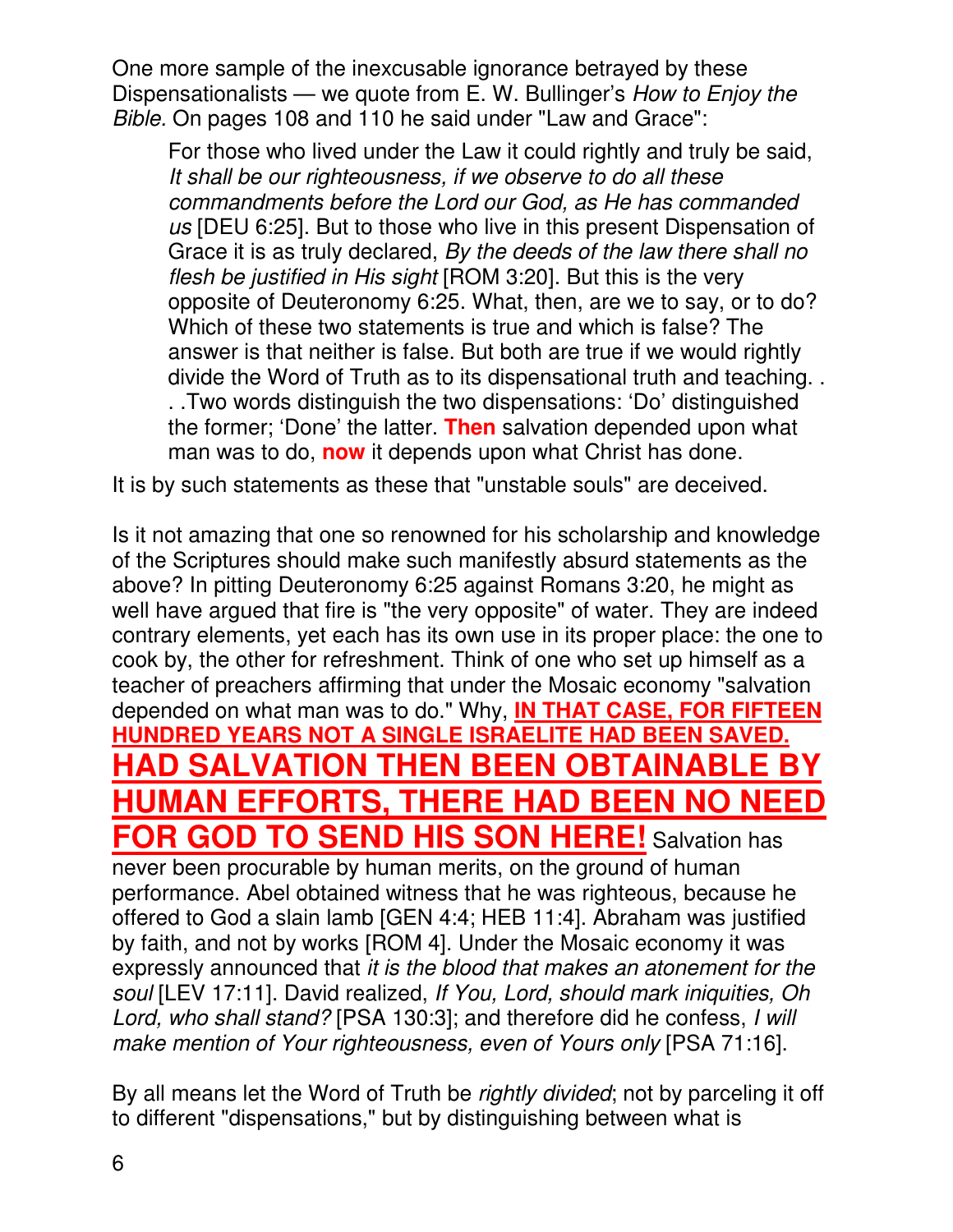doctrinal and what is practical, between that which pertains to the unsaved and that which is predicated of the saved. Deuteronomy 6:25 is addressed not to alien sinners, but to those who are in a relationship of promise with the Lord; whereas Romans 3:20 is a statement which applies to every member of the human race. The one has to do with practical "righteousness" in the daily walk, which is acceptable to God; the other is a doctrinal declaration which asserts the impossibility of acceptance with God on the ground of creature doings. The former relates to our conduct in this life in connection with the Divine government; the latter concerns our eternal standing before the Divine throne. Both passages are equally applicable to Jews and Gentiles in all ages. Our righteousness in Deuteronomy 6:25 is a practical righteousness in the sight of God. It is the same aspect of righteousness as in except your righteousness exceed the righteousness of the scribes and Pharisees of Matthew 5:20, the righteous man of James 5:16, and the *does righteousness* of  $1<sup>st</sup>$  John 2:29.

The Old Testament saints were the subjects of the same everlasting promise, had the same blessed Gospel, were begotten unto the same heavenly heritage as the New Testament saints. From Abel onwards, God has dealt with sinners in sovereign grace, and according to the merits of Christ's redemptive work — which was retroactive in its value and efficacy [ROM 3:25; 1PE 1:19, 20]. Noah found grace in the eyes of the Lord [GEN 6:8]. That they were partakers of the same promised blessings as we are is clear from a comparison of  $2^{nd}$  Samuel 23:5, and Hebrews 13:20. The same Gospel was preached to Abraham [GAL 3:8], yes, unto the nation of Israel after they had received the Law [HEB 4:2], and therefore Abraham rejoiced to see Christ's day and was glad [JOH 8:56]. Dying Jacob declared, I have waited for Your salvation, Oh Lord [GEN 49:18]. As Hebrews 11:16 states, the patriarchs desired a better country [than the land of Canaan, in which they lived], that is, a heavenly. Moses refused to be called the son of Pharaoh's daughter ... considering the reproach for the sake of Christ greater riches than the treasures of Egypt [HEB 11:24-26]. Job exclaimed, I know that my Redeemer lives ... in my flesh shall I see God [JOB 19:25, 26].

When Jehovah proclaimed His name to Moses, He revealed Himself as the Lord, the Lord God, merciful and gracious [EXO 34:5-7]. When Aaron pronounced the benediction on the congregation, he was bidden to say, The Lord bless you, and keep you: the Lord make His face shine upon you, and be gracious unto you: the Lord lift up His face upon you, and give you peace [NUM 6:24-26]. No greater and grander blessings can be invoked today. Such a passage as that cannot possibly be harmonized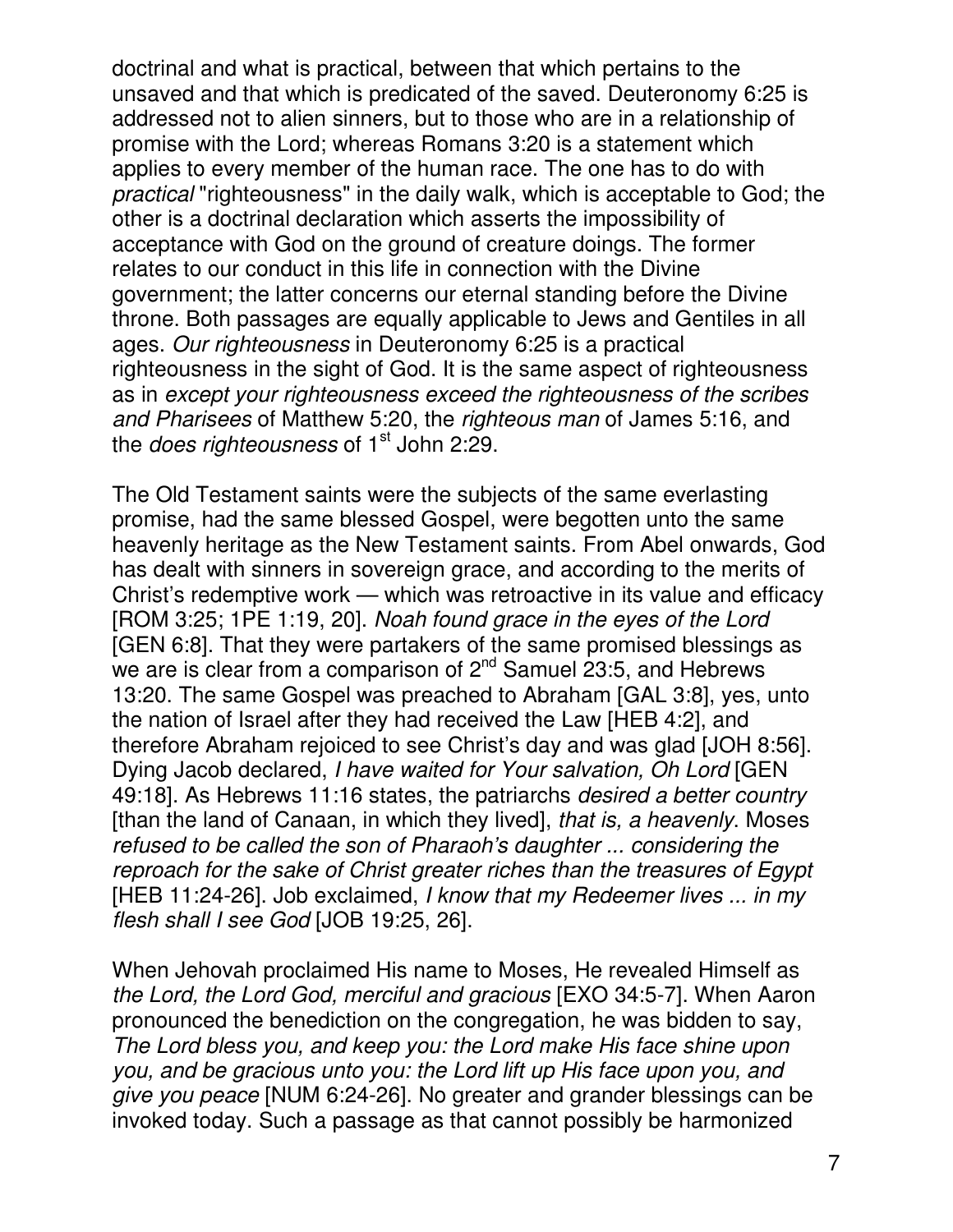with the constricted concept which is entertained and is being propagated by the Dispensationalists about the Mosaic economy. God dealt in grace with Israel all through their long and checkered history. Read through the book of Judges and observe how often He raised up deliverers for them. Pass on to Kings and Chronicles and note His longsuffering kindness in sending them prophet after prophet. Where in the New Testament is there a word which, for pure grace, exceeds though your sins be as scarlet, they shall be as white as snow [ISA 1:18]? In the days of Jehoahaz the Lord was gracious unto them [2KI 13:22-23]. They were invited to say to the Lord, Take away all iniquity, and receive us graciously [HOS 14:2]. Malachi told Israel: beseech God that He will be gracious unto us [MAL 1:9].

**The conception which the pious remnant of Israel had of the Divine character during the Mosaic economy was radically different from the stern and forbidding presentation made thereof by Dispensationalists** [**and others who make God's LOVE over rule all His other attributes** - aal]. Hear the Psalmist as he declared, Gracious is the Lord, and righteous; yes, our God is merciful [PSA 116:5]. Hear him again, as he bursts forth into adoring praise, Bless the Lord, Oh my soul, and forget not all His benefits: who forgives all your iniquities, who heals all your diseases ... He has not dealt with us after our sins, nor rewarded us according to our iniquities [PSA 103:2, 3, 10]. Can Christians say more than that? No wonder David exclaimed, Whom have I in Heaven but You? And there is none upon Earth who I desire besides You. My flesh and my heart fails: but God is the strength of my heart, and my portion for ever [PSA 73:25, 26]. If the question be asked, What, then, is the great distinction between the Mosaic and Christian eras? The answer is, God's grace was then confirmed to *one* nation, but now it flows out to *all* nations.

What is true in the general holds in the particular. **Not only were God's dealings with His people during Old Testament times substantially the same as those with His people now, but in detail too**. There is no discord, but perfect accord and concord between them. Note carefully the following parallelisms. His inheritance in the saints [EPH 1:18]: The Lord's portion is His people, Jacob is the lot of His inheritance [DEU 32:9]. Beloved of the Lord, because God has from the beginning chosen you to salvation [2TH 2:13]: I have loved you with an everlasting love [JER. 31:3]. In Whom we have redemption [EPH 1:7]: With Him is plenteous redemption [PSA 130:7]. That we might be made the righteousness of God in Him [2CO 5:21]: In the Lord have I righteousness and strength [ISA 45:24]. Who has blessed us with all spiritual blessings ... in Christ [EPH 1:3]: Men shall be blessed in Him [PSA 72:17]. The blood of Jesus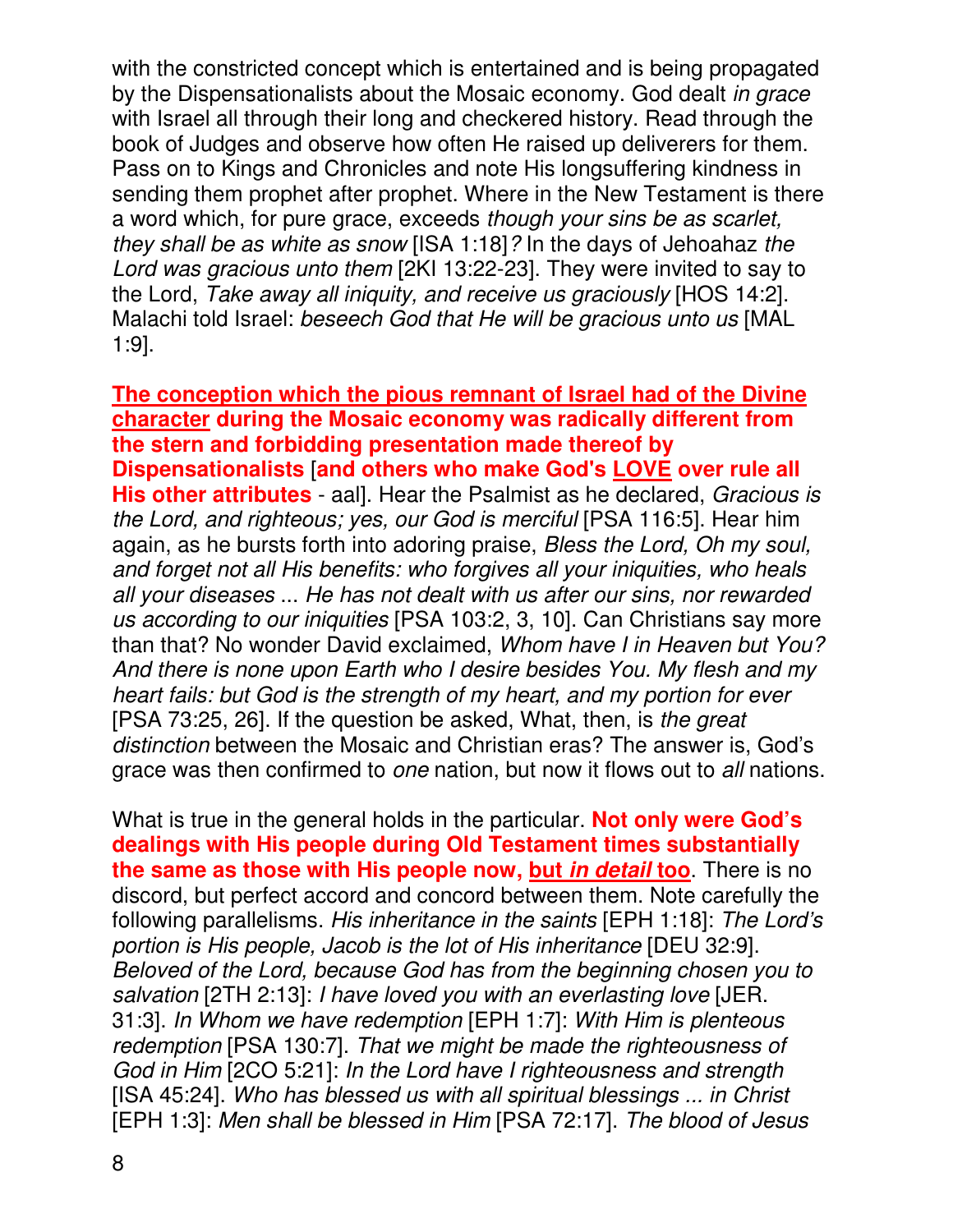Christ His Son cleans us from all sin [1JO 1:7]: You are all fair, My love, there is no spot in you [SON 4:7].

Strengthened with might by His Spirit in the inner man [EPH 3:16]: In the day when I cried You answered me, and strengthened me with strength in my soul [PSA 138:3]. The Spirit of truth ... will guide you into all truth [JOH 16:13]: You gave also Your good Spirit to instruct them [NEH 9:20]. I know that in me (that is, in my flesh), dwells no good thing [ROM 7:18]: All our righteousness is as filthy rags [ISA 64:6]. I beseech you as strangers and pilgrims [1PE 2:11]: You are strangers and sojourners [LEV 25:23]. We walk by faith [2CO 5:7]: The just shall live by his faith [HAB 2:4]. Strong in the Lord [EPH 6:10]: I will strengthen them in the Lord [ZEC 10:12]. Neither shall any pluck them out of My hand [JOH 10:28]: All His saints are in His hand [DEU 33:3]. He who abides in Me, and I in him, the same brings forth much fruit [JOH 15:5]: From Me is your fruit found [HOS 14:8]. He who has begun a good work in you will finish it [PHI 1:6]: The Lord will perfect that which concerns me [PSA 138:8]. **Many other such harmonies might be added**.

### **===============================================**  ΠΡΟΣ ΕΒΡΑΙΟΥΣ To the **HEBREWS**

Written by the Apostle Paul, 67-69 AD

**HEB 1:1** Πολυµερως και πολυτροπως παλαι ο Θεος λαλησας τοις πατρασιν εν τοις

προφηταις

Little by little and in many ways God spoke formerly to the fathers by the prophets.

**HEB 1:2** επ εσχατου των ηµερων τουτων ελαλησεν ηµιν εν Υιω ον εθηκεν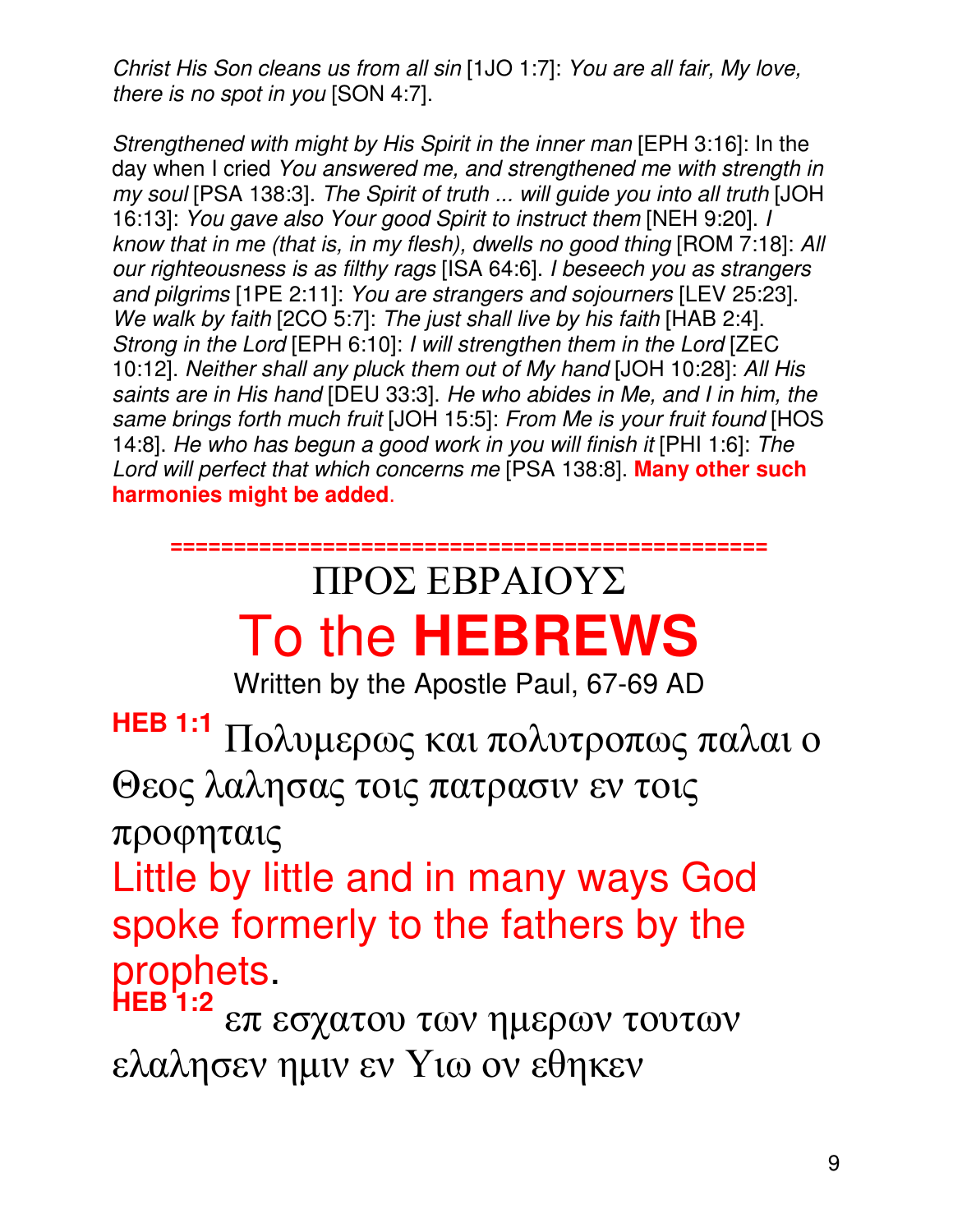κληρονοµον παντων δι ου και εποιησεν τους αιωνας

In these last days He has spoken to us in His Son, Whom He has made Heir of all things, through Whom also He made the ages;

**HEB 1:3** ος ων απαυγασµα της δοξης και χαρακτηρ της υποστασεως αυτου φερων τε τα παντα τω ρηµατι της δυναµεως αυτου καθαρισµον των αµαρτιων ποιησαµενος εκαθισεν εν δεξια της µεγαλωσυνης εν υψηλοις

Who being the brightness of His glory, and the express image of His person, and upholding all things by the Word of His power, when He had by Himself purged our sins, sat down on the right hand of the Majesty on high:

**HEB 1:4** τοσουτω κρειττων γενοµενος των αγγελων οσω διαφορωτερον παρ αυτους κεκληρονοµηκεν ονοµα

being made so much better than the angels, as He has by inheritance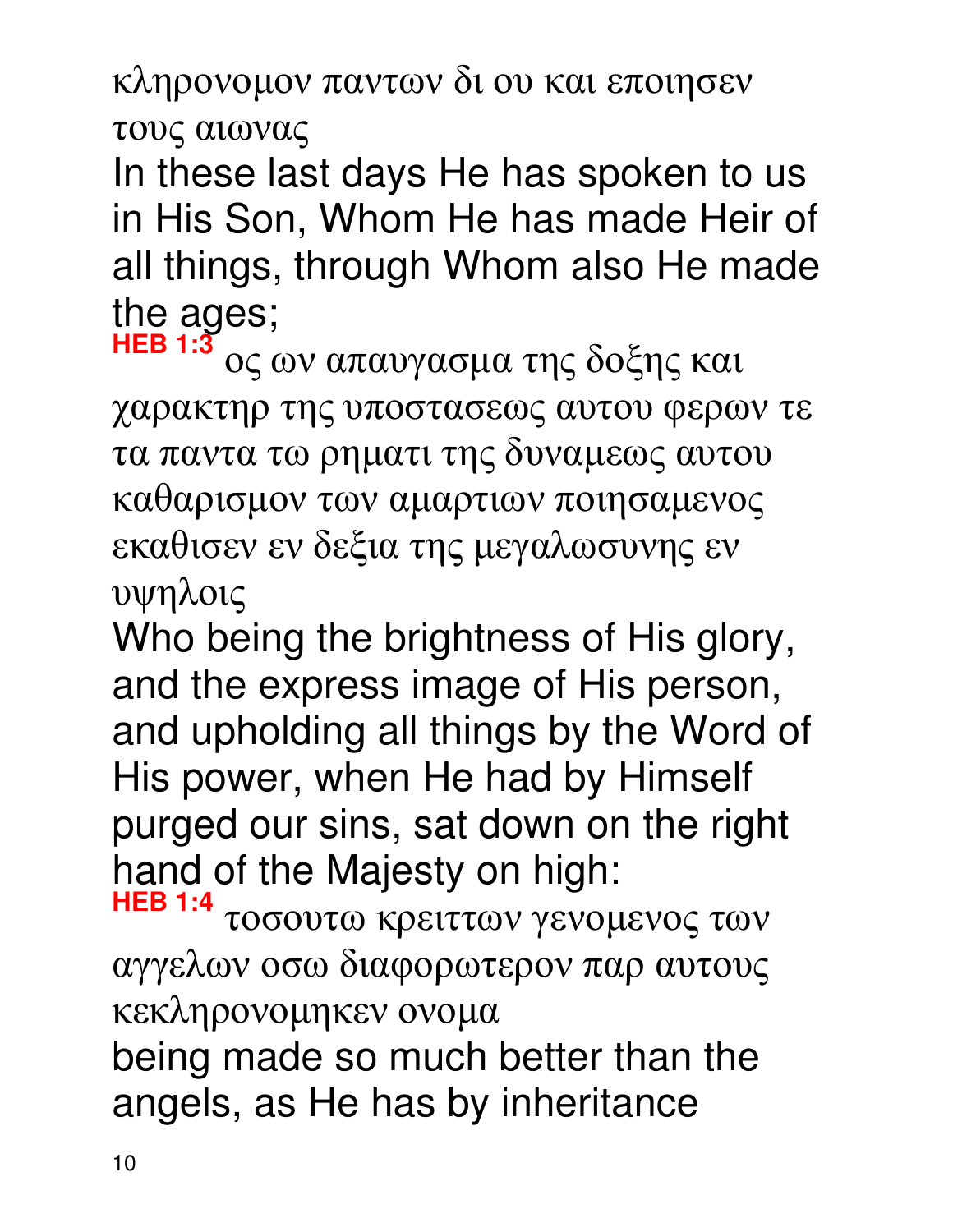obtained a more excellent name than they.

**HEB 1:5** τινι γαρ ειπεν ποτε των αγγελων υιος µου ει συ εγω σηµερον γεγεννηκα σε και παλιν εγω εσοµαι αυτω εις πατερα και αυτος εσται µοι εις υιον For to which of the angels said He at any time, "You are My Son, this day have I begotten You?" [PSA 2:7] and again, "I will be to Him a Father, and He shall be to Me a Son?"<sup>[PSA 89:26]</sup>

**HEB 1:6** οταν δε παλιν εισαγαγη τον πρωτοτοκον εις την οικουµενην λεγει και προσκυνησατωσαν αυτω παντες αγγελοι Θεου

And again, when He brought in the First-begotten into the world, He said, "And let all the angels of God worship Him."

**HEB 1:7** και προς µεν τους αγγελους λεγει ο ποιων τους αγγελους αυτου πνευµατα και τους λειτουργους αυτου πυρος φλογα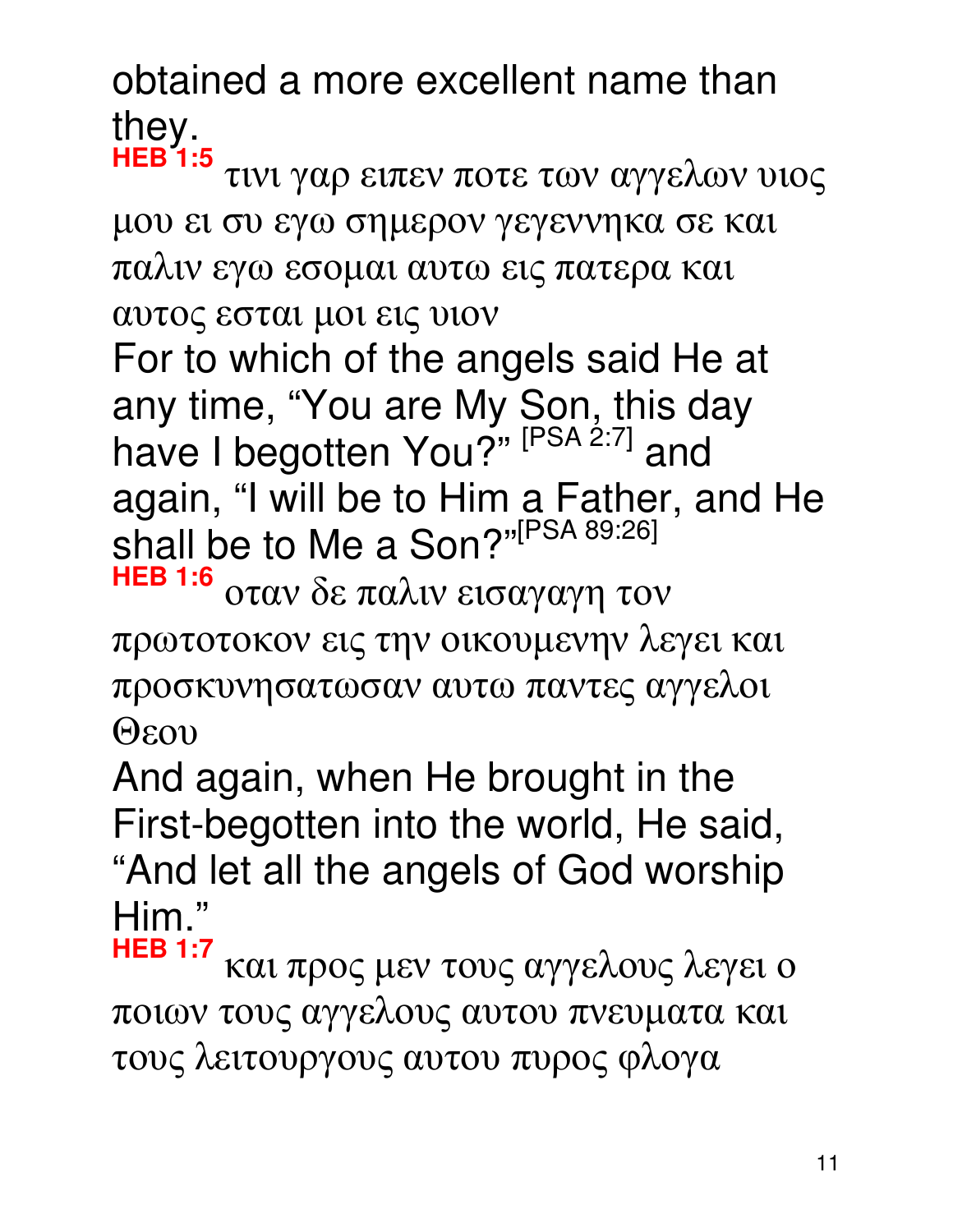And of the angels He said, "Who makes His angels spirits, and His ministers a flame of fire."

**HEB 1:8** προς δε τον υιον ο θρονος σου ο Θεος εις τον αιωνα του αιωνος και η ραβδος της ευθυτητος ραβδος της βασιλειας αυτου

But to the Son He said, "Your throne, Oh God, is for ever and ever: a sceptre of righteousness is the sceptre of Your Kingdom.

**HEB 1:9** ηγαπησας δικαιοσυνην και εµισησας ανοµιαν δια τουτο εχρισεν σε ο Θεος ο Θεος σου ελαιον αγαλλιασεως παρα τους µετοχους σου

You have loved righteousness, and hated iniquity; therefore God, even Your God, has anointed You with the oil of gladness above Your fellows. **HEB 1:10** και συ κατ αρχας κυριε την γην

εθεµελιωσας και εργα των χειρων σου εισιν οι ουρανοι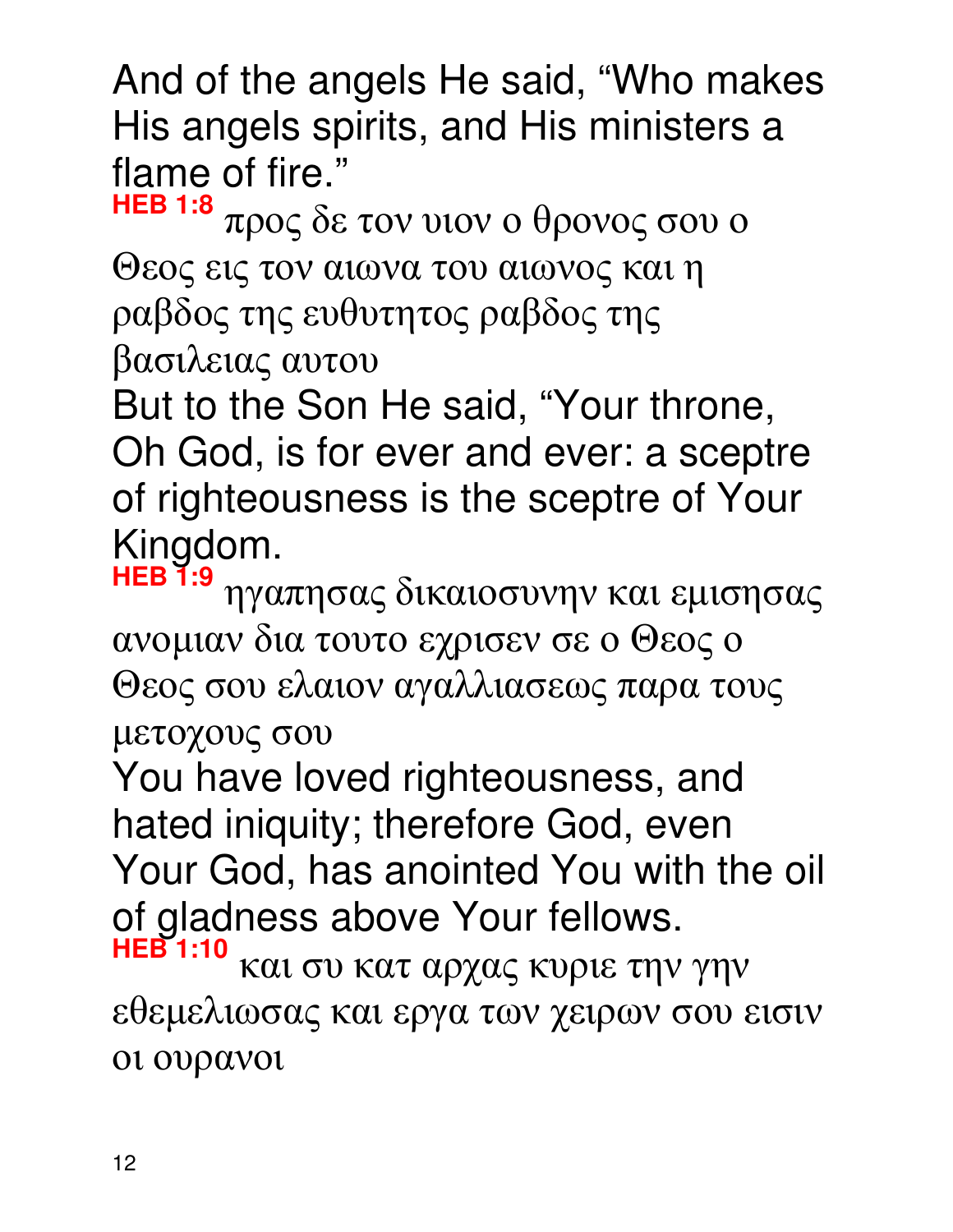## And, You, Lord, in the beginning laid the foundation of **the Earth; and the Heavens are the works of Your hands**.

**HEB 1:11** αυτοι απολουνται συ δε διαµενεις και παντες ως ιµατιον παλαιωθησονται **They shall perish; BUT YOU REMAIN; and they all shall wax old as does a garment**;

**HEB 1:12** και ωσει περιβολαιον ελιξεις αυτους ως ιµατιον και αλλαγησονται συ δε ο αυτος ει και τα ετη σου ουκ εκλειψουσιν and as a garment shall You fold them up, and they shall be changed: but You are the same, and Your years shall not fail."

**HEB 1:13** προς τινα δε των αγγελων ειρηκεν ποτε καθου εκ δεξιων µου εως αν θω τους εχθρους σου υποποδιον των ποδων σου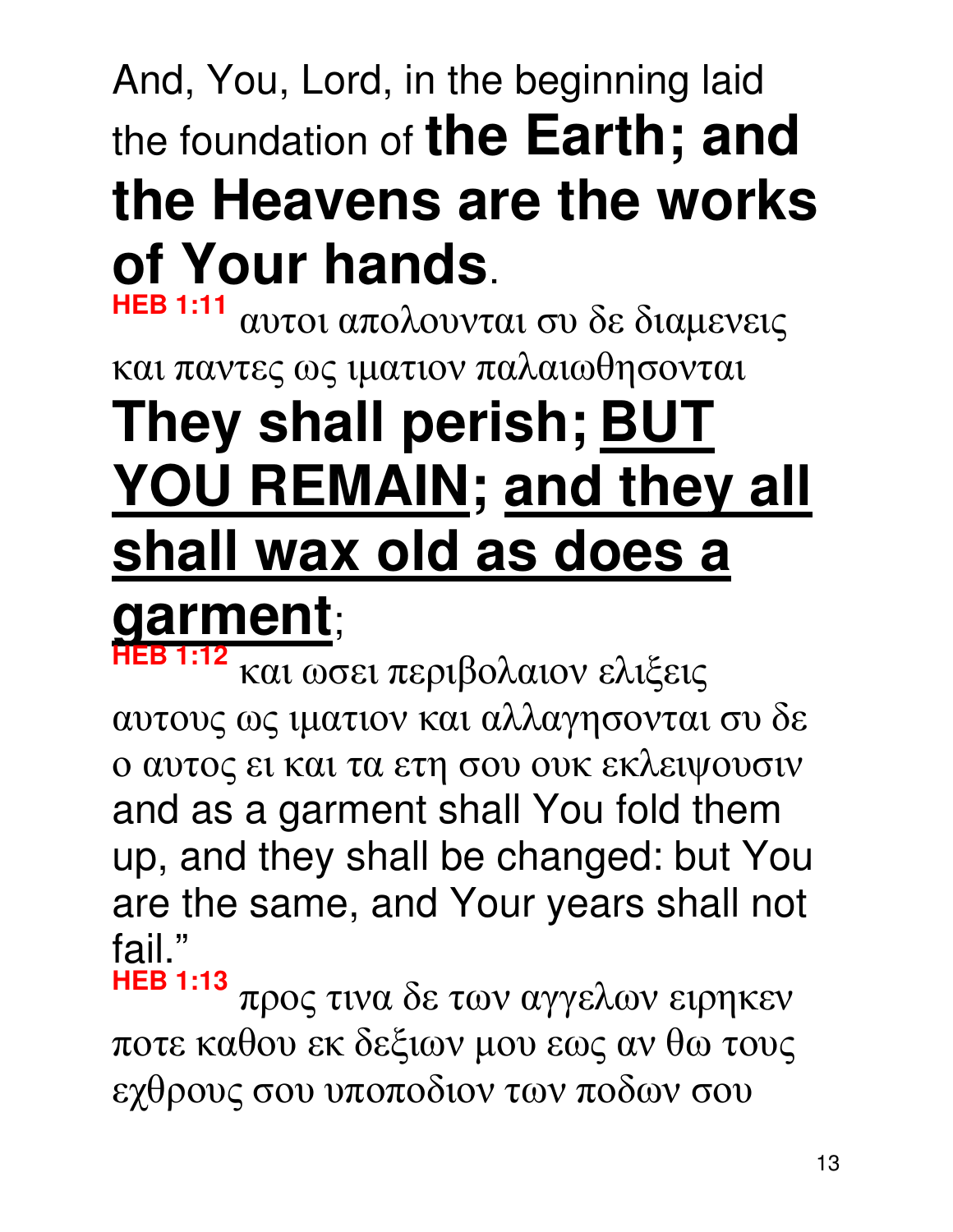But to which of the angels said He at any time, "Sit on My right hand, until I make Your enemies Your footstool?" **HEB 1:14**

ουχι παντες εισιν λειτουργικα πνευµατα εις διακονιαν αποστελλοµενα δια τους µελλοντας κληρονοµειν σωτηριαν **Are they not all serving spirits, sent forth to serve those who shall be heirs of salvation?**<br>**HEB 2:1** surversed as

**HEB 2:1** δια τουτο δει περισσοτερως προσεχειν ηµας τοις ακουσθεισιν µηποτε παραρυωµεν

Therefore we ought to give the more earnest heed to the things which we have heard, lest at any time we should let them slip.

**HEB 2:2** ει γαρ ο δι αγγελων λαληθεις λογος εγενετο βεβαιος και πασα παραβασις και παρακοη ελαβεν ενδικον µισθαποδοσιαν For if the word spoken by angels was stedfast, and every transgression and disobedience received a just recompence of reward;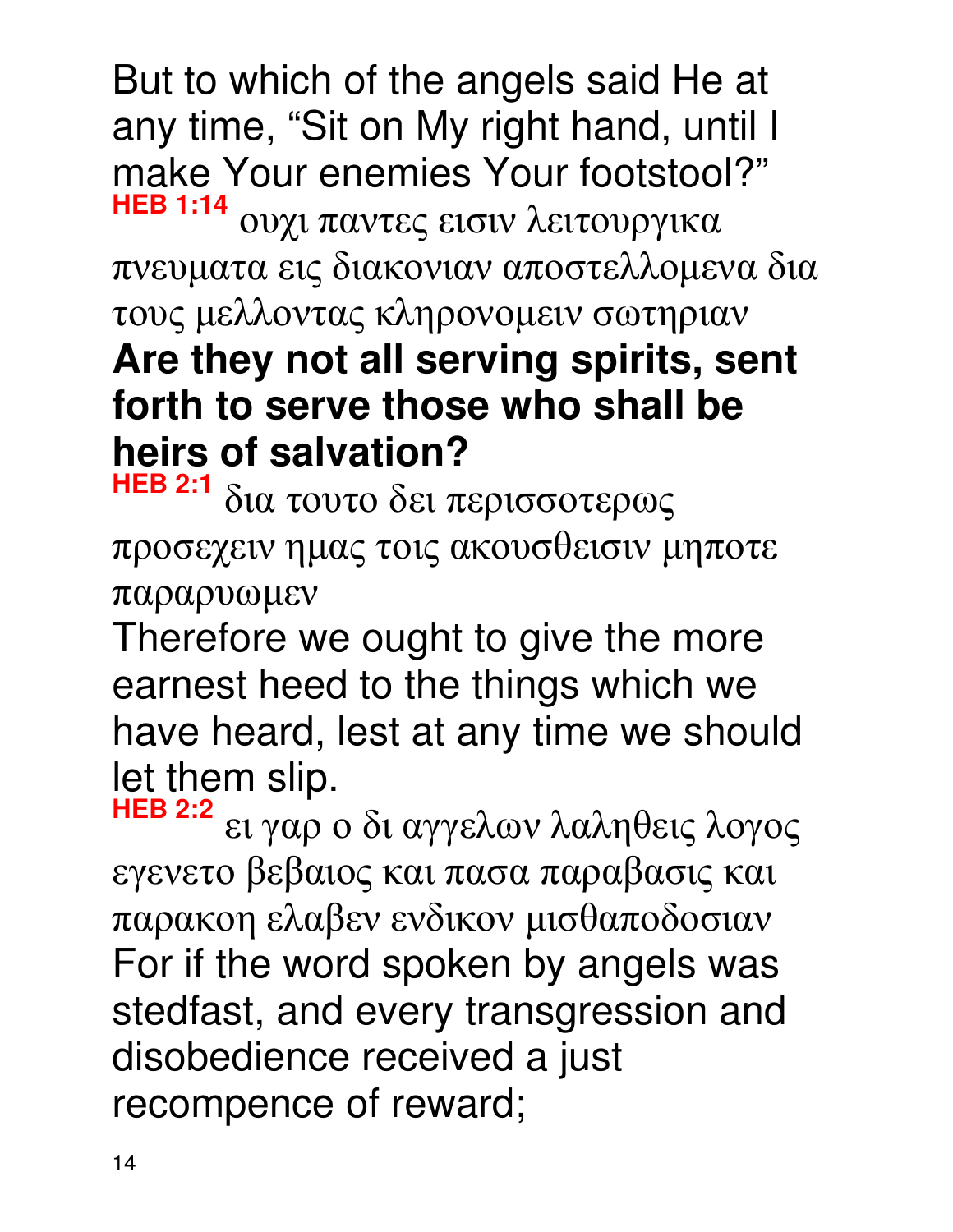## **HEB 2:3** πως ηµεις εκφευξοµεθα τηλικαυτης αµελησαντες σωτηριας ητις αρχην λαβουσα λαλεισθαι δια του κυριου υπο των ακουσαντων εις ηµας εβεβαιωθη **HOW SHALL WE ESCAPE, IF WE NEGLECT SO GREAT SALVATION; which at the first began to be spoken by the Lord, and was confirmed to us by those who heard Him**; **HEB 2:4** συνεπιµαρτυρουντος του Θεου σηµειοις τε και τερασιν και ποικιλαις

δυναµεσιν και πνευµατος αγιου µερισµοις κατα την αυτου θελησιν

God also bearing them witness, both with signs and wonders, and with different miracles, and gifts of the Holy Spirit, **according to His Own will**?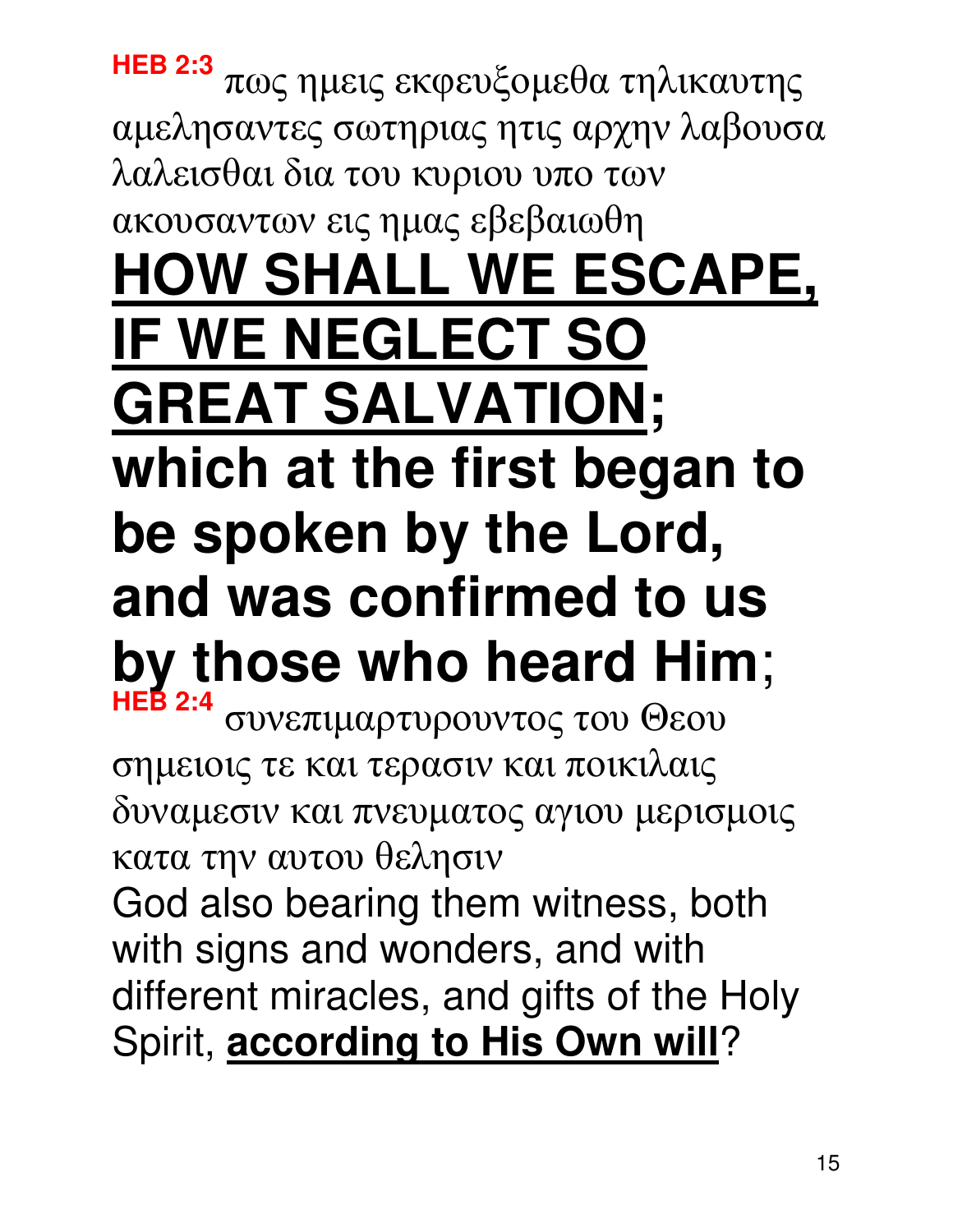**HEB 2:5** ου γαρ αγγελοις υπεταξεν την οικουµενην την µελλουσαν περι ης λαλουµεν

For to the angels has He not put in subjection the world to come, whereof we speak.

**HEB 2:6** διεµαρτυρατο δε που τις λεγων τι εστιν ανθρωπος οτι µιµνησκη αυτου η υιος ανθρωπου οτι επισκεπτη αυτον But one in a certain place testified, saying, What is man, that You are mindful of him? or the son of man that You visit him? [PSA. 8:4]

**HEB 2:7** ηλαττωσας αυτον βραχυ τι παρ αγγελους δοξη και τιµη εστεφανωσας αυτον και κατεστησας αυτον επι τα εργα των χειρων σου

**You made him** [man] **a little lower than the angels; You crowned him with glory and honor, AND DID SET HIM OVER THE WORKS OF YOUR HANDS:**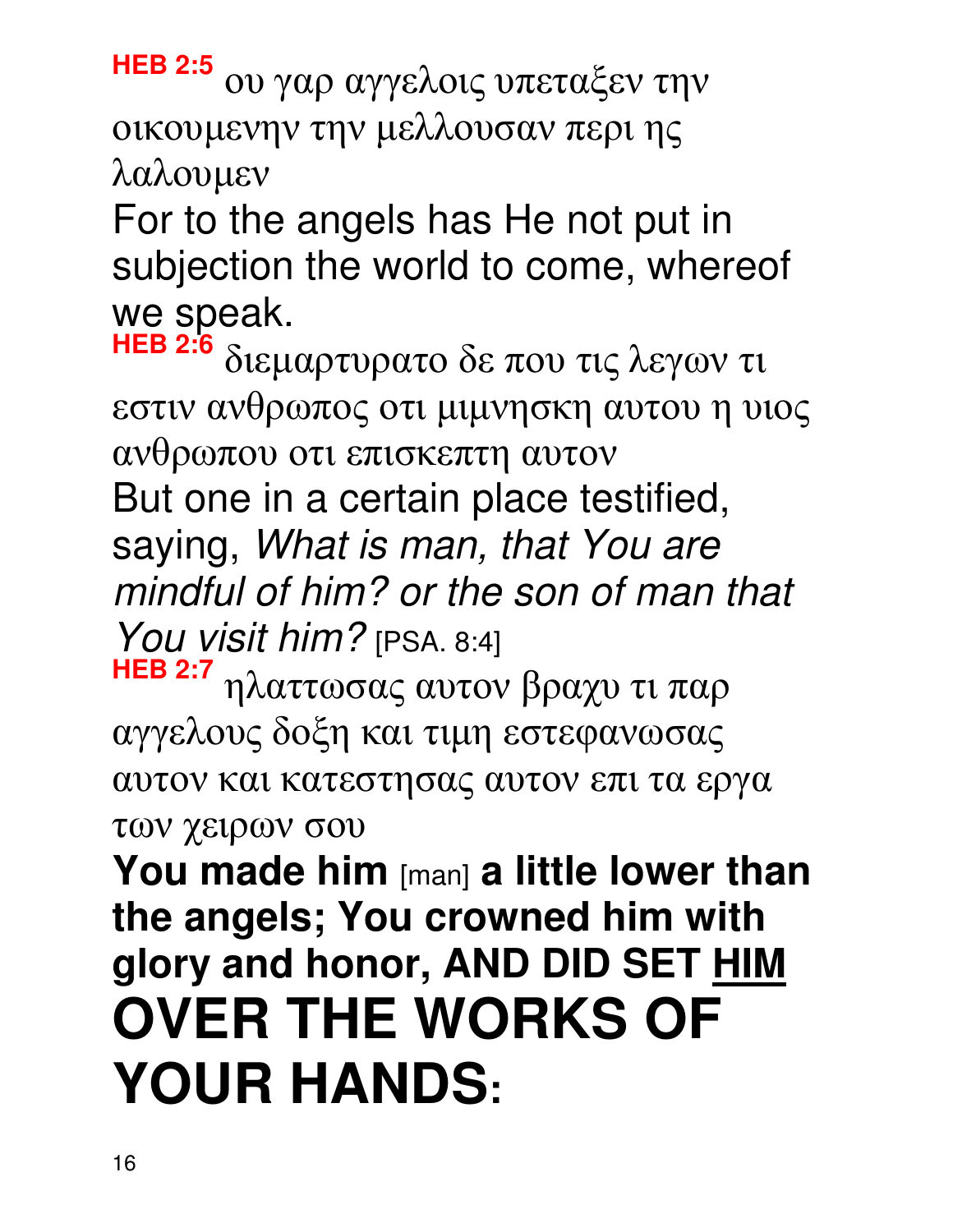**HEB 2:8** παντα υπεταξας υποκατω των ποδων αυτου εν τω γαρ υποταξαι αυτω τα παντα ουδεν αφηκεν αυτω ανυποτακτον νυν δε ουπω ορωµεν αυτω τα παντα υποτεταγµενα You have put all things in subjection under His feet. For in that He put all in subjection under him, He left nothing that is not put under him. But now we see not yet all things put under him. **HEB 2:9** τον δε βραχυ τι παρ αγγελους ηλαττωµενον βλεποµεν ιησουν δια το παθηµα του θανατου δοξη και τιµη εστεφανωµενον οπως χαριτι Θεου υπερ παντος γευσηται θανατου **But we see Jesus, Who was made a little lower than the angels for the suffering of death [God the** Son incarnated — became man]**, crowned with glory and**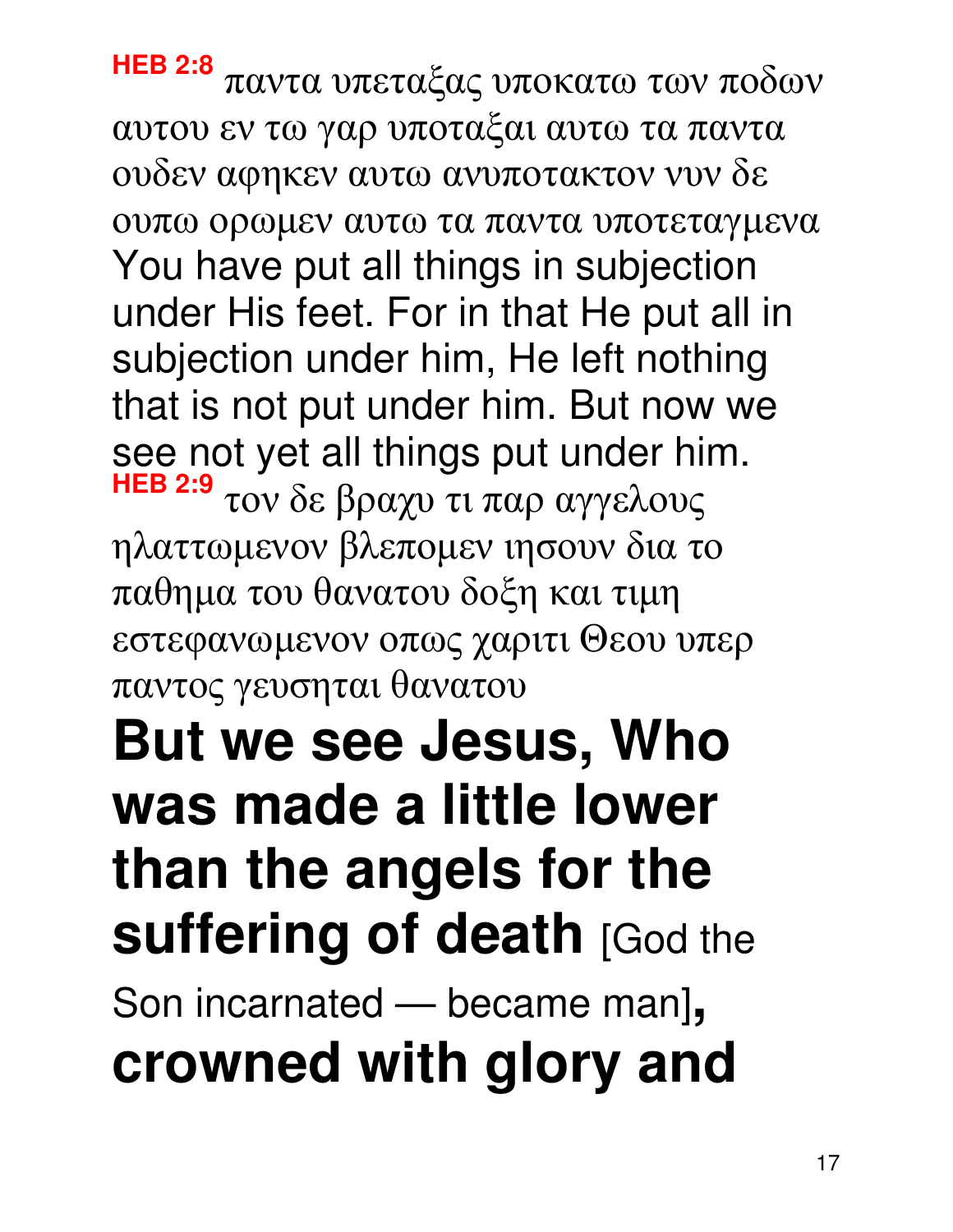### **honor; that He by the grace of God should taste death for every man** [see next verses 2:10, 13]. **HEB 2:10**

επρεπεν γαρ αυτω δι ον τα παντα και δι ου τα παντα πολλους υιους εις δοξαν αγαγοντα τον αρχηγον της σωτηριας αυτων δια παθηµατων τελειωσαι

For it became Him [**Jesus**], for Whom are all things, and by Whom are all things,

in bringing **MANY SONS TO** 

**GLORY**, to make the captain of their salvation perfect through sufferings. **HEB 2:11** ο τε γαρ αγιαζων και οι αγιαζοµενοι εξ ενος παντες δι ην αιτιαν ουκ

επαισχυνεται αδελφους αυτους καλειν

**FOR BOTH HE WHO SANCTIFIES AND THOSE WHO ARE**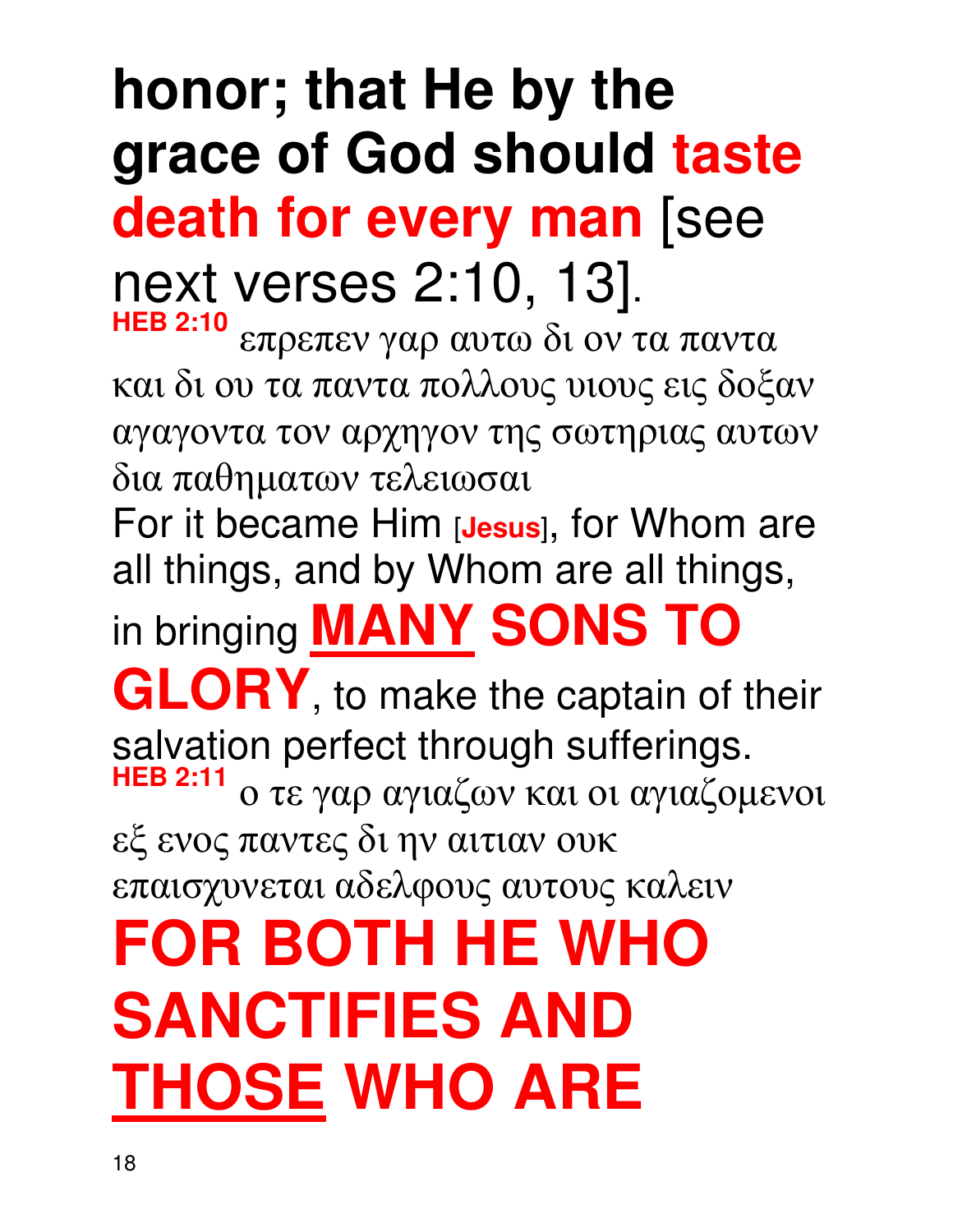# **SANCTIFIED ARE ALL OF ONE: for which cause He is not ashamed to call them brothers,**

**HEB 2:12** λεγων απαγγελω το ονοµα σου τοις αδελφοις µου εν µεσω εκκλησιας υµνησω σε

saying, 'I will declare Your Name to My brothers, in the midst of the church will I sing praise to You.'

**HEB 2:13** και παλιν εγω εσοµαι πεποιθως επ αυτω και παλιν ιδου εγω και τα παιδια α µοι εδωκεν ο Θεος

**And again, 'I will put My trust in Him.'** [ISA 8:17] **And again, 'BEHOLD I AND THE**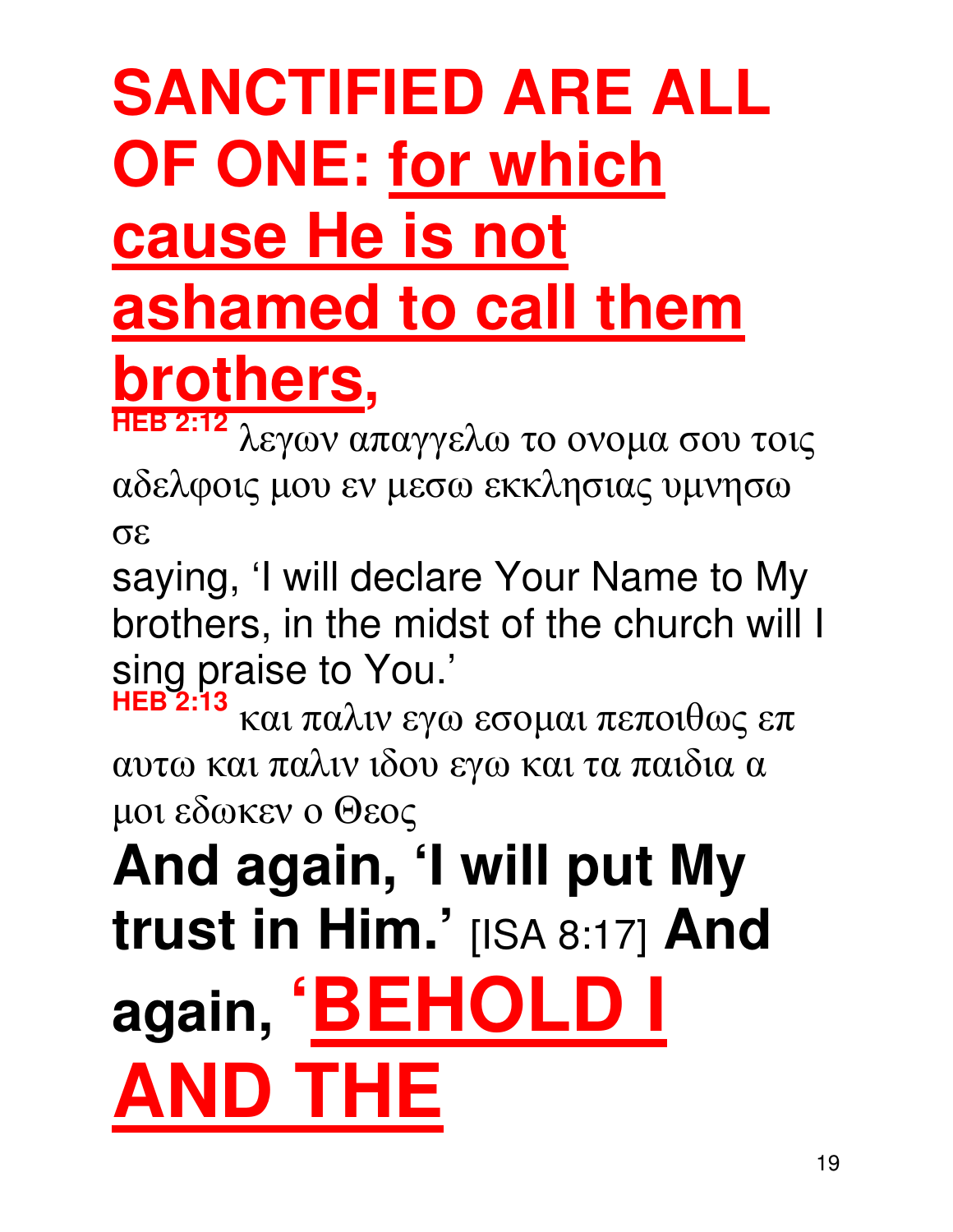## **CHILDREN WHO GOD HAS GIVEN ME'** [ISA 8:18]**. HEB 2:14**

επει ουν τα παιδια κεκοινωνηκεν αιµατος και σαρκος και αυτος παραπλησιως µετεσχεν των αυτων ινα δια του θανατου καταργηση τον το κρατος εχοντα του θανατου τουτ εστιν τον ∆ιαβολον

# **Forasmuch then as the children are partakers of flesh and blood, HE ALSO HIMSELF LIKEWISE TOOK**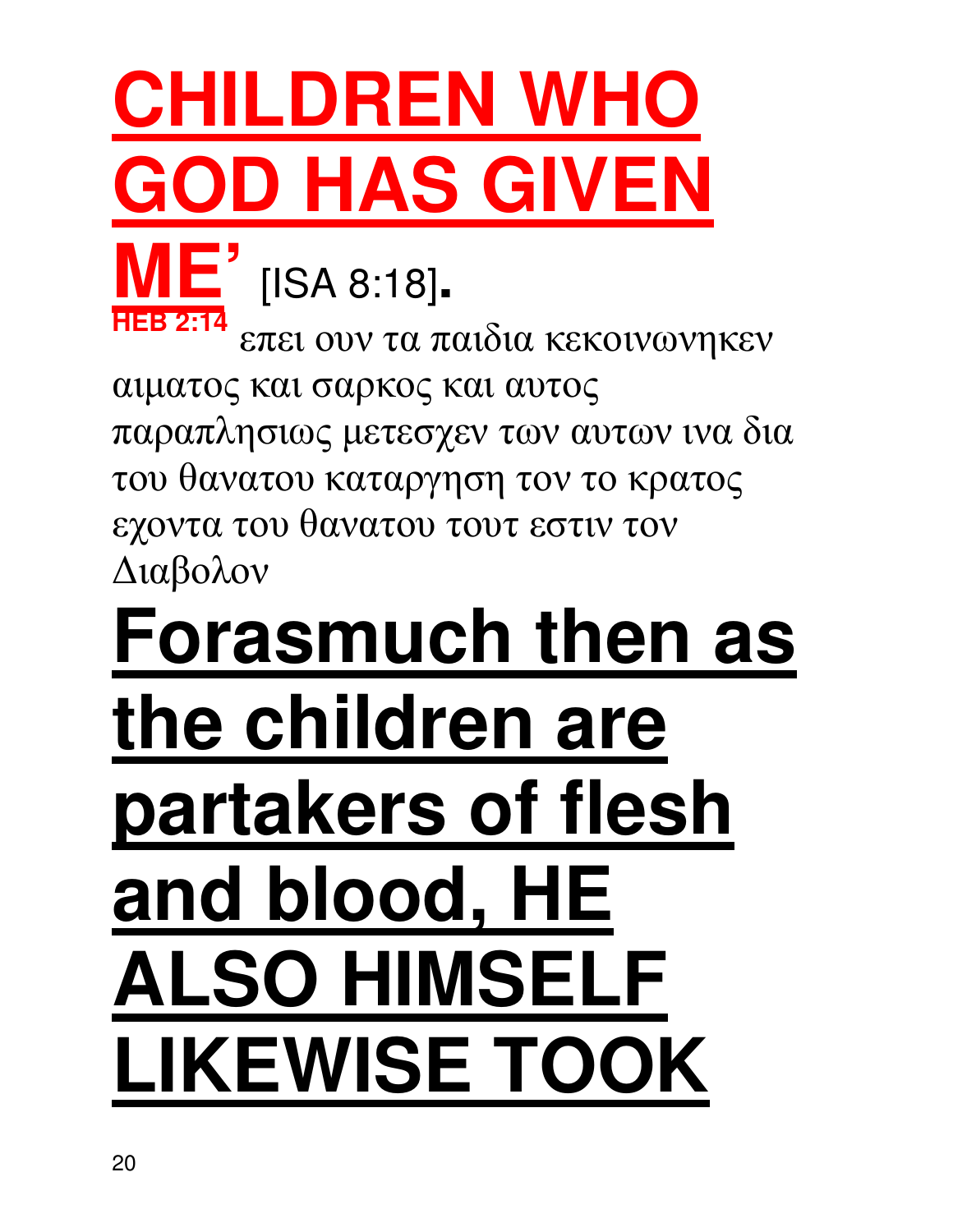# **PART OF THE SAME;THAT THROUGH DEATH HE MIGHT DESTROY HIM WHO HAD THE POWER OF DEATH, THAT IS, THE DEVIL; HEB 2:15**

και απαλλαξη τουτους οσοι φοβω θανατου δια παντος του ζην ενοχοι ησαν δουλειας

and deliver those who through fear of death were all their life time subject to bondage.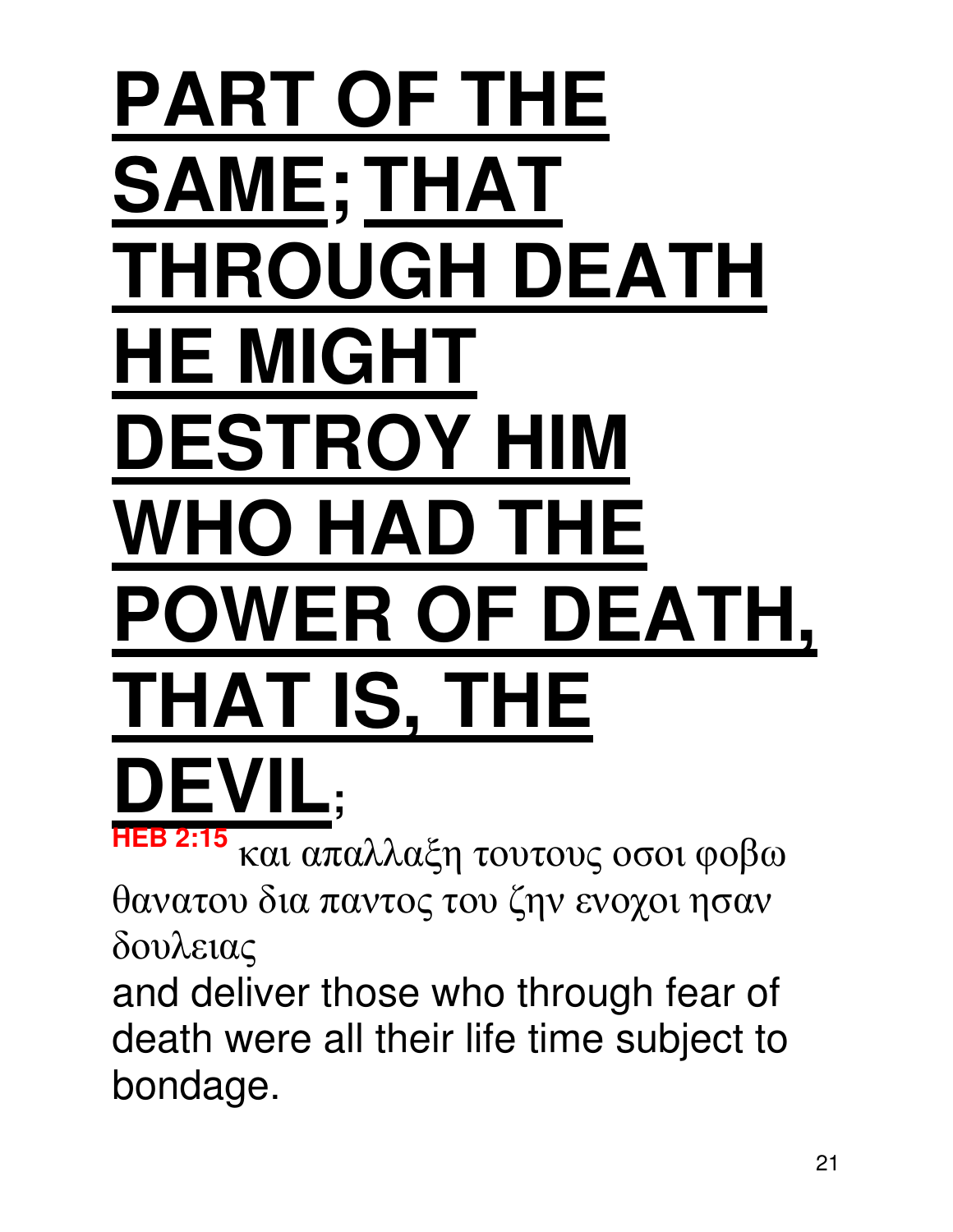**HEB 2:16** ου γαρ δηπου αγγελων επιλαµβανεται αλλα σπερµατος Aβρααµ επιλαµβανεται For truly He took **NOT** on Him the nature of angels; **BUT He took on Him the SEED** [noun genitive neuter **singular**] **of**  Abraham.

**HEB 2:17** οθεν ωφειλεν κατα παντα τοις αδελφοις οµοιωθηναι ινα ελεηµων γενηται και πιστος αρχιερευς τα προς τον Θεον εις το ιλασκεσθαι τας αµαρτιας του λαου **Wherefore He had to be made like His brothers in all things in order that He might become a merciful and faithful High Priest to God, TO SUFFER FOR THE SINS OF THE PEOPLE**.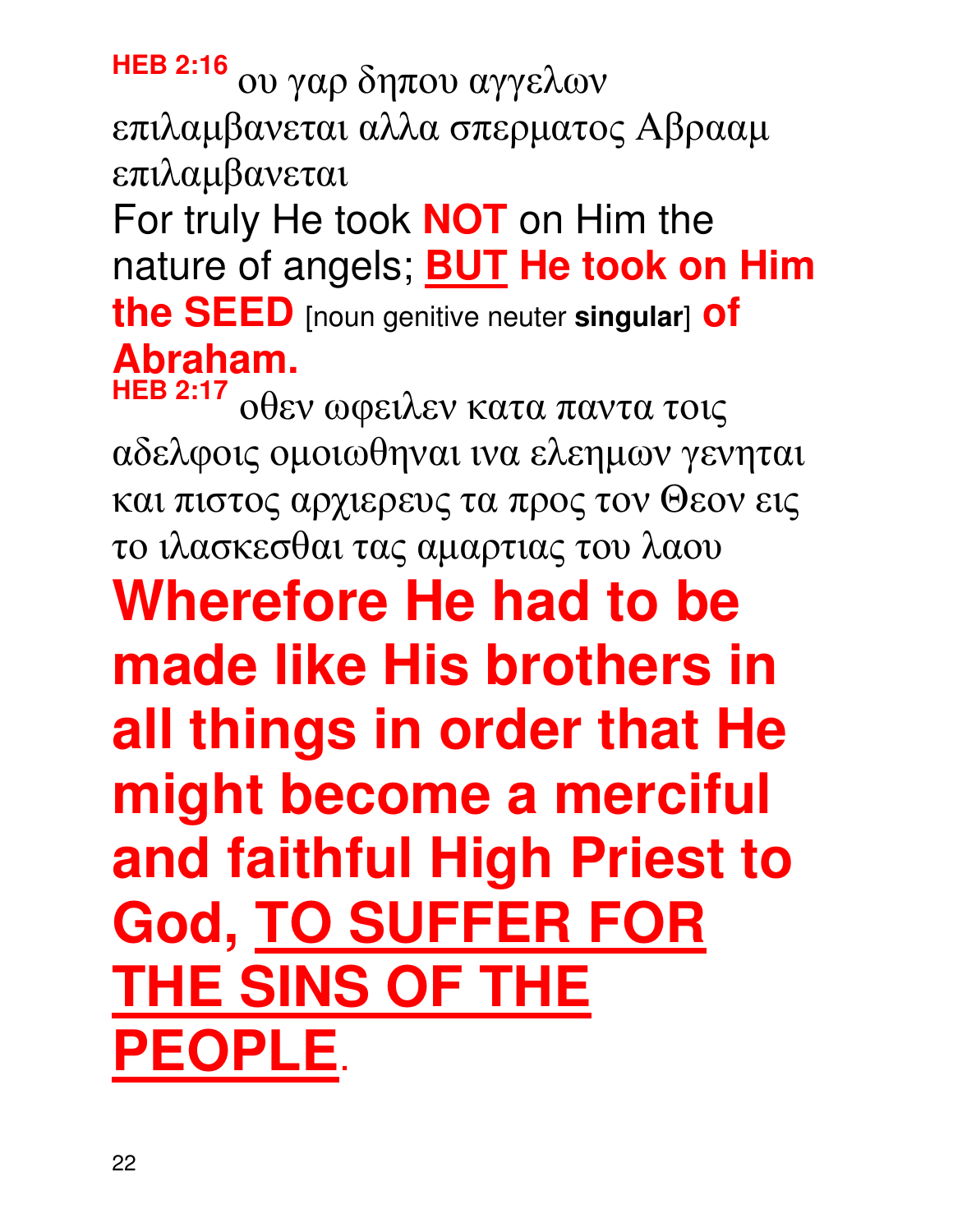**HEB 2:18** εν ω γαρ πεπονθεν αυτος πειρασθεις δυναται τοις πειραζοµενοις βοηθησαι

For in that He Himself has suffered having been tempted, He is able to help those who are tempted.

**HEB 3:1** οθεν αδελφοι αγιοι κλησεως επουρανιου µετοχοι κατανοησατε τον αποστολον και αρχιερεα της οµολογιας ηµων ιησουν

Wherefore, holy brothers, partakers of the heavenly calling, consider the Apostle and High Priest of our profession, Jesus;

**HEB 3:2** πιστον οντα τω ποιησαντι αυτον ως και Μωυσης εν ολω τω οικω αυτου Who was faithful to Him Who appointed Him, as also Moses was faithful in all his house.

**HEB 3:3** πλειονος γαρ ουτος δοξης παρα Μωυσην ηξιωται καθ οσον πλειονα τιµην εχει του οικου ο κατασκευασας αυτον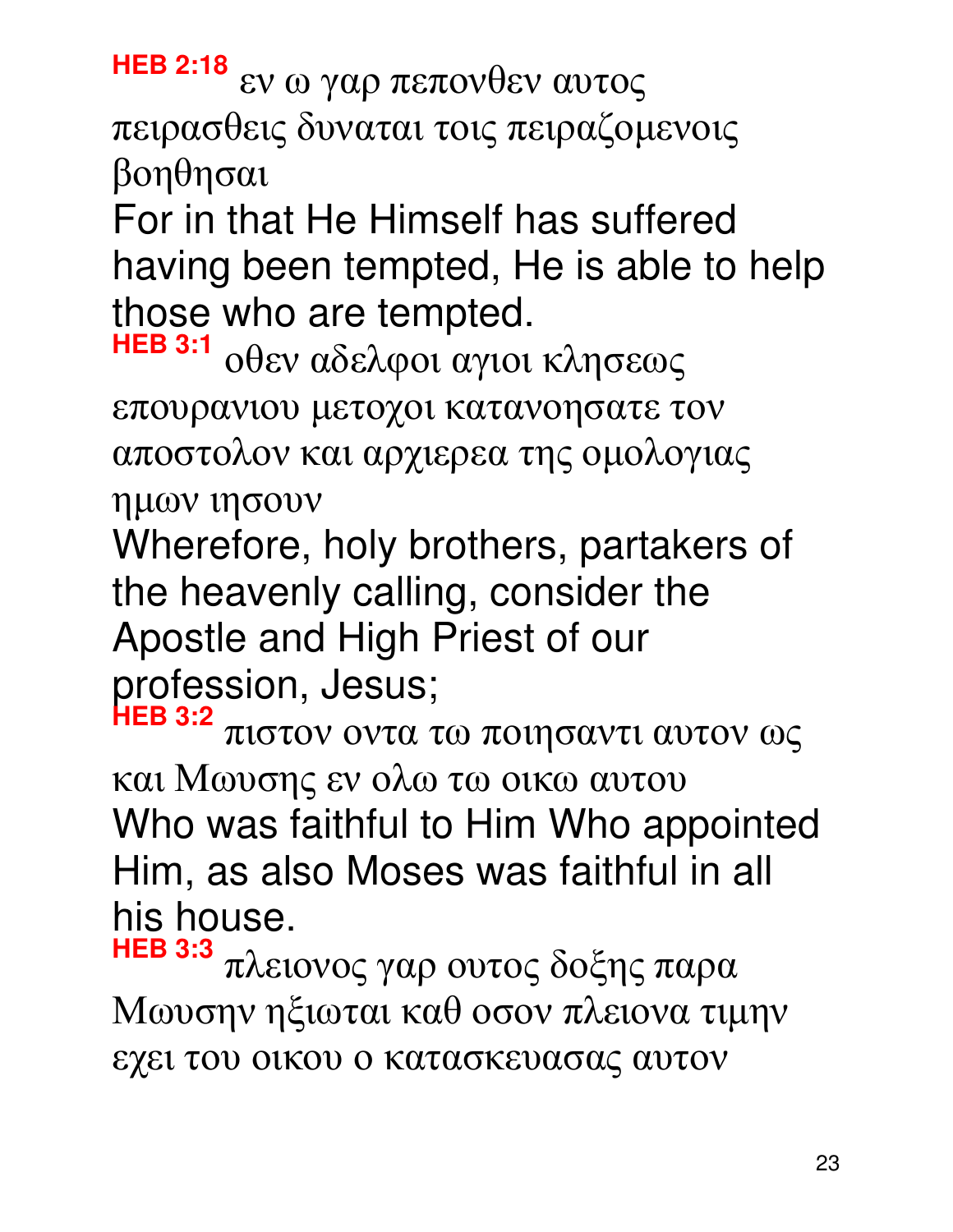## **For this Man was counted worthy of more glory than Moses, inasmuch as He Who has built the house has more honor than the**

## **house**.

**HEB 3:4** πας γαρ οικος κατασκευαζεται υπο τινος ο δε παντα κατασκευασας Θεος For every house is built by some man; **but He Who built all things is God. HEB 3:5** και µωυσης µεν πιστος εν ολω τω

οικω αυτου ως θεραπων εις µαρτυριον των λαληθησοµενων

And Moses truly was faithful in all his house, as a servant, for a testimony of those things which were to be spoken after;

**HEB 3:6** χριστος δε ως υιος επι τον οικον αυτου ου οικος εσµεν ηµεις εαν την παρρησιαν και το καυχηµα της ελπιδος µεχρι τελους βεβαιαν κατασχωµεν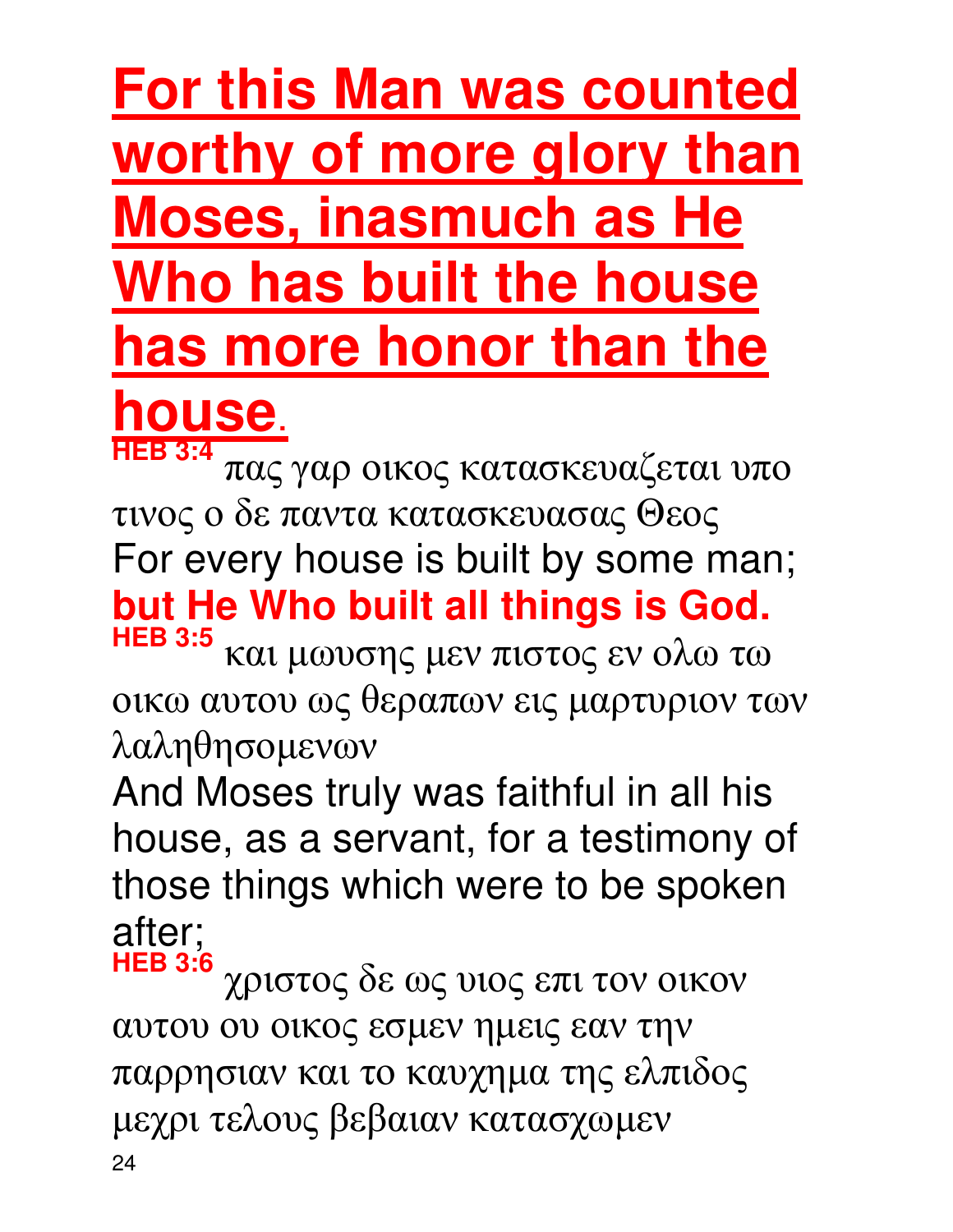but Christ as a Son over His own house; whose house are we, if we hold fast the confidence and the rejoicing of the hope firm to the end.

**HEB 3:7** διο καθως λεγει το πνευµα το αγιον σηµερον εαν της φωνης αυτου ακουσητε Wherefore (**as the Holy Spirit said,** 'To day if you will hear His voice, **HEB 3:8** µη σκληρυνητε τας καρδιας υµων ως

εν τω παραπικρασµω κατα την ηµεραν του πειρασµου εν τη ερηµω

harden not your hearts, as in the day when they provoked Me in the day of temptation in the wilderness:

**HEB 3:9** ου επειρασαν οι πατερες υµων εν δοκιµασια και ειδον τα εργα µου

τεσσερακοντα ετη

when your fathers tempted Me, proved Me, and saw My works forty years.' **HEB 3:10** διο προσωχθισα τη γενεα ταυτη και ειπον αει πλανωνται τη καρδια αυτοι δε ουκ εγνωσαν τας οδους µου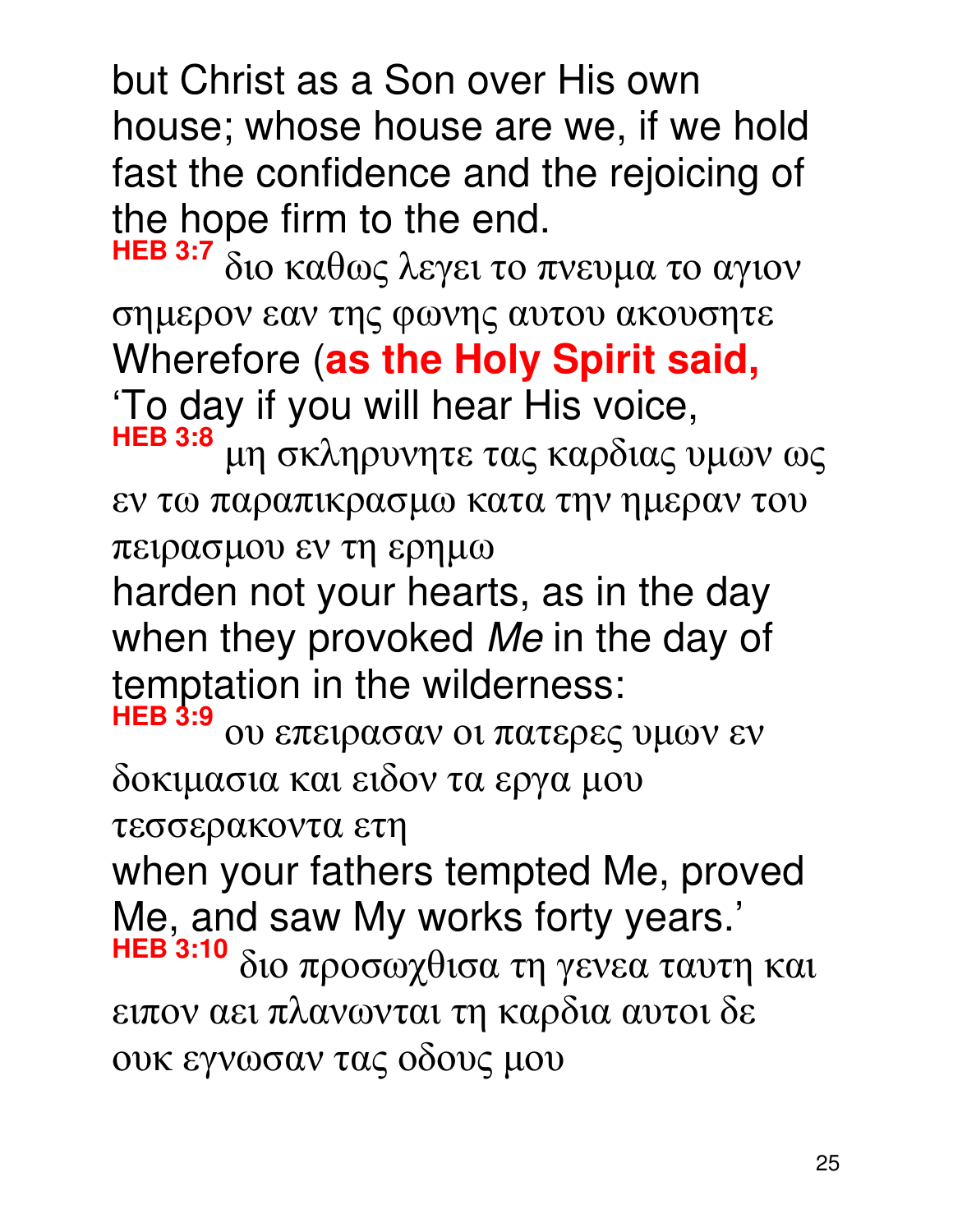#### **Wherefore I was grieved with that generation, and said, 'They do always err in their heart; AND THEY HAVE NOT KNOWN MY WAYS.' HEB 3:11**

ως ωµοσα εν τη οργη µου ει εισελευσονται εις την καταπαυσιν µου **So I sware in My wrath, 'THEY SHALL NOT ENTER INTO MY REST'**).

**HEB 3:12** βλεπετε αδελφοι µηποτε εσται εν τινι υµων καρδια πονηρα απιστιας εν τω αποστηναι απο Θεου ζωντος Take heed, brothers, lest there be in any of you an evil heart of unbelief, in departing from the living God. **HEB 3:13** αλλα παρακαλειτε εαυτους καθ

εκαστην ηµεραν αχρις ου το σηµερον καλειται ινα µη σκληρυνθη τις εξ υµων απατη της αµαρτιας

But exhort one another daily, while it is called Today; lest any of you be hardened through the deceitfulness of sin.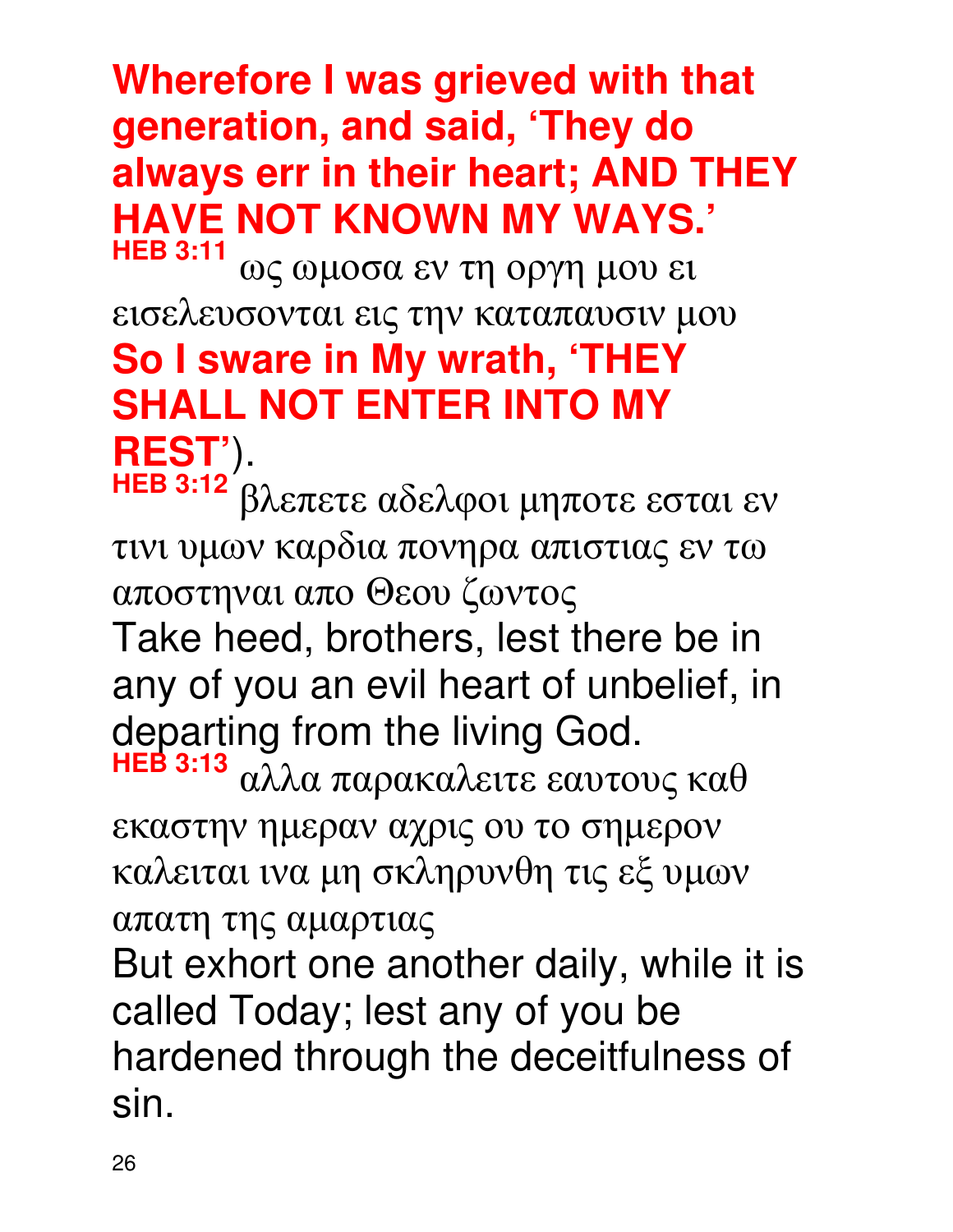**HEB 3:14** µετοχοι γαρ του χριστου γεγοναµεν εανπερ την αρχην της υποστασεως µεχρι τελους βεβαιαν κατασχωµεν For we are made partakers of Christ, if we hold the beginning of our confidence stedfast to the end; **HEB 3:15** εν τω λεγεσθαι σηµερον εαν της φωνης αυτου ακουσητε µη σκληρυνητε τας καρδιας υµων ως εν τω παραπικρασµω While it is said, 'Today if you will hear His voice, harden not your hearts, as when they provoked Me.' **HEB 3:16** τινες γαρ ακουσαντες παρεπικραναν αλλ ου παντες οι εξελθοντες

εξ αιγυπτου δια µωυσεως

For some, when they had heard, did provoke: **howbeit not all that came out of Egypt by Moses**.

**HEB 3:17** τισιν δε προσωχθισεν τεσσερακοντα ετη ουχι τοις αµαρτησασιν ων τα κωλα επεσεν εν τη ερηµω But with whom was He grieved forty years? Was it not with those who had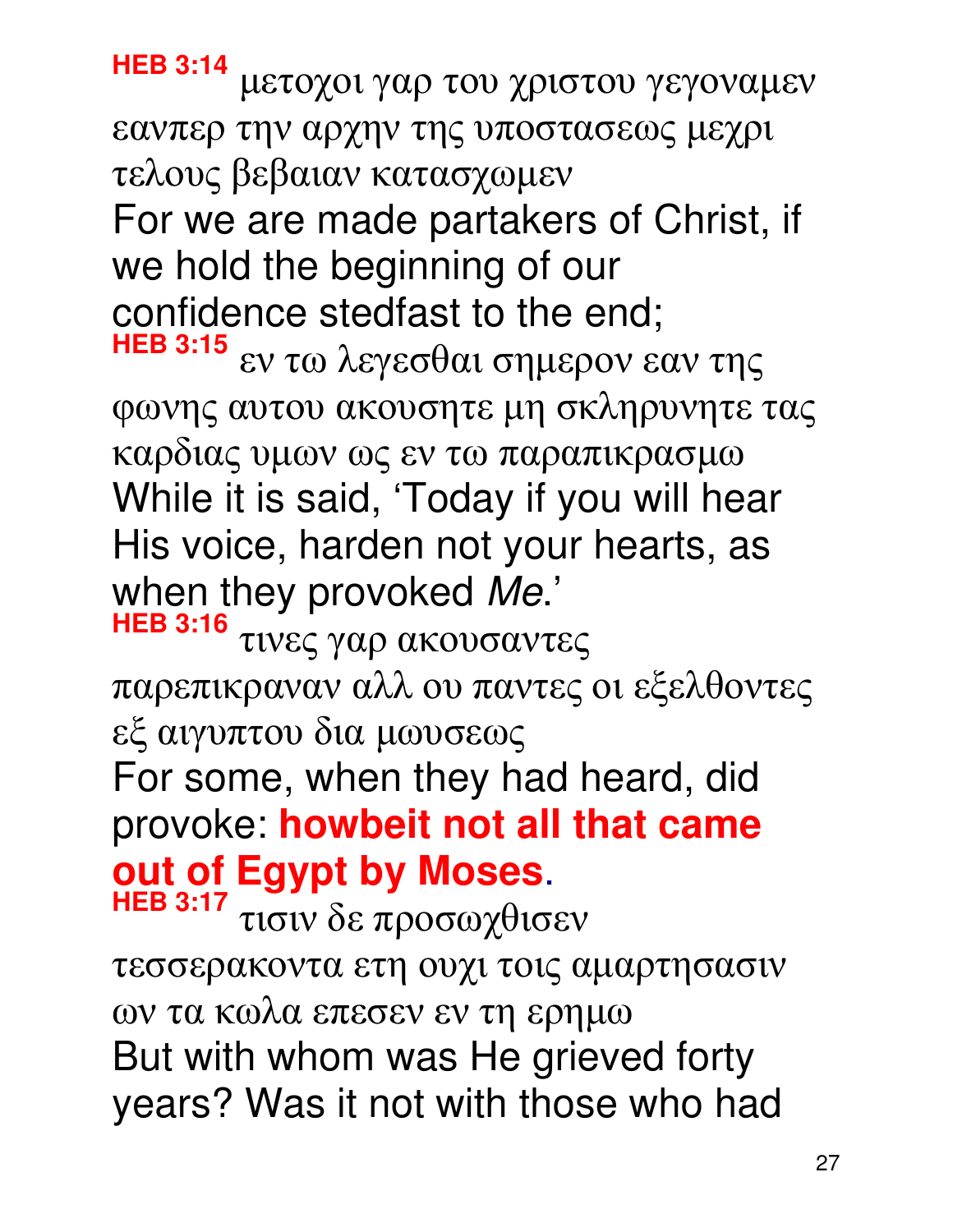sinned, whose carcases fell in the wilderness?

**HEB 3:18** τισιν δε ωµοσεν µη εισελευσεσθαι εις την καταπαυσιν αυτου ει µη τοις απειθησασιν

## **AND TO WHOM SWARE HE THAT THEY SHOULD NOT ENTER INTO HIS REST, EXCEPT TO THOSE WHO BELIEVED NOT?**

**HEB 3:19** και βλεποµεν οτι ουκ ηδυνηθησαν εισελθειν δι απιστιαν

## **AND WE SEE THAT THEY WERE NOT ABLE TO ENTER IN BECAUSE OF UNBELIEF.**

28 **HEB 4:1** φοβηθωµεν ουν µηποτε καταλειποµενης επαγγελιας εισελθειν εις την καταπαυσιν αυτου δοκη τις εξ υµων υστερηκεναι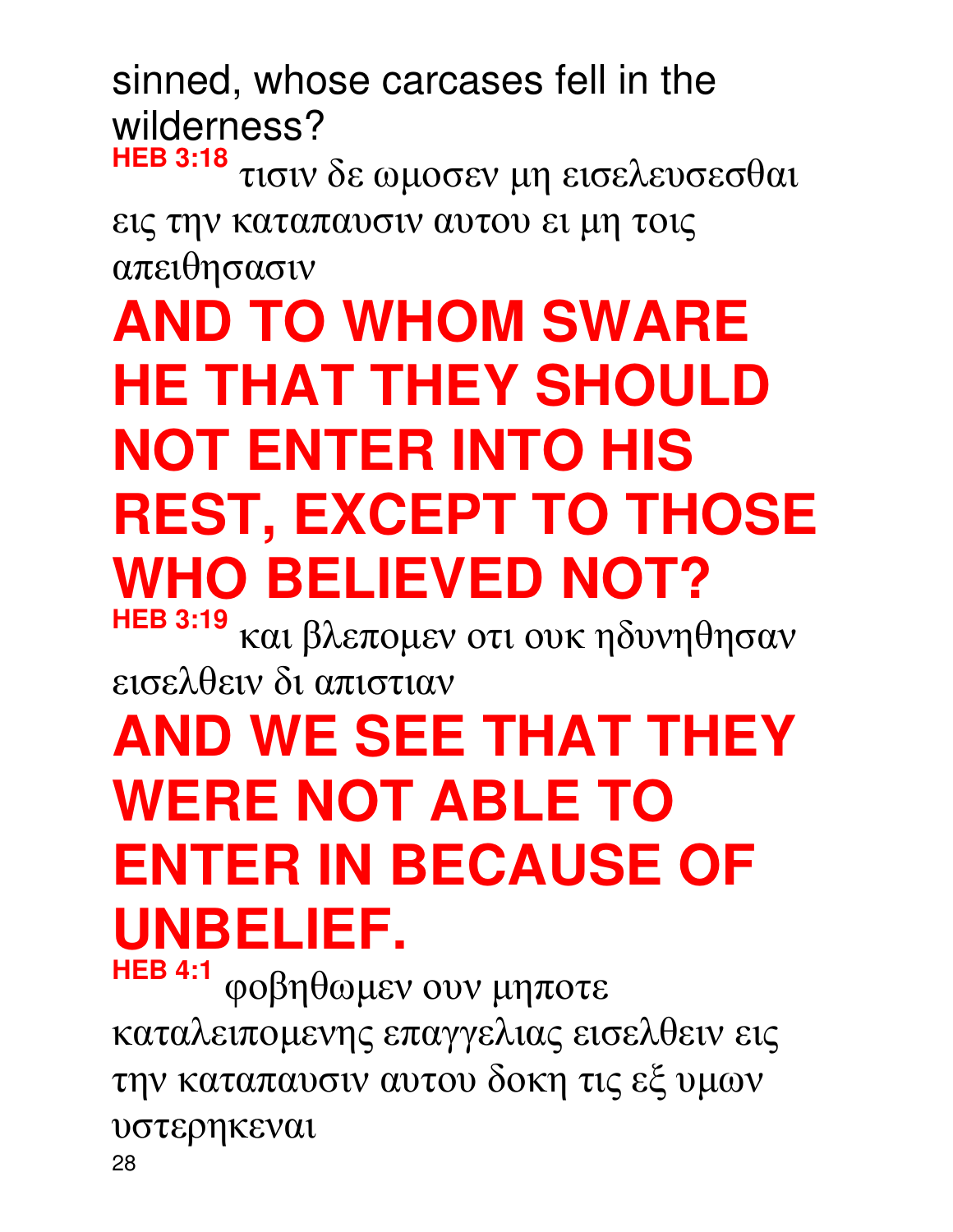Let us fear therefore, lest, while a promise still stands of entering into His rest, any one of you should seem to come short of it.

**HEB 4:2** και γαρ εσµεν ευηγγελισµενοι καθαπερ κακεινοι αλλ ουκ ωφελησεν ο λογος της ακοης εκεινους µη συγκεκερασµενους τη πιστει τοις ακουσασιν

For we also have had the gospel preached to us, even as those also: but the word they heard did not profit them, not being mixed with faith in those who heard it.<br>HEB 4:3

**HEB 4:3** εισερχοµεθα γαρ εις την καταπαυσιν οι πιστευσαντες καθως ειρηκεν ως ωµοσα εν τη οργη µου ει εισελευσονται εις την καταπαυσιν µου καιτοι των εργων απο καταβολης κοσµου γενηθεντων For the ones who have believed enter that rest, as He said, "As I swore in My wrath, 'They shall not enter into My rest' [PSA 95:11], **although the works**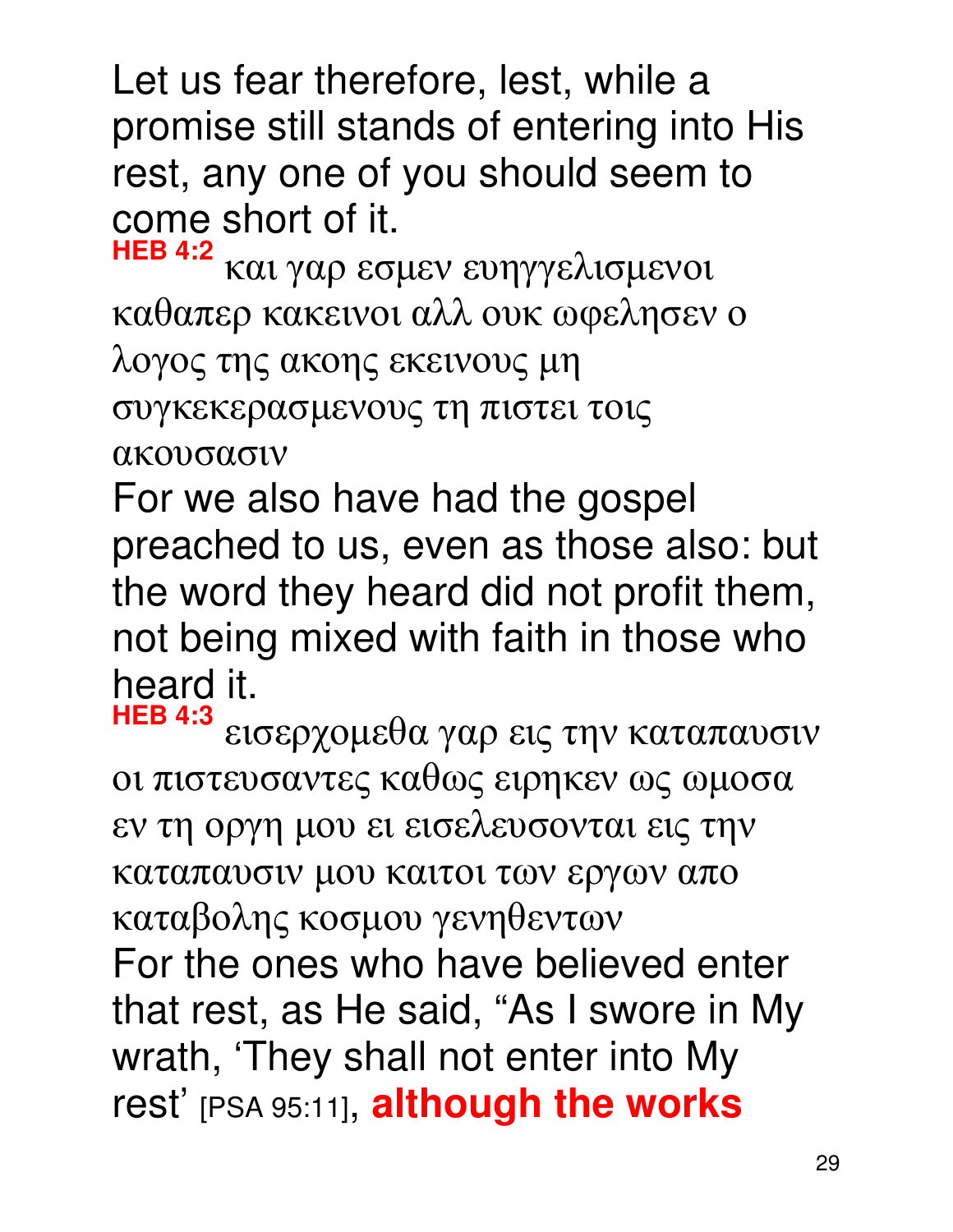### **were finished from the foundation of the world**."

**HEB 4:4** ειρηκεν γαρ που περι της εβδοµης ουτως και κατεπαυσεν ο θεος εν τη ηµερα τη εβδοµη απο παντων των εργων αυτου For He has said somewhere concerning the seventh day thus, "And God rested the seventh day from all His works."

**HEB 4:5** και εν τουτω παλιν ει εισελευσονται εις την καταπαυσιν µου

And in this place again, "They shall not enter into My rest" [PSA 95:11].

**HEB 4:6** επει ουν απολειπεται τινας εισελθειν εις αυτην και οι προτερον ευαγγελισθεντες ουκ εισηλθον δι απειθειαν

**Since therefore it remains for some to enter into it, AND THE ONES FORMERLY HAVING THE GOSPEL PREACHED TO THEM DID NOT ENTER BECAUSE OF DISOBEDIENCE**,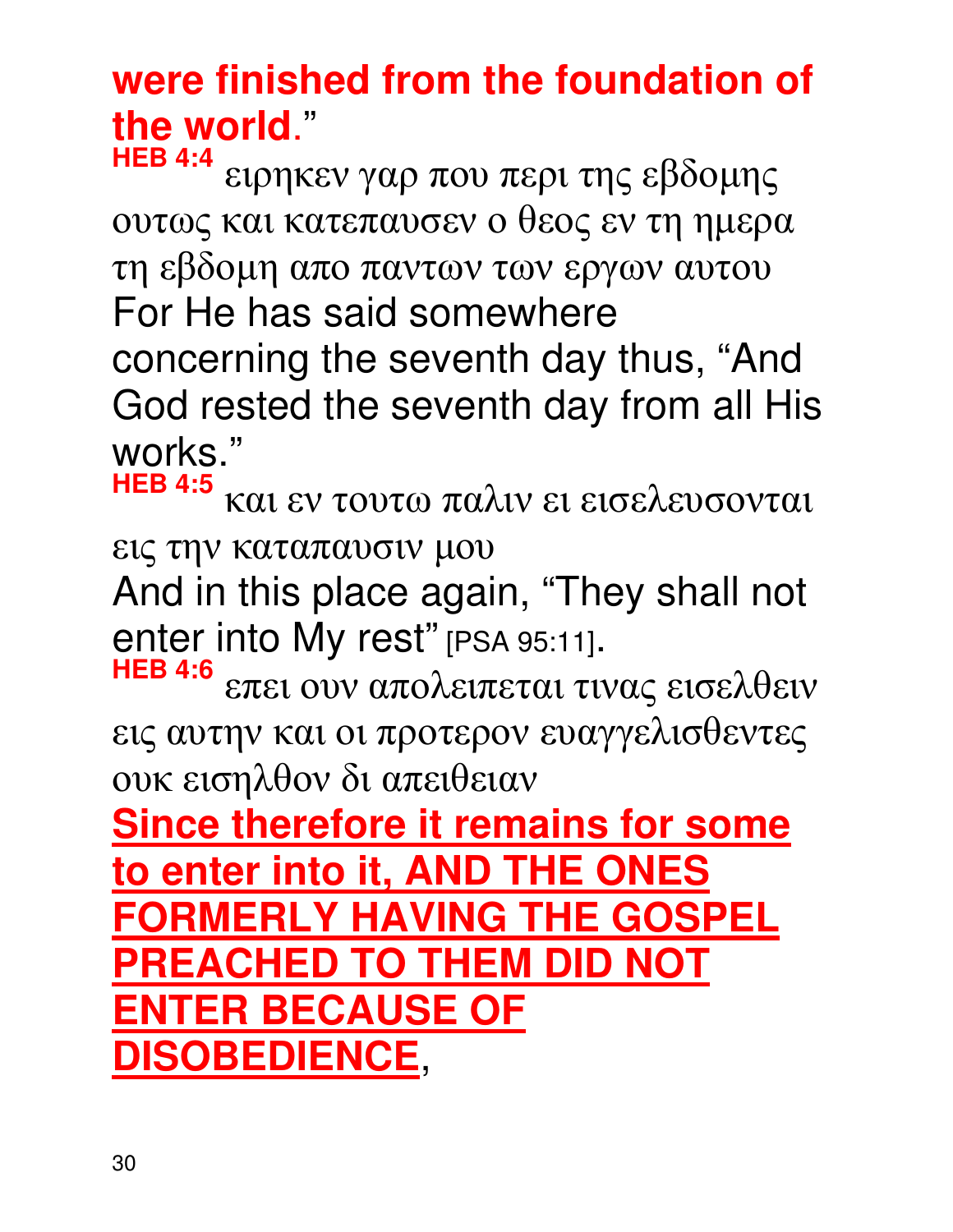**HEB 4:7** παλιν τινα οριζει ηµεραν σηµερον εν δαυιδ λεγων µετα τοσουτον χρονον καθως προειρηται σηµερον εαν της φωνης αυτου ακουσητε µη σκληρυνητε τας καρδιας υµων

again He defines a certain day, saying in David, after so long a time, as was said before, Today if you will hear His voice, do not harden your hearts - [PSA 95:8]. **HEB 4:8**

ει γαρ αυτους ιησους κατεπαυσεν ουκ αν περι αλλης ελαλει µετα ταυτα

ηµερας

For if Joshua [Jesus] had given them rest, then would He not have spoken of another day.

**HEB 4:9** αρα απολειπεται σαββατισµος τω λαω του Θεου

There remains therefore a Sabbath-rest to the people of God**.** 

**HEB 4:10** ο γαρ εισελθων εις την καταπαυσιν αυτου και αυτος κατεπαυσεν απο των εργων αυτου ωσπερ απο των ιδιων ο Θεος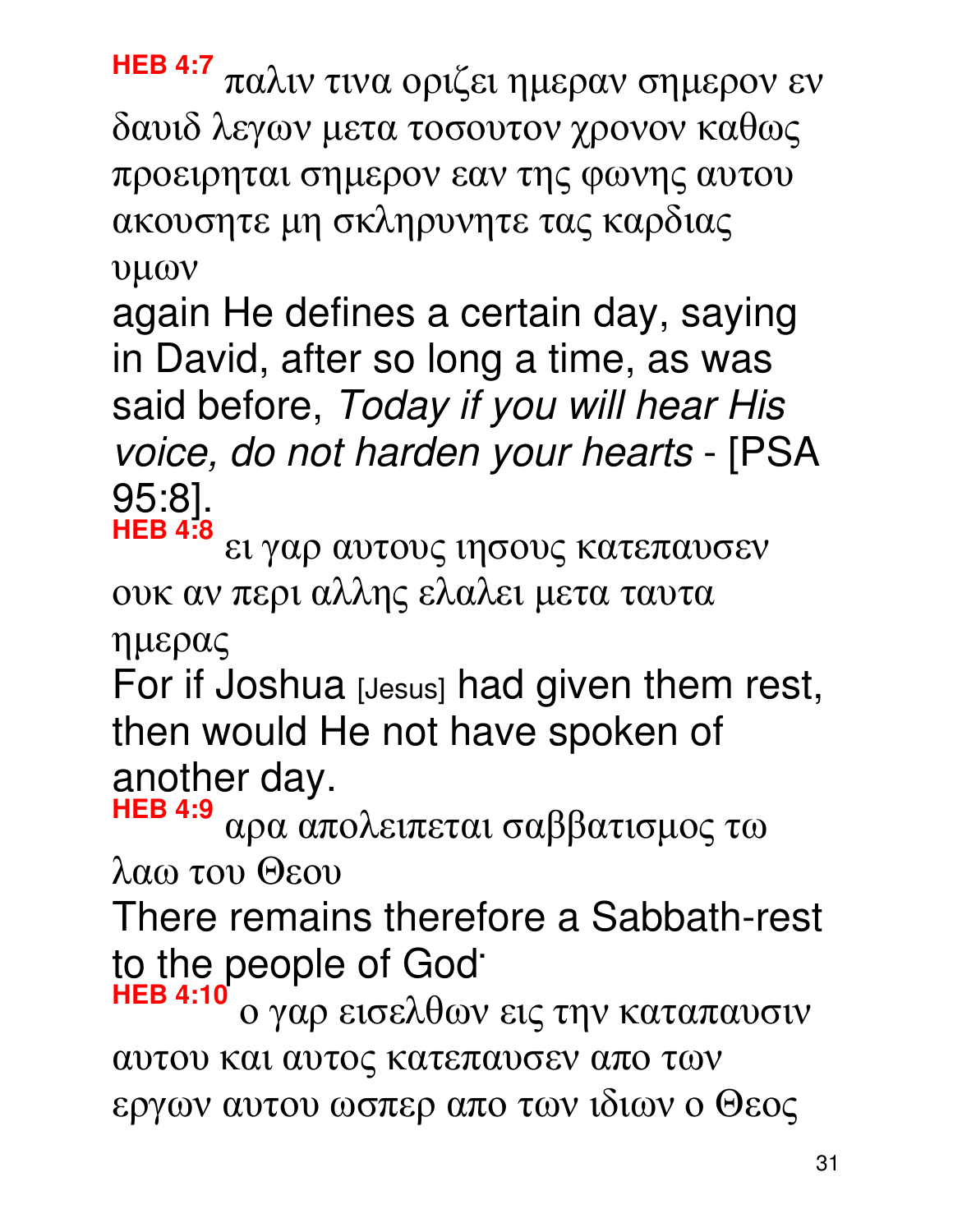### **For the one who has entered into His rest also himself has rested from his own works, as God did from His**.

**HEB 4:11** σπουδασωµεν ουν εισελθειν εις εκεινην την καταπαυσιν ινα µη εν τω αυτω τις υποδειγµατι πεση της απειθειας Let us labor therefore to enter into that rest, lest anyone fall by following the same example of disobedience.

**HEB 4:12** ζων γαρ ο λογος του Θεου και ενεργης και τοµωτερος υπερ πασαν µαχαιραν διστοµον και διικνουµενος αχρι µερισµου ψυχης και πνευµατος αρµων τε και µυελων και κριτικος ενθυµησεων και εννοιων καρδιας

For the word of God is living and working and sharper than any twoedged sword, piercing as far as the division of soul and spirit, of both joints and marrow, and is able to judge the thoughts and intentions of the heart. **HEB 4:13** και ουκ εστιν κτισις αφανης ενωπιον αυτου παντα δε γυµνα και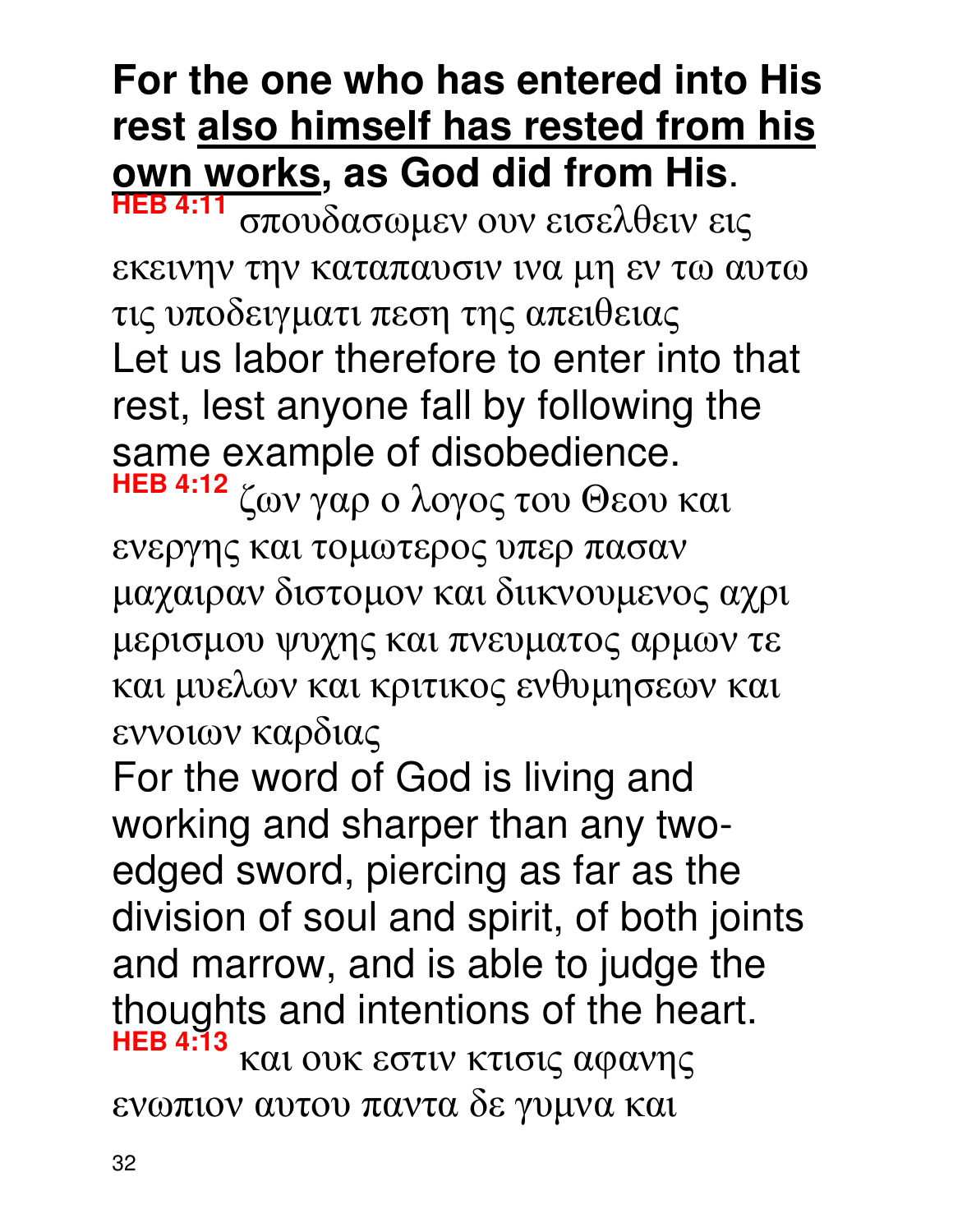τετραχηλισµενα τοις οφθαλµοις αυτου προς ον ηµιν ο λογος

There is no creature not manifest before Him, but all things are naked and laid open to the eyes of Him to whom we must give account [word].

**HEB 4:14** εχοντες ουν αρχιερεα µεγαν διεληλυθοτα τους ουρανους ιησουν τον υιον του Θεου κρατωµεν της οµολογιας Therefore having a great High Priest, Who has gone through the Heavens, Jesus the Son of God, let us hold our confession.

**HEB 4:15** ου γαρ εχοµεν αρχιερεα µη δυναµενον συµπαθησαι ταις ασθενειαις ηµων πεπειρασµενον δε κατα παντα καθ οµοιοτητα χωρις αµαρτιας

**FOR WE HAVE NOT A HIGH PRIEST WHO IS NOT ABLE TO SYMPATHIZE WITH OUR WEAKNESSES, BUT ONE WHO HAS BEEN TEMPTED IN ALL THINGS LIKE AS WE ARE, YET WITHOUT SIN.**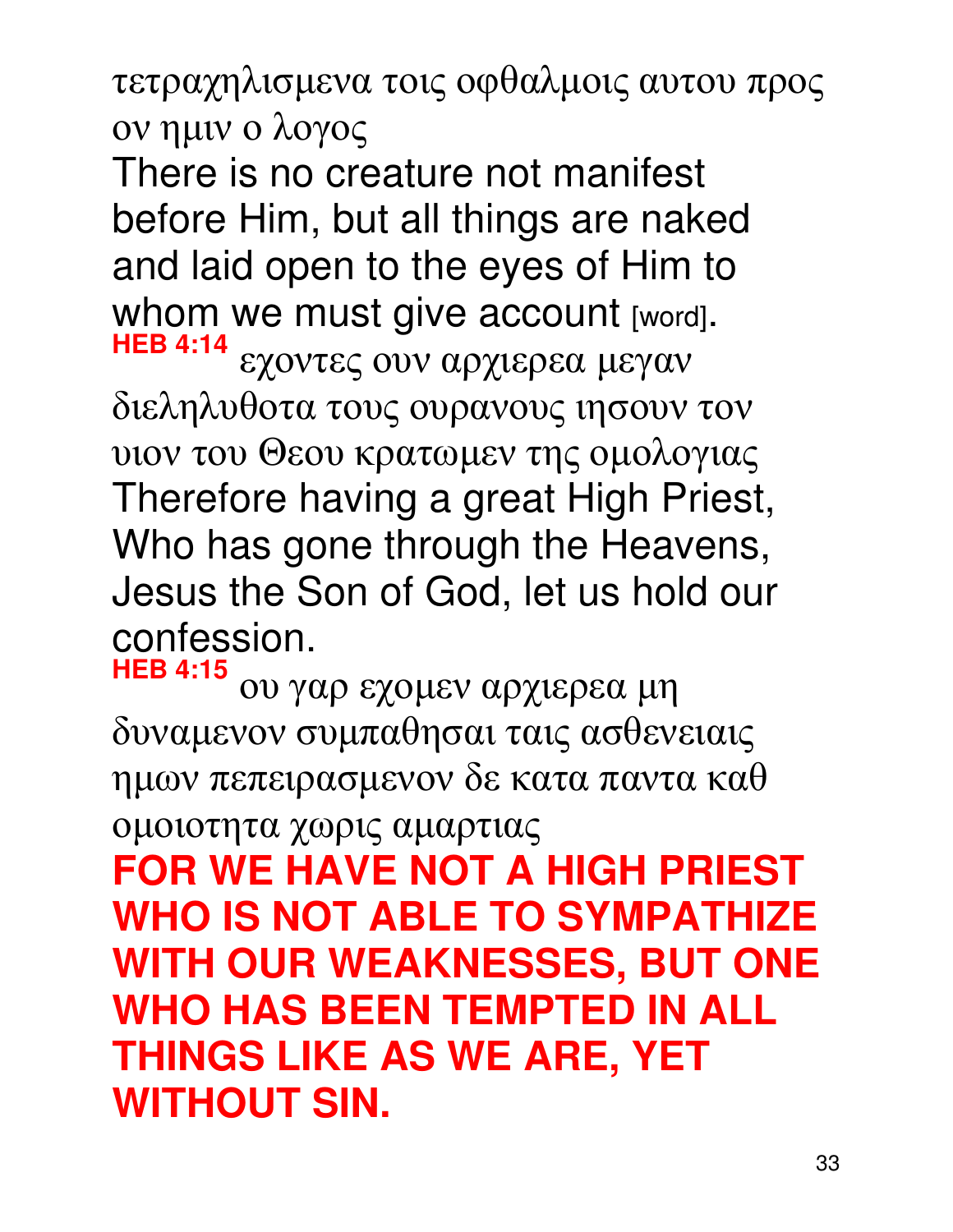**HEB 4:16** προσερχωµεθα ουν µετα παρρησιας τω θρονω της χαριτος ινα λαβωµεν ελεος και χαριν ευρωµεν εις ευκαιρον βοηθειαν Therefore let us approach the throne of grace with confidence, that we may receive mercy and find grace to help in time of need.

**HEB 5:1** πας γαρ αρχιερευς εξ ανθρωπων λαµβανοµενος υπερ ανθρωπων καθισταται τα προς τον Θεον ινα προσφερη δωρα τε και θυσιας υπερ αµαρτιων

For every high priest taken from among men is ordained for men in things pertaining to God, that he may offer both gifts and sacrifices for sins: **HEB 5:2** µετριοπαθειν δυναµενος τοις

αγνοουσιν και πλανωµενοις επει και αυτος περικειται ασθενειαν

who can have compassion on the ignorant, and on those that are out of the way; for that he himself also is compassed with infirmity.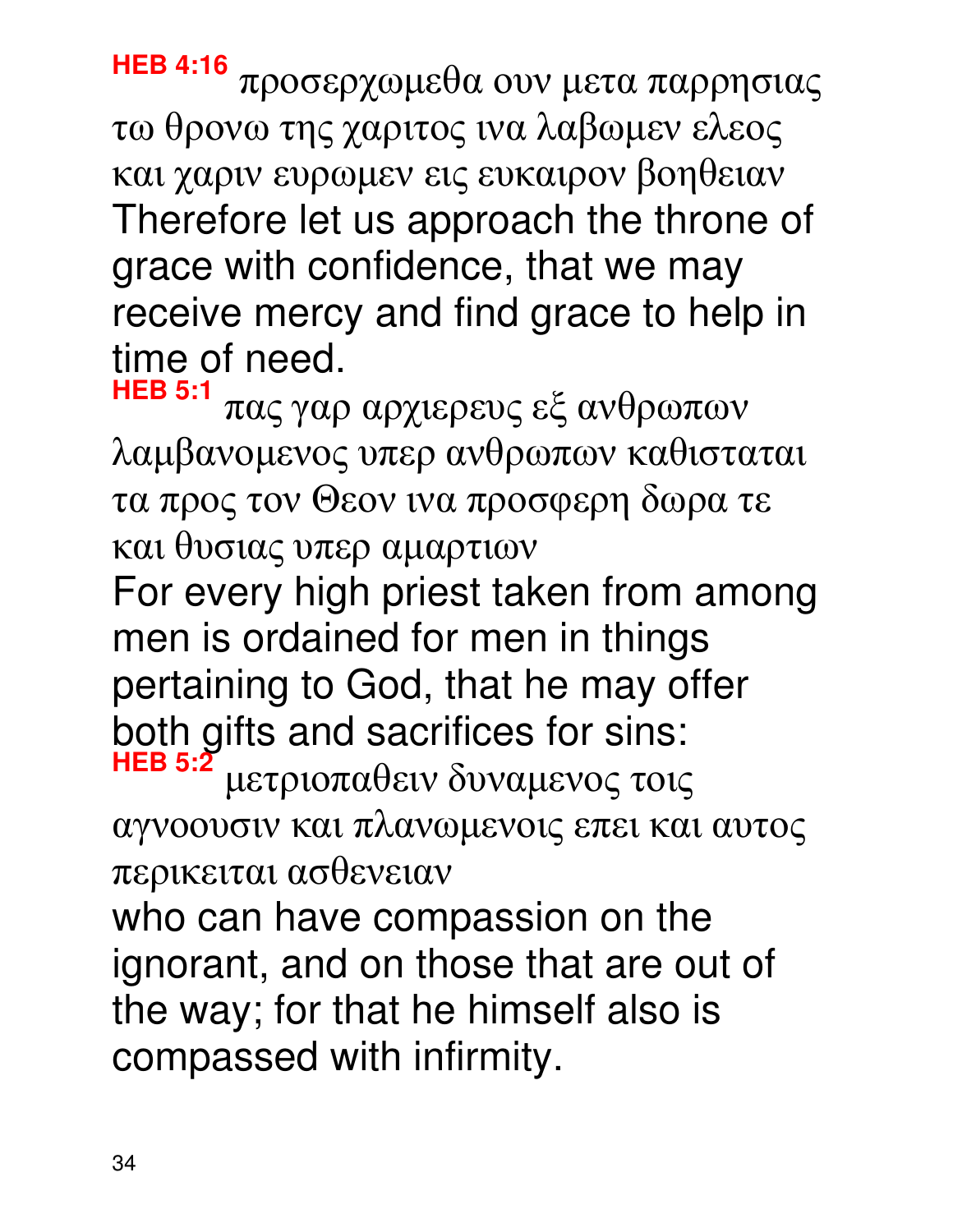**HEB 5:3** και δι αυτην οφειλει καθως περι του λαου ουτως και περι εαυτου προσφερειν περι αµαρτιων

### **And by reason hereof he ought, as for the people, so also for himself, to offer for sins**.

**HEB 5:4** και ουχ εαυτω τις λαµβανει την τιµην αλλα καλουµενος υπο του Θεου καθωσπερ και Aαρων

And no man takes this honor to himself, but he who is called of God, as was Aaron.

**HEB 5:5** ουτως και ο χριστος ουχ εαυτον εδοξασεν γενηθηναι αρχιερεα αλλ ο λαλησας προς αυτον υιος µου ει συ εγω σηµερον γεγεννηκα σε

So also Christ glorified not Himself to be made a high priest; but He Who said to Him, You are My Son, today have I begotten You [PSA 2:7].

**HEB 5:6** καθως και εν ετερω λεγει συ ιερευς εις τον αιωνα κατα την ταξιν µελχισεδεκ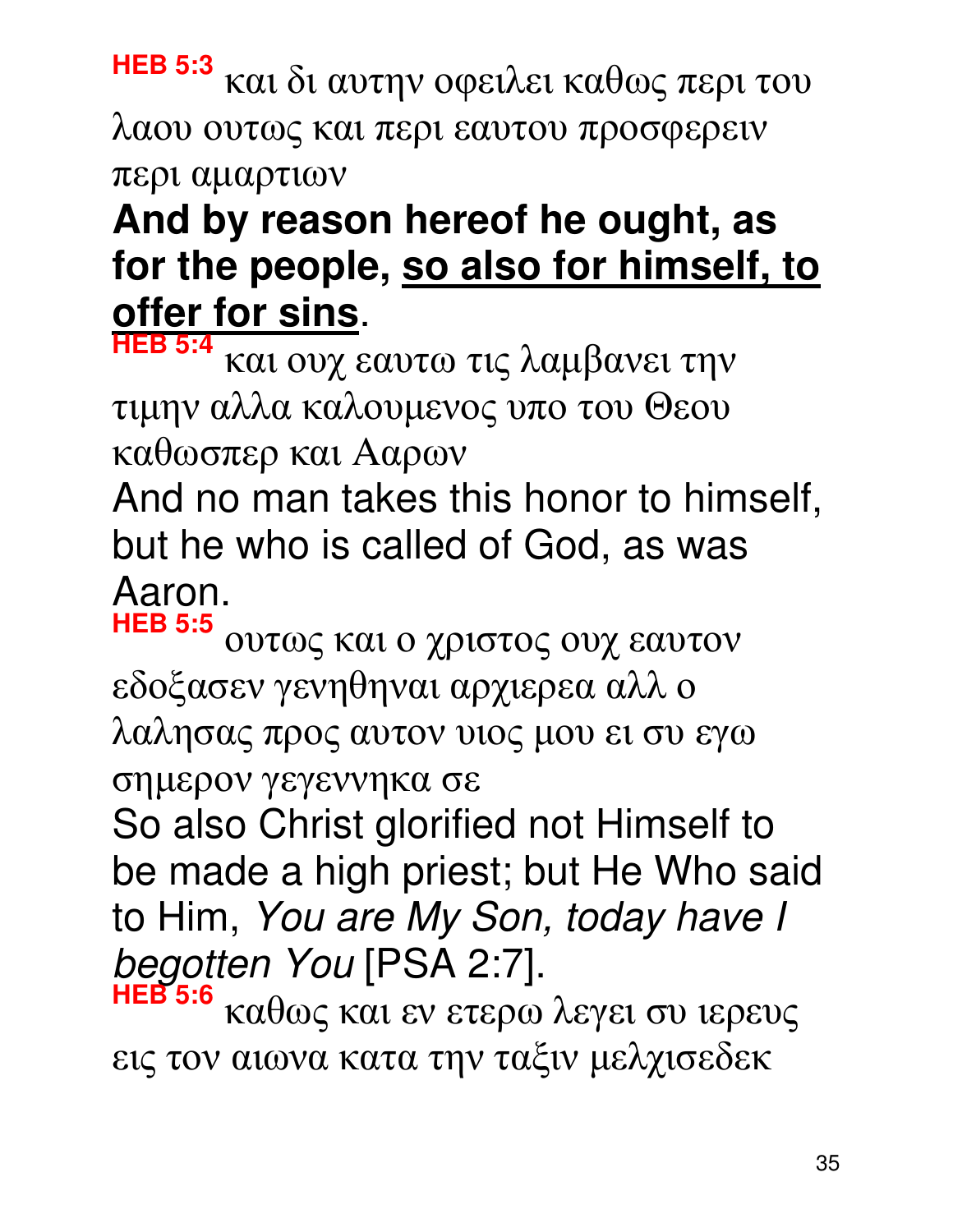As He said also in another place, You are a priest for ever after the order of Melchisedec [PSA 110:4].

**HEB 5:7** ος εν ταις ηµεραις της σαρκος αυτου δεησεις τε και ικετηριας προς τον δυναµενον σωζειν αυτον εκ θανατου µετα κραυγης ισχυρας και δακρυων προσενεγκας και εισακουσθεις απο της ευλαβειας Who in the days of His flesh, when He had offered up prayers and supplications with strong crying and tears to Him Who was able to save Him from death, and was heard in that He feared;

**HEB 5:8** καιπερ ων υιος εµαθεν αφ ων επαθεν την υπακοην

though He were a Son, yet learned He obedience by the things which He suffered;

**HEB 5:9** και τελειωθεις εγενετο πασιν τοις υπακουουσιν αυτω αιτιος σωτηριας αιωνιου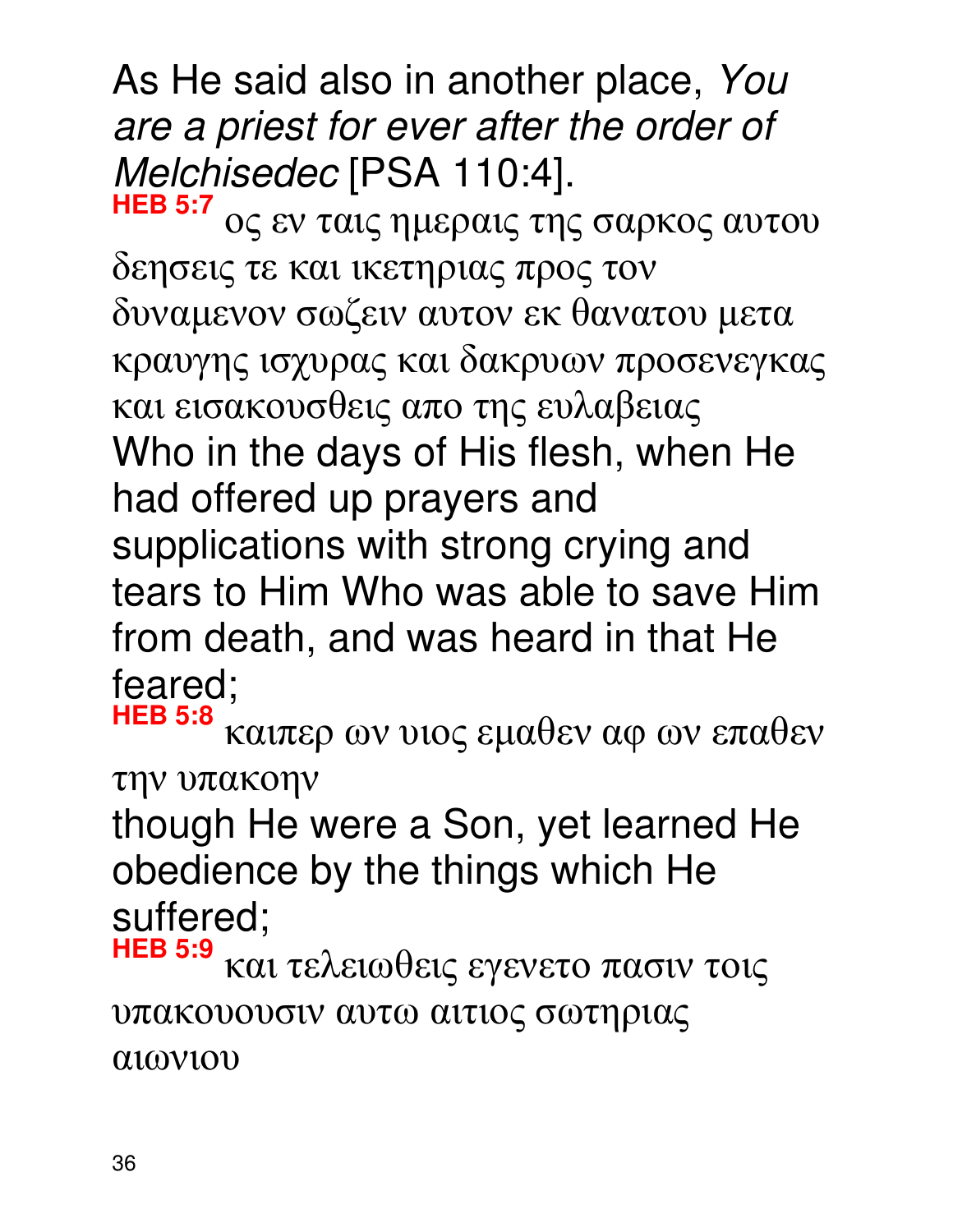### **and being made perfect, He became the author of eternal salvation to all those who obey Him;**

**HEB 5:10** προσαγορευθεις υπο του Θεου αρχιερευς κατα την ταξιν µελχισεδεκ called of God a High Priest after the order of Melchisedec.

HEB 5:11  $\pi$ ερι ου πολυς ημιν ο λογος και

δυσερµηνευτος λεγειν επει νωθροι

γεγονατε ταις ακοαις

Of Whom we have many things to say, and hard to be uttered, seeing you are dull of hearing.

**HEB 5:12** και γαρ οφειλοντες ειναι διδασκαλοι δια τον χρονον παλιν χρειαν εχετε του διδασκειν υµας τινα τα στοιχεια της αρχης των λογιων του Θεου και γεγονατε χρειαν εχοντες γαλακτος ου στερεας τροφης

For when for the time you ought to be teachers, you have need that one teach you again those things which are the first principles of the words of God; and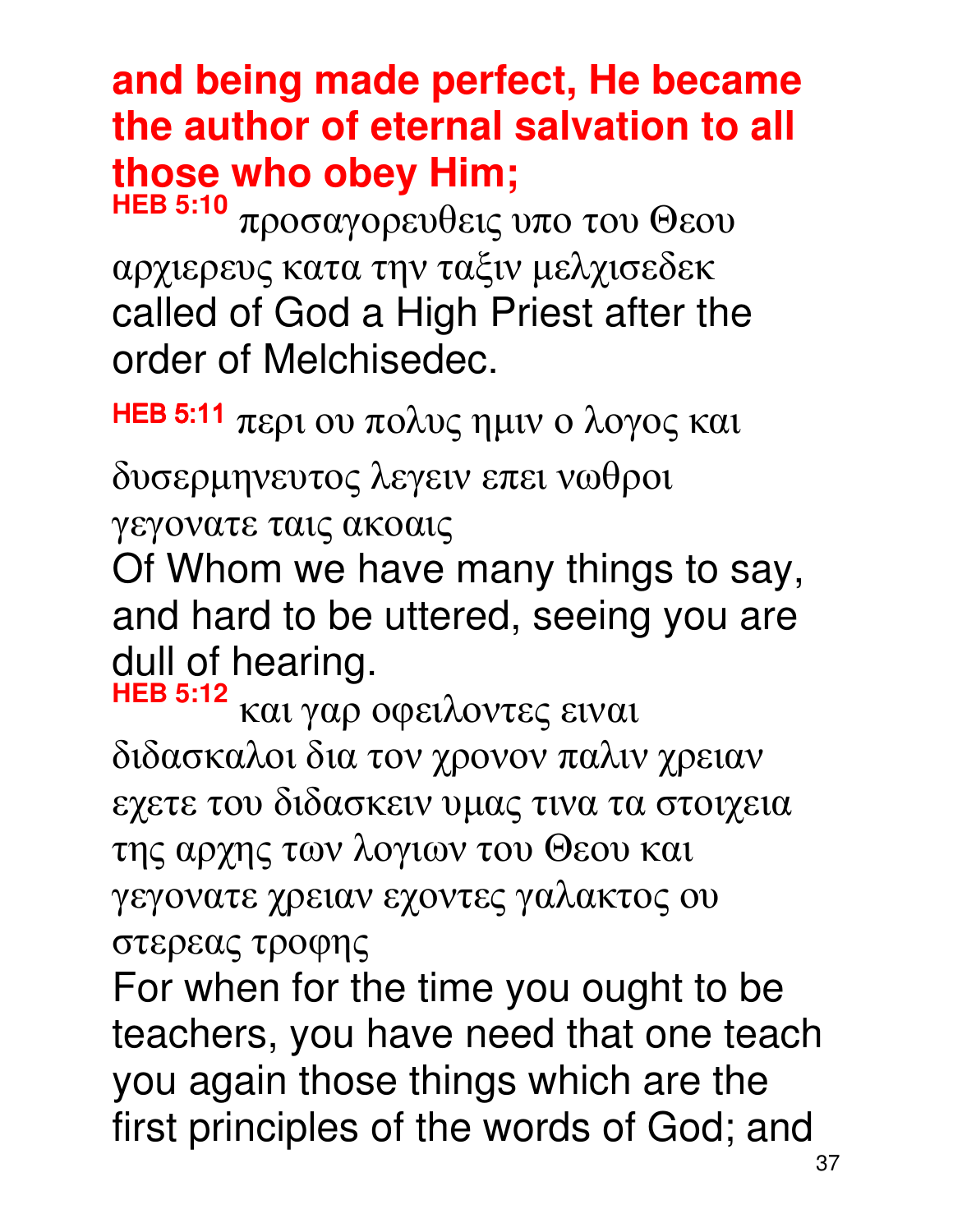are become such as have need of milk, and not of strong food.

**HEB 5:13** πας γαρ ο µετεχων γαλακτος απειρος λογου δικαιοσυνης νηπιος γαρ εστιν

For every one who uses milk is unskilful in the Word of Righteousness: for he is a baby.<br> $HEB 5:14$ 

**HEB 5:14** τελειων δε εστιν η στερεα τροφη των δια την εξιν τα αισθητηρια

γεγυµνασµενα εχοντων προς διακρισιν

καλου τε και κακου

But strong food belongs to those who are of full age, even those who by

reason of use have their senses exercised to discern both good and evil.

HEB 6:1 διο αφεντες τον της αρχης του

38 χριστου λογον επι την τελειοτητα φερωµεθα µη παλιν θεµελιον καταβαλλοµενοι µετανοιας απο νεκρων εργων και πιστεως επι Θεον Therefore leaving the principles of the doctrine of Christ, let us go on to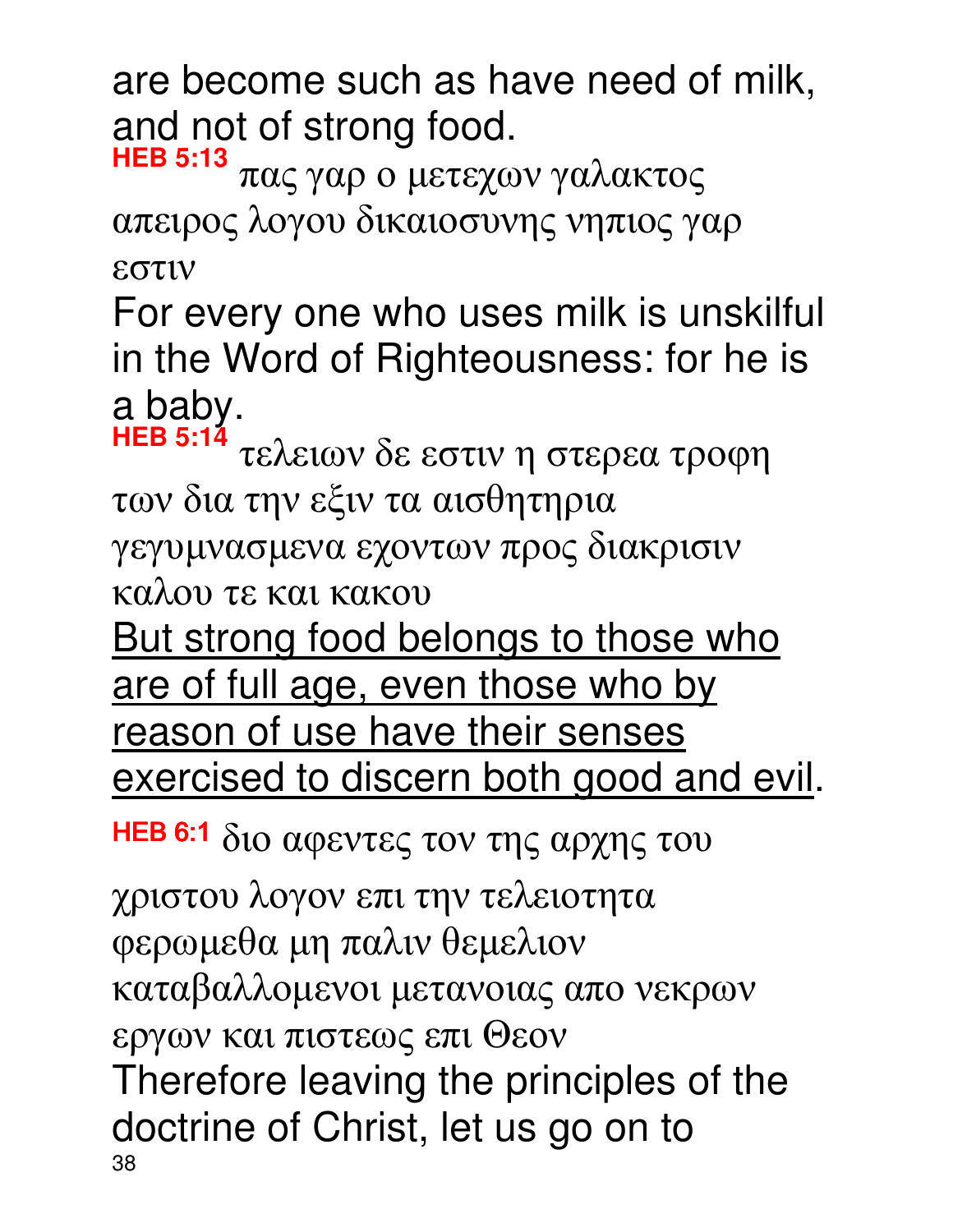perfection; not laying again the foundation of repentance from dead works, and of faith toward God,

HEB 6:2 βαπτισμων διδαχην επιθεσεως τε

χειρων αναστασεως νεκρων και κριµατος αιωνιου

of the doctrine of baptisms, and of laying on of hands, and of resurrection of the dead, and of eternal judgment.

**HEB 6:3** και τουτο ποιησοµεν εανπερ

επιτρεπη ο Θεος

And this will we do, if God permit.

**HEB 6:4** αδυνατον γαρ τους απαξ φωτισθεντας γευσαµενους τε της δωρεας της επουρανιου και µετοχους γενηθεντας πνευµατος αγιου

For it is impossible for those who were once enlightened, and have tasted of the heavenly gift, and were made partakers of the Holy Spirit,

**HEB 6:5** και καλον γευσαµενους Θεου ρηµα δυναµεις τε µελλοντος αιωνος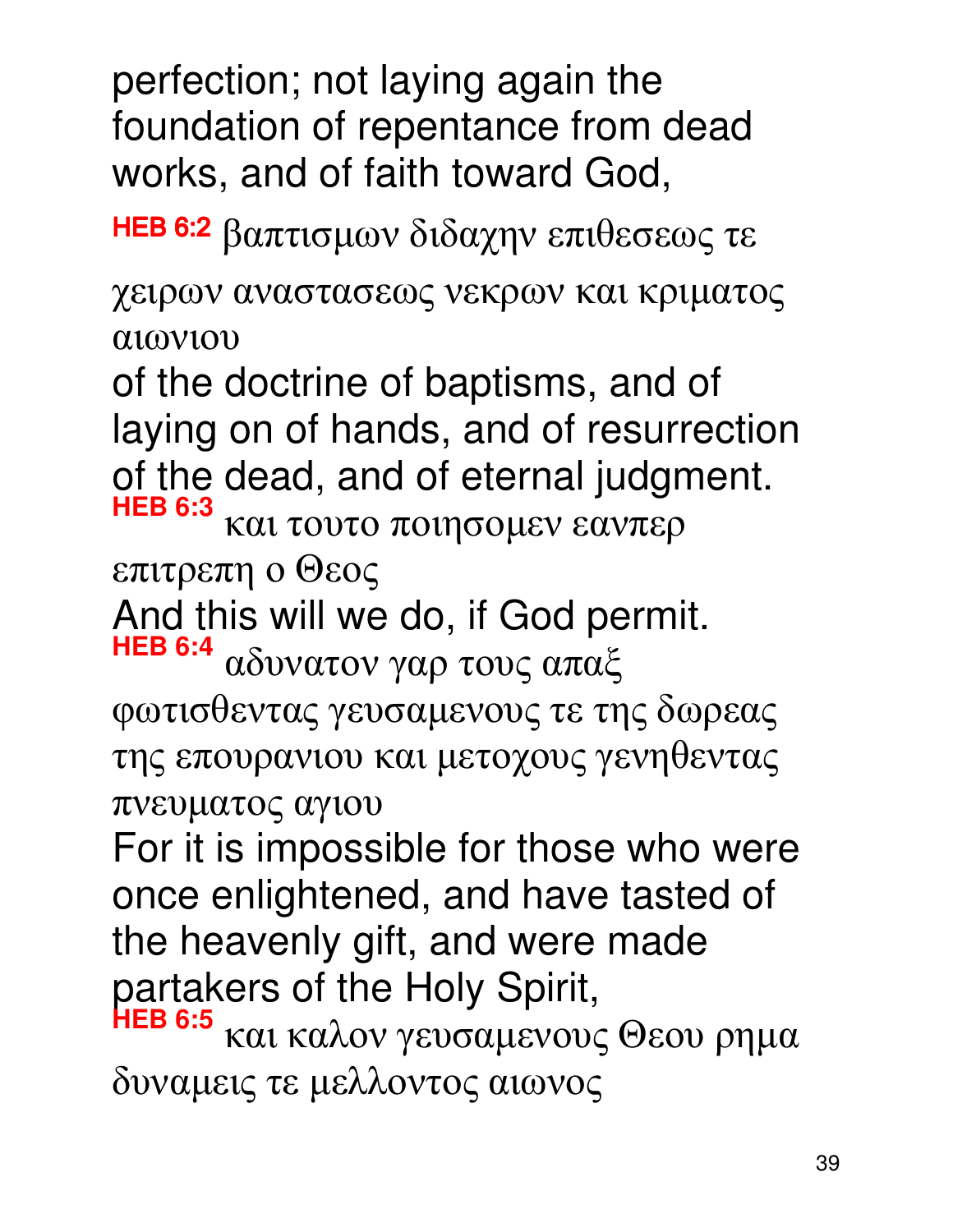and have tasted the good Word of God, and the powers of the world to come, **HEB 6:6** και παραπεσοντας παλιν

ανακαινιζειν εις µετανοιαν

ανασταυρουντας εαυτοις τον υιον του Θεου και παραδειγµατιζοντας

**if** they shall fall away, to renew them again to repentance; seeing they crucify to themselves the Son of God afresh, and put Him to an open shame. **HEB 6:7** γη γαρ η πιουσα τον επ αυτης

ερχοµενον πολλακις υετον και τικτουσα βοτανην ευθετον εκεινοις δι ους και γεωργειται µεταλαµβανει ευλογιας απο του Θεου

For the Earth which drinks in the rain that comes often on it, and brings forth plants suitable for those by whom it is dressed, receives blessing from God: **HEB 6:8** εκφερουσα δε ακανθας και τριβολους αδοκιµος και καταρας εγγυς ης το τελος εις καυσιν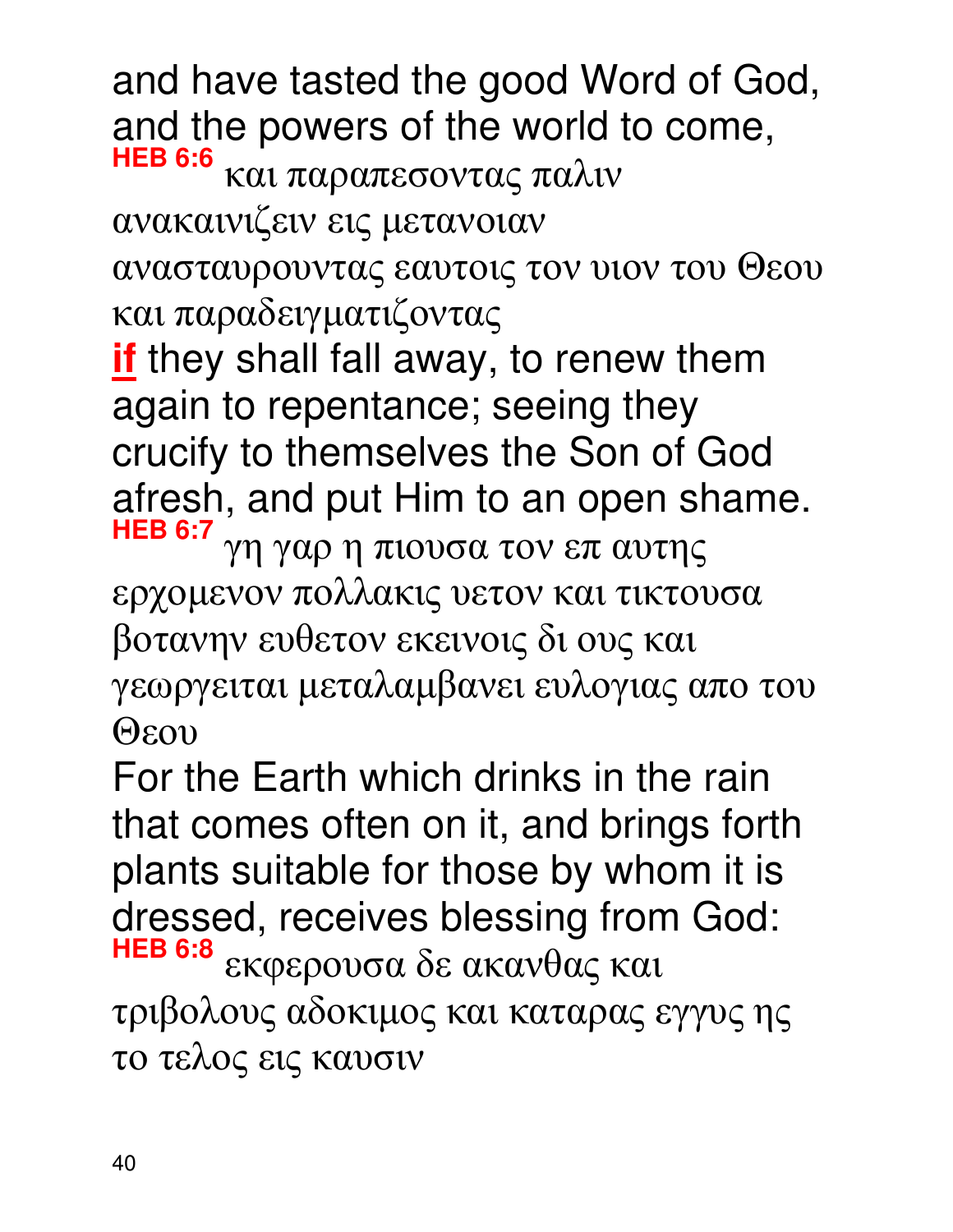but that which bears thorns and briers is rejected, and is nigh to cursing; whose end is to be burned.

**HEB 6:9** πεπεισµεθα δε περι υµων αγαπητοι τα κρεισσονα και εχοµενα σωτηριας ει και ουτως λαλουµεν

**BUT, BELOVED, WE ARE PERSUADED BETTER THINGS OF YOU, AND THINGS THAT ACCOMPANY SALVATION,**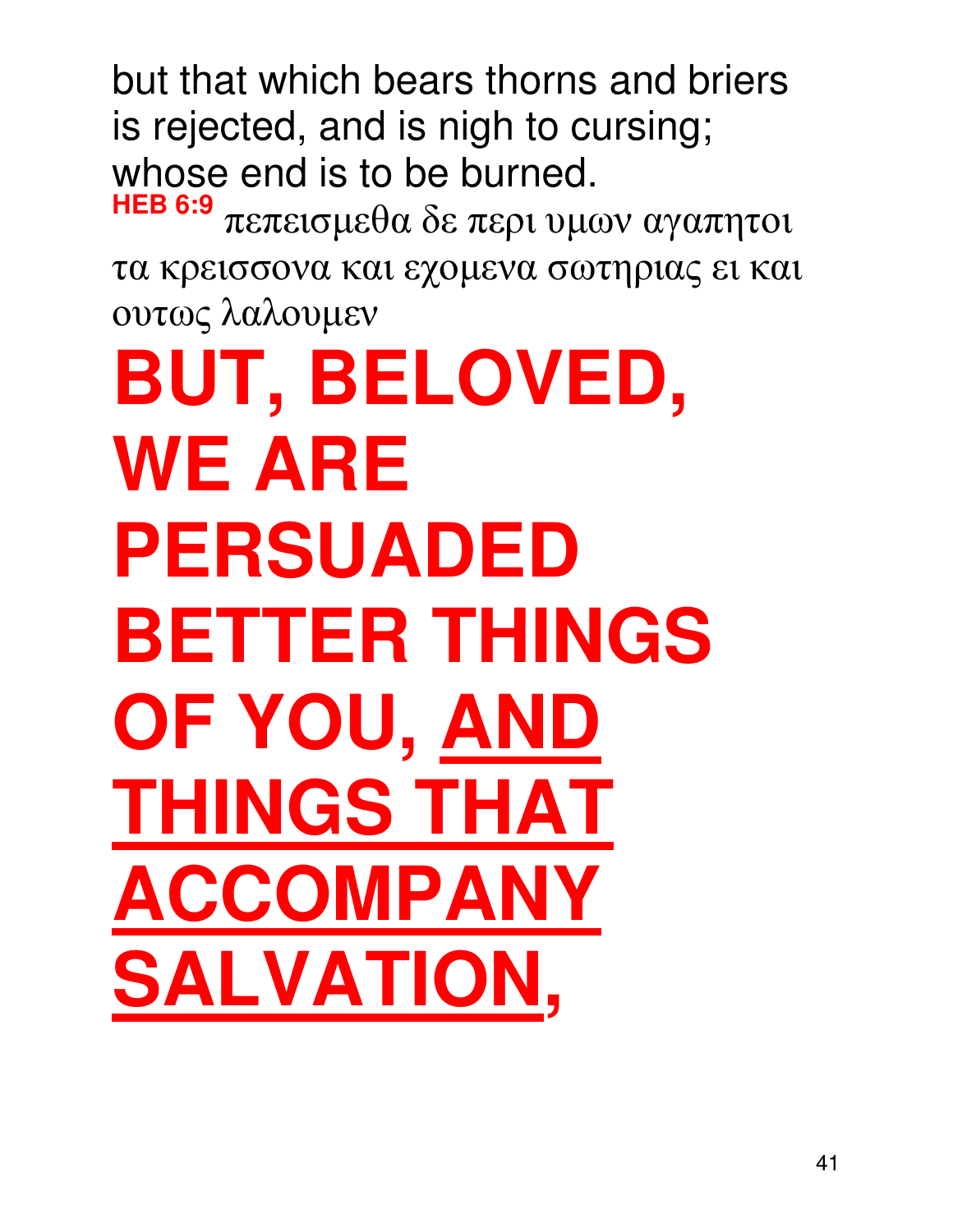### **THOUGH WE THUS SPEAK. HEB 6:10**

ου γαρ αδικος ο Θεος επιλαθεσθαι του εργου υµων και της αγαπης ης ενεδειξασθε εις το ονοµα αυτου διακονησαντες τοις αγιοις και διακονουντες For God is not unrighteous to forget your work and labor of love, which you have showed toward His Name, in that you have ministered to the saints, and do minister.<br>HEB 6:11

επιθυμουμεν δε εκαστον υμων την αυτην ενδεικνυσθαι σπουδην προς την πληροφοριαν της ελπιδος αχρι τελους And we desire that every one of you do show the same diligence to the full assurance of hope to the end: **HEB 6:12** ινα µη νωθροι γενησθε µιµηται δε των δια πιστεως και µακροθυµιας κληρονοµουντων τας επαγγελιας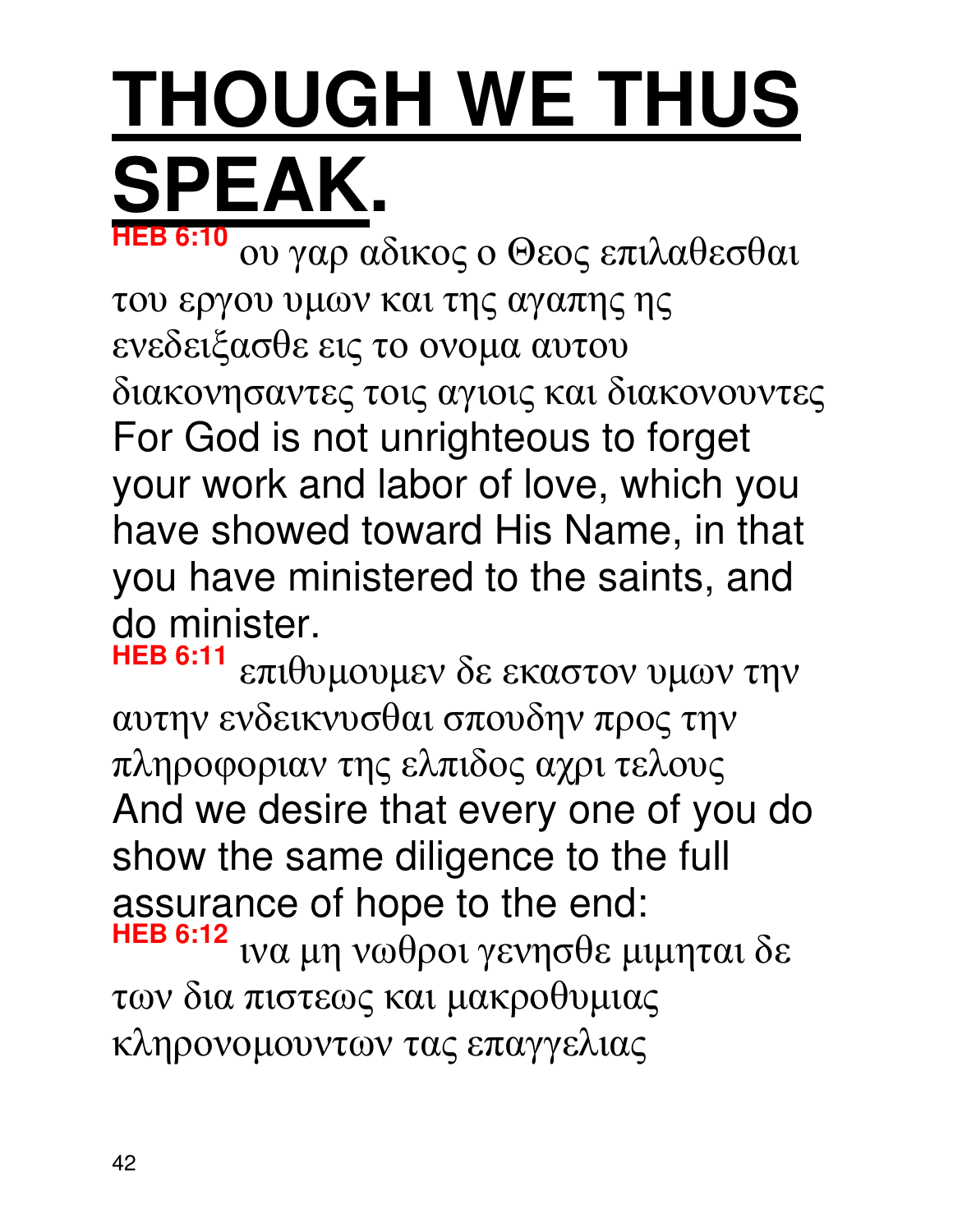that you be not slothful, but followers of those who through faith and patience inherit the promises.

**HEB 6:13** τω γαρ Aβρααµ επαγγειλαµενος ο Θεος επει κατ ουδενος ειχεν µειζονος οµοσαι ωµοσεν καθ εαυτου For when God made promise to Abraham, because He could swear by no greater, He swore by Himself, λεγων ει μην ευλογων ευλογησω σε και πληθυνων πληθυνω σε saying, Surely blessing I will bless you, and multiplying I will multiply you. **HEB 6:15** και ουτως µακροθυµησας επετυχεν της επαγγελιας

And so, after He had patiently endured, He obtained the promise.

**HEB 6:16** ανθρωποι γαρ κατα του µειζονος οµνυουσιν και πασης αυτοις αντιλογιας περας εις βεβαιωσιν ο ορκος For men truly swear by the greater: and an oath for confirmation is to those an end of all strife.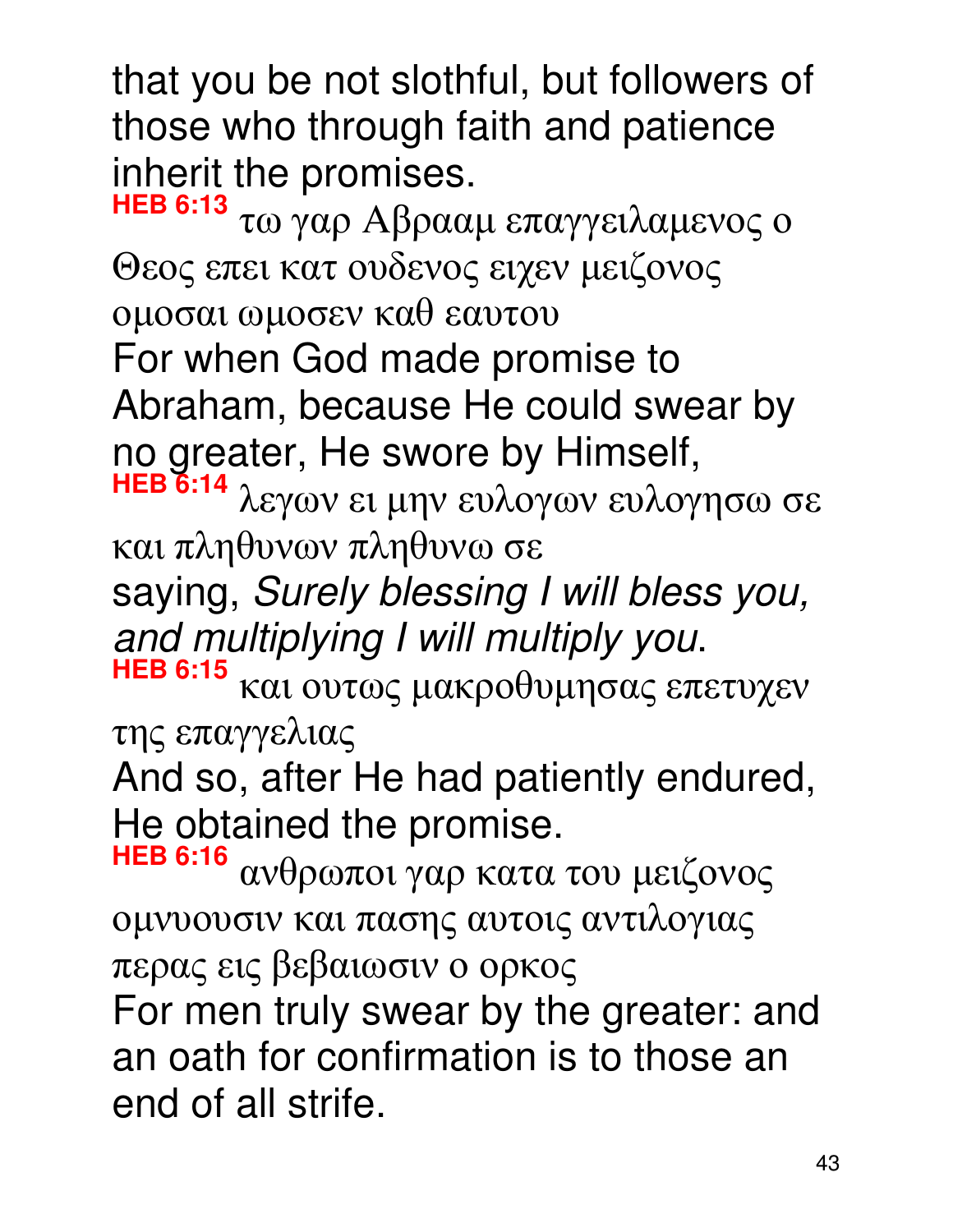ην ως αγκυραν εχοµεν της ψυχης ασφαλη τε και βεβαιαν και εισερχοµενην εις το εσωτερον του καταπετασµατος which hope we have as an anchor of the soul, both sure and stedfast, and which enters into that within the veil;

**HEB 6:19**

παρακλησιν εχωµεν οι καταφυγοντες κρατησαι της προκειµενης ελπιδος that by two immutable things, in which it was impossible for God to lie, we might have a strong consolation, who have fled for refuge to lay hold on the hope set before us:

Wherein God, willing more abundantly to show to the heirs of promise the immutability of His counsel, confirmed it by an oath: **HEB 6:18** ινα δια δυο πραγµατων αµεταθετων

εν οις αδυνατον ψευσασθαι Θεον ισχυραν

Θεος επιδειξαι τοις κληρονοµοις της επαγγελιας το αµεταθετον της βουλης αυτου εµεσιτευσεν ορκω

**HEB 6:17** εν ω περισσοτερον βουλοµενος ο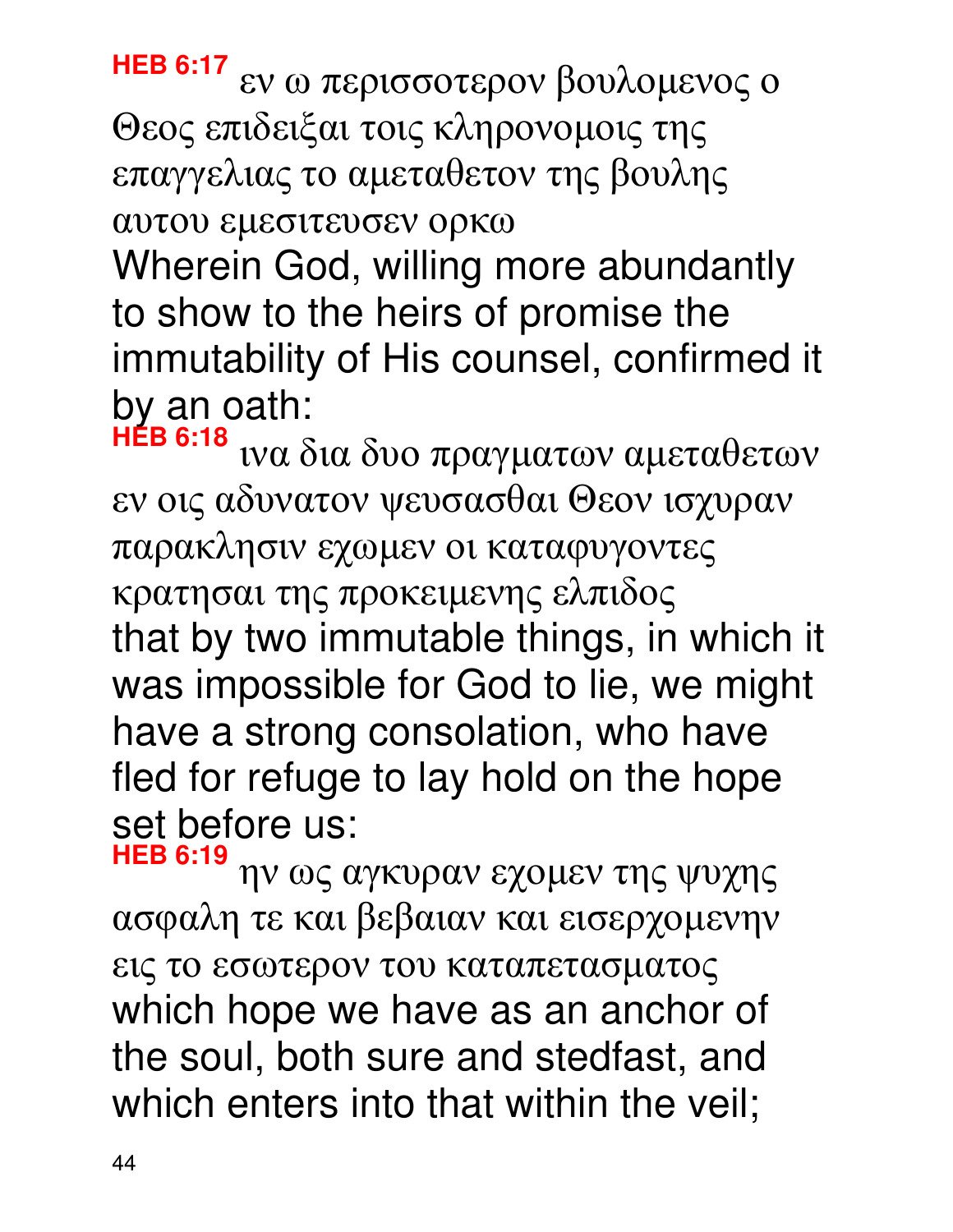**HEB 6:20** οπου προδροµος υπερ ηµων εισηλθεν ιησους κατα την ταξιν µελχισεδεκ αρχιερευς γενοµενος εις τον αιωνα where the Forerunner is for us entered, even Jesus, made a High Priest for ever after the order of Melchisedec. **HEB 7:1** ουτος γαρ ο Mελχισεδεκ βασιλευς Σαληµ ιερευς του Θεου του υψιστου ο συναντησας Aβρααµ υποστρεφοντι απο της κοπης των βασιλεων και ευλογησας αυτον For this Melchisedec, king of Salem, **priest of the Most High God**, who met Abraham returning from the slaughter of the kings, and blessed him; **HEB 7:2** ω και δεκατην απο παντων εµερισεν Aβρααµ πρωτον µεν ερµηνευοµενος βασιλευς δικαιοσυνης επειτα δε και βασιλευς Σαληµ ο εστιν βασιλευς ειρηνης to whom also Abraham gave a tenth part of all; first being by translation King of righteousness, and after that also

King of Salem, which is, King of peace;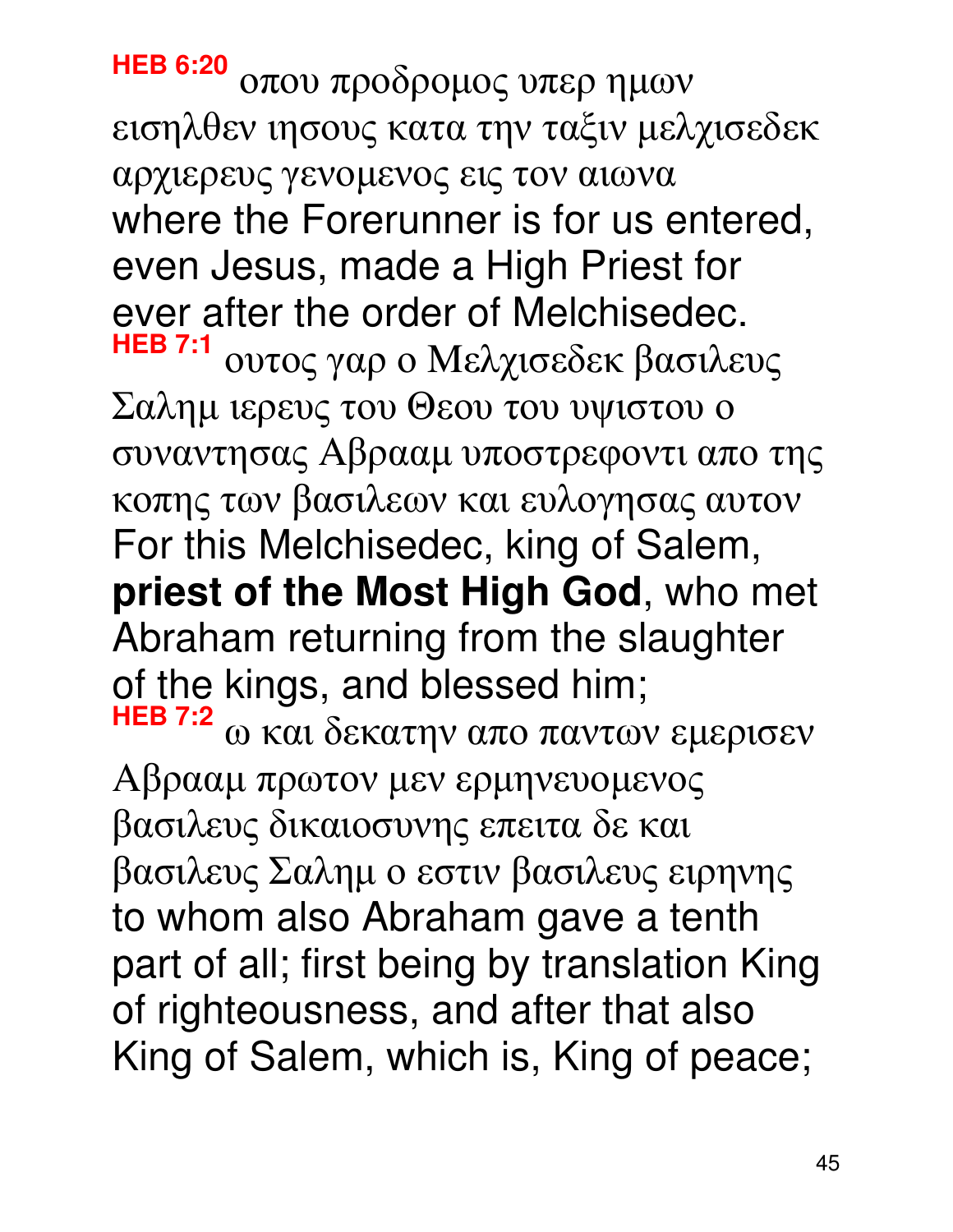**HEB 7:3** απατωρ αµητωρ αγενεαλογητος µητε αρχην ηµερων µητε ζωης τελος εχων αφωµοιωµενος δε τω υιω του Θεου µενει ιερευς εις το διηνεκες

without father, without mother, without descent, having neither beginning of days, nor end of life; but made like to the Son of God; abides a priest continually.

**HEB 7:4** θεωρειτε δε πηλικος ουτος ω δεκατην Aβρααµ εδωκεν εκ των ακροθινιων ο πατριαρχης Now consider how great this man was, to whom even the patriarch Abraham

gave the tenth of the spoils.

**HEB 7:5** και οι µεν εκ των υιων Lευι την ιερατειαν λαµβανοντες εντολην εχουσιν αποδεκατουν τον λαον κατα τον Nοµον τουτ εστιν τους αδελφους αυτων καιπερ εξεληλυθοτας εκ της οσφυος Aβρααµ And truly they that are of the sons of Levi, who receive the office of the priesthood, have a commandment to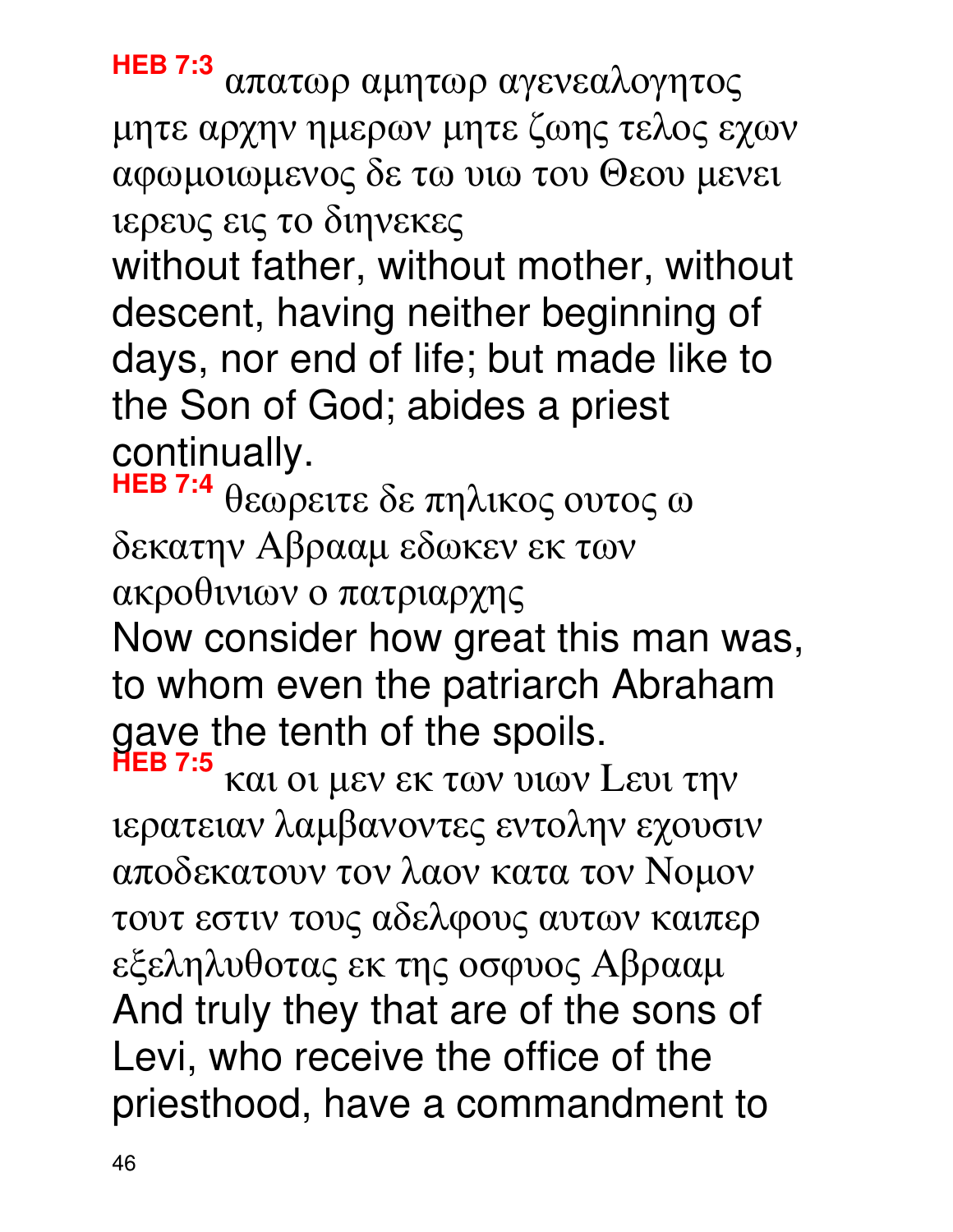take tithes of the people according to the Law, that is, of their brothers, though they come out of the loins of Abraham:

**HEB 7:6** ο δε µη γενεαλογουµενος εξ αυτων δεδεκατωκεν Aβρααµ και τον εχοντα τας επαγγελιας ευλογηκεν

but he whose descent is not counted from them received tithes of Abraham, and blessed him who had the promises. **HEB 7:7** χωρις δε πασης αντιλογιας το

ελαττον υπο του κρειττονος ευλογειται And without all contradiction the less is blessed of the better.

**HEB 7:8** και ωδε µεν δεκατας αποθνησκοντες ανθρωποι λαµβανουσιν εκει δε

µαρτυρουµενος οτι ζη

And here men who die receive tithes; but there he receives them, of whom it is witnessed that he lives.

**HEB 7:9** και ως επος ειπειν δι Aβρααµ και Lευις ο δεκατας λαµβανων δεδεκατωται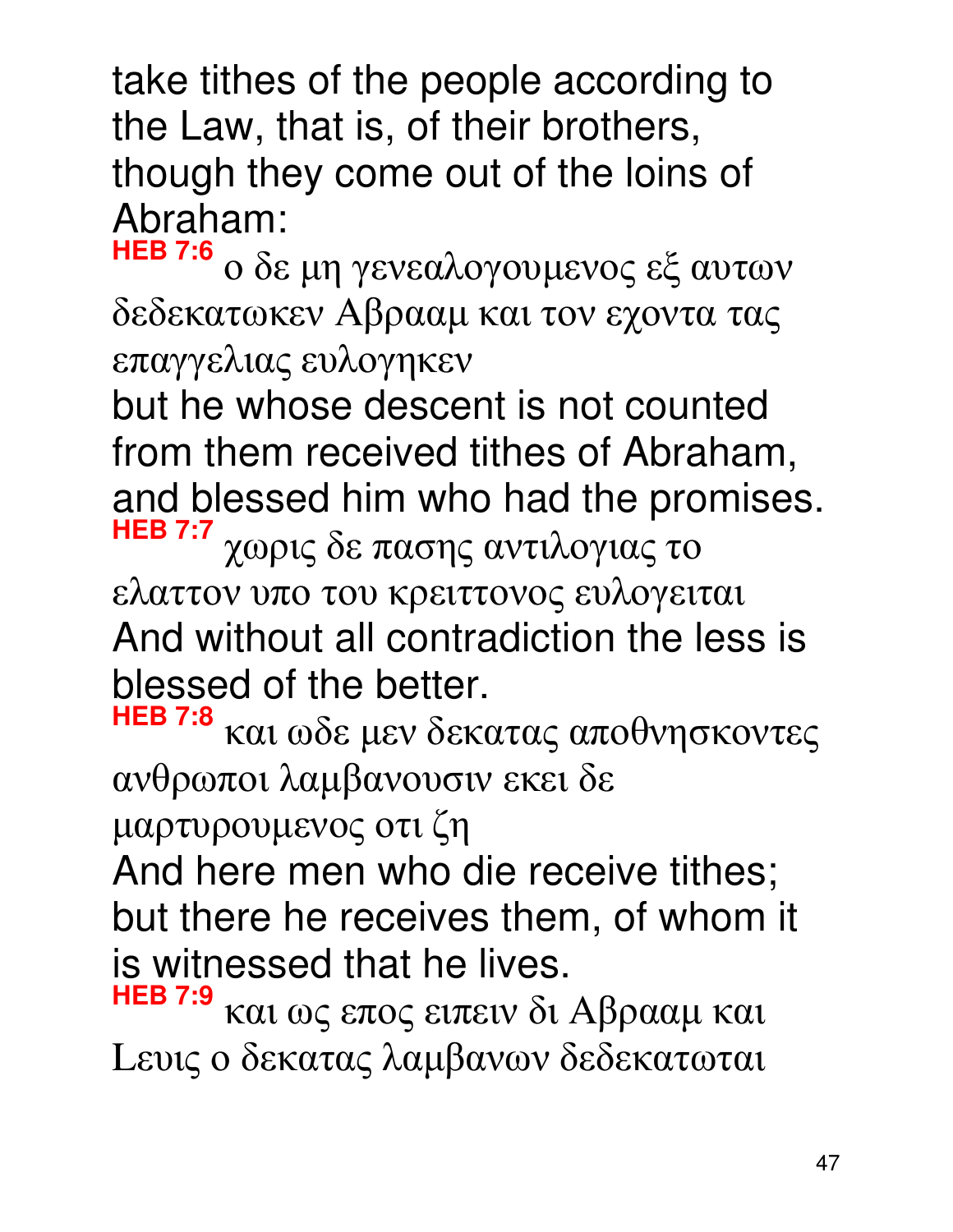#### And as I may so say, **Levi also, who receives tithes, paid tithes in Abraham**.

**HEB 7:10** ετι γαρ εν τη οσφυι του πατρος ην οτε συνηντησεν αυτω Mελχισεδεκ **For he was yet in the loins of his father, when Melchisedec met him**. **HEB 7:11**

ει µεν ουν τελειωσις δια της Lευιτικης ιερωσυνης ην ο λαος γαρ επ αυτης νενοµοθετηται τις ετι χρεια κατα την ταξιν Mελχισεδεκ ετερον ανιστασθαι ιερεα και ου κατα την ταξιν Aαρων λεγεσθαι If therefore perfection were by the Levitical priesthood, (for under it the people received the Law,) what further need was there that another priest should rise after the order of Melchisedec, and not be called after the order of Aaron?<br>HEB 7:12

μετατιθεμενης γαρ της ιερωσυνης εξ αναγκης και Nοµου µεταθεσις γινεται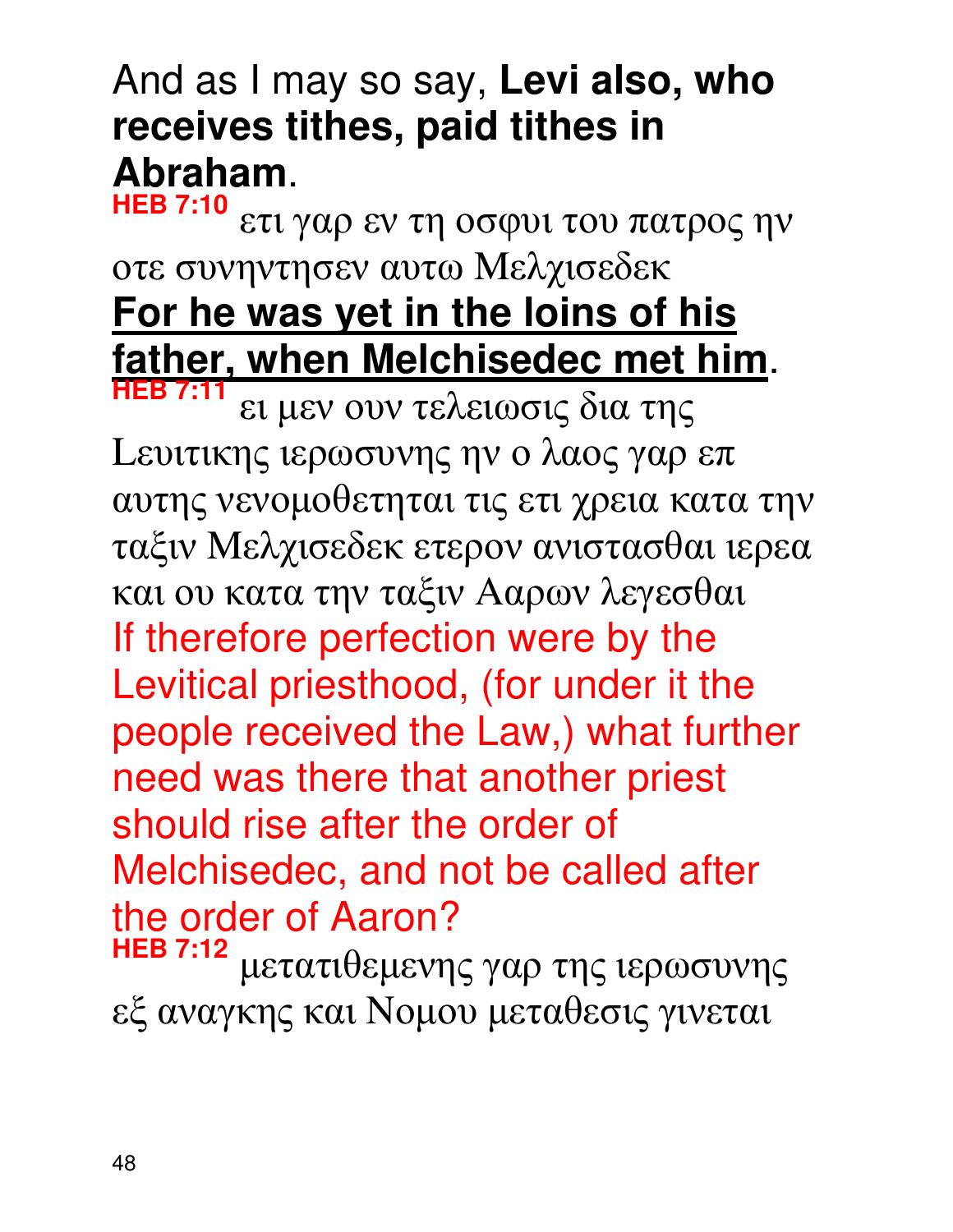For the priesthood being changed, there is made of necessity a change also of the Law.

**HEB 7:13** εφ ον γαρ λεγεται ταυτα φυλης ετερας µετεσχηκεν αφ ης ουδεις προσεσχηκεν τω θυσιαστηριω For He of Whom these things are spoken pertains to another tribe, of which no man gave attendance at the altar.<br><del>HEB</del> 7:14

**HEB 7:14** προδηλον γαρ οτι εξ Iουδα ανατεταλκεν ο Kυριος ηµων εις ην φυλην περι ιερεων ουδεν Mωυσης ελαλησεν

#### **For it is evident that our Lord sprang out of Judah; of which tribe Moses spoke nothing concerning priesthood**.

**HEB 7:15** και περισσοτερον ετι καταδηλον εστιν ει κατα την οµοιοτητα Mελχισεδεκ ανισταται ιερευς ετερος

And it is yet far more evident: for that after the similitude of Melchisedec there arises another priest,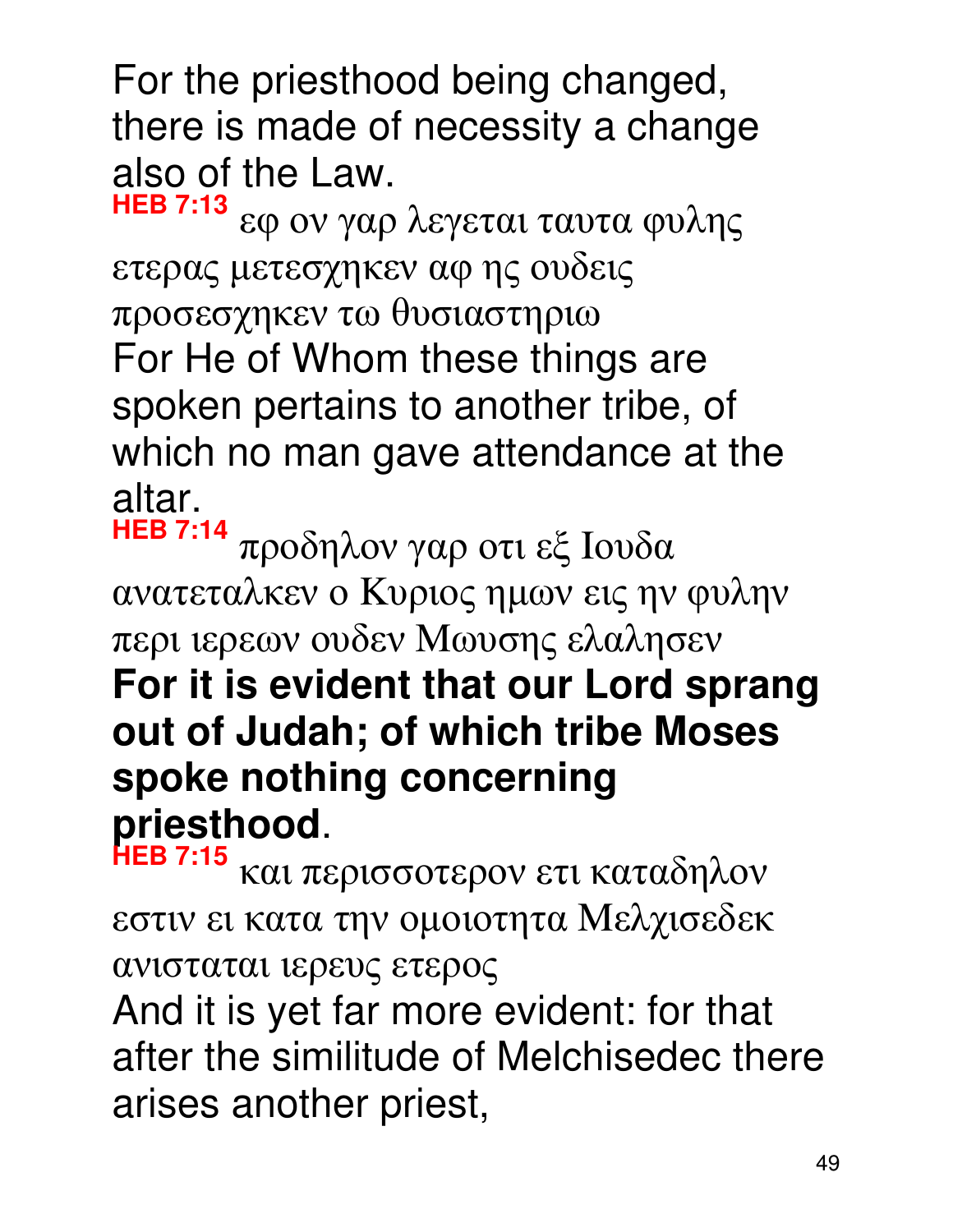**HEB 7:16** ος ου κατα νοµον εντολης σαρκινης γεγονεν αλλα κατα δυναµιν ζωης ακαταλυτου

Who is made, not after the law of a carnal commandment, but after the power of an endless life.

**HEB 7:17** µαρτυρειται γαρ οτι συ ιερευς εις τον αιωνα κατα την ταξιν Mελχισεδεκ For He testifies, You are a priest for ever after the order of Melchisedec. αθετησις μεν γαρ γινεται

προαγουσης εντολης δια το αυτης ασθενες και ανωφελες

### **For there is truly a disannulling of the commandment going before for the weakness and unprofitableness thereof.**

**HEB 7:19** ουδεν γαρ ετελειωσεν ο νοµος επεισαγωγη δε κρειττονος ελπιδος δι ης εγγιζοµεν τω Θεω

### **For the Law made nothing perfect, but the bringing in of a better hope**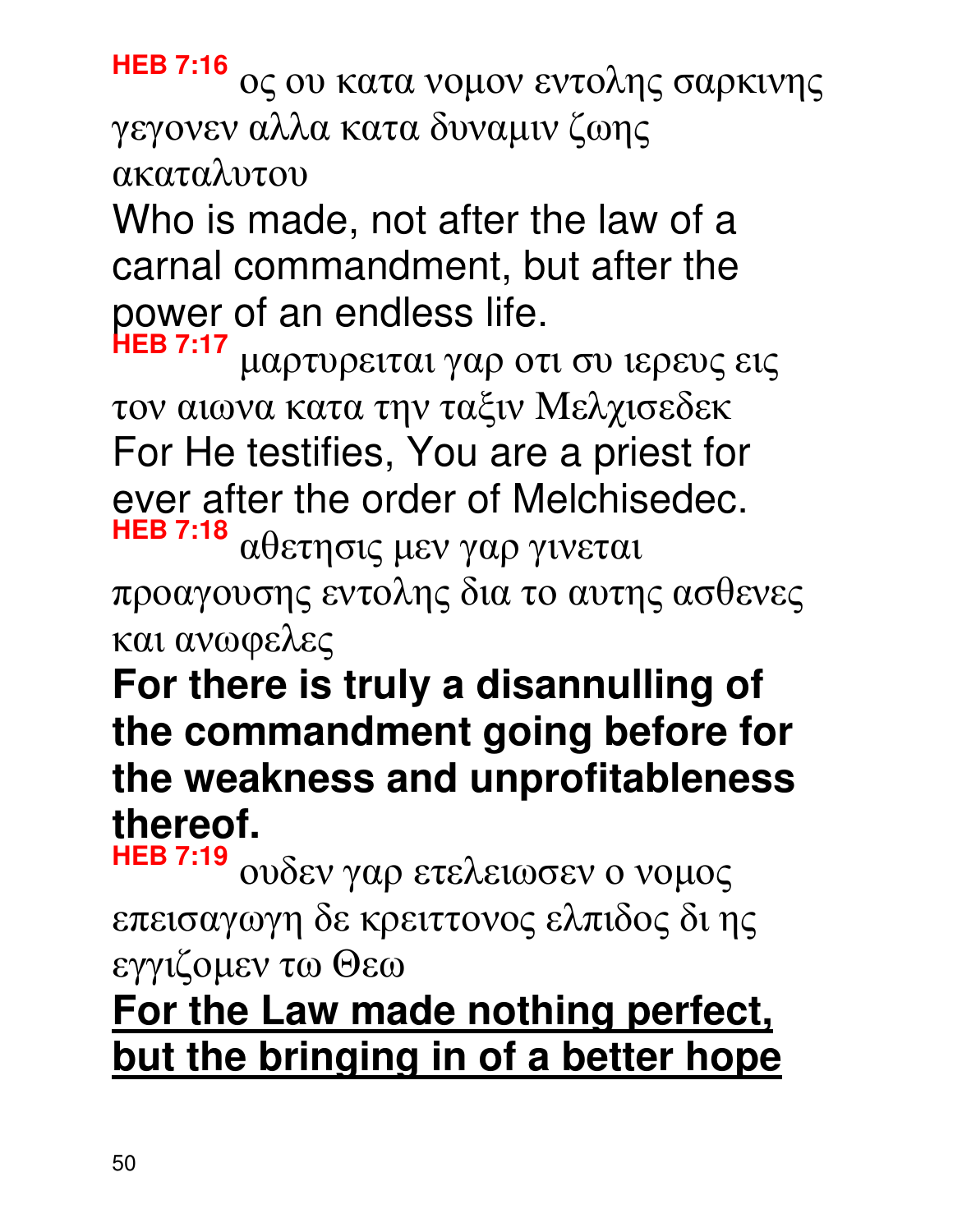#### did; by the which we draw near to **God. HEB 7:20**

και καθ οσον ου χωρις ορκωµοσιας οι µεν γαρ χωρις ορκωµοσιας εισιν ιερεις γεγονοτες

#### **And inasmuch as not without an oath He was made Priest**:

**HEB 7:21** ο δε µετα ορκωµοσιας δια του λεγοντος προς αυτον ωµοσεν Kυριος και ου µεταµεληθησεται συ ιερευς εις τον αιωνα (for those priests were made without an oath; but This One with an oath by Him Who said to Him, The Lord swore and will not repent, You are a Priest for ever)

**HEB 7:22** κατα τοσουτο και κρειττονος διαθηκης γεγονεν εγγυος Iησους by so much was Jesus made a surety of a better testament. **HEB 7:23**

και οι µεν πλειονες εισιν γεγονοτες ιερεις δια το θανατω κωλυεσθαι παραµενειν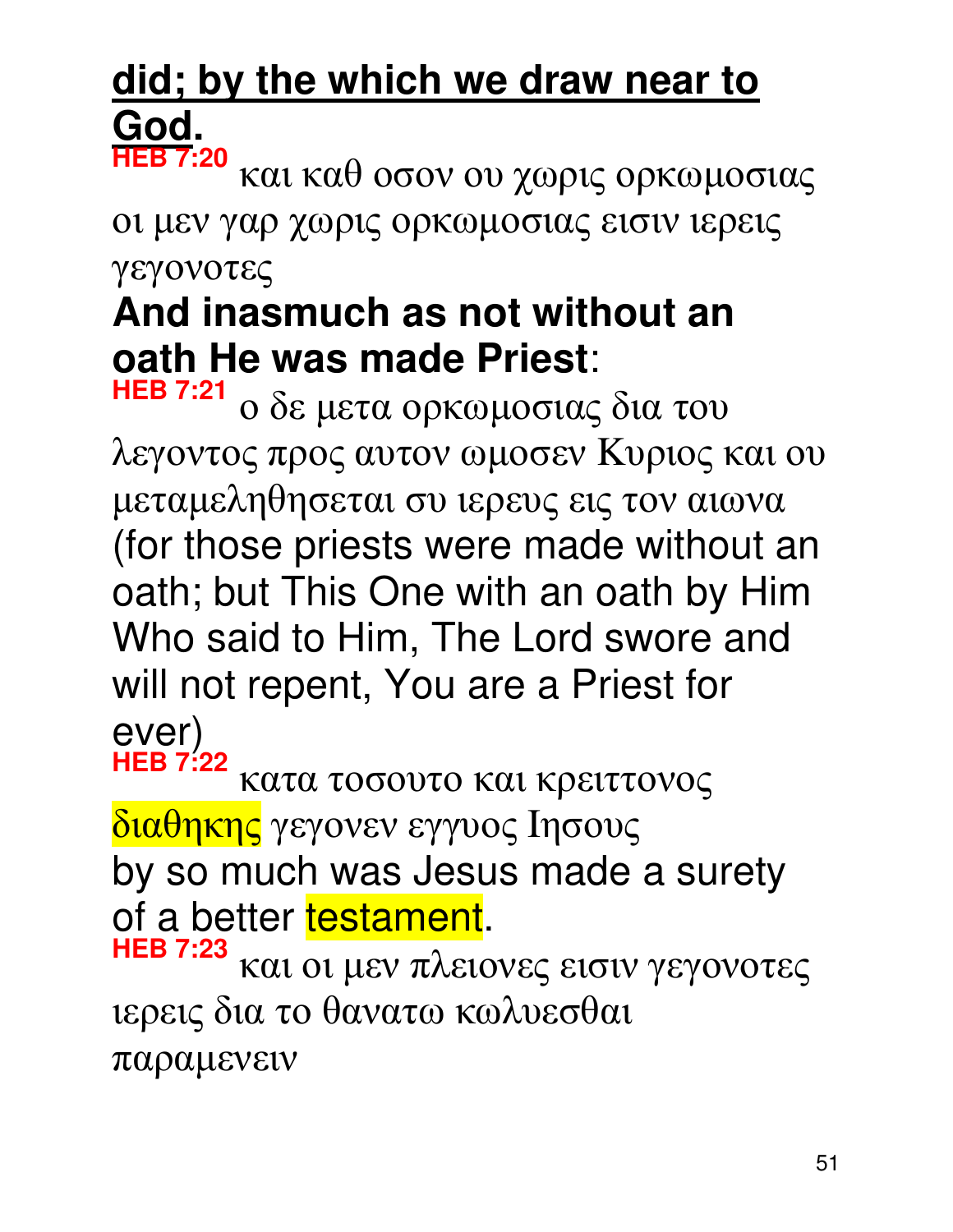### **And they truly were many priests, because they were not suffered to continue by reason of death**:

**HEB 7:24** ο δε δια το µενειν αυτον εις τον αιωνα απαραβατον εχει την ιερωσυνην **but this Man, because He continues ever, has an unchangeable Priesthood**.

**HEB 7:25** οθεν και σωζειν εις το παντελες δυναται τους προσερχοµενους δι αυτου τω Θεω παντοτε ζων εις το εντυγχανειν υπερ αυτων

#### **Wherefore He is able also to save to the uttermost those who come to God by Him, seeing He ever lives to make intercession for them**.

**HEB 7:26** τοιουτος γαρ ηµιν και επρεπεν αρχιερευς οσιος ακακος αµιαντος κεχωρισµενος απο των αµαρτωλων και υψηλοτερος των ουρανων γενοµενος **For such a High Priest became us, who is holy, harmless, undefiled,**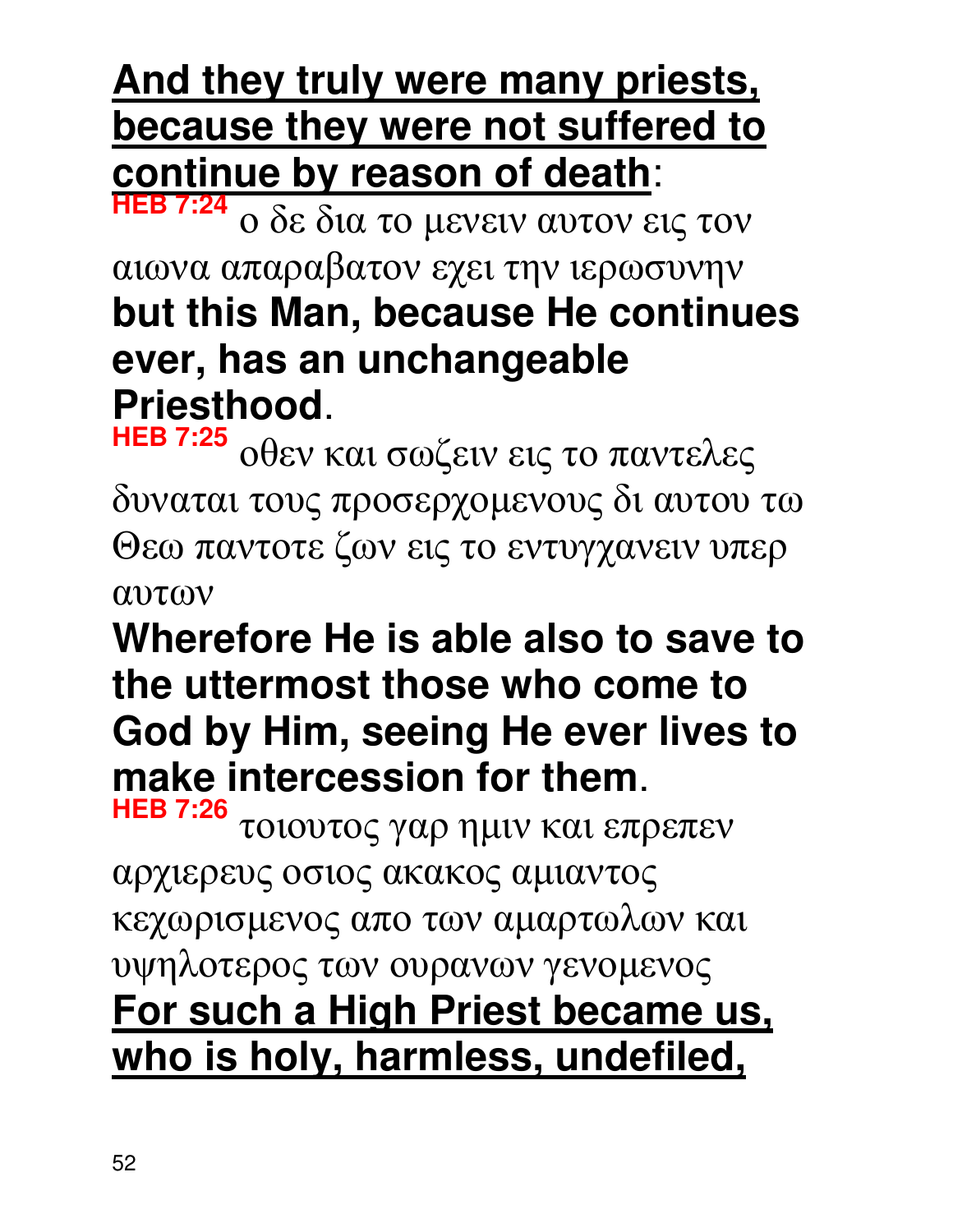#### **separate from sinners, and made higher than the Heavens**;

**HEB 7:27** ος ουκ εχει καθ ηµεραν αναγκην ωσπερ οι αρχιερεις προτερον υπερ των ιδιων αµαρτιων θυσιας αναφερειν επειτα των του λαου τουτο γαρ εποιησεν εφαπαξ εαυτον ανενεγκας

### **Who needs not daily, as those high priests, to offer up sacrifice, first for His own sins, and then for the people's: FOR THIS HE D ONCE. WHEN UP HIMSE**

**HEB 7:28** ο νοµος γαρ ανθρωπους καθιστησιν αρχιερεις εχοντας ασθενειαν ο λογος δε της ορκωµοσιας της µετα τον νοµον Yιον εις τον αιωνα τετελειωµενον

For the Law makes men high priests who have infirmity; but the word of the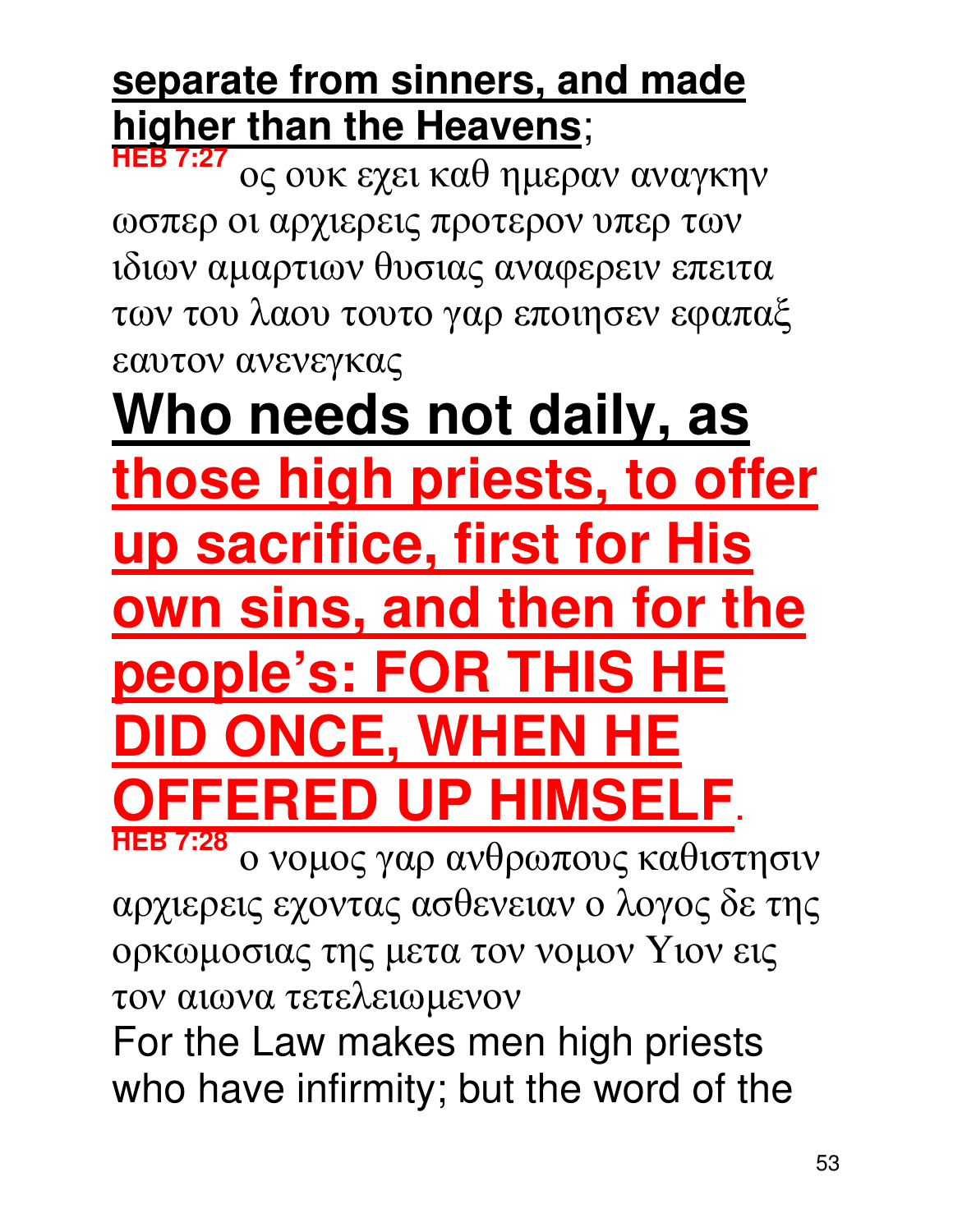oath, which was since the Law, makes the Son, who is consecrated for evermore.<br>HEB 8:1

**HEB 8:1** κεφαλαιον δε επι τοις λεγοµενοις τοιουτον εχοµεν αρχιερεα ος εκαθισεν εν δεξια του θρονου της µεγαλωσυνης εν τοις ουρανοις

**NOW OF THE THINGS WHICH WE HAVE SPOKEN THIS IS THE SUM: We have such a High Priest, Who is set on the right hand of the throne of the Majesty in the Heavens; HEB 8:2**

των αγιων λειτουργος και της σκηνης της αληθινης ην επηξεν ο κυριος ουκ ανθρωπος

**a Minister of the sanctuary, AND OF THE TRUE ERNACLE, WHICH LORD PITCHED, AND NOT MAN.**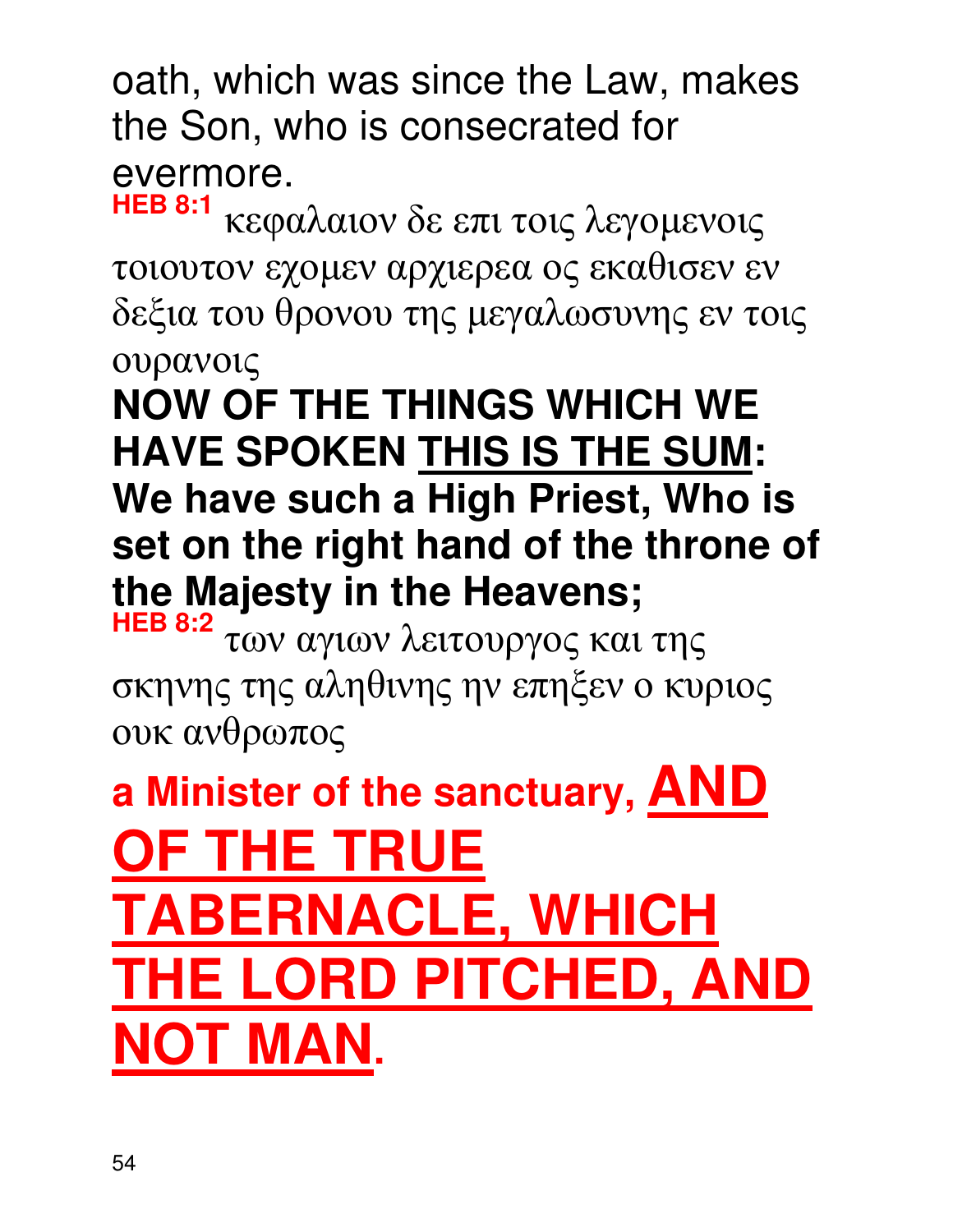#### ορει **WHO SERVE TO THE EXAMPLE AND SHADOW OF HEAVENLY THINGS**, as Moses was admonished of God when

55

οιτινες υποδειγµατι και σκια λατρευουσιν των επουρανιων καθως κεχρηµατισται Mωυσης µελλων επιτελειν την σκηνην ορα γαρ φησιν ποιησεις παντα κατα τον τυπον τον δειχθεντα σοι εν τω

νοµον τα δωρα For if He were on Earth, He should not be a priest, seeing that there are priests who offer gifts according to the Law: **HEB 8:5**

**HEB 8:4** ει µεν ουν ην επι γης ουδ αν ην ιερευς οντων των προσφεροντων κατα

For every high priest is ordained to offer gifts and sacrifices: wherefore it is of necessity that this Man have somewhat also to offer.

πας γαρ αρχιερευς εις το προσφερειν

δωρα τε και θυσιας καθισταται οθεν αναγκαιον εχειν τι και τουτον ο

**HEB 8:3**

προσενεγκη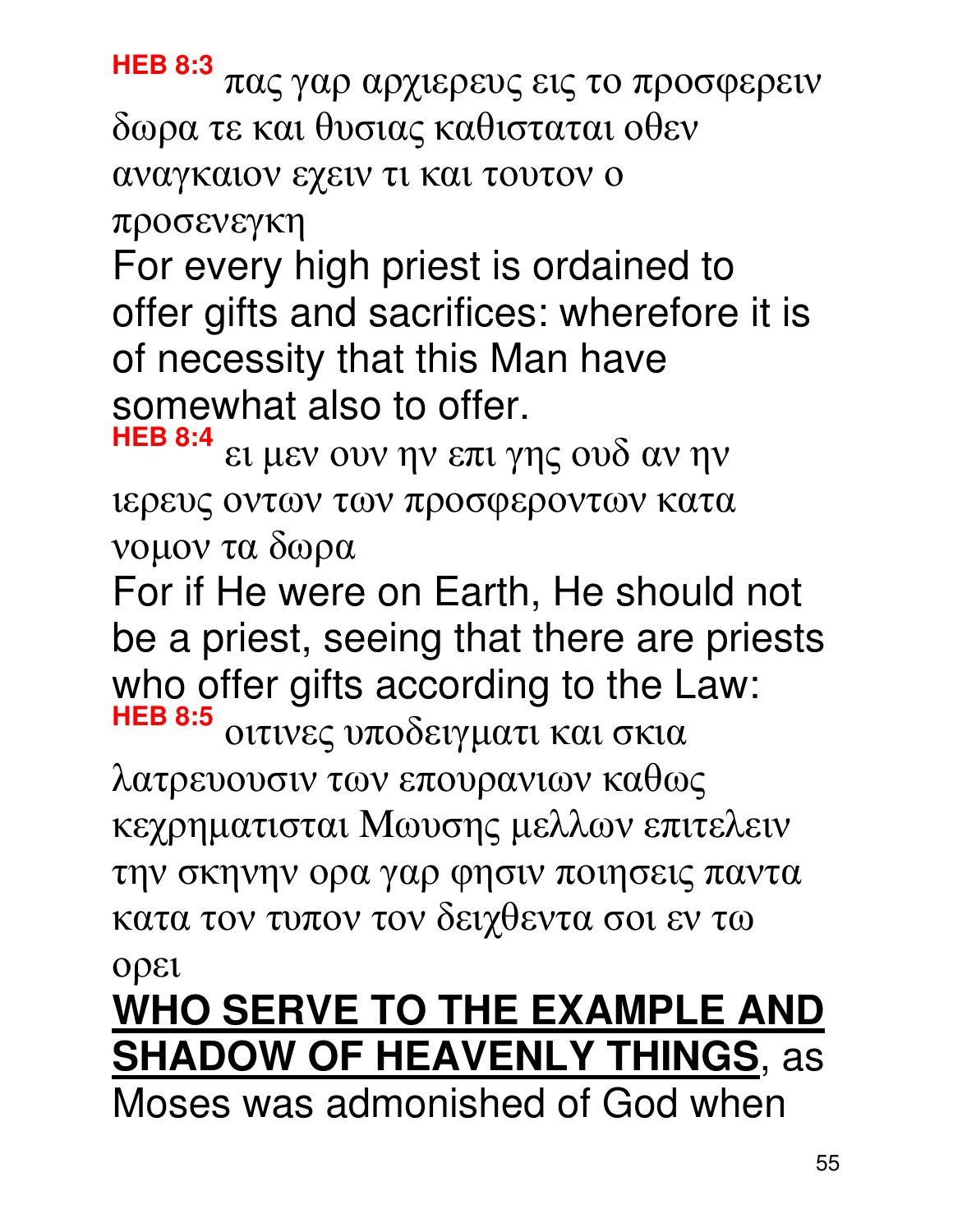he was about to make the tabernacle: for, "See," says He, that you make all things according to the pattern shown to you in the mount.

**HEB 8:6** νυν δε διαφορωτερας τετυχεν λειτουργιας οσω και κρειττονος εστιν διαθηκης µεσιτης ητις επι κρειττοσιν επαγγελιαις νενοµοθετηται

**But now has He obtained a more excellent ministry, by how much also He is the Mediator of a better testament, which was established on better promises.**

**HEB 8:7** ει γαρ η πρωτη εκεινη ην αµεµπτος ουκ αν δευτερας εζητειτο τοπος

## **R IF THAT FIRST** D BEE L**ESS, THEN SHOULD**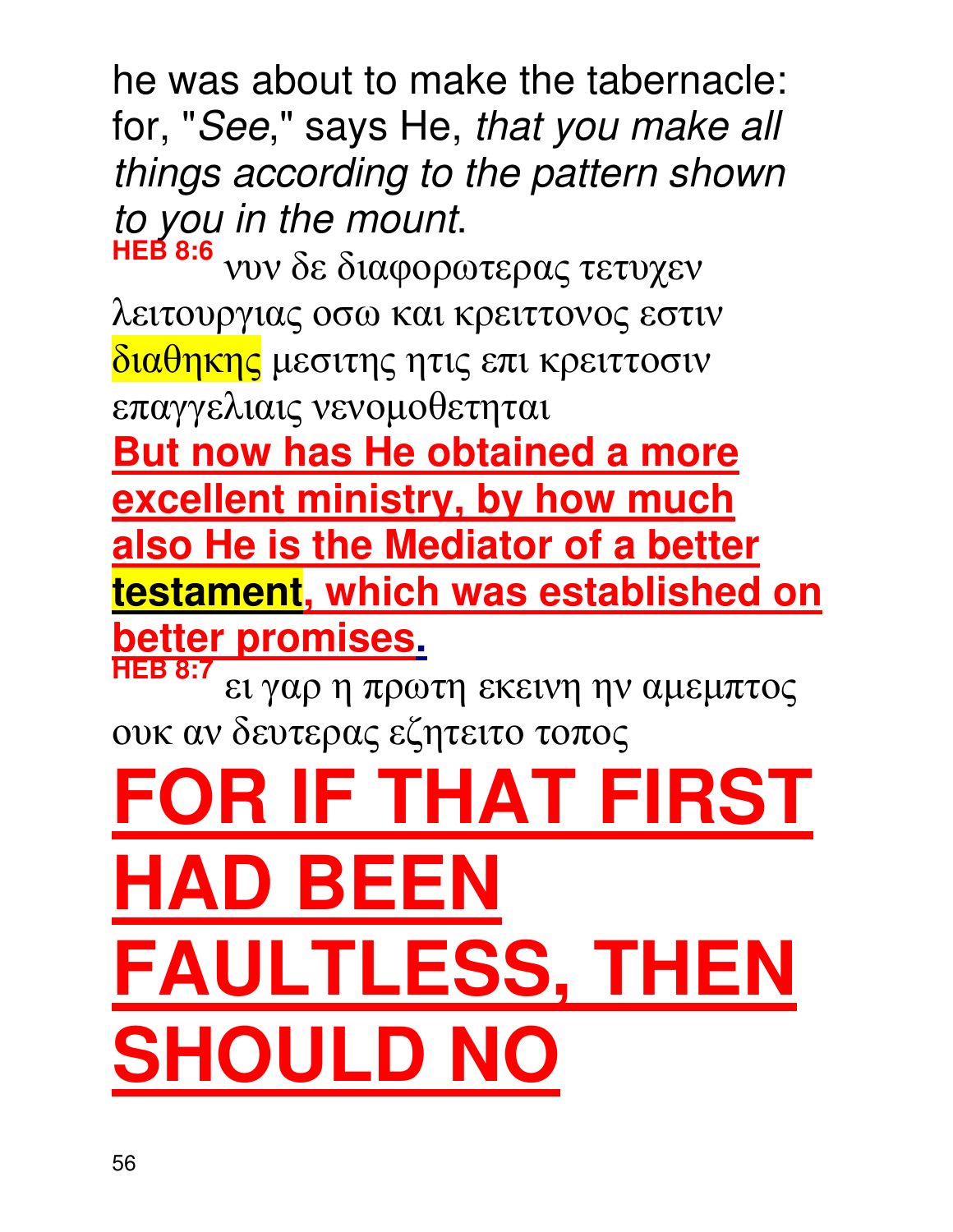## **PLACE HAVE BEEN SOUGHT FOR THE SECOND.**

**HEB 8:8** µεµφοµενος γαρ αυτους λεγει ιδου ηµεραι ερχονται λεγει κυριος και συντελεσω επι τον οικον ισραηλ και επι τον οικον ιουδα <mark>διαθηκην</mark> καινην **For finding fault with them, He says,** Behold, the days come, says the Lord, when I will make a new **TESTAMENT** with the house of Israel and with the house of Judah**: HEB 8:9** ου κατα την διαθηκην ην εποιησα τοις πατρασιν αυτων εν ηµερα επιλαβοµενου µου της χειρος αυτων εξαγαγειν αυτους εκ γης Aιγυπτου οτι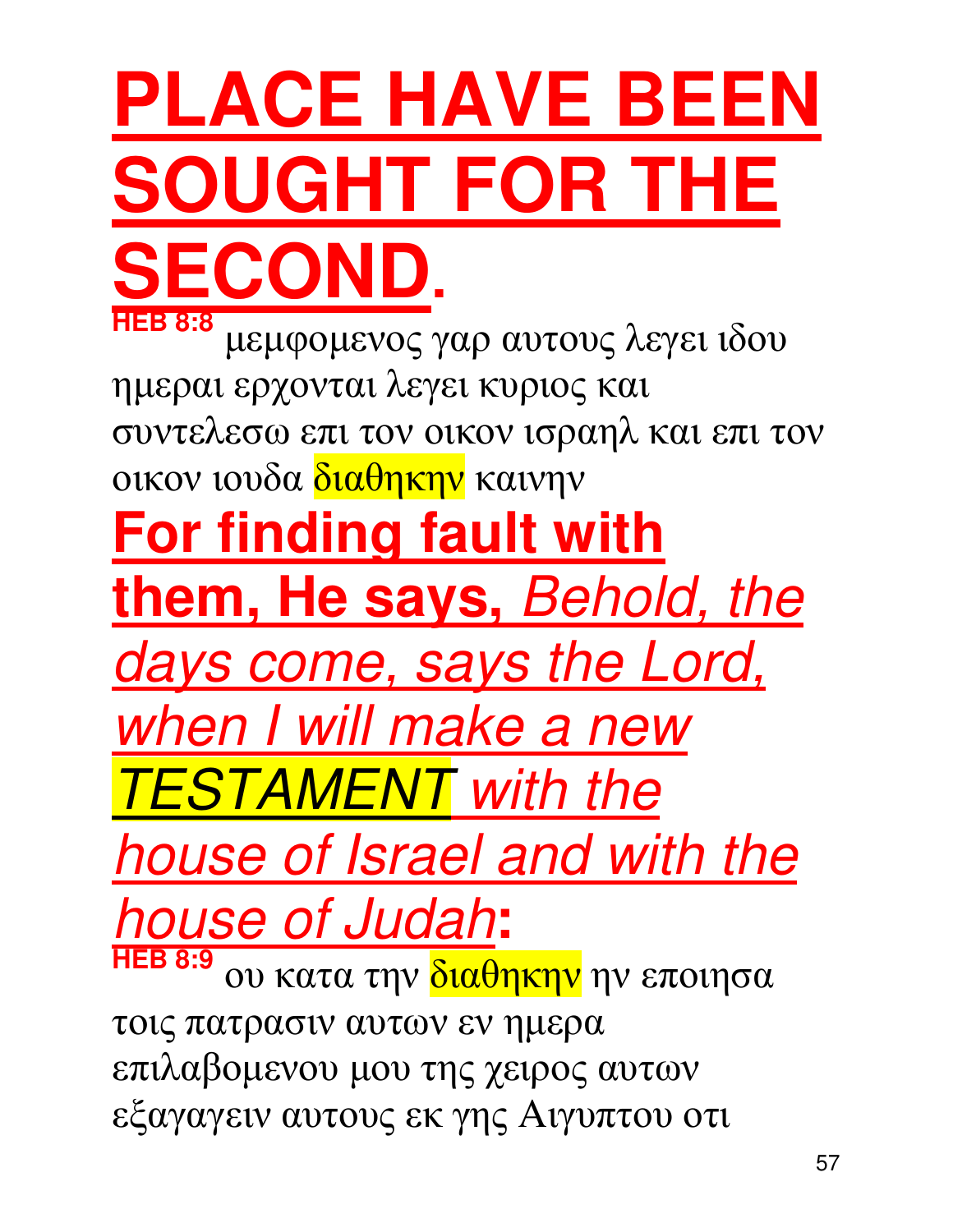αυτοι ουκ ενεμειναν εν τη διαθηκη μου καγω ηµελησα αυτων λεγει Kυριος not according to the testament that I made with their fathers in the day when I took them by the hand to lead them out of the land of Egypt; because they continued not in My TESTAMENT, and I regarded them not**, says the Lord.**

**HEB 8:10** οτι αυτη η <mark>διαθηκη</mark> ην διαθησομαι τω οικω Iσραηλ µετα τας ηµερας εκεινας λεγει Kυριος διδους νοµους µου εις την διανοιαν αυτων και επι καρδιας αυτων επιγραψω αυτους και εσοµαι αυτοις εις Θεον και αυτοι εσονται Mοι εις λαον **For this is the testament that I will make with the house of Israel after those days, says the Lord; "**I will put my Laws in their mind, and write them in their hearts: and I will be to them God, and they shall be to Me a people**:**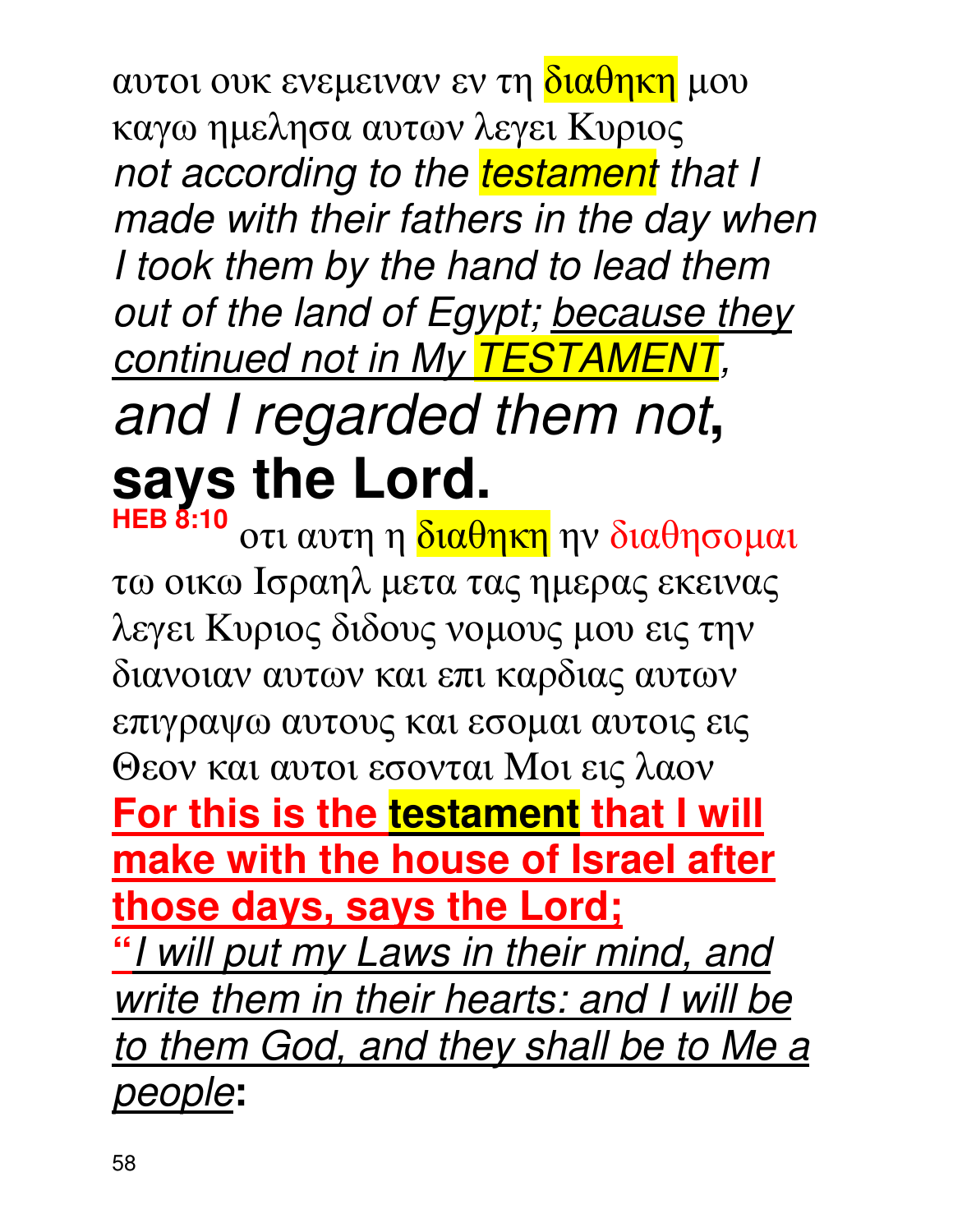**HEB 8:11** και ου µη διδαξωσιν εκαστος τον πολιτην αυτου και εκαστος τον αδελφον αυτου λεγων γνωθι τον Kυριον οτι παντες ειδησουσιν Mε απο µικρου εως µεγαλου αυτων

and they shall not teach every man his neighbor, and every man his brother, saying, 'Know the Lord:' for all shall know Me, from the least to the greatest**. HEB 8:12** οτι ιλεως εσοµαι ταις αδικιαις αυτων και των αµαρτιων αυτων ου µη µνησθω ετι

**FOR I WILL BE MERCIFUL TO THEIR UNRIGHTEOUSNESS, AND THEIR SINS BY NO MEANS**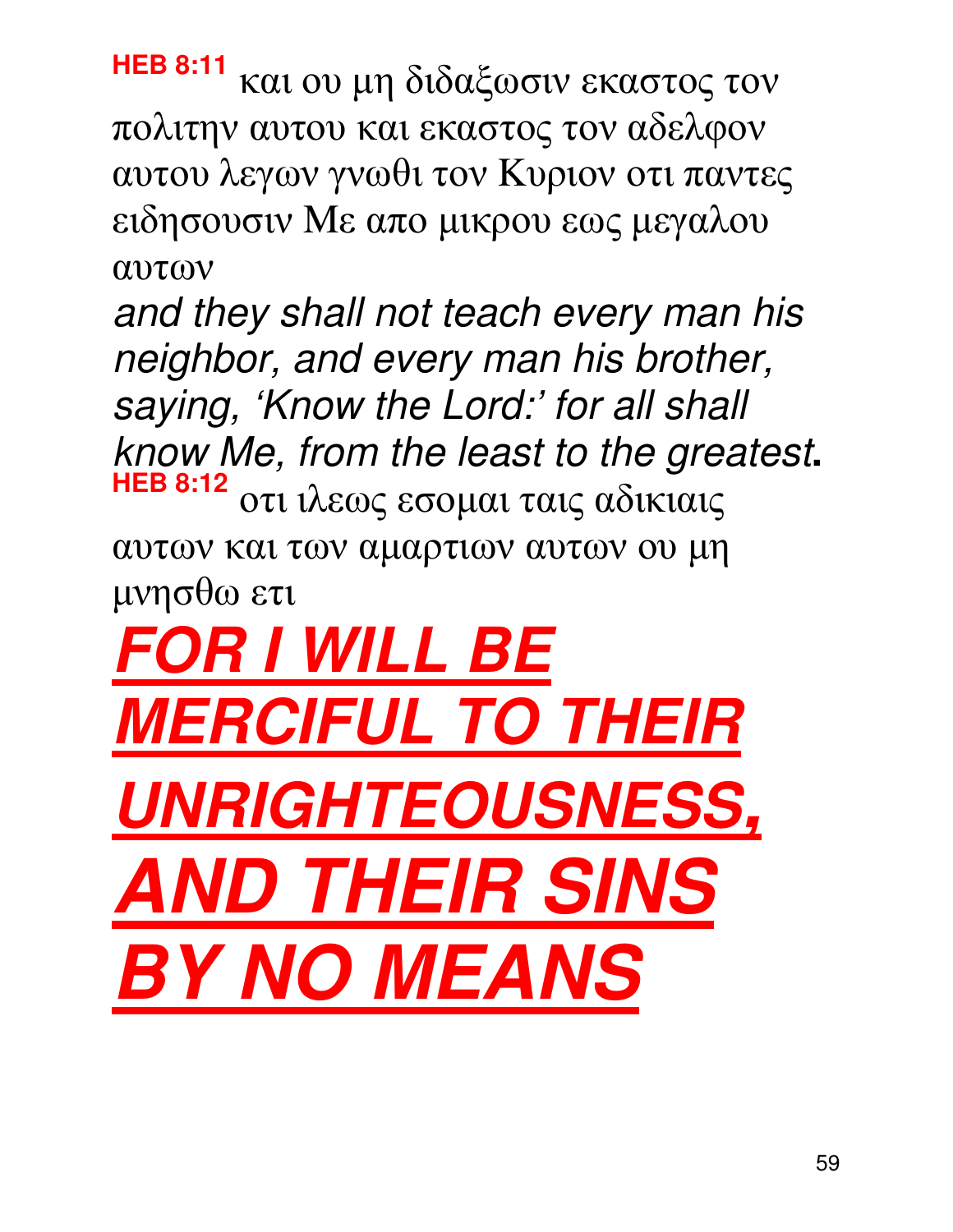## **WILL I REMEMBER STILL**.

**HEB 8:13** εν τω λεγειν καινην πεπαλαιωκεν την πρωτην το δε παλαιουµενον και γηρασκον εγγυς αφανισµου

**In that He says, 'A new,' He has made the first old. Now that which decays and waxes old is ready to VANISH AWAY. HEB 9:1**

ειχεν µεν ουν και η πρωτη δικαιωµατα λατρειας το τε αγιον κοσµικον Therefore then the first had also regulations of divine service, and a WORLDLY TABERNACLE. **HEB 9:2** σκηνη γαρ κατεσκευασθη η πρωτη εν η η τε λυχνια και η τραπεζα και η προθεσις των αρτων ητις λεγεται αγια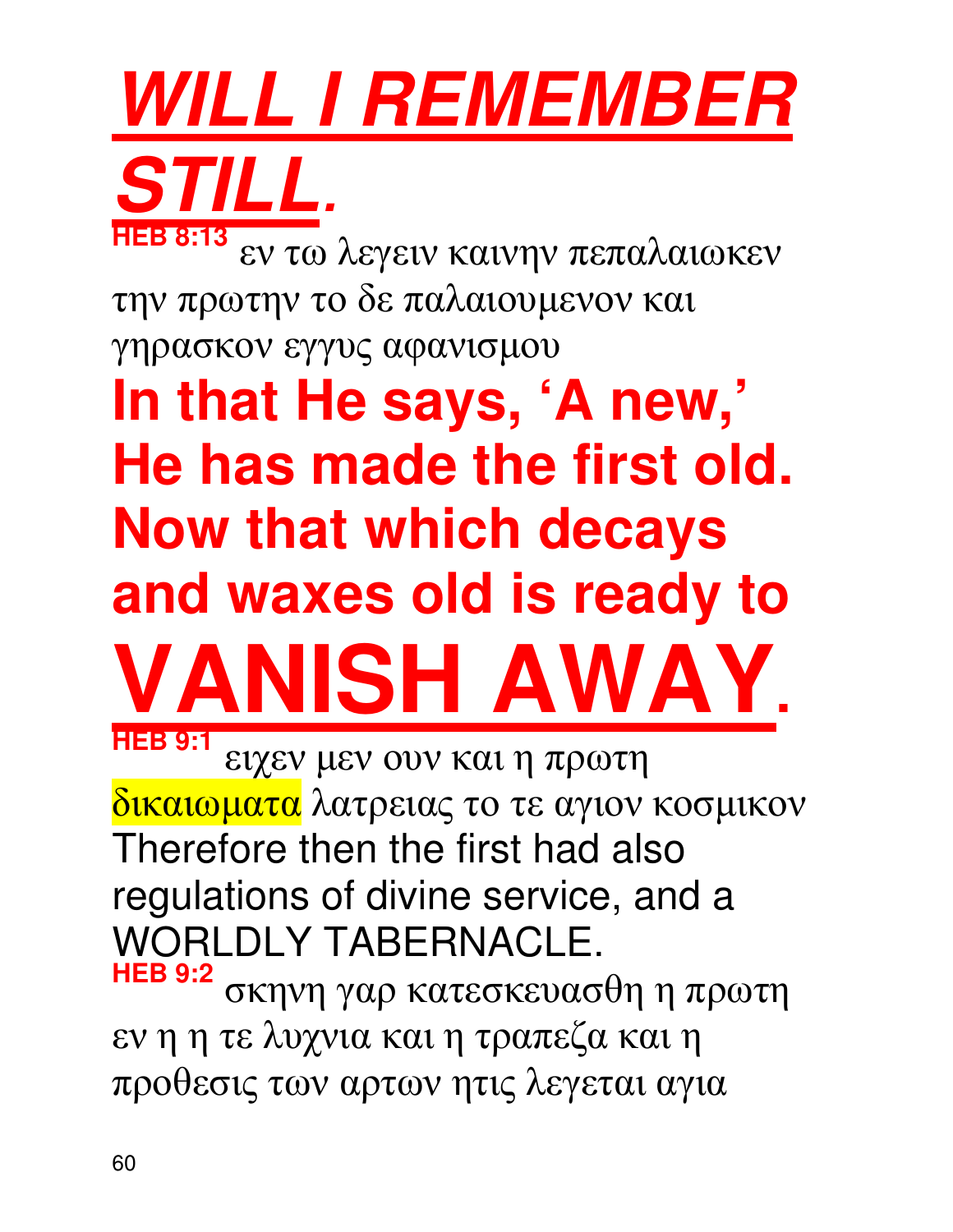For a tent was prepared, the first section, in which were the lampstand, the table and the sacred bread. It is called the Holy Place.

**HEB 9:3** µετα δε το δευτερον καταπετασµα σκηνη η λεγοµενη αγια αγιων And after the second curtain, the tabernacle which is called the Holy of Holies;

**HEB 9:4** χρυσουν εχουσα θυµιατηριον και την κιβωτον της διαθηκης περικεκαλυµµενην παντοθεν χρυσιω εν η σταµνος χρυση εχουσα το µαννα και η ραβδος Aαρων η βλαστησασα και αι πλακες της διαθηκης

which had the golden censer, and the ark of the testament overlaid round about with gold, wherein was the golden pot that had manna, and Aaron's rod that budded, and the tables of the testament;

**HEB 9:5** υπερανω δε αυτης Xερουβιν δοξης κατασκιαζοντα το ιλαστηριον περι ων ουκ εστιν νυν λεγειν κατα µερος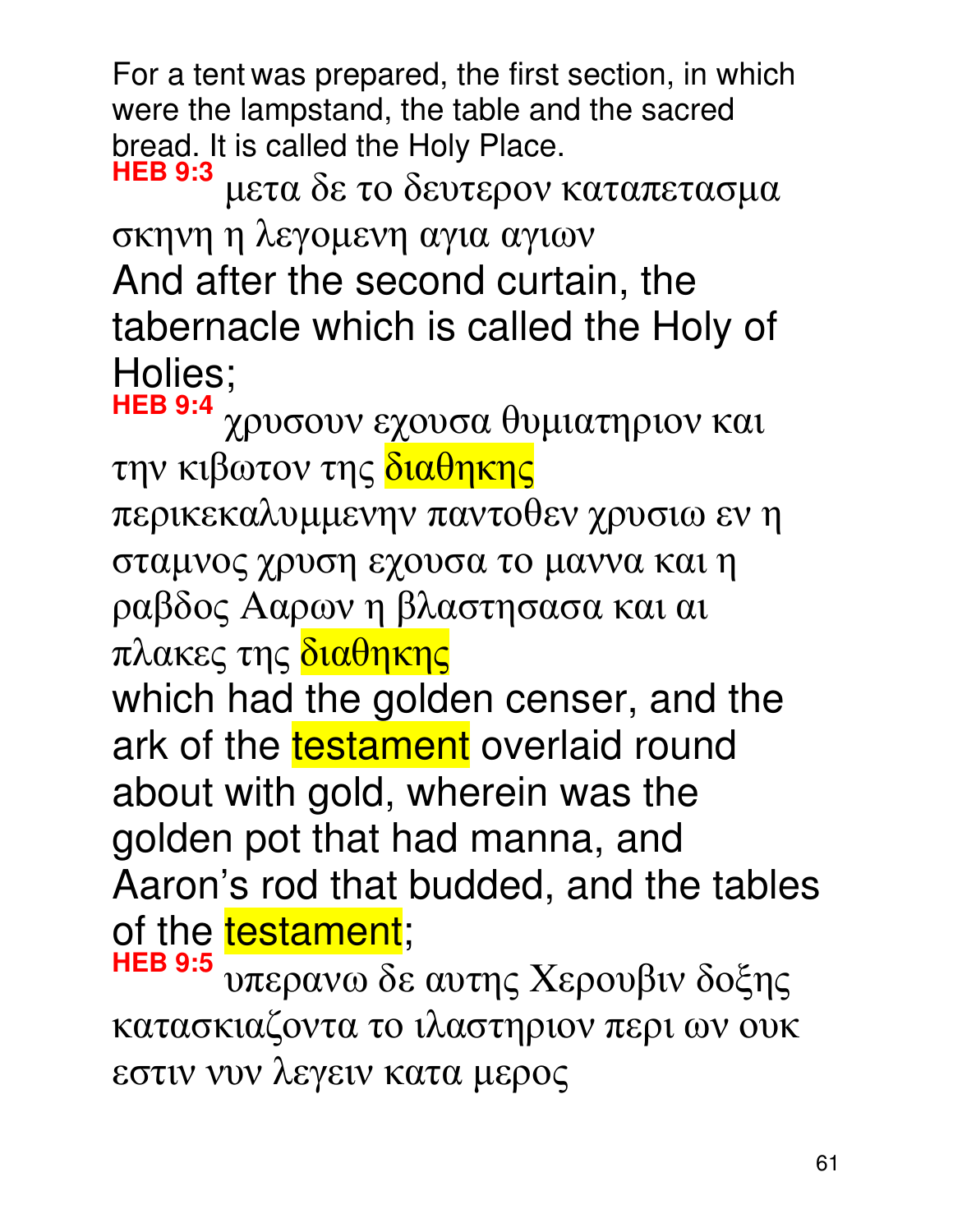and over it the cherubims of glory shadowing the mercy seat; of which is not now to speak [but in] part.

**HEB 9:6** τουτων δε ουτως κατεσκευασµενων εις µεν την πρωτην σκηνην δια παντος εισιασιν οι ιερεις τας λατρειας επιτελουντες Now when these things were thus ordained, the priests went always into the first tabernacle, accomplishing the service.

**HEB 9:7** εις δε την δευτεραν απαξ του ενιαυτου µονος ο αρχιερευς ου χωρις αιµατος ο προσφερει υπερ εαυτου και των του λαου αγνοηµατων

### **But into the second went the high priest alone once every year, NOT WITHOUT BLOOD, WHICH HE OFFERED FOR HIMSELF,**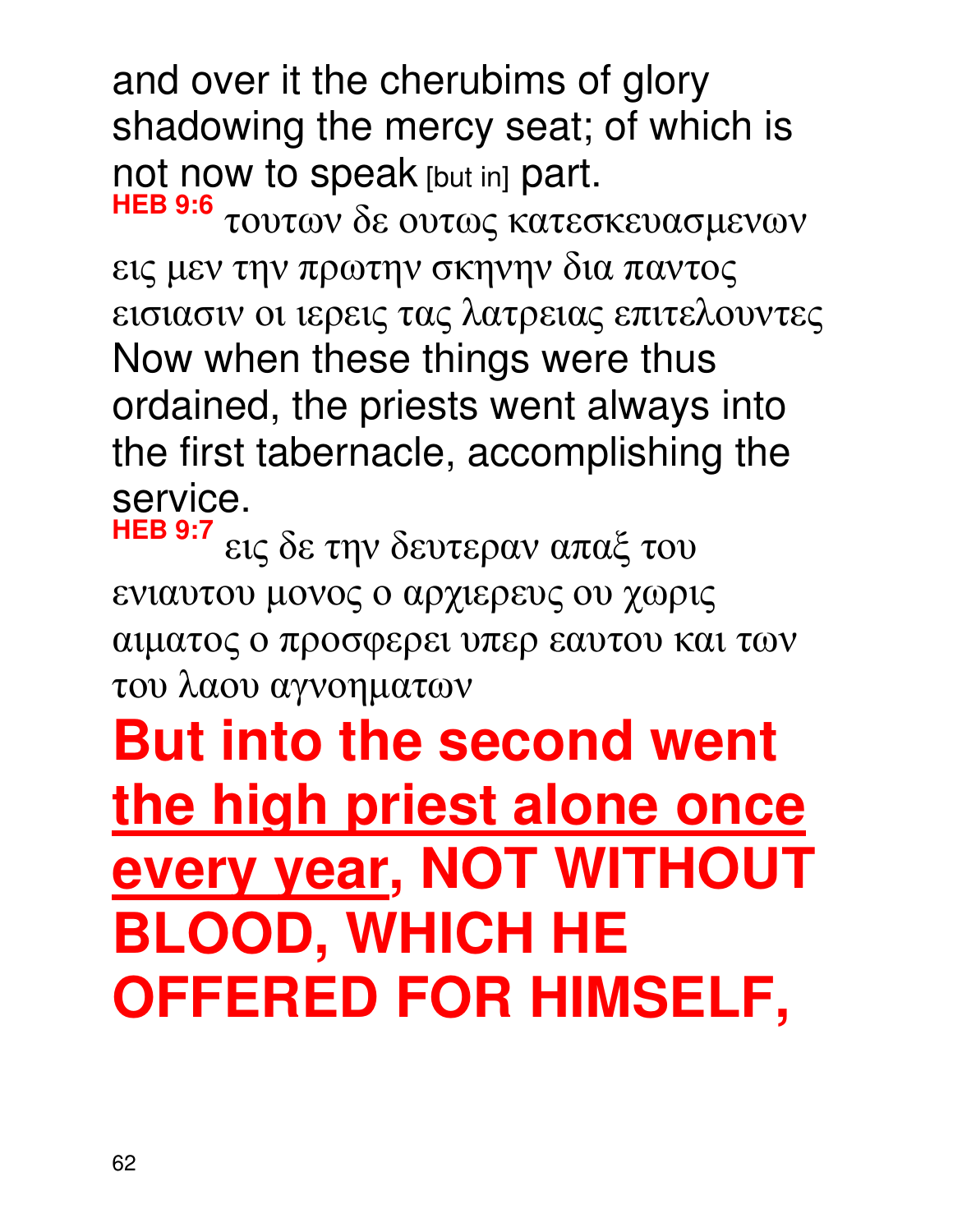### **AND FOR THE SINS OF THE PEOPLE: HEB 9:8**

τουτο δηλουντος του πνευµατος του αγιου µηπω πεφανερωσθαι την των αγιων οδον ετι της πρωτης σκηνης εχουσης στασιν

**the Holy Spirit thus showing, that the way into the holiest of all was not yet made known, while as yet the first tabernacle was standing:**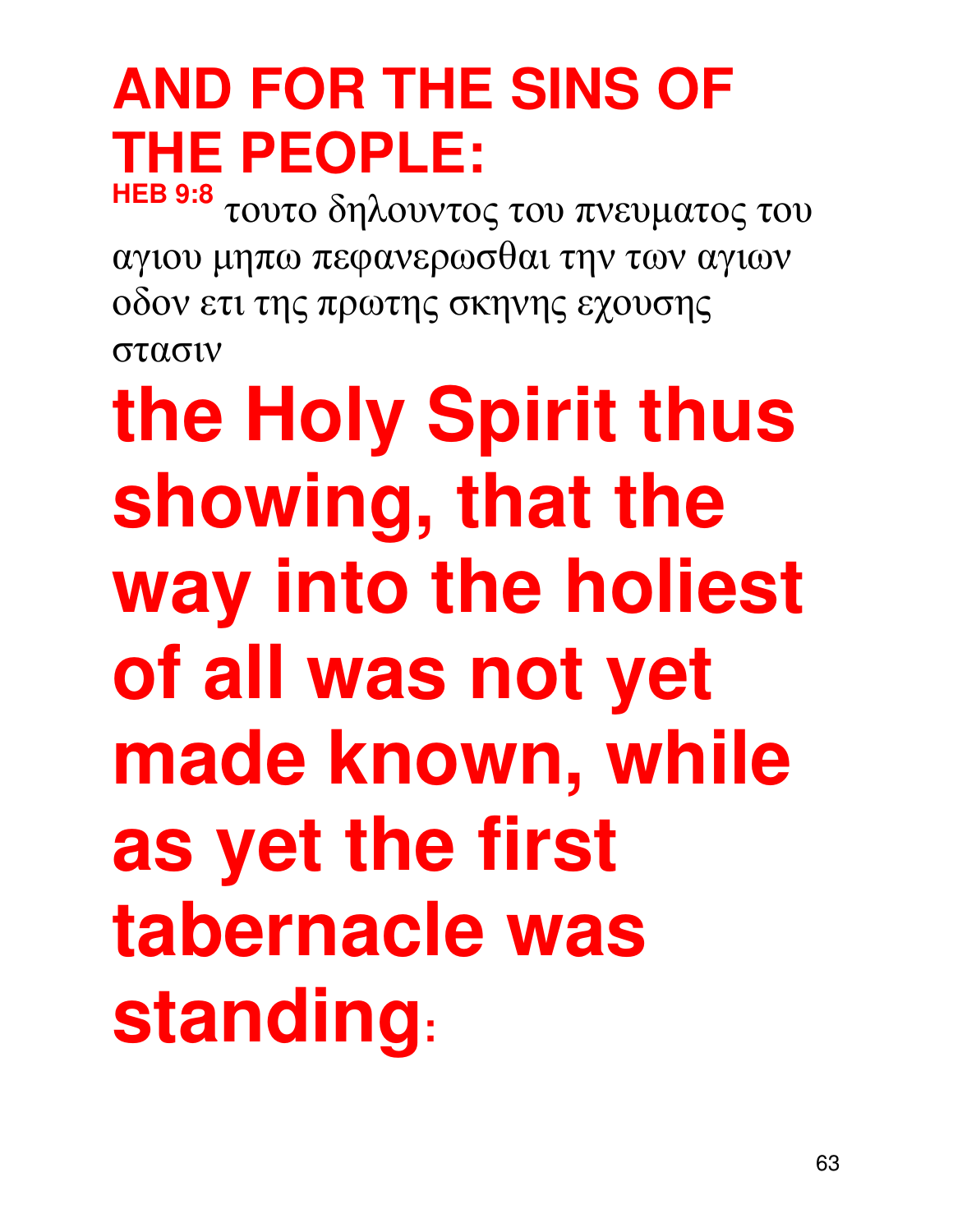**HEB 9:9** ητις παραβολη εις τον καιρον τον ενεστηκοτα καθ ην δωρα τε και θυσιαι προσφερονται µη δυναµεναι κατα συνειδησιν τελειωσαι τον λατρευοντα **KCHI A PARABLE for the time then present**, in which were offered both gifts and sacrifices, **THAT ILD NOT MAKE HIM WHO DI SERVICE PERFECT as pertaining to the conscience**;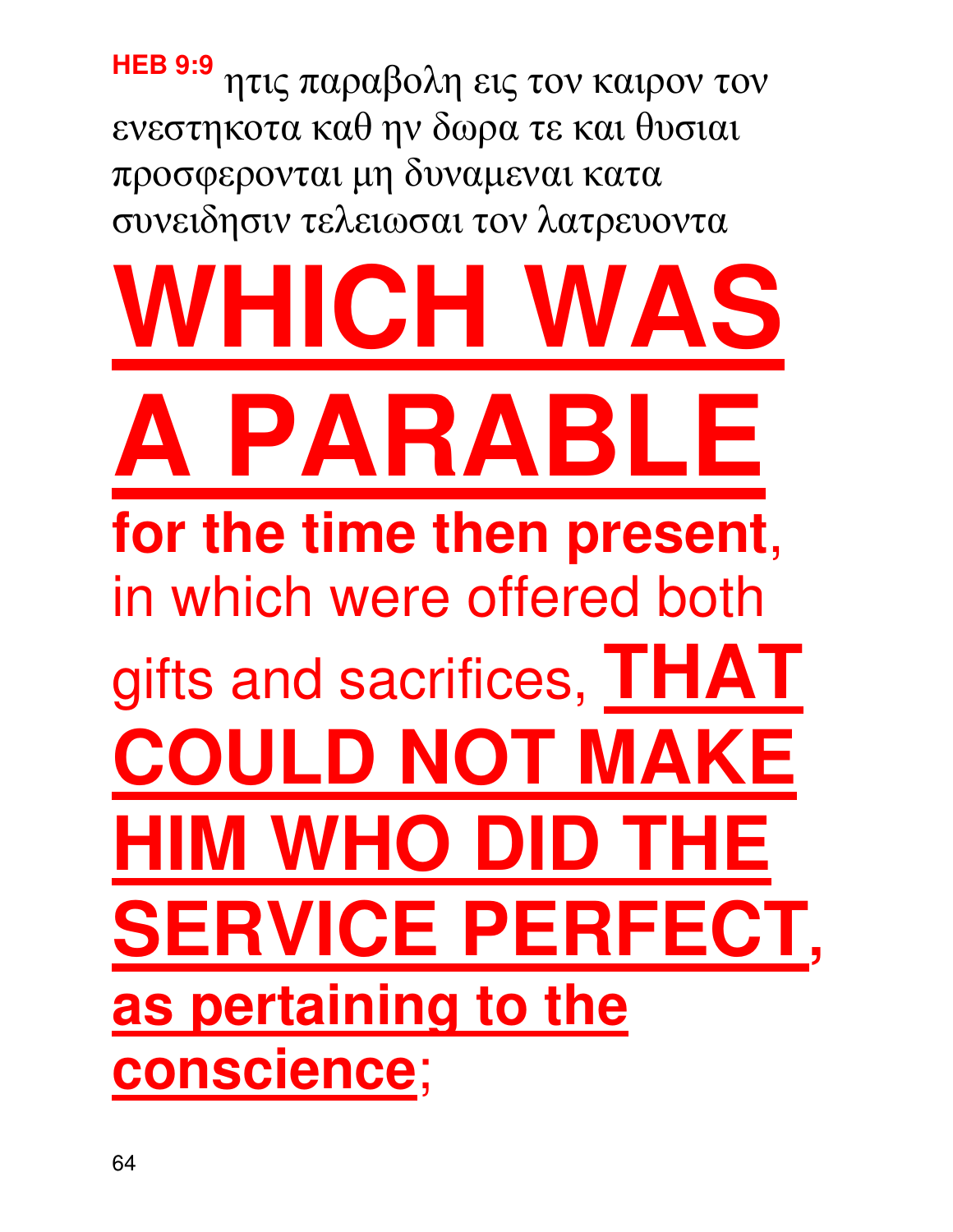**HEB 9:10** µονον επι βρωµασιν και ποµασιν και διαφοροις βαπτισµοις δικαιωµατα σαρκος µεχρι καιρου διορθωσεως επικειµενα

which stood only in food and drink, and various washings, and fleshly commands, imposed on them until the time of reformation.

**HEB 9:11** χριστος δε παραγενοµενος αρχιερευς των γενοµενων αγαθων δια της µειζονος και τελειοτερας σκηνης ου χειροποιητου τουτ εστιν ου ταυτης της κτισεως

## **BUT CHRIST being come a High Priest of good things to come, by a greater and more perfect**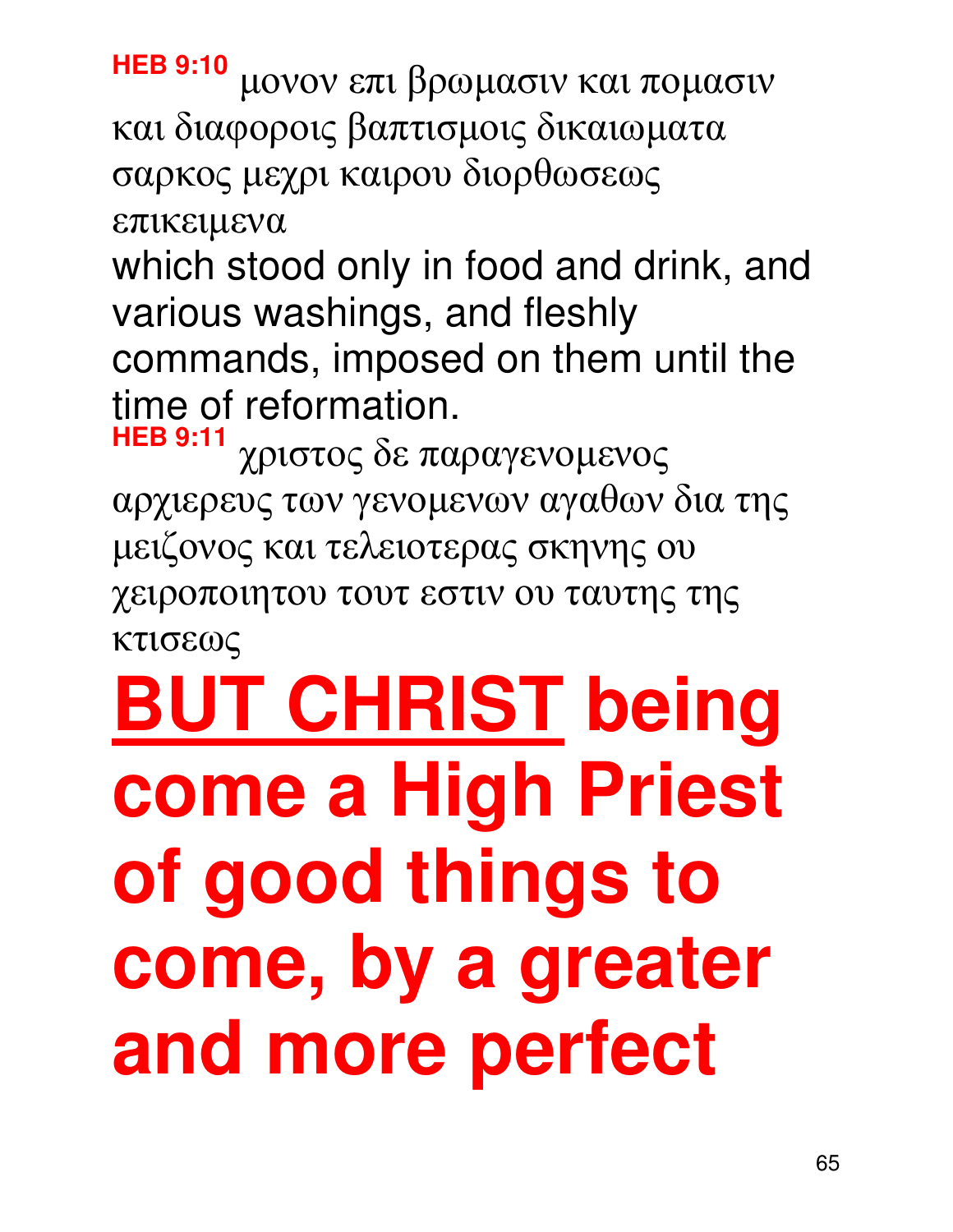### **tabernacle, NOT MADE WITH HANDS, THAT IS TO SAY, NOT OF THIS BUILDING**;

**HEB 9:12** ουδε δι αιµατος τραγων και µοσχων δια δε του ιδιου αιµατος εισηλθεν εφαπαξ εις τα αγια αιωνιαν λυτρωσιν ευραµενος **neither by the blood of goats and calves, BUT BY HIS OWN BLOOD HE ENTERED IN ONCE INTO THE HOLY**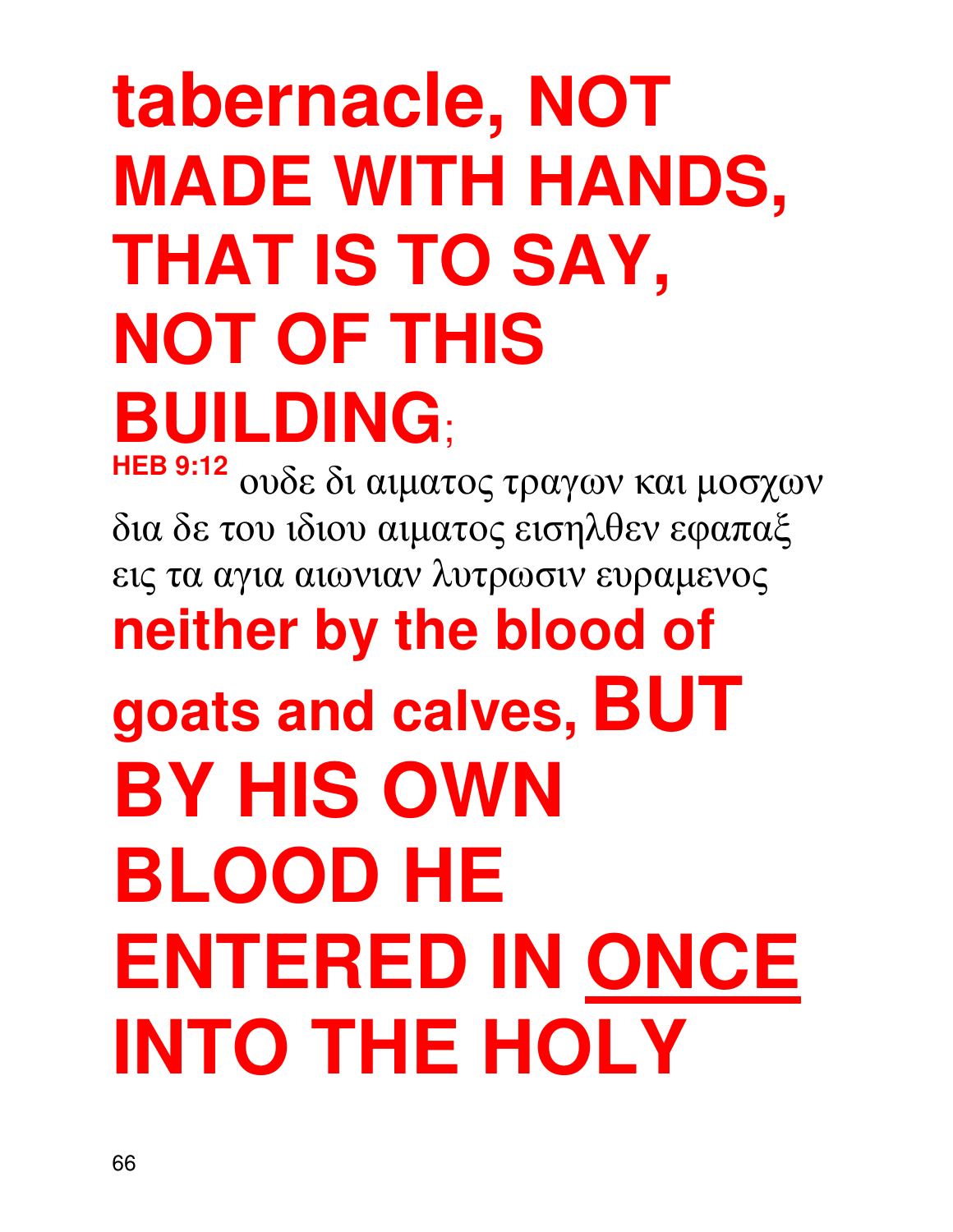### **PLACE, HAVING OBTAINED ETERNAL REDEMPTION FOR HEB 9:13**

ει γαρ το αιµα τραγων και ταυρων και σποδος δαµαλεως ραντιζουσα τους κεκοινωµενους αγιαζει προς την της σαρκος καθαροτητα

For if the blood of bulls and of goats, and the ashes of a heifer sprinkling the unclean, sanctifies to the purifying of the flesh:

**HEB 9:14** ποσω µαλλον το αιµα του χριστου ος δια πνευµατος αιωνιου εαυτον προσηνεγκεν αµωµον τω Θεω καθαριει την συνειδησιν ηµων απο νεκρων εργων εις το λατρευειν Θεω ζωντι

## **W MUCH MORE** LL THE BL **F CHRIST, WI**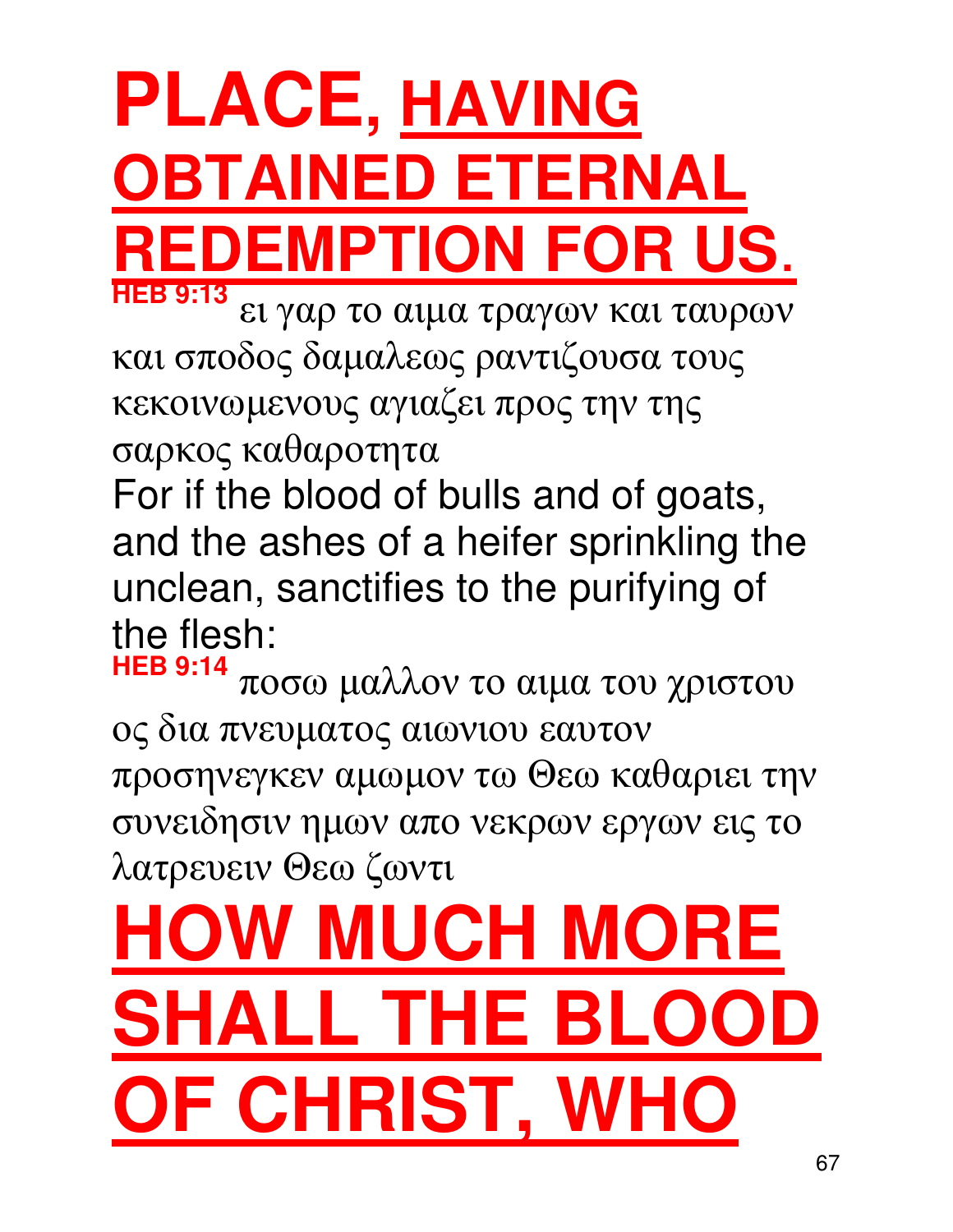### **THROUGH T ETERNAL SPIRIT**  FERED HII **OUT SP D. PURGE YO VSCIENCE FROM DEA RKS TO SERVE VING G HEB 9:15** και δια τουτο διαθηκης καινης µεσιτης εστιν οπως θανατου γενοµενου εις απολυτρωσιν των επι τη πρωτη διαθηκη παραβασεων την επαγγελιαν λαβωσιν οι κεκληµενοι της αιωνιου κληρονοµιας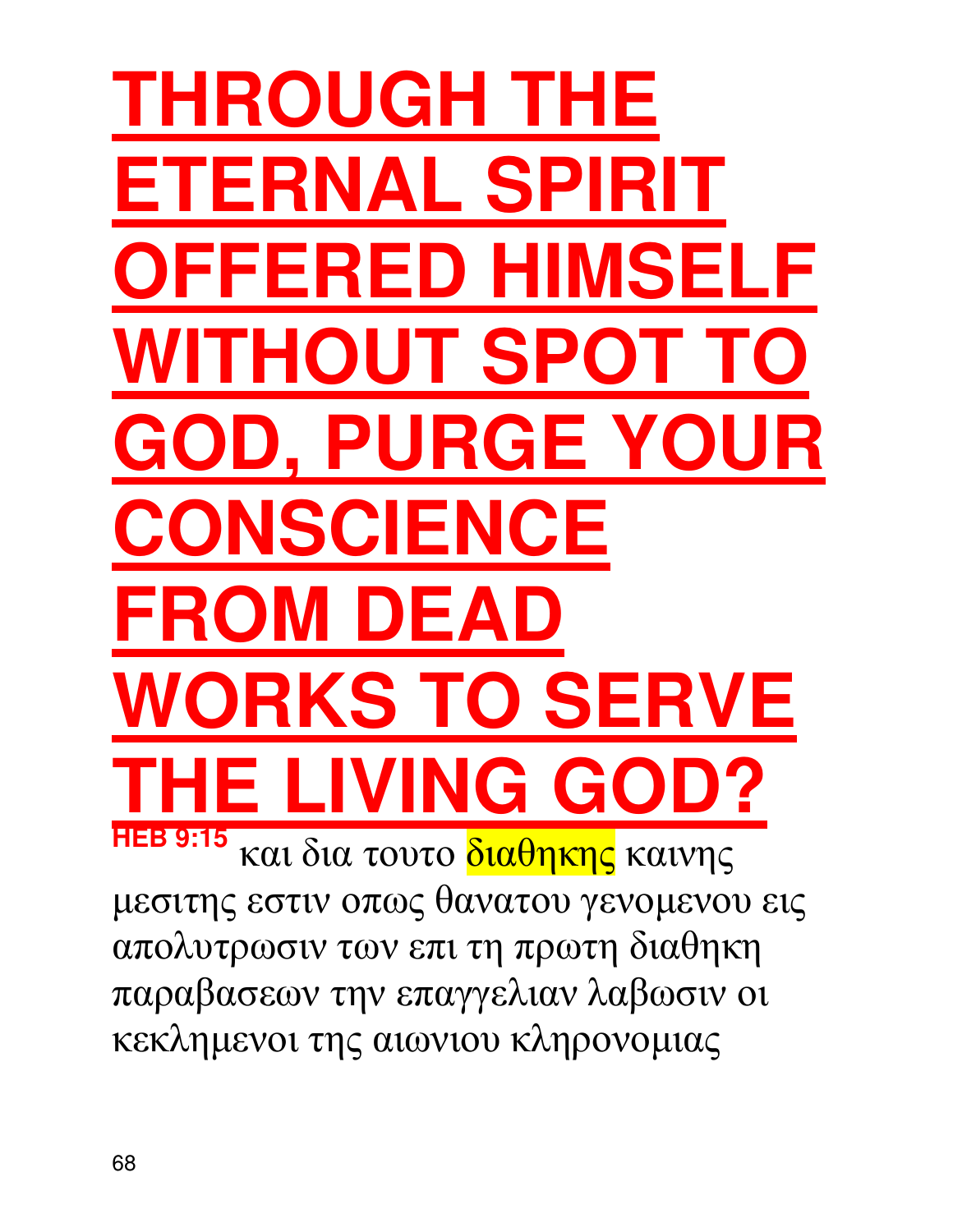**AND FOR THIS CAUSE HE IS THE MEDIATOR OF THE NEW TESTAMENT, THAT BY MEANS OF DEATH, FOR THE REDEMPTION**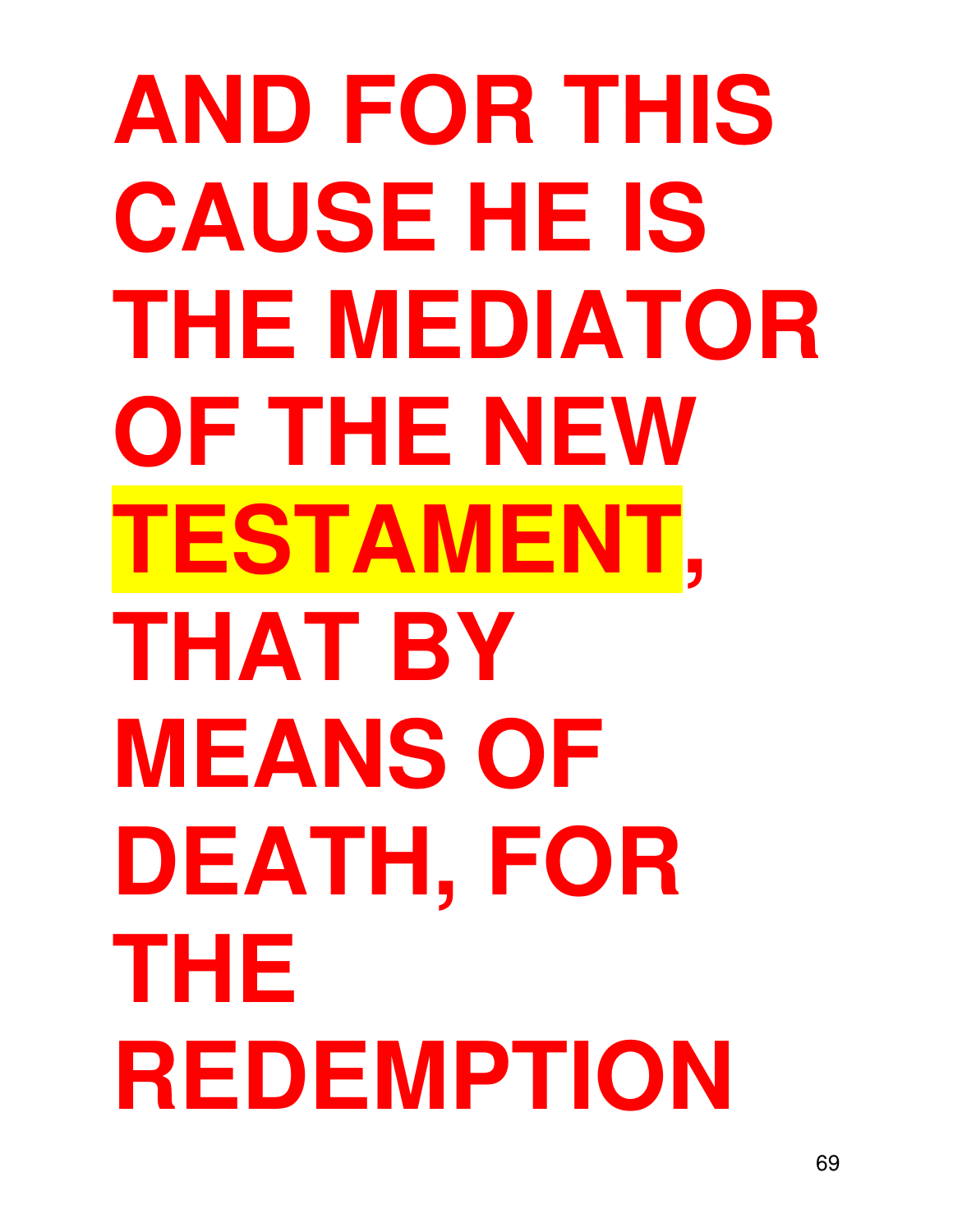**OF THE TRANSGRESSIONS THAT WERE UNDER THE FIRST TESTAMENT, THOSE WHO ARE CALLED MIGHT RECEIVE THE**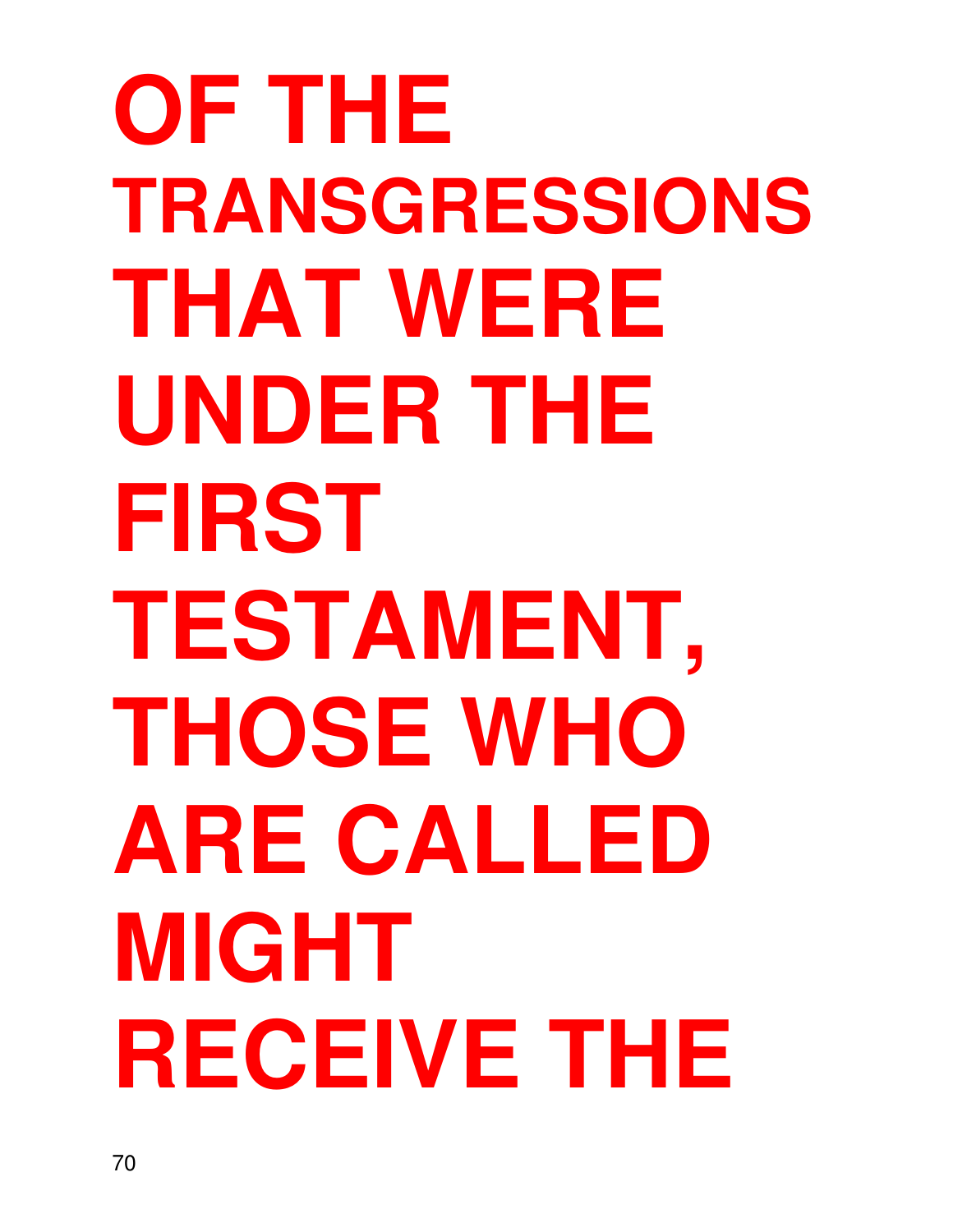# **PROMISE OF ETERNAL INHERITANCE.**

**HEB 9:16** οπου γαρ διαθηκη θανατον αναγκη φερεσθαι του διαθεµενου

**FOR WHERE A TESTAMENT IS, THERE MUST ALSO OF**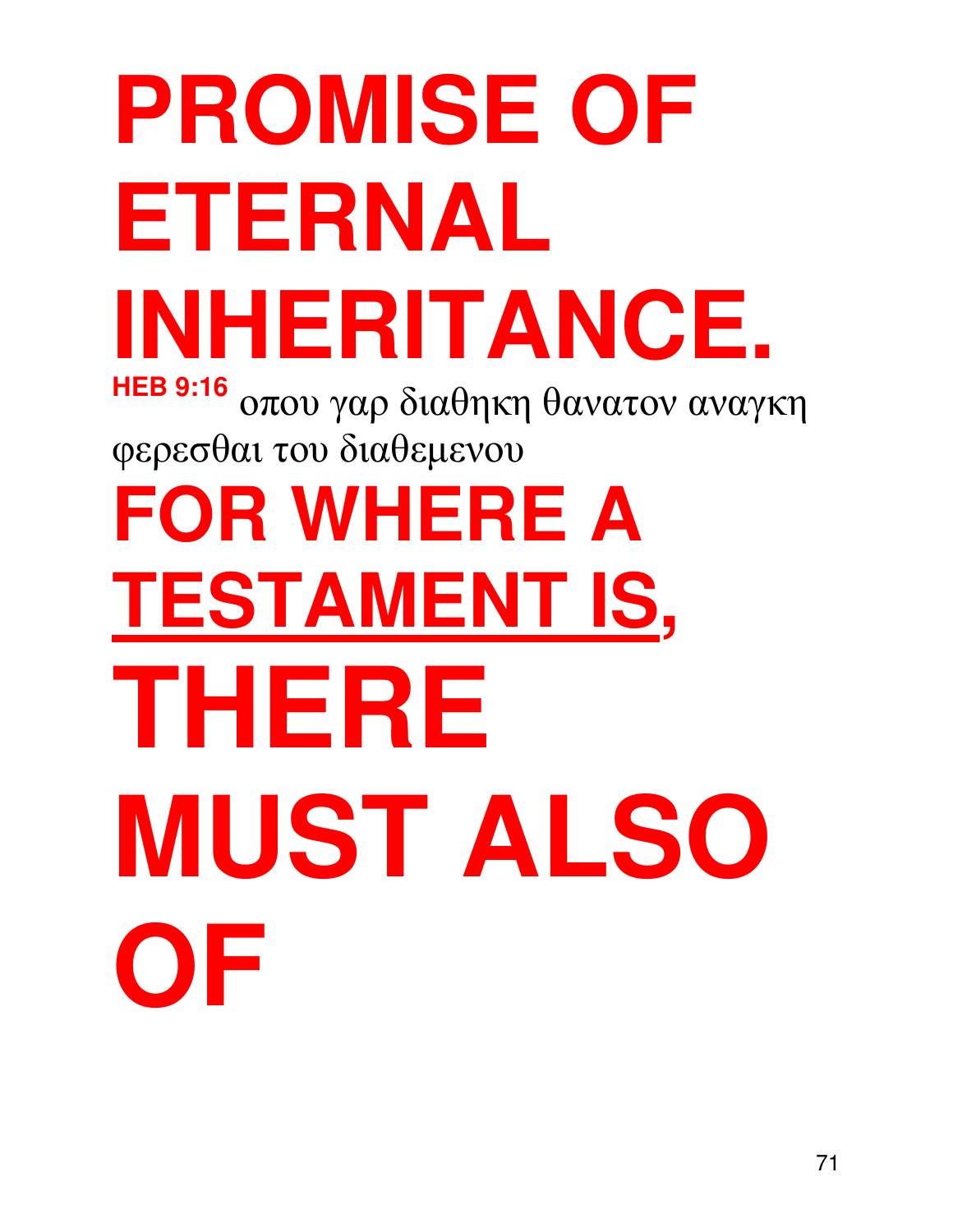## **NECESSITY BE THE DEATH OF THE TESTATOR. HEB 9:17** διαθηκη γαρ επι νεκροις βεβαια επει µη τοτε ισχυει οτε ζη ο διαθεµενος **FOR A TESTAMENT IS OF FORCE AFTER MEN ARE DEAD: OTHERWISE**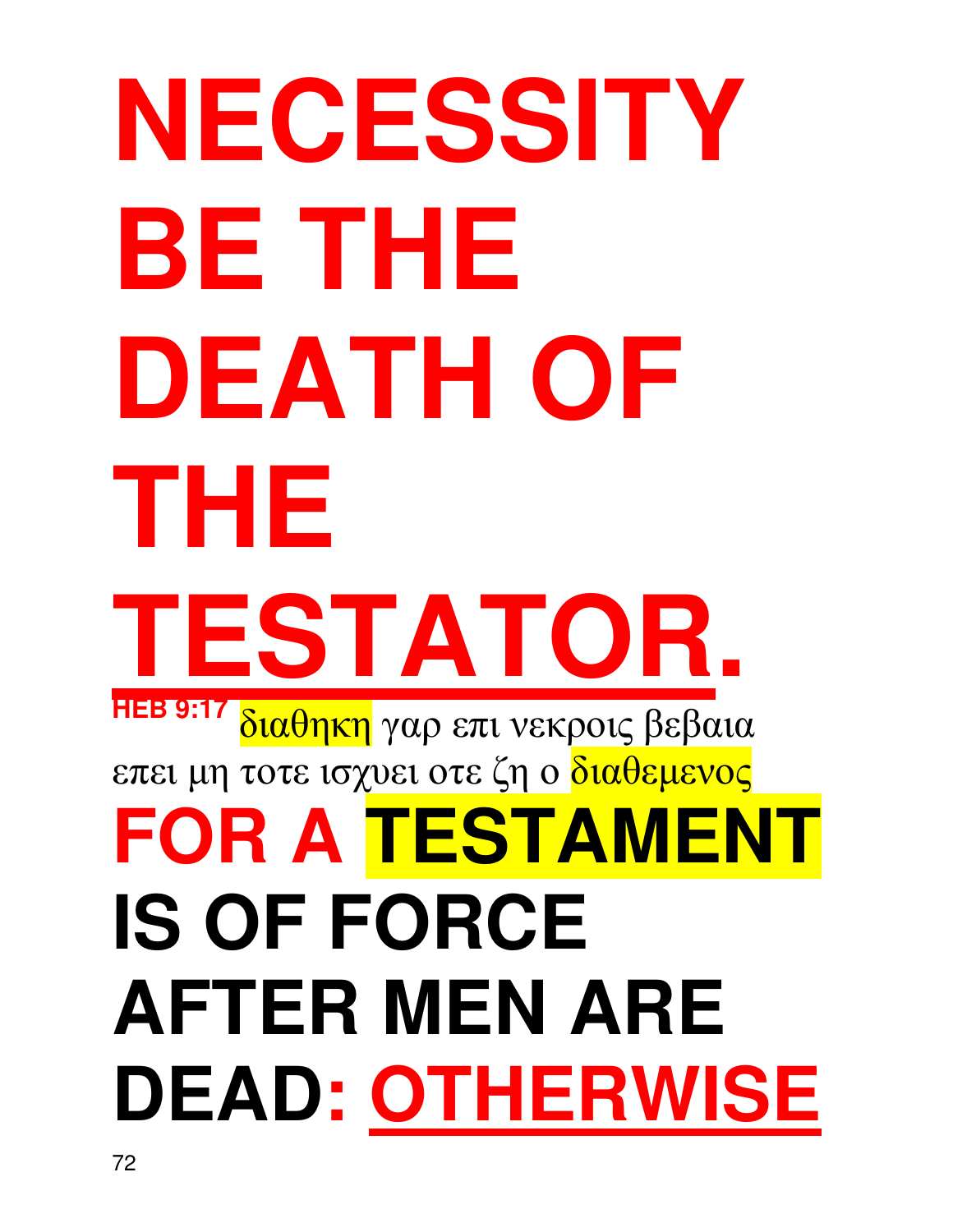## **IT IS OF NO STRENGTH AT ALL WHILE THE TESTATOR LIVES.**

**HEB 9:18** οθεν ουδε η πρωτη χωρις αιµατος

#### εγκεκαινισται

Whereupon neither was the first dedicated without blood.

λαληθεισης γαρ πασης εντολης κατα τον νοµον υπο µωυσεως παντι τω λαω λαβων το αιµα των µοσχων και των τραγων µετα υδατος και εριου κοκκινου και υσσωπου αυτο τε το βιβλιον και παντα τον λαον ερραντισεν

For when Moses had spoken every precept to all the people according to the law, he took the blood of calves and of goats, with water, and scarlet wool, and hyssop, and sprinkled both the book, and all the people,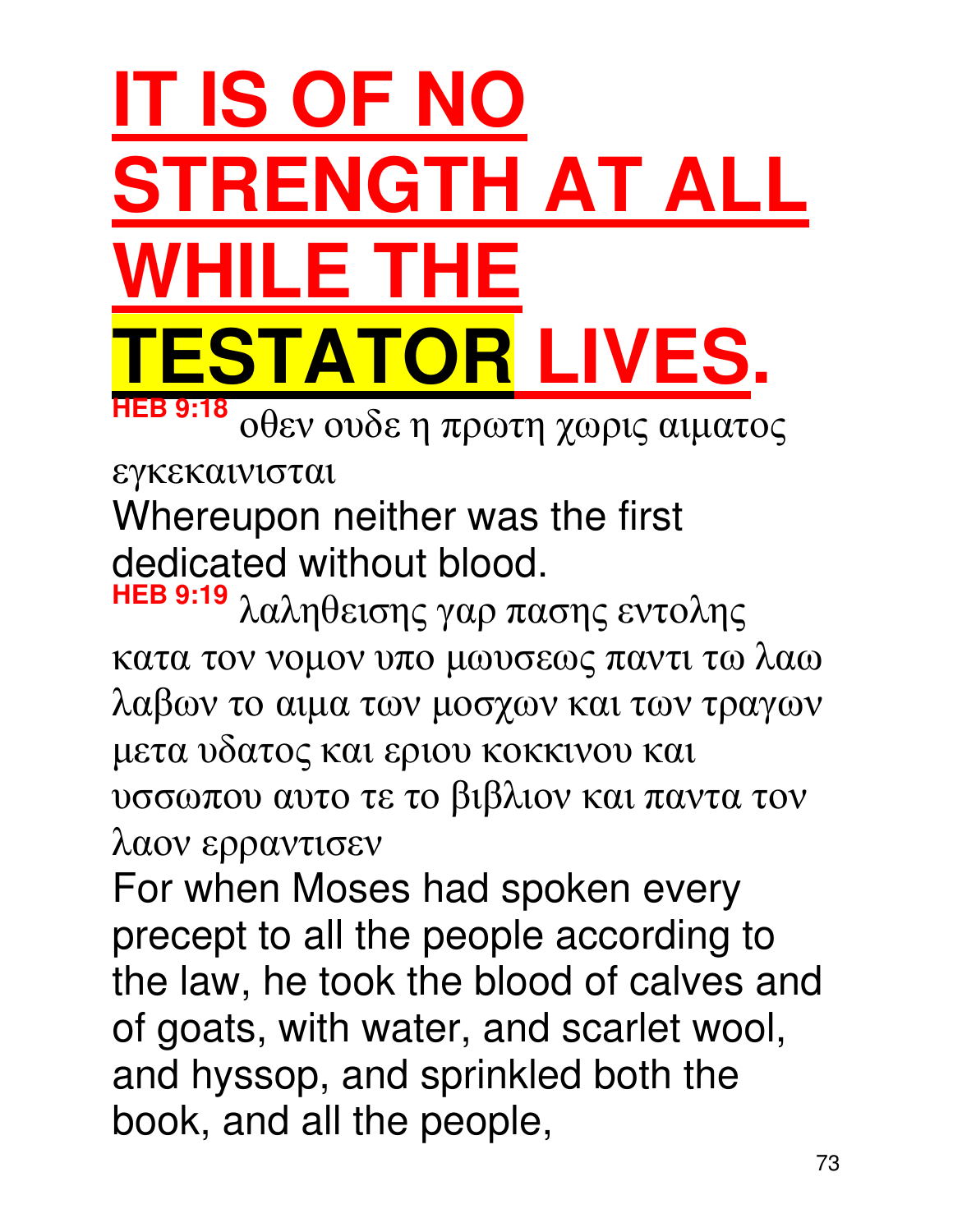**HEB 9:20** λεγων τουτο το αιµα της διαθηκης ης ενετειλατο προς υµας ο Θεος saying, 'This is the blood of the testament which God has enjoined to you.'

**HEB 9:21** και την σκηνην δε και παντα τα σκευη της λειτουργιας τω αιµατι οµοιως ερραντισεν

Moreover he sprinkled with blood both the tabernacle, and all the vessels of the ministry.

**HEB 9:22** και σχεδον εν αιµατι παντα καθαριζεται κατα τον νοµον και χωρις αιµατεκχυσιας ου γινεται αφεσις And almost all things are by the law purged with blood; and without shedding of blood is no remission. **HEB 9:23**

αναγκη ουν τα µεν υποδειγµατα των εν τοις ουρανοις τουτοις καθαριζεσθαι αυτα δε τα επουρανια κρειττοσιν θυσιαις παρα ταυτας

It was therefore necessary that the patterns of things in the Heavens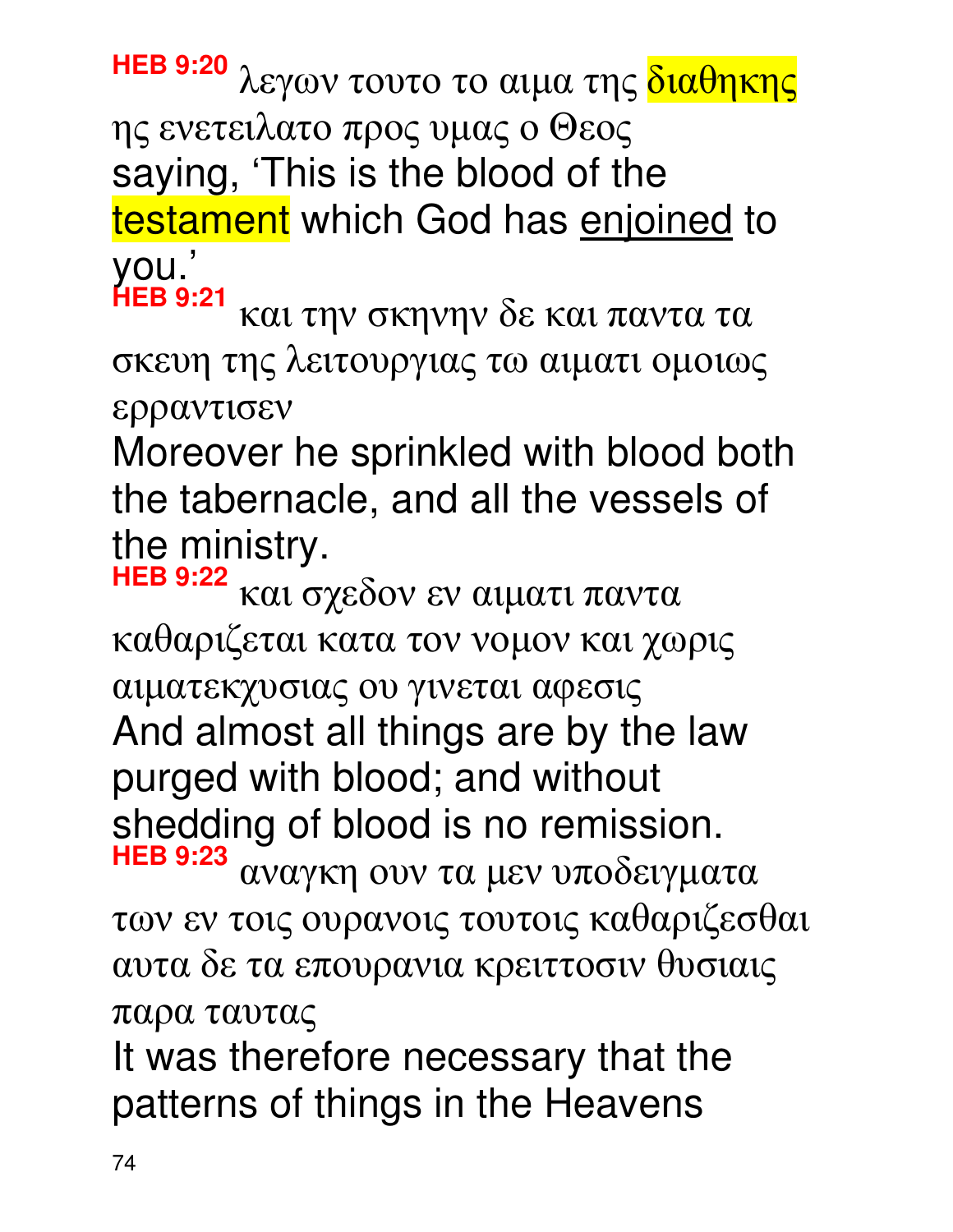#### should be purified with these; **BUT THE HEAVENLY THINGS THEMSELVES WITH BETTER SACRIFICES THAN THESE**.

**HEB 9:24** ου γαρ εις χειροποιητα εισηλθεν αγια χριστος αντιτυπα των αληθινων αλλ εις αυτον τον ουρανον νυν εµφανισθηναι τω προσωπω του Θεου υπερ ηµων

# **FOR CHRIST is not entered into the holy**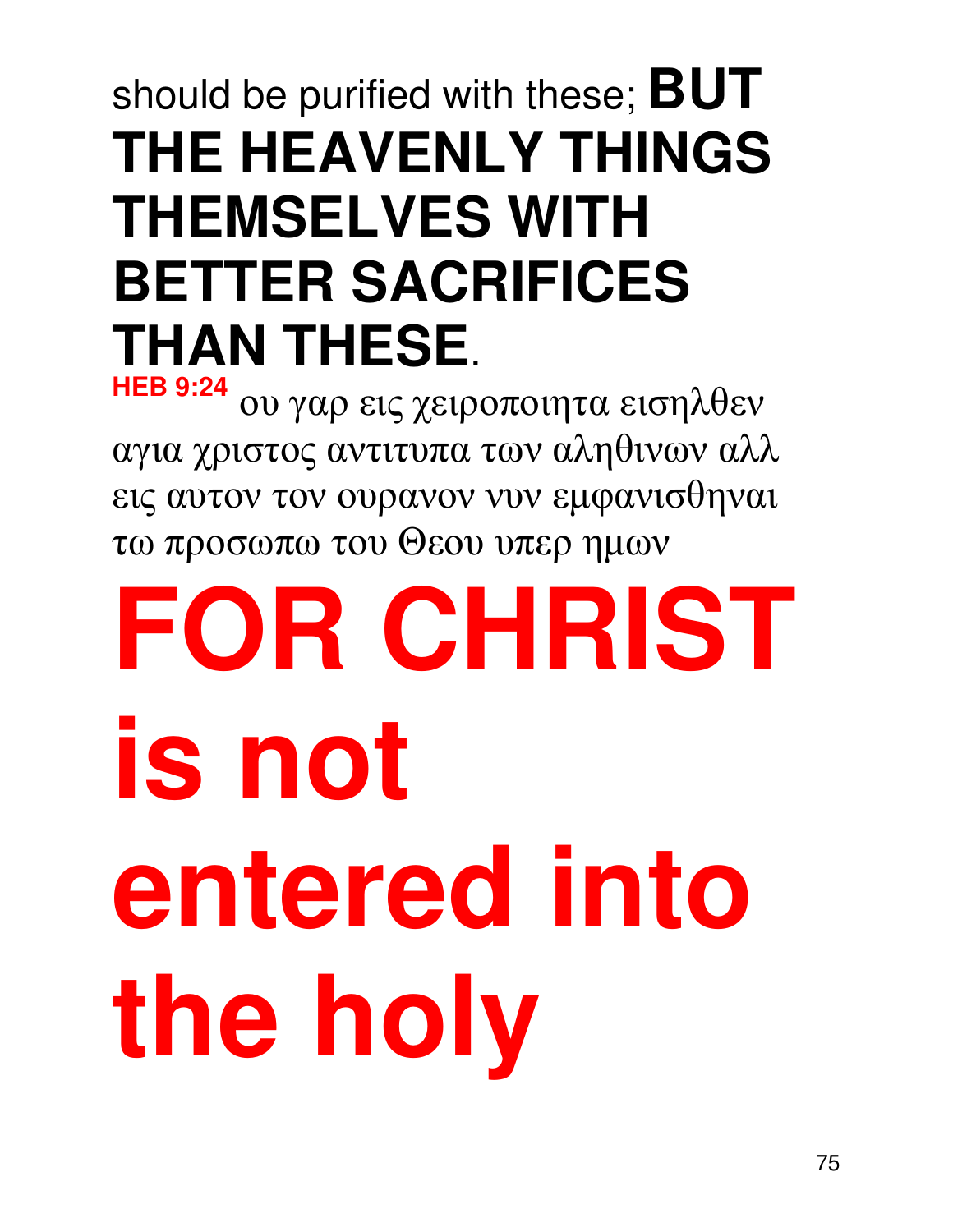## **places made with hands, which are THE FIGURES of the true; but into Heaven itself, now to**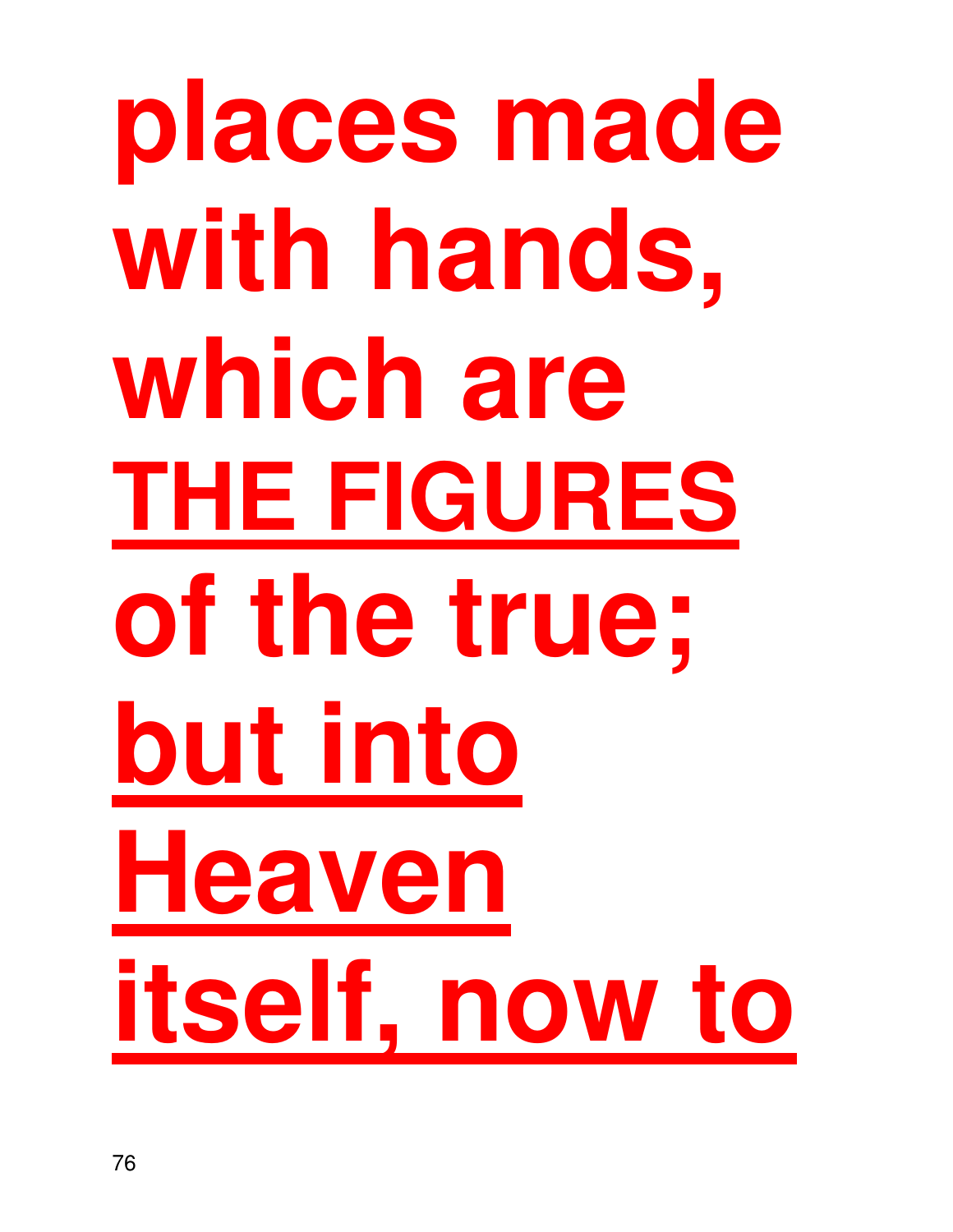# **appear in the presence of**  God for us:

**HEB 9:25** ουδ ινα πολλακις προσφερη εαυτον ωσπερ ο αρχιερευς εισερχεται εις τα αγια κατ ενιαυτον εν αιµατι αλλοτριω

### **nor yet that He should offer Himself often**, as the high priest enters into the holy place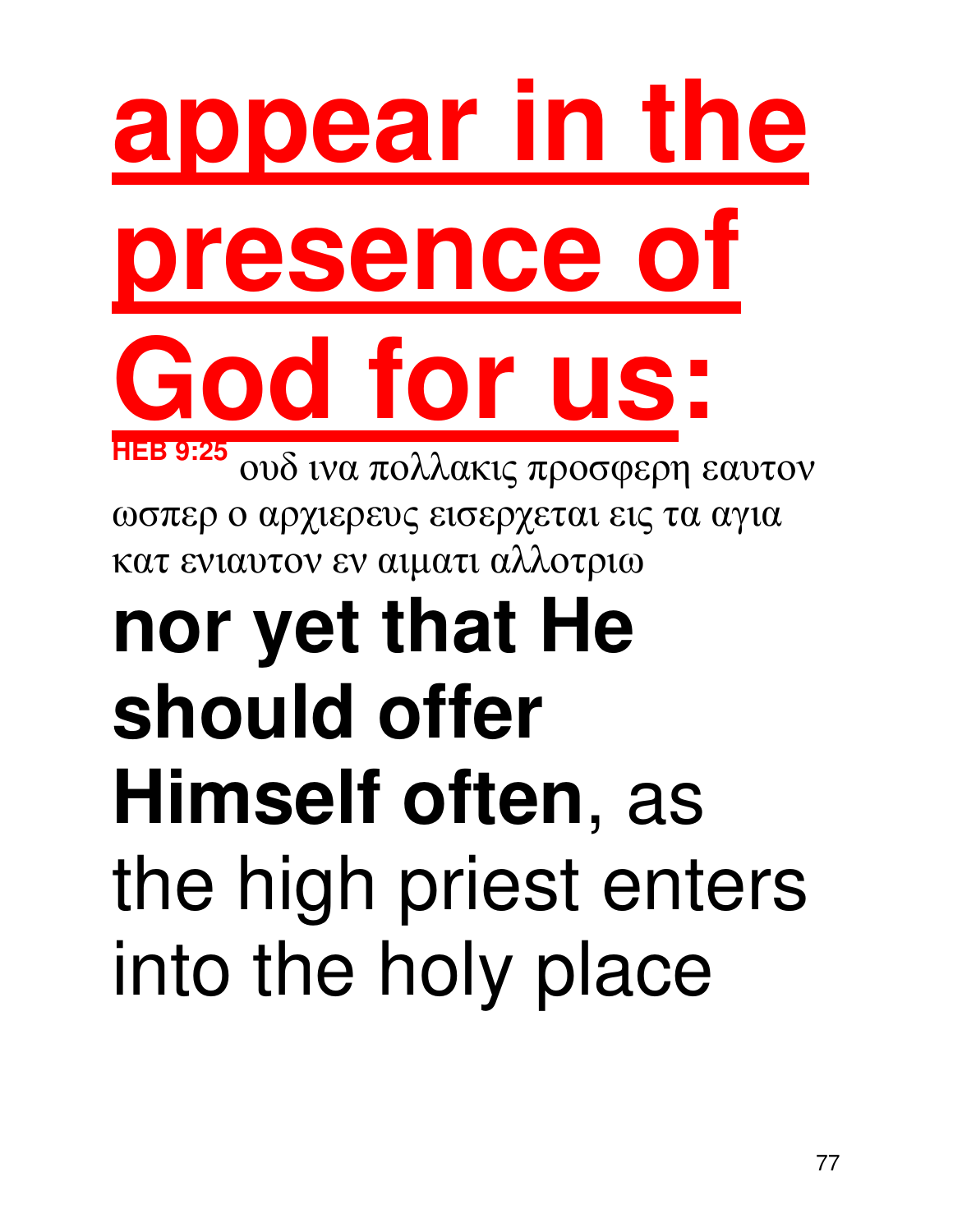### every year with blood of others;

**HEB 9:26** επει εδει αυτον πολλακις παθειν απο καταβολης κοσµου νυνι δε απαξ επι συντελεια των αιωνων εις αθετησιν της αµαρτιας δια της θυσιας αυτου πεφανερωται

**for then must He often have suffered since the foundation of the World: BUT NOW ONCE IN THE END OF THE AGE HAS HE APPEARED TO PUT AWAY SIN BY THE**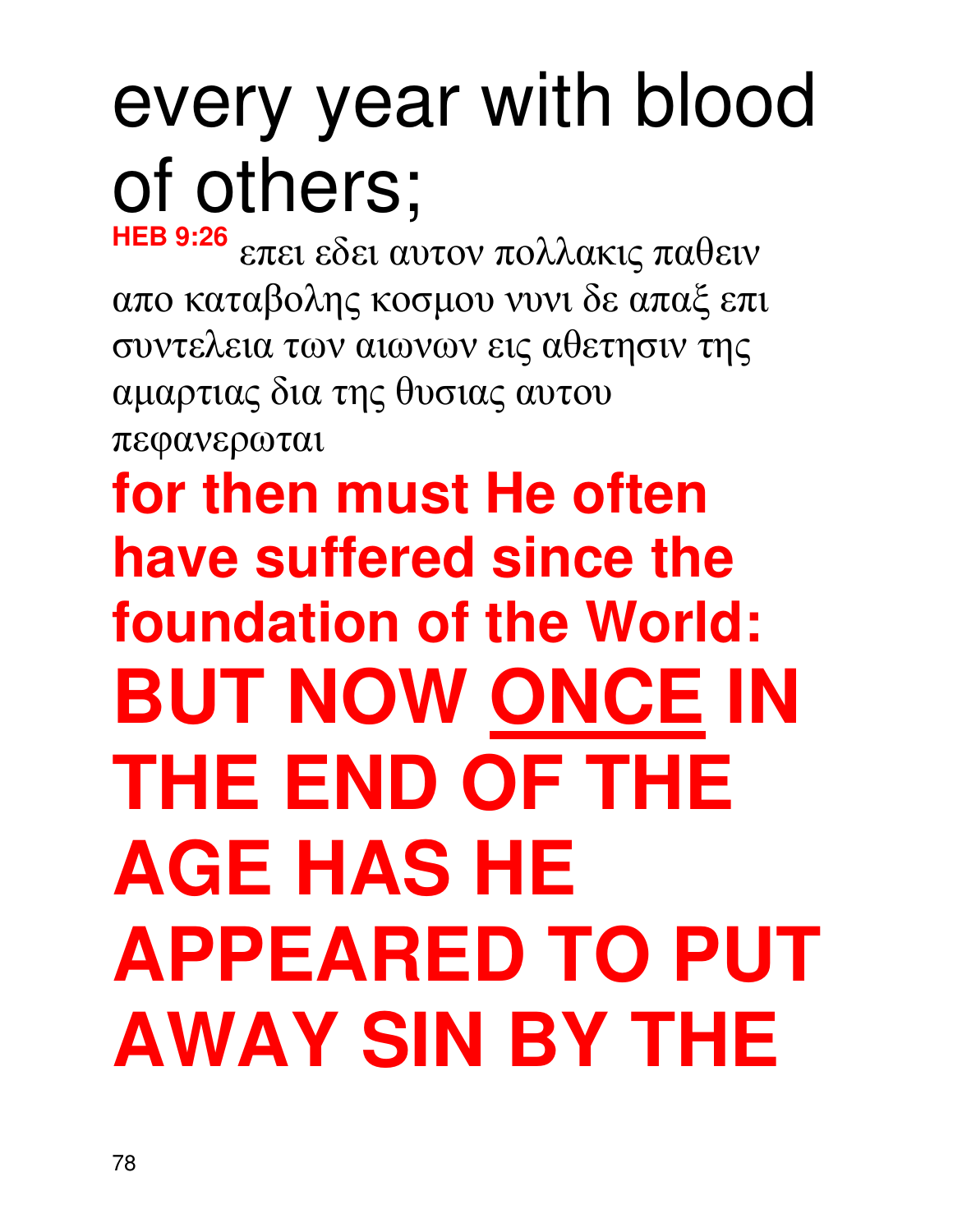## **SACRIFICE OF HIMSELF**.

**HEB 9:27** και καθ οσον αποκειται τοις ανθρωποις απαξ αποθανειν µετα δε τουτο κρισις

**And as it is appointed to men once to die, but after this the judgment:**

**HEB 9:28** ουτως και ο χριστος απαξ προσενεχθεις εις το πολλων ανενεγκειν αµαρτιας εκ δευτερου χωρις αµαρτιας οφθησεται τοις αυτον απεκδεχοµενοις εις σωτηριαν

# **SO CHRIST WAS ONCE OFFERED**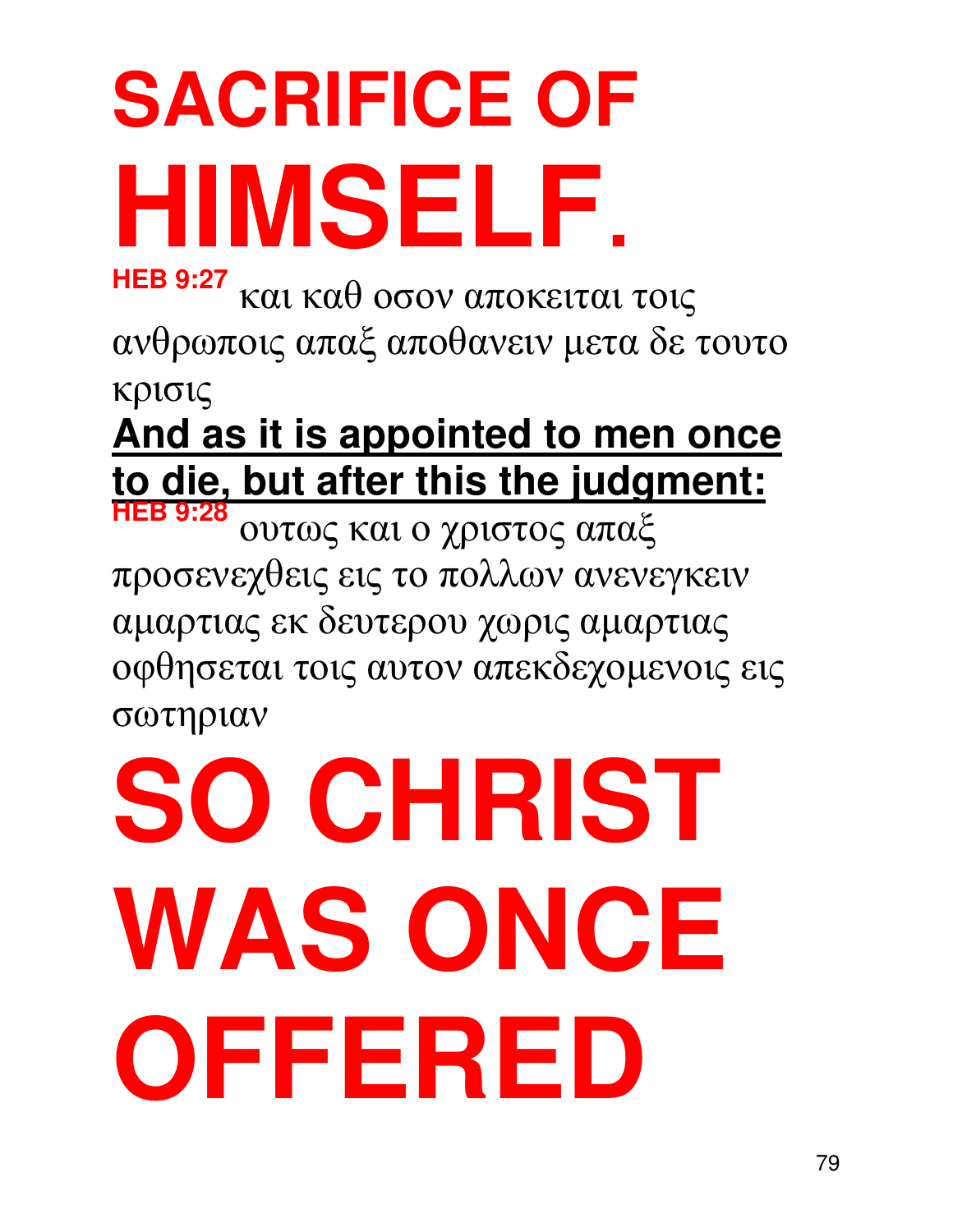# **TO BEAR THE SINS OF MANY; AND TO THOSE WHO LOOK FOR HIM SHALL HE APPEAR**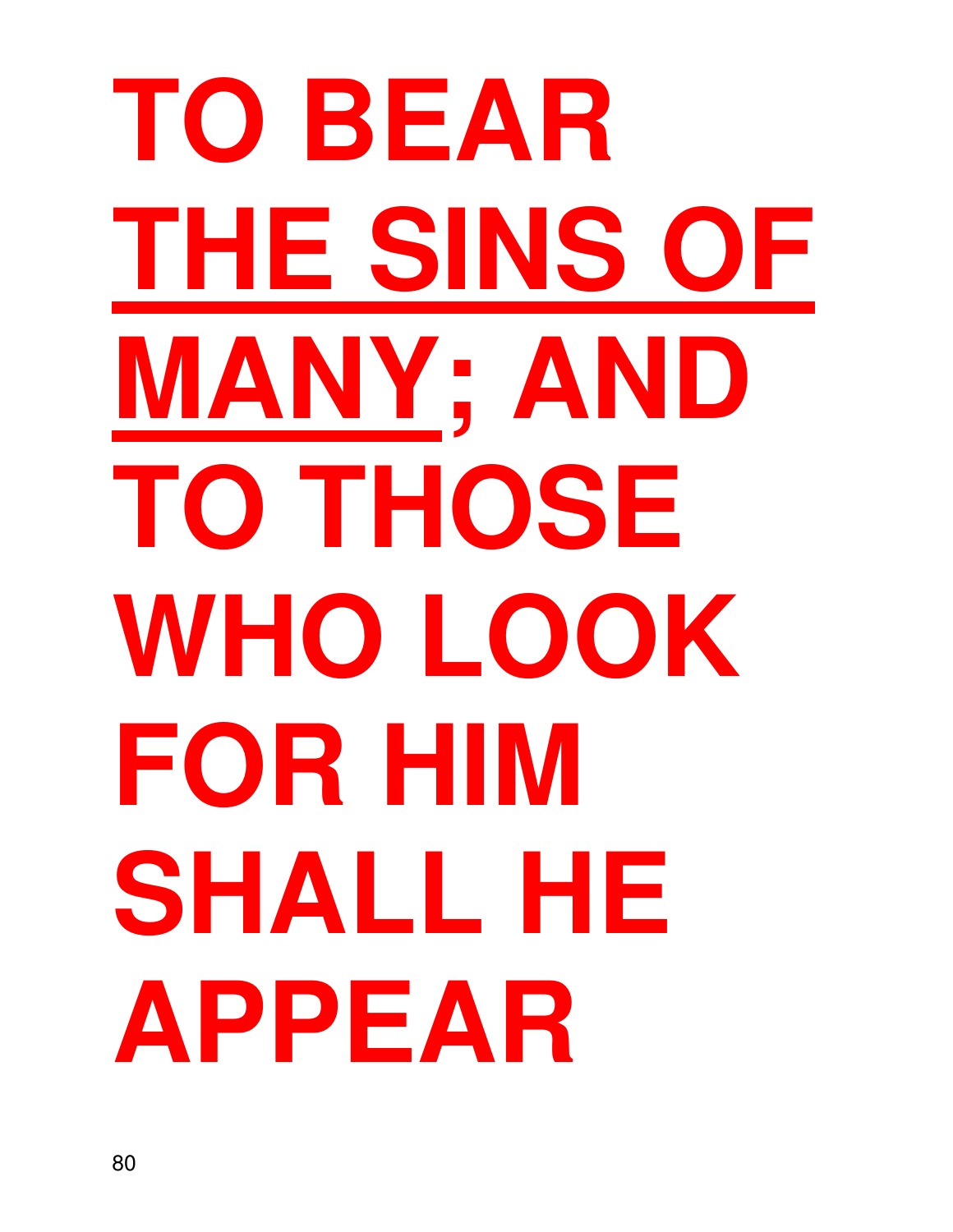## **THE SECOND TIME WITHOUT SIN TO SALVATION. HEB 10:1** σκιαν γαρ εχων ο νοµος των

µελλοντων αγαθων ουκ αυτην την εικονα των πραγµατων κατ ενιαυτον ταις αυταις θυσιαις ας προσφερουσιν εις το διηνεκες ουδεποτε δυνανται τους προσερχοµενους τελειωσαι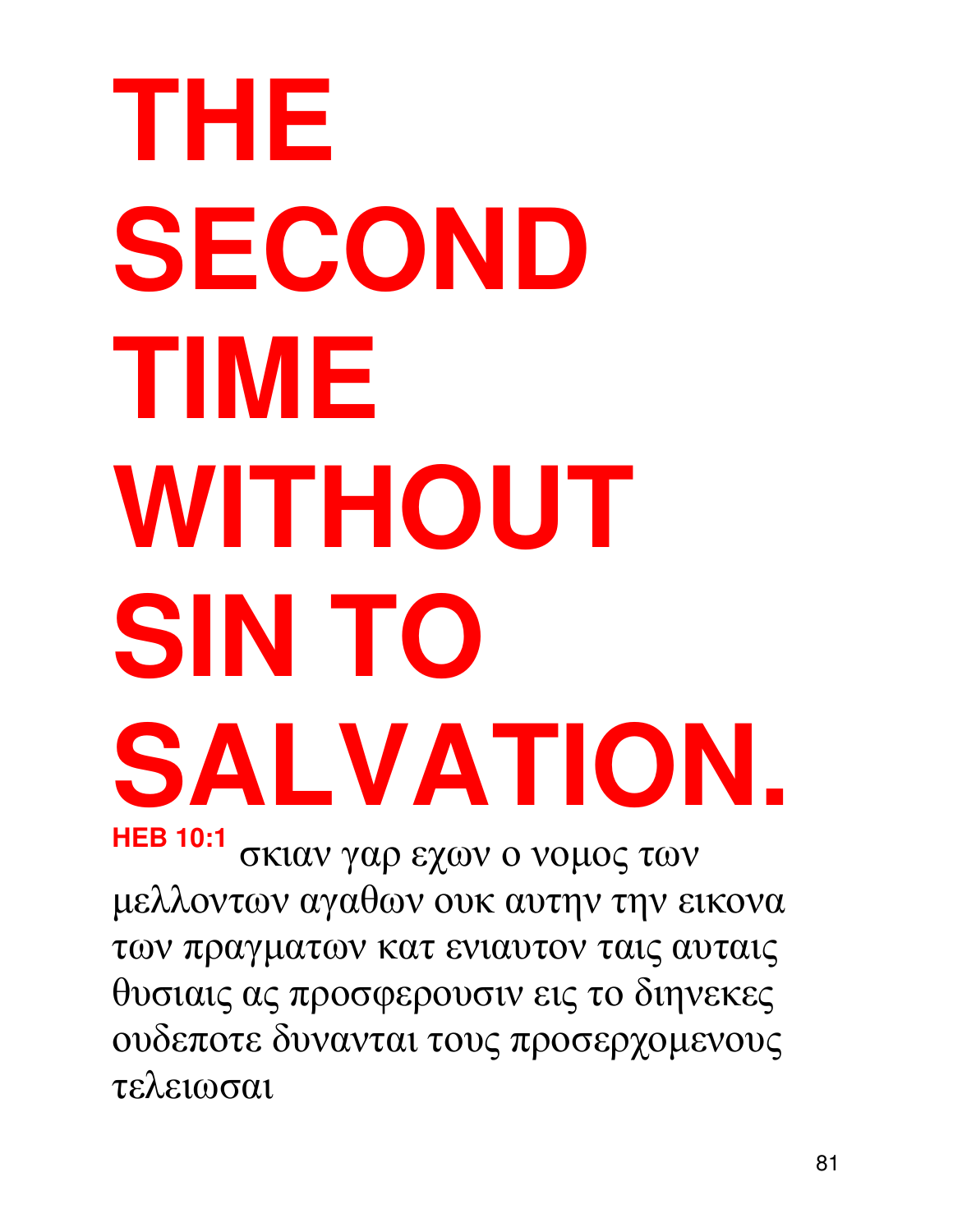**For the** [**ceremonial**] **law having a shadow of good things to come, and not the very image of the things, can never with those sacrifices which they offered year by year continually make the comers thereto perfect. HEB 10:2** επει ουκ αν επαυσαντο προσφεροµεναι δια το µηδεµιαν εχειν ετι συνειδησιν αµαρτιων τους λατρευοντας

απαξ κεκαθαρισµενους

### **For then would not they have ceased to be offered, because that the worshippers once purged**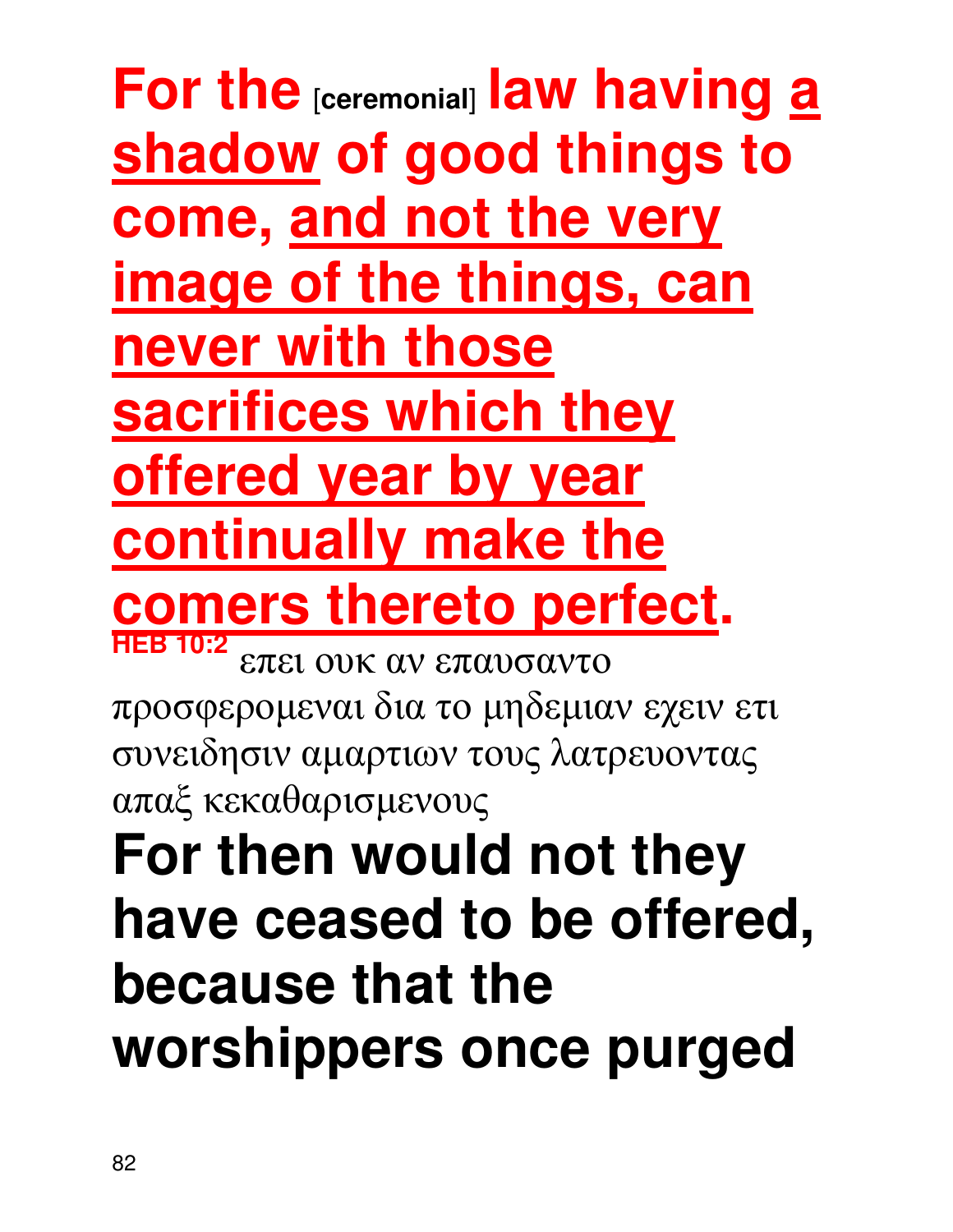### **But in those sacrifices there is a remembrance again made of sins every year. HEB 10:4** αδυνατον γαρ αιµα ταυρων και τραγων αφαιρειν αµαρτιας **OR IT IS NOT** POSSIBI

**THAT THE** 

κατ ενιαυτον

**HEB 10:3** αλλ εν αυταις αναµνησις αµαρτιων

### **would have had no more CONSCIENCE Of SINS.**<br>HEB 10:3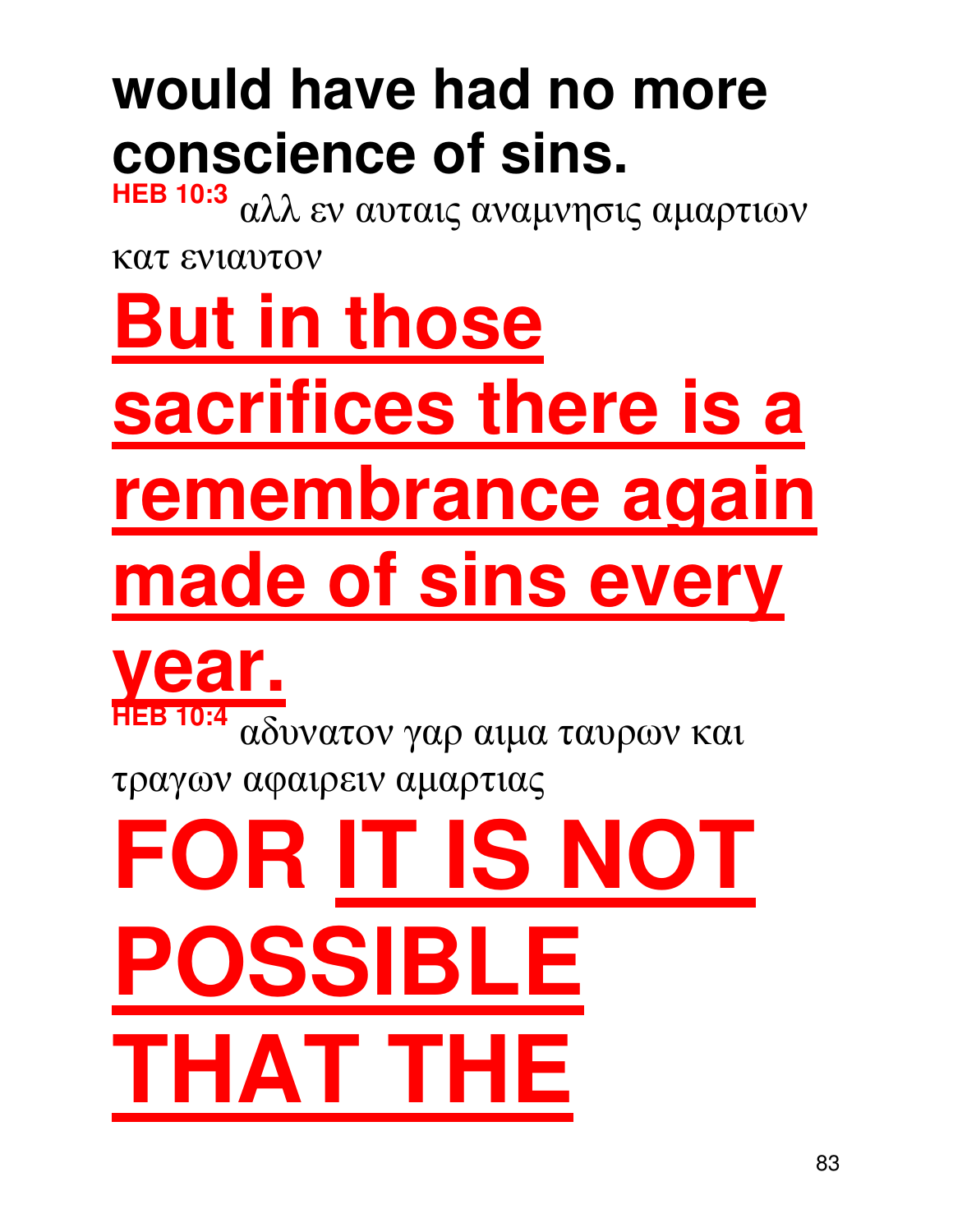## **BLOOD OF BULLS AND OF OATS SULD TAKE AWAY SINS**.

**HEB 10:5** διο εισερχοµενος εις τον κοσµον λεγει θυσιαν και προσφοραν ουκ ηθελησας σωµα δε κατηρτισω µοι

Wherefore when He comes into the world, He said, Sacrifice and offering you would not, but a body have you prepared Me:

**HEB 10:6** ολοκαυτωµατα και περι αµαρτιας ουκ ευδοκησας

#### **in burnt offerings and sacrifices for sin You have had no pleasure**.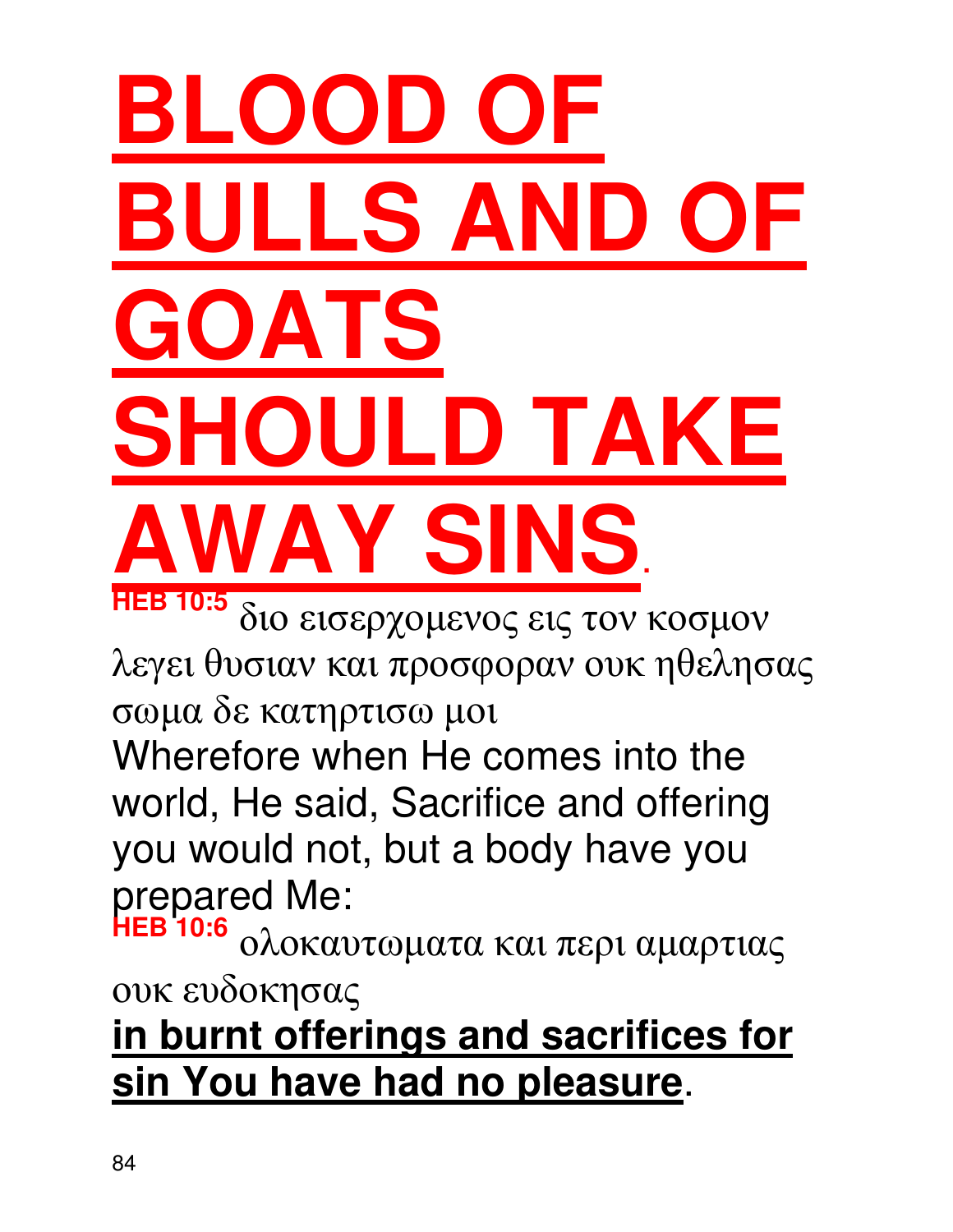**HEB 10:7** τοτε ειπον ιδου ηκω εν κεφαλιδι βιβλιου γεγραπται περι εµου του ποιησαι ο Θεος το θεληµα σου

Then said I, Behold, I come (in the volume of the scroll it is written of Me,) to do your will, Oh God.

**HEB 10:8** ανωτερον λεγων οτι θυσιας και προσφορας και ολοκαυτωµατα και περι αµαρτιας ουκ ηθελησας ουδε ευδοκησας αιτινες κατα νοµον προσφερονται Above when he said, Sacrifice and offering and burnt offerings and offering for sin you would not, neither had pleasure therein; which are offered according to the [ceremonial] law; **HEB 10:9** τοτε ειρηκεν ιδου ηκω του ποιησαι

το θεληµα σου αναιρει το πρωτον ινα το δευτερον στηση

then said He, Behold, I come to do your will. He **takes away the first** [the sacrifices and offerings of the ceremonial law], **that He may <u>establish the second</u>** [the once for all

**effective and sufficient sacrifice of Jesus Christ**].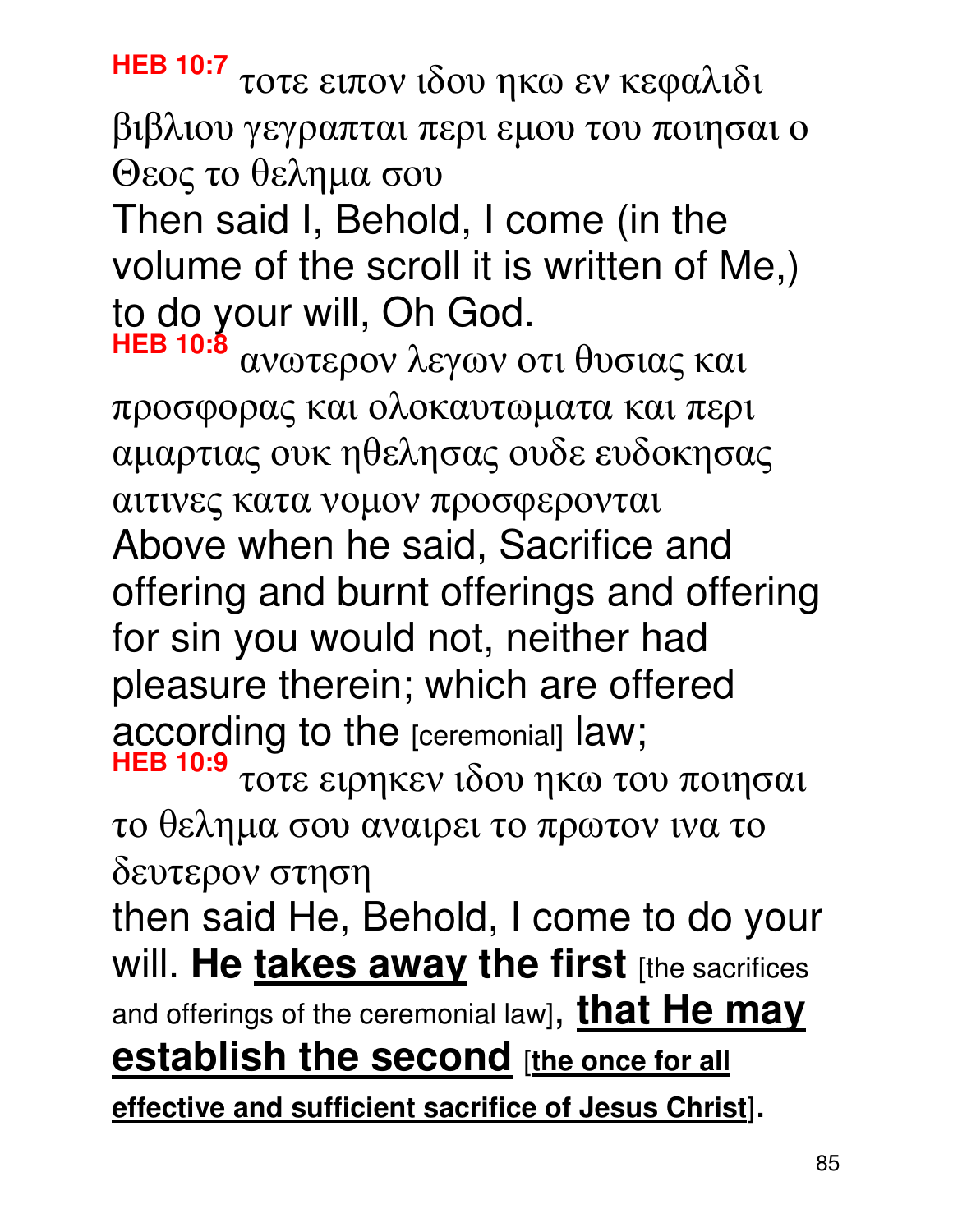#### **HEB 10:10** εν ω θεληµατι ηγιασµενοι εσµεν δια της προσφορας του σωµατος Iησου Xριστου εφαπαξ

# **BY THE WHICH WILL WE ARE SANCTIFIE THROUGH THE OFFERING**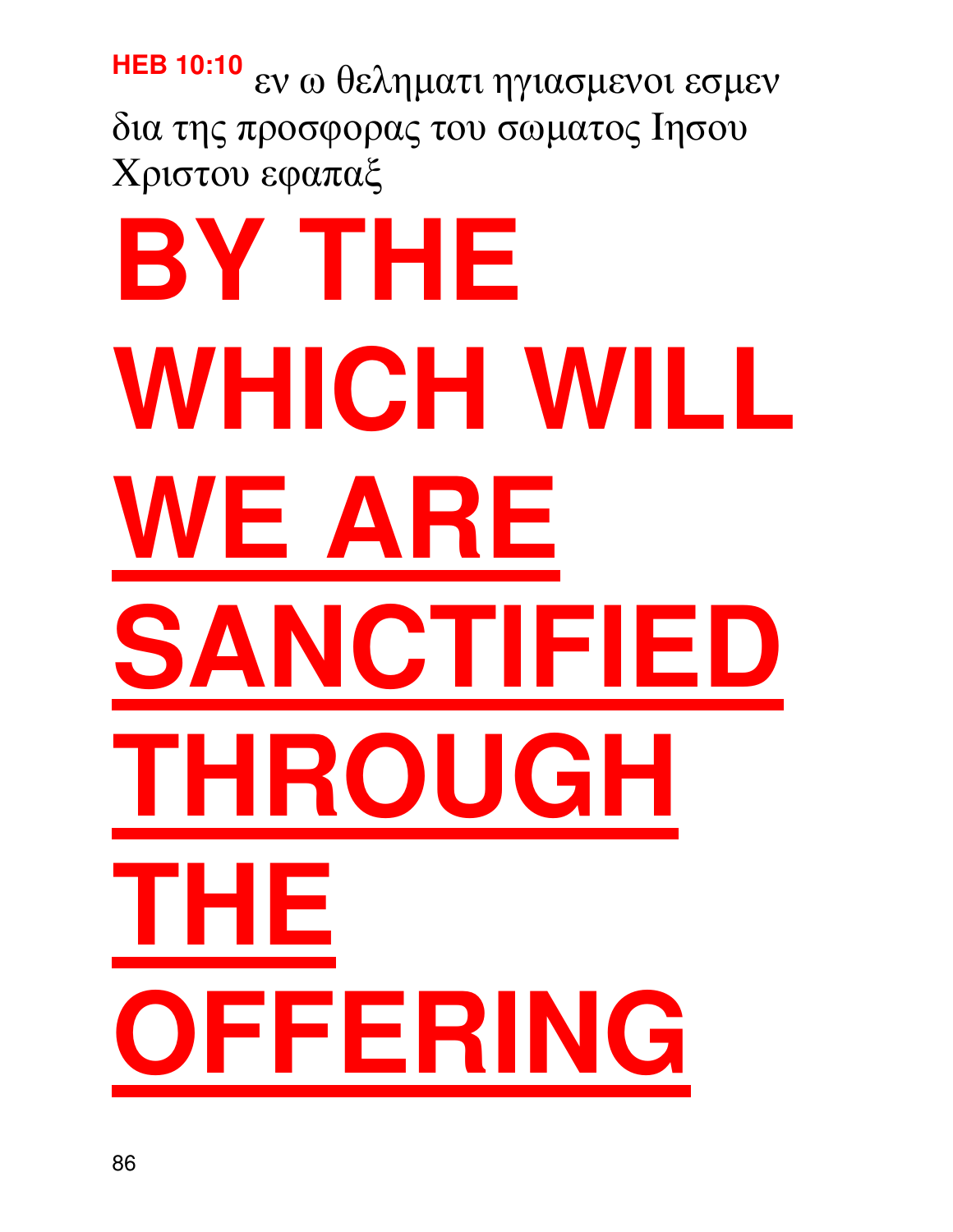# **OF THE BODY OF JESUS CHRIST ONCE FOR ALL.**

**HEB 10:11** και πας µεν ιερευς εστηκεν καθ ηµεραν λειτουργων και τας αυτας πολλακις προσφερων θυσιας αιτινες ουδεποτε δυνανται περιελειν αµαρτιας

### **And every priest stands daily ministering and**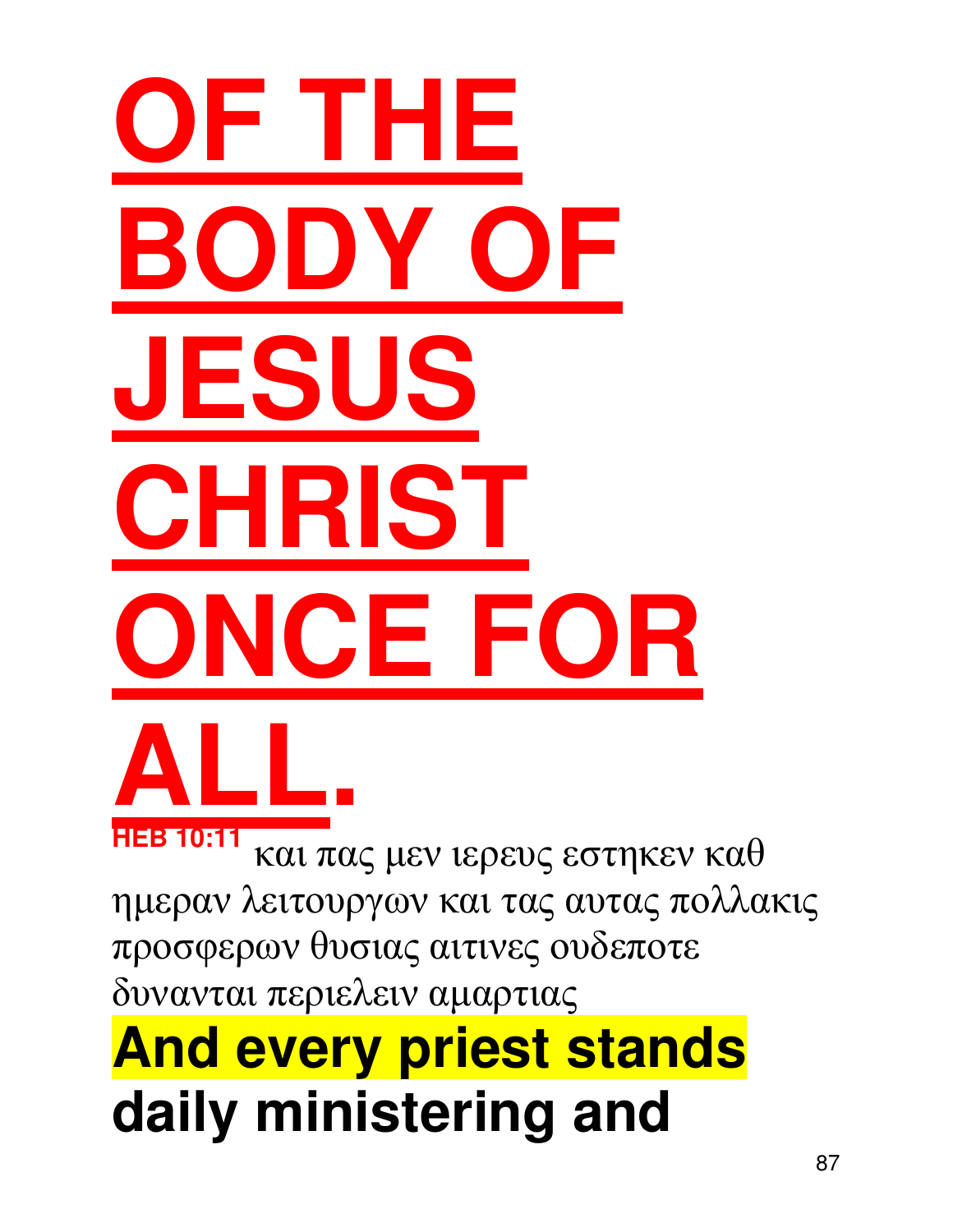#### **offering often the same sacrifices, which can NEVER take away sins: HEB 10:12**

ουτος δε µιαν υπερ αµαρτιων προσενεγκας θυσιαν εις το διηνεκες εκαθισεν εν δεξια του Θεου

**but this Man [Christ], after He had offered ONE sacrifice for sins for ever, sat down on the right hand of God** [the Father]; **HEB 10:13** το λοιπον εκδεχοµενος εως τεθωσιν οι εχθροι αυτου υποποδιον των ποδων αυτου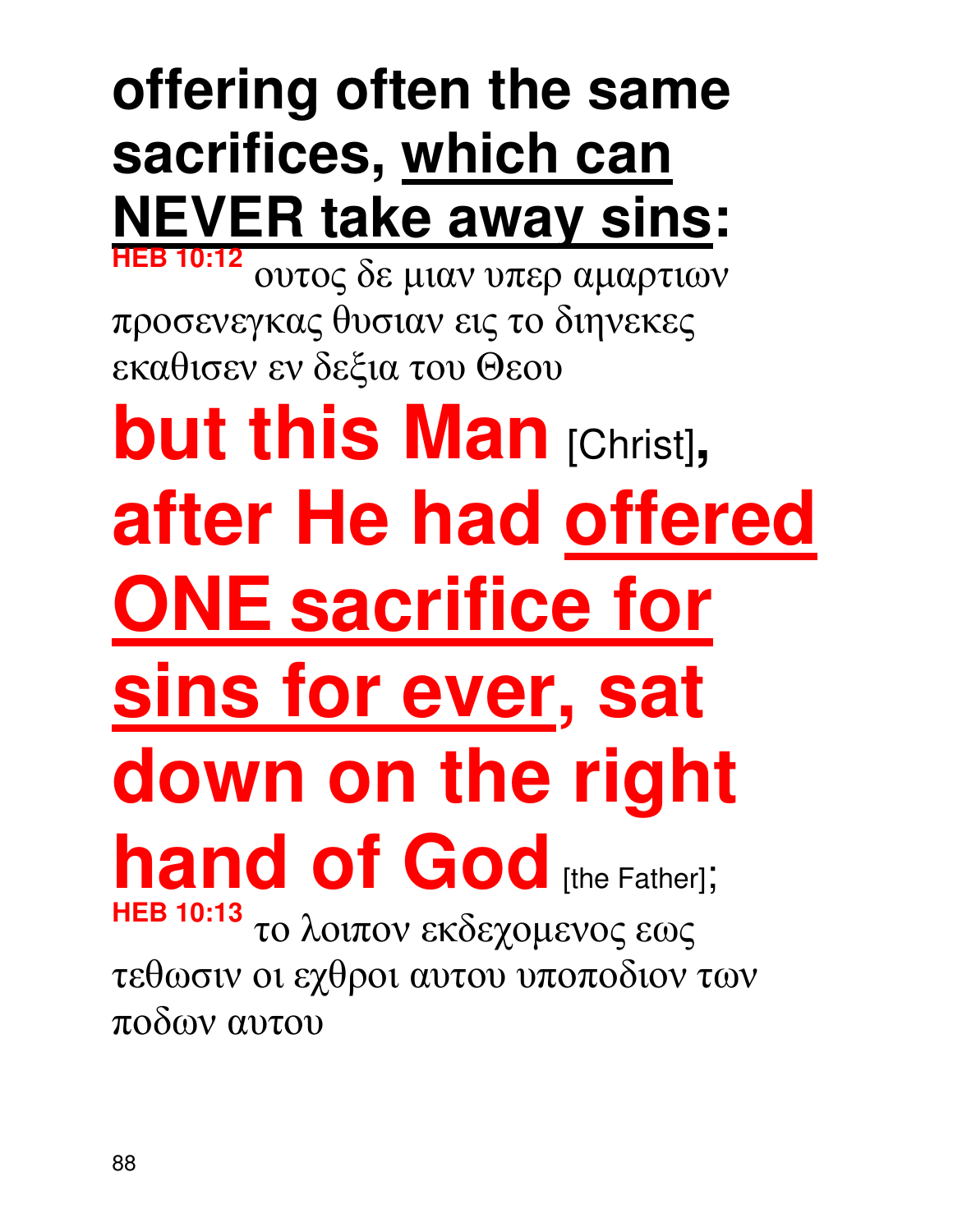**FROM HENCEFORTH EXPECTING TILL HIS ENEMIES BE MADE HIS FOOTSTOOL. HEB 10:14** µια γαρ προσφορα τετελειωκεν εις το διηνεκες τους αγιαζοµενους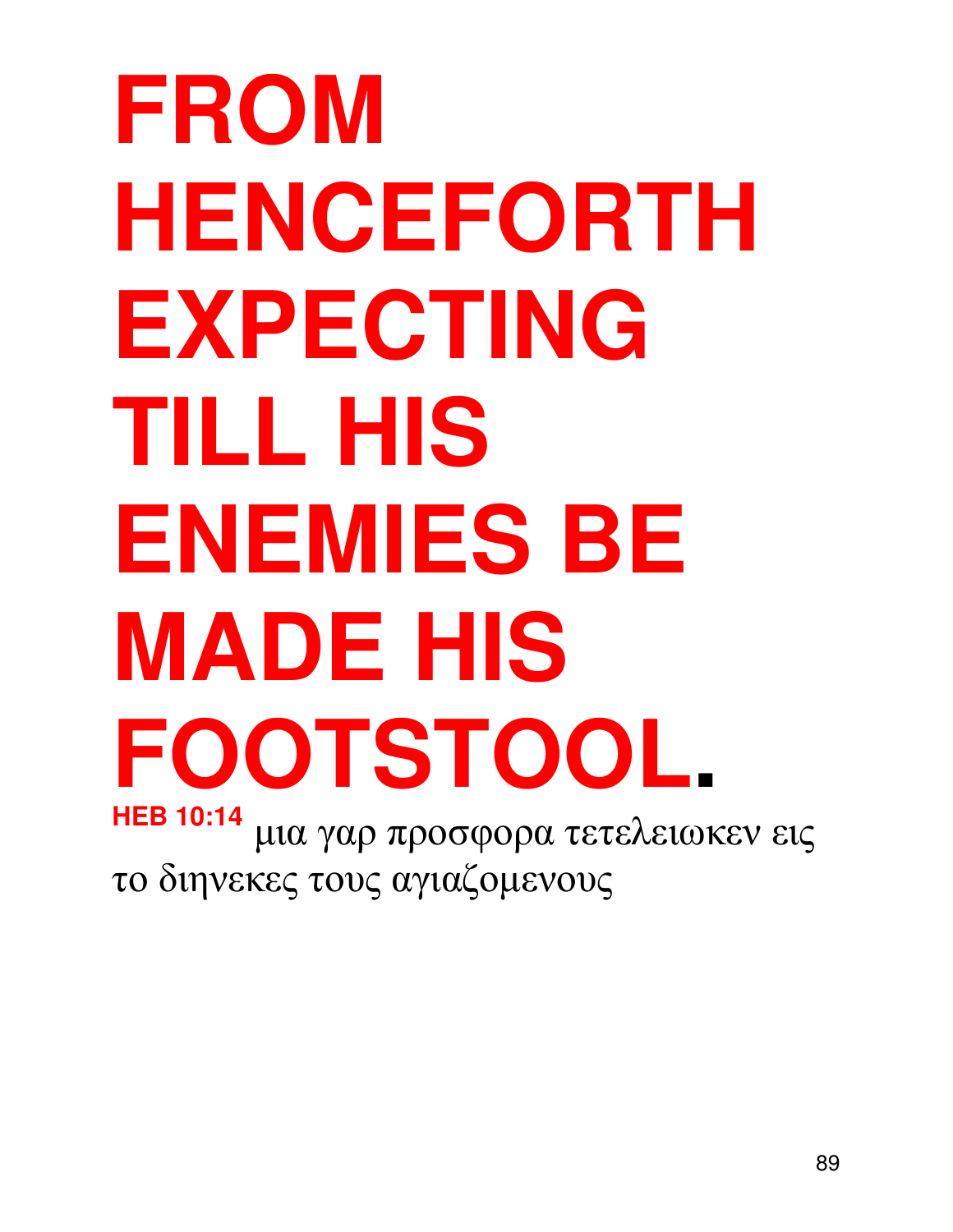# **FOR BY ONE OFFERING HE HAS PERFECTED FOREVER THOSE WHO ARE SANCTIFIED**.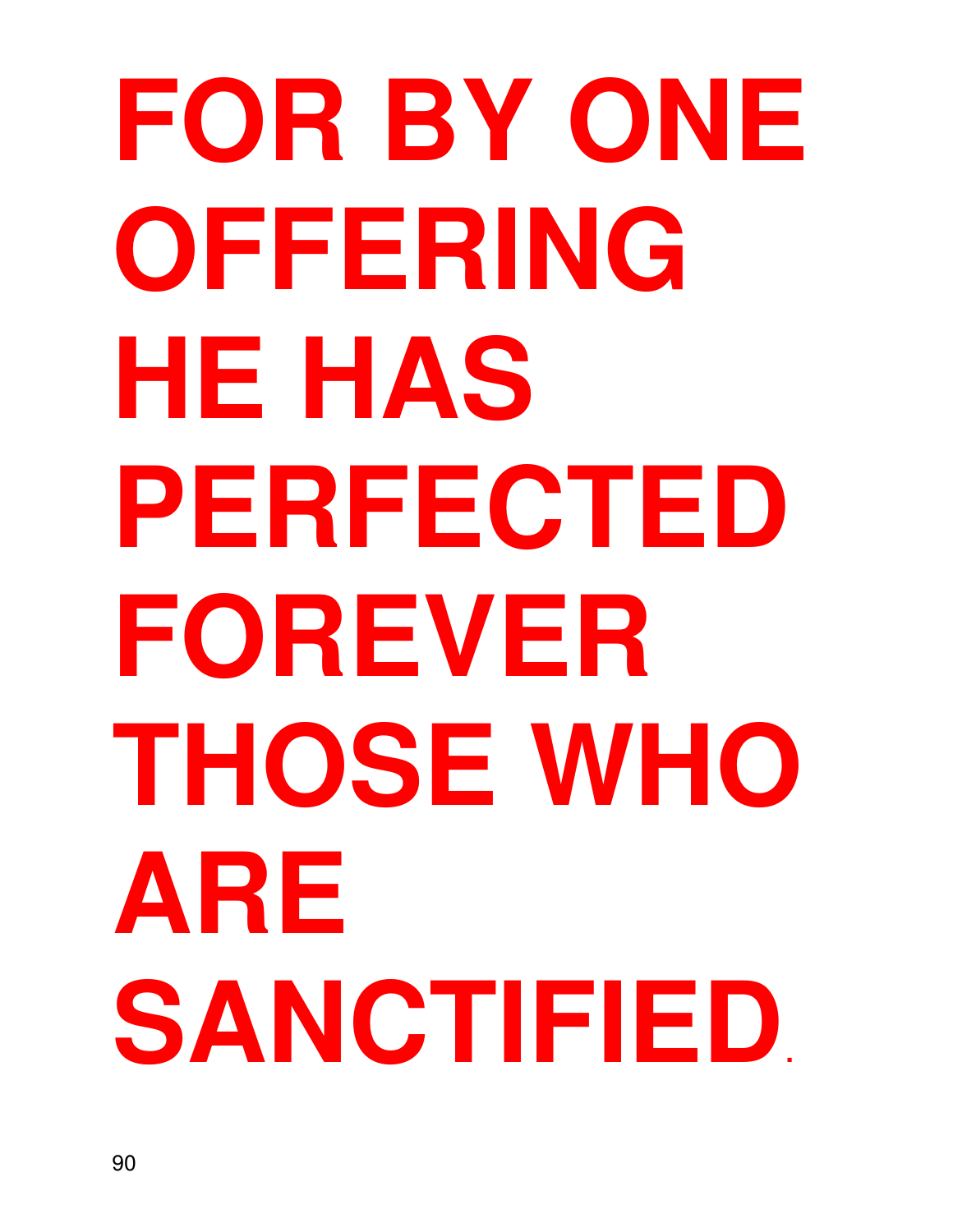#### **HEB 10:15** µαρτυρει δε ηµιν και το πνευµα το αγιον µετα γαρ το ειρηκεναι **Whereof the Holy Spirit also is a witness to us: for after that He had said before, HEB 10:16**

αυτη η διαθηκη ην διαθησοµαι προς αυτους µετα τας ηµερας εκεινας λεγει Kυριος διδους Nοµους µου επι καρδιας αυτων και επι την διανοιαν αυτων επιγραψω αυτους

**this is the testament that I will grant dispose of by a will (testament) after those days, said the Lord, I will put my laws into their hearts, and in their minds will I write them;**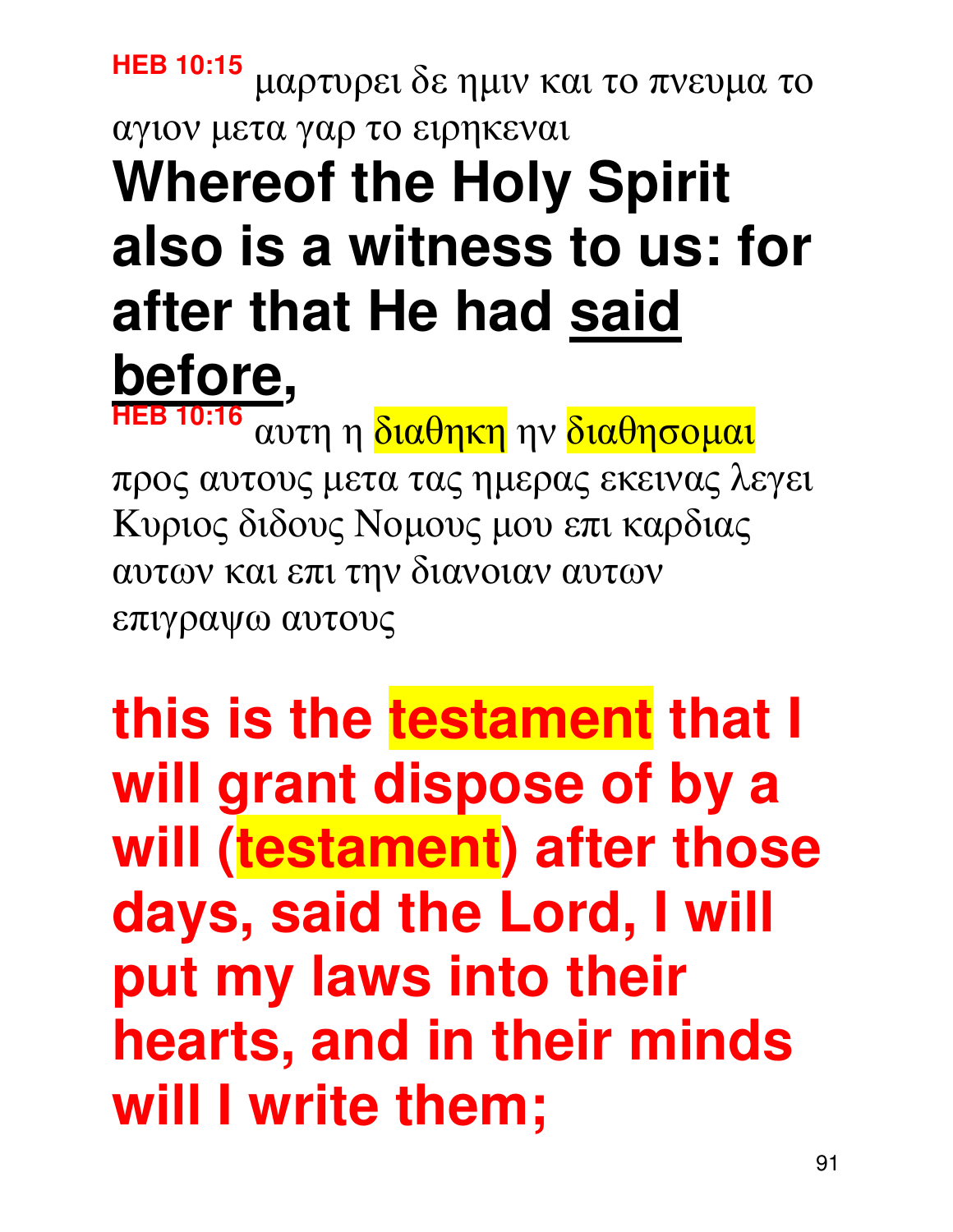#### **HEB 10:17** και των αµαρτιων αυτων και των ανοµιων αυτων ου µη µνησθησοµαι ετι

**AND THEIR SINS AND QUITIES WI MEMBER NO MORE. HEB 10:18**

οπου δε αφεσις τουτων ουκετι

προσφορα περι αµαρτιας

Now where remission of these is, there is no more offering for sin.

**HEB 10:19** εχοντες ουν αδελφοι παρρησιαν εις την εισοδον των αγιων εν τω αιµατι Iησου

Having therefore, brothers, boldness to enter into the holiest by the blood of Jesus,

**HEB 10:20** ην ενεκαινισεν ηµιν οδον προσφατον και ζωσαν δια του καταπετασµατος τουτ εστιν της σαρκος αυτου

by a new and living way, which He has consecrated for us, through the veil, that is to say, His flesh;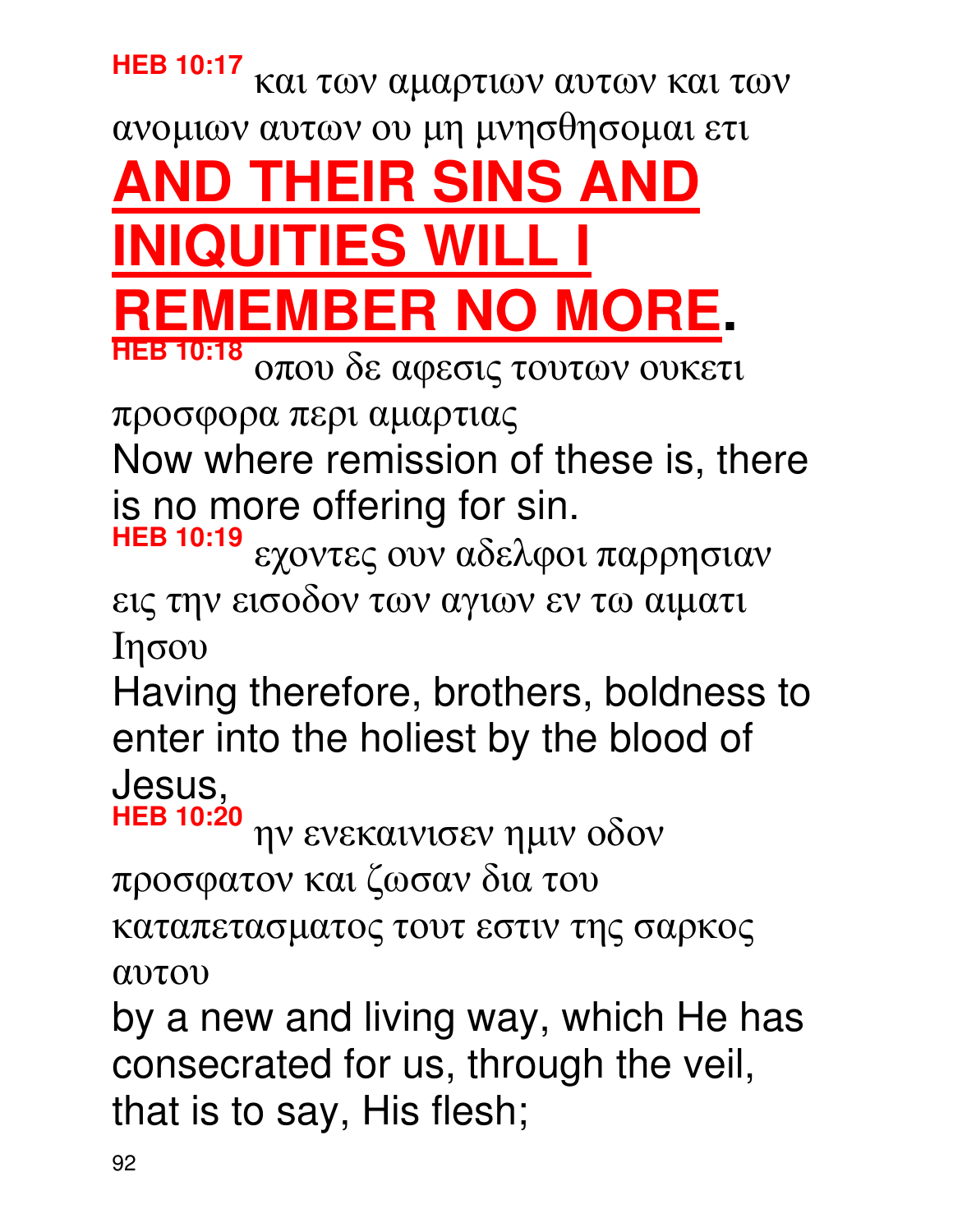**HEB 10:21** και ιερεα µεγαν επι τον οικον του Θεου

### And having a high priest over the house of God;<br>HEB 10:22

**HEB 10:22** προσερχωµεθα µετα αληθινης καρδιας εν πληροφορια πιστεως ρεραντισµενοι τας καρδιας απο συνειδησεως πονηρας και λελουσµενοι το σωµα υδατι καθαρω

let us draw near with a true heart in full assurance of belief, having our hearts sprinkled from an evil conscience, and our bodies washed with pure water.

**HEB 10:23** κατεχωµεν την οµολογιαν της ελπιδος ακλινη πιστος γαρ ο

επαγγειλαµενος

Let us hold fast the profession of our hope without wavering; (for he is faithful that promised;)

**HEB 10:24** και κατανοωµεν αλληλους εις παροξυσµον αγαπης και καλων εργων and let us consider one another to provoke to love and to good works: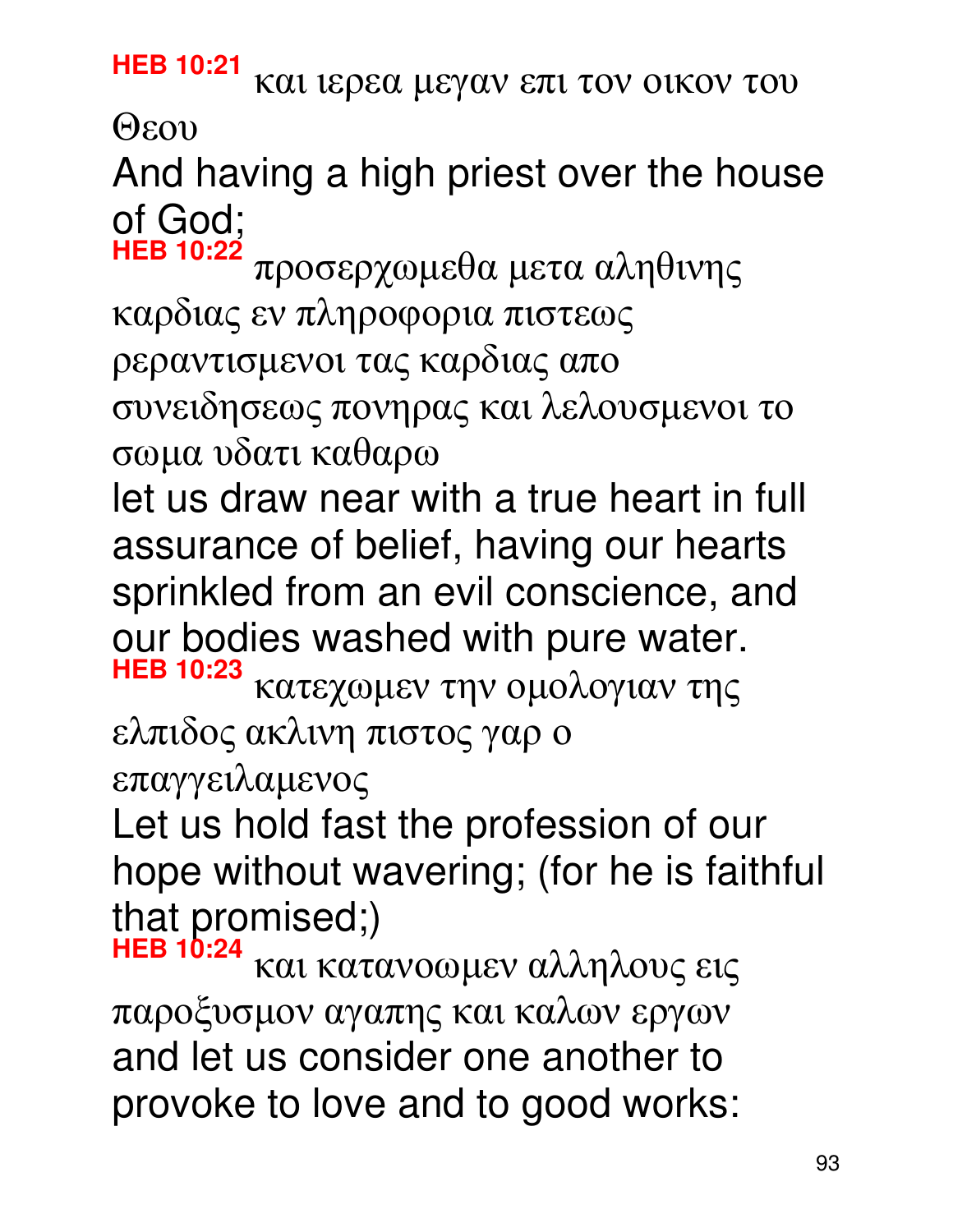**HEB 10:25** µη εγκαταλειποντες την επισυναγωγην εαυτων καθως εθος τισιν αλλα παρακαλουντες και τοσουτω µαλλον οσω βλεπετε εγγιζουσαν την ηµεραν not forsaking the assembling of ourselves together, as the manner of some is; but exhorting one another: and so much the more, as you see the day approaching.

HEB 10:26 εκουσιως γαρ αµαρτανοντων ηµων µετα το λαβειν την επιγνωσιν της αληθειας ουκετι περι αµαρτιων απολειπεται θυσια For if we sin wilfully after that we have received the knowledge of the truth, there remains no more sacrifice for sins [**See verse 10:39**],

**HEB 10:27** φοβερα δε τις εκδοχη κρισεως και πυρος ζηλος εσθιειν µελλοντος τους υπεναντιους

but a certain fearful looking for of judgment and fiery indignation, which shall devor the adversaries.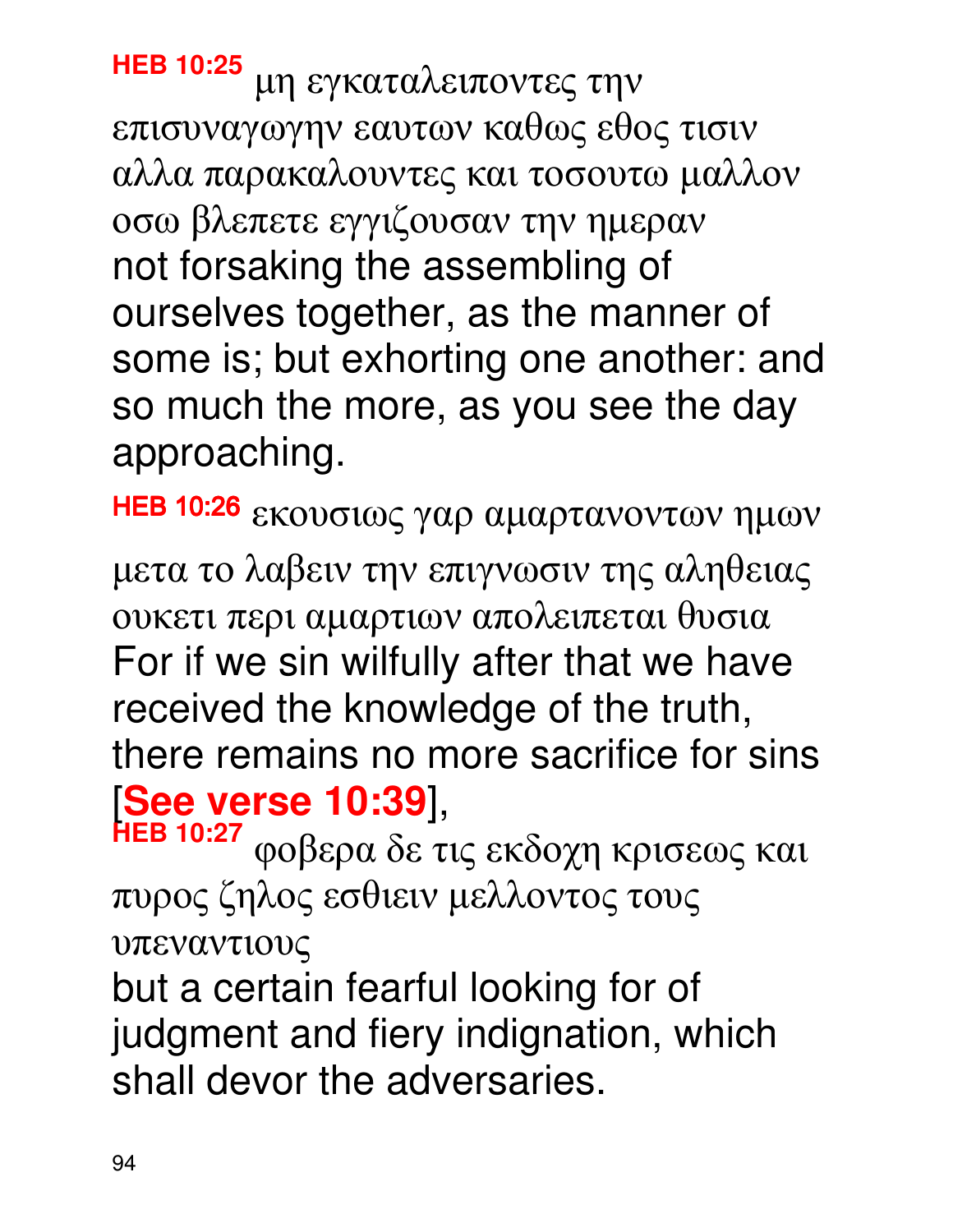**HEB 10:28** αθετησας τις Nοµον Mωυσεως χωρις οικτιρµων επι δυσιν η τρισιν µαρτυσιν αποθνησκει He who despised Moses' law died without mercy under two or three witnesses:

**HEB 10:29** ποσω δοκειτε χειρονος αξιωθησεται τιµωριας ο τον Yιον του Θεου καταπατησας και το αιµα της διαθηκης κοινον ηγησαµενος εν ω ηγιασθη και το πνευµα της χαριτος ενυβρισας of how much sorer punishment, suppose you, shall he be thought worthy, who has trodden under foot the Son of God, and has counted the blood of the testament, wherewith he was sanctified, an unholy thing, and has done despite to the Spirit of grace? **HEB 10:30** οιδαµεν γαρ τον ειποντα εµοι εκδικησις εγω ανταποδωσω και παλιν κρινει κυριος τον λαον αυτου For we know Him Who has said, Vengeance belongs to Me, I will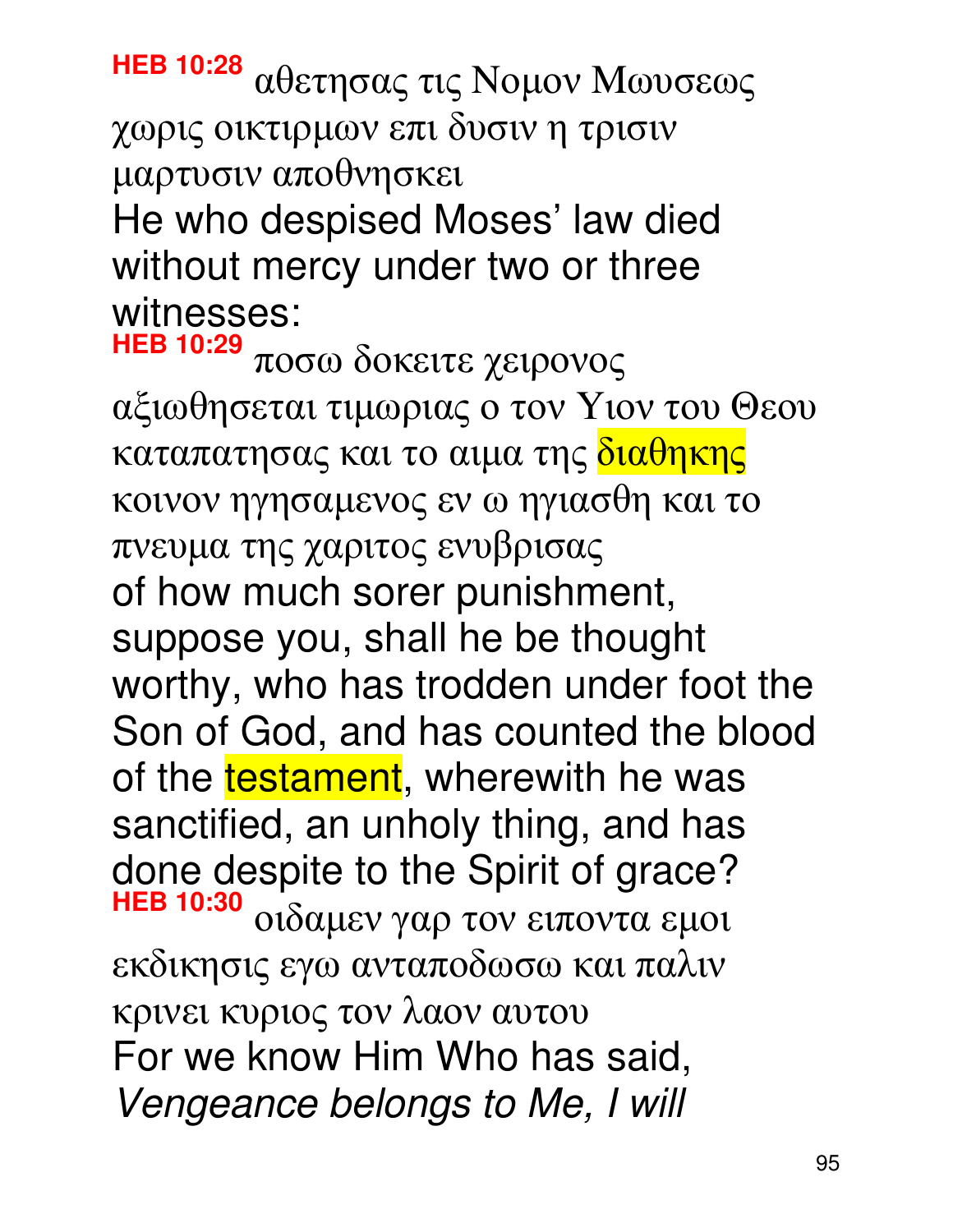recompense [DEU 32:35], said the Lord. And again, The Lord will judge  $His$  people [DEU 32:36].

**HEB 10:31** φοβερον το εµπεσειν εις χειρας Θεου ζωντος

It is a fearful thing to fall into the hands of the living God.

**HEB 10:32** αναµιµνησκεσθε δε τας προτερον ηµερας εν αις φωτισθεντες πολλην αθλησιν υπεµεινατε παθηµατων

But call to remembrance the former days, in which, after you were illuminated, you endured a great fight of afflictions;

**HEB 10:33** τουτο µεν ονειδισµοις τε και θλιψεσιν θεατριζοµενοι τουτο δε κοινωνοι των ουτως αναστρεφοµενων γενηθεντες partly, while you were made a gazingstock both by reproaches and afflictions; and partly, while you became companions of those who were so used.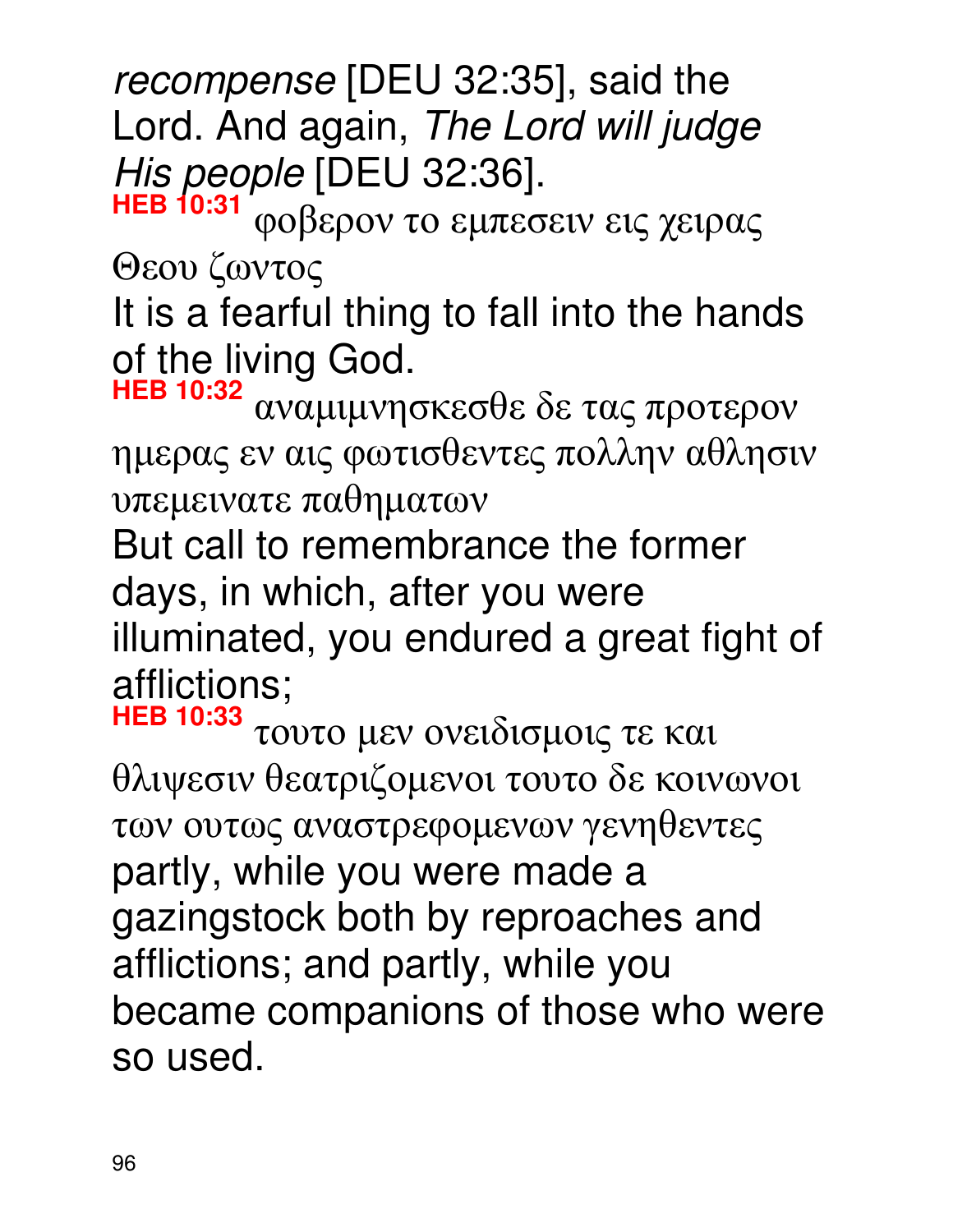**HEB 10:34** και γαρ τοις δεσµιοις συνεπαθησατε και την αρπαγην των υπαρχοντων υµων µετα χαρας προσεδεξασθε γινωσκοντες εχειν εαυτους κρειττονα υπαρξιν και µενουσαν **For you had compassion of me in my bonds** [**Paul - see also HEB 13:23**], and took joyfully the spoiling of your goods, knowing in yourselves that you have in yourselves a better and an enduring substance.

**HEB 10:35** µη αποβαλητε ουν την παρρησιαν υµων ητις εχει µεγαλην µισθαποδοσιαν Cast not away therefore your confidence, which has great recompence of reward.

**HEB 10:36** υποµονης γαρ εχετε χρειαν ινα το θεληµα του Θεου ποιησαντες κοµισησθε την επαγγελιαν

For you have need of patience, that, after you have done the will of God, you might receive the promise.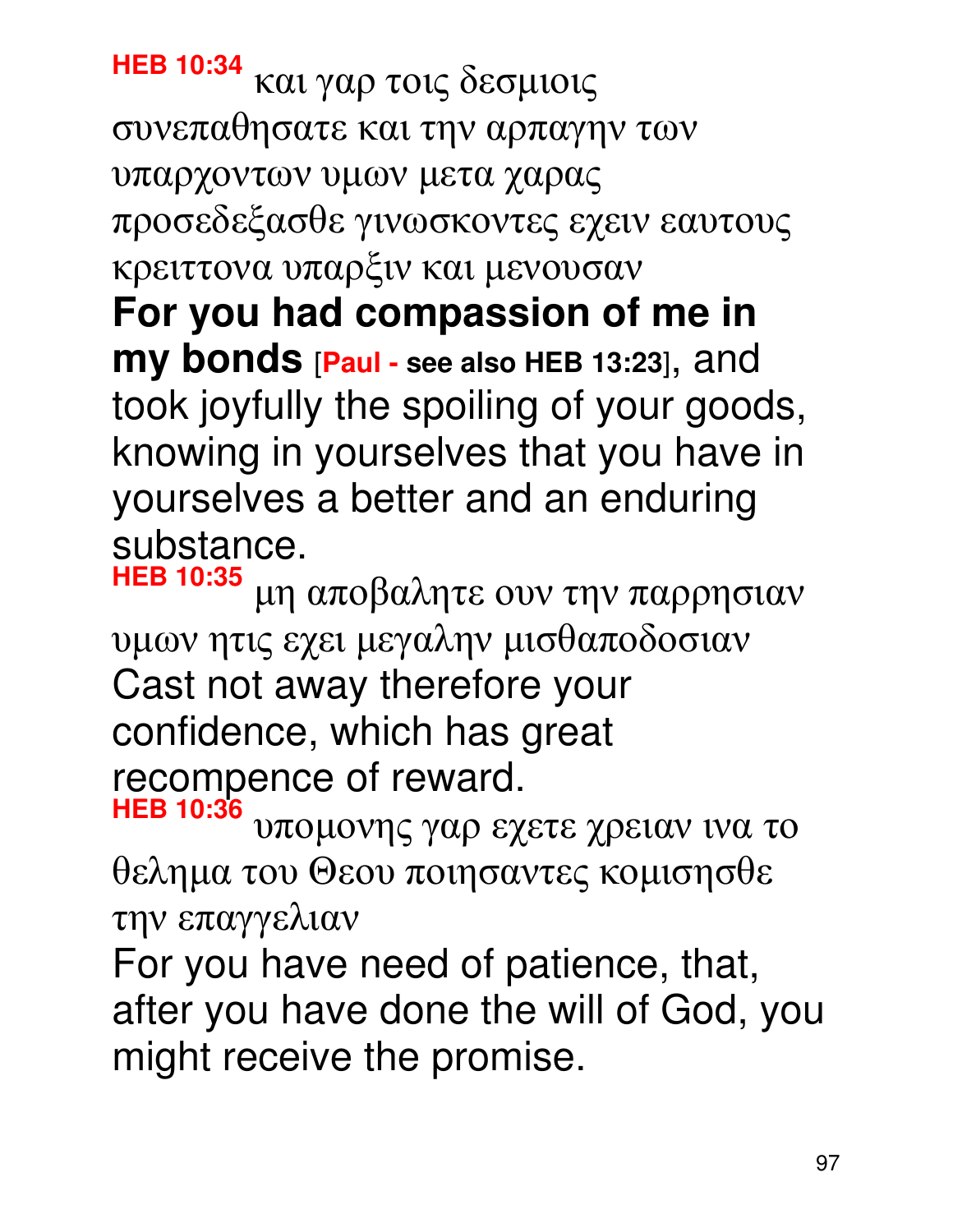**HEB 10:37** ετι γαρ µικρον οσον οσον ο ερχοµενος ηξει και ου χρονισει For yet a little while, and He Who will come will come, and will not tarry. **HEB 10:38** ο δε δικαιος µου εκ πιστεως ζησεται και εαν υποστειληται ουκ ευδοκει η ψυχη µου εν αυτω Now the righteous shall live by faith: but if any man draw back, My soul shall have no pleasure in him.

**HEB 10:39** ηµεις δε ουκ εσµεν υποστολης εις απωλειαν αλλα πιστεως εις περιποιησιν ψυχης

# **BUT WE ARE NOT OF THOSE WHO**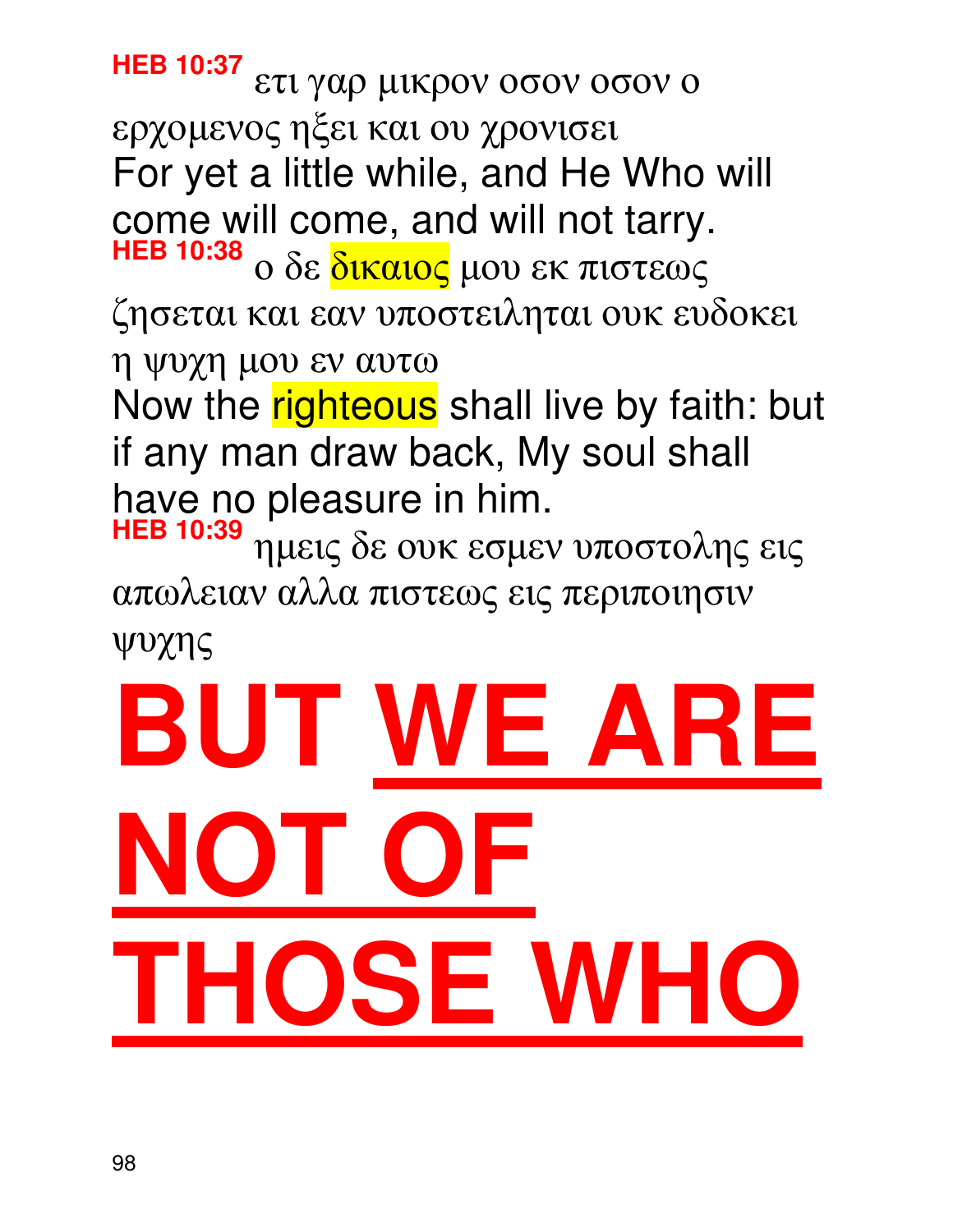# **DRAW BACK TO PERDITION; BUT OF THOSE WHO BELIEVE** 1 **THE SAVING**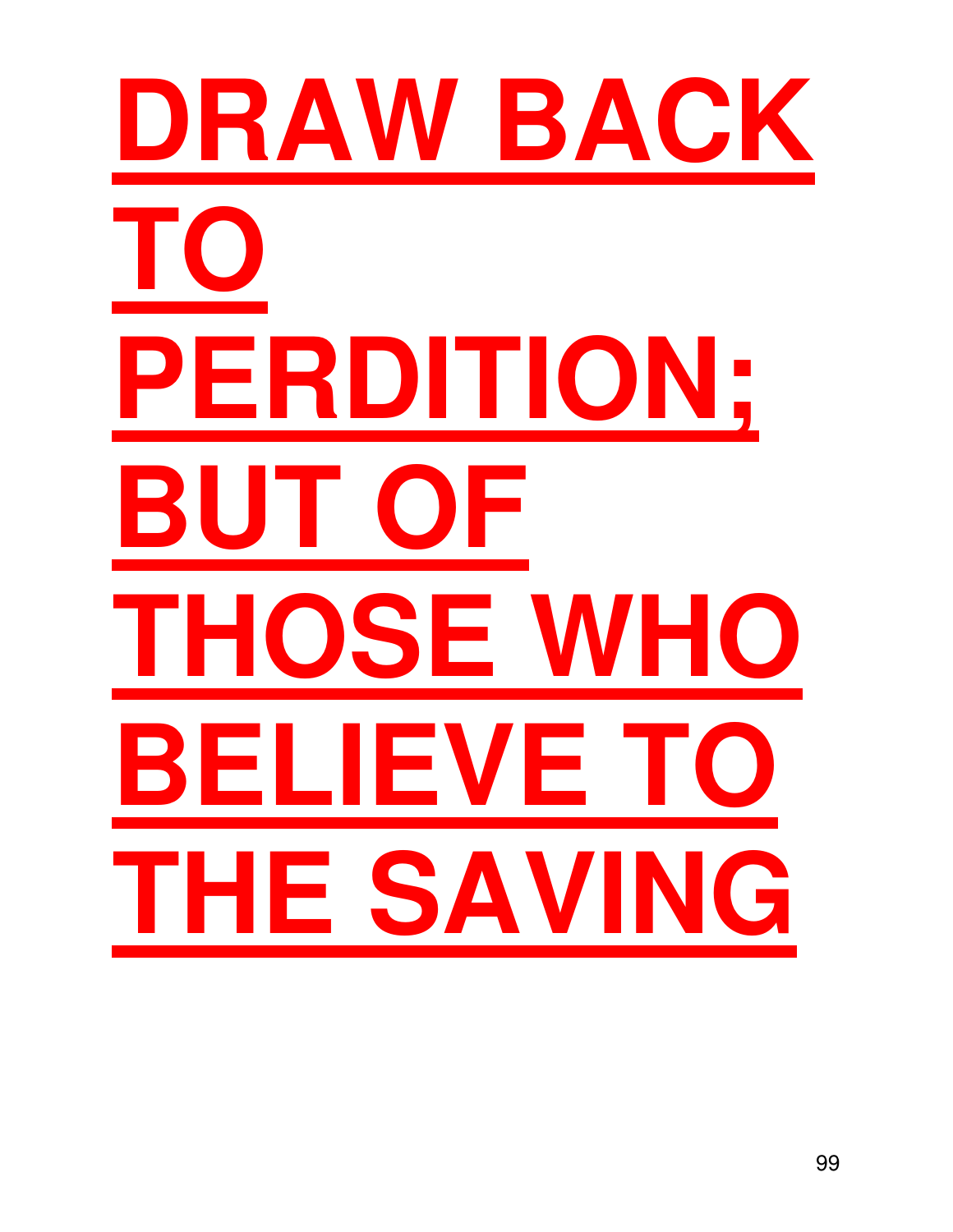#### φαινοµενων το βλεποµενον γεγονεναι **By faith we understand that the universe was**

[commendation]. **HEB 11:3** πιστει νοουµεν κατηρτισθαι τους αιωνας ρηµατι Θεου εις το µη εκ

πρεσβυτεροι For in this the elders obtained witness

of His Word]. **HEB 11:2** εν ταυτη γαρ εµαρτυρηθησαν οι

Now faith is the assurance [substancereality] of things hoped for, the conviction [evidence-proof] Of things not seen [not something groundless, but based on previous fulfilllment

υποστασις πραγµατων ελεγχος ου βλεποµενων

**HEB 11:1** εστιν δε πιστις ελπιζοµενων

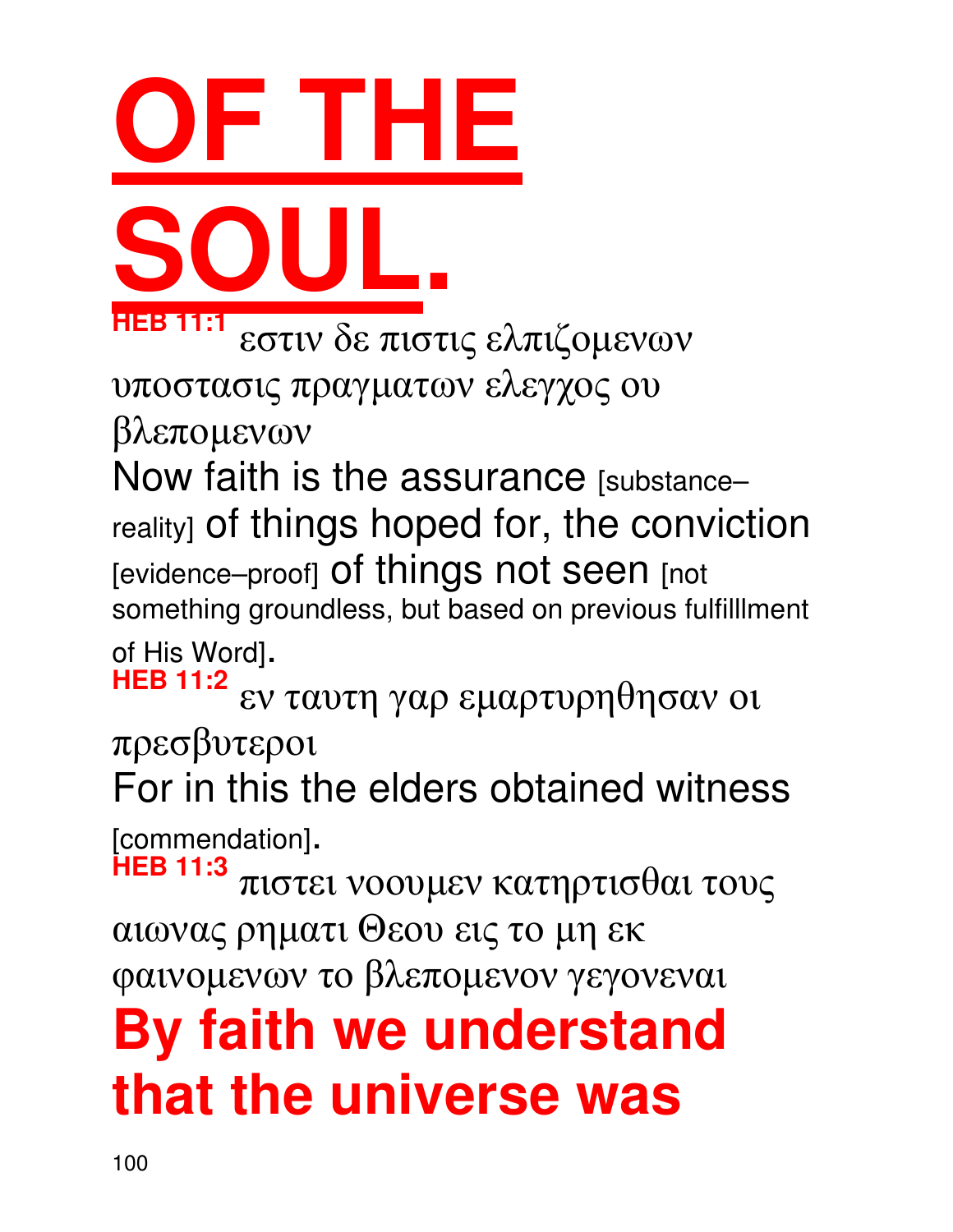#### **formed by the word of God, so that what is seen was not made out of things which were visible. HEB 11:4**

πιστει πλειονα θυσιαν Aβελ παρα Kαιν προσηνεγκεν τω Θεω δι ης εµαρτυρηθη ειναι δικαιος µαρτυρουντος επι τοις δωροις αυτου του Θεου και δι αυτης αποθανων ετι λαλει

**By faith Abel** offered to God a more excellent sacrifice than Cain, by which he obtained witness that he was righteous, God testifying of his gifts: and by it he being dead yet speaks. **HEB 11:5** πιστει Eνωχ µετετεθη του µη ιδειν θανατον και ουχ ηυρισκετο διοτι µετεθηκεν αυτον ο Θεος προ γαρ της µεταθεσεως µεµαρτυρηται ευαρεστηκεναι τω Θεω **By faith Enoch** was removed that he should not see death; and was not found, because God had removed him: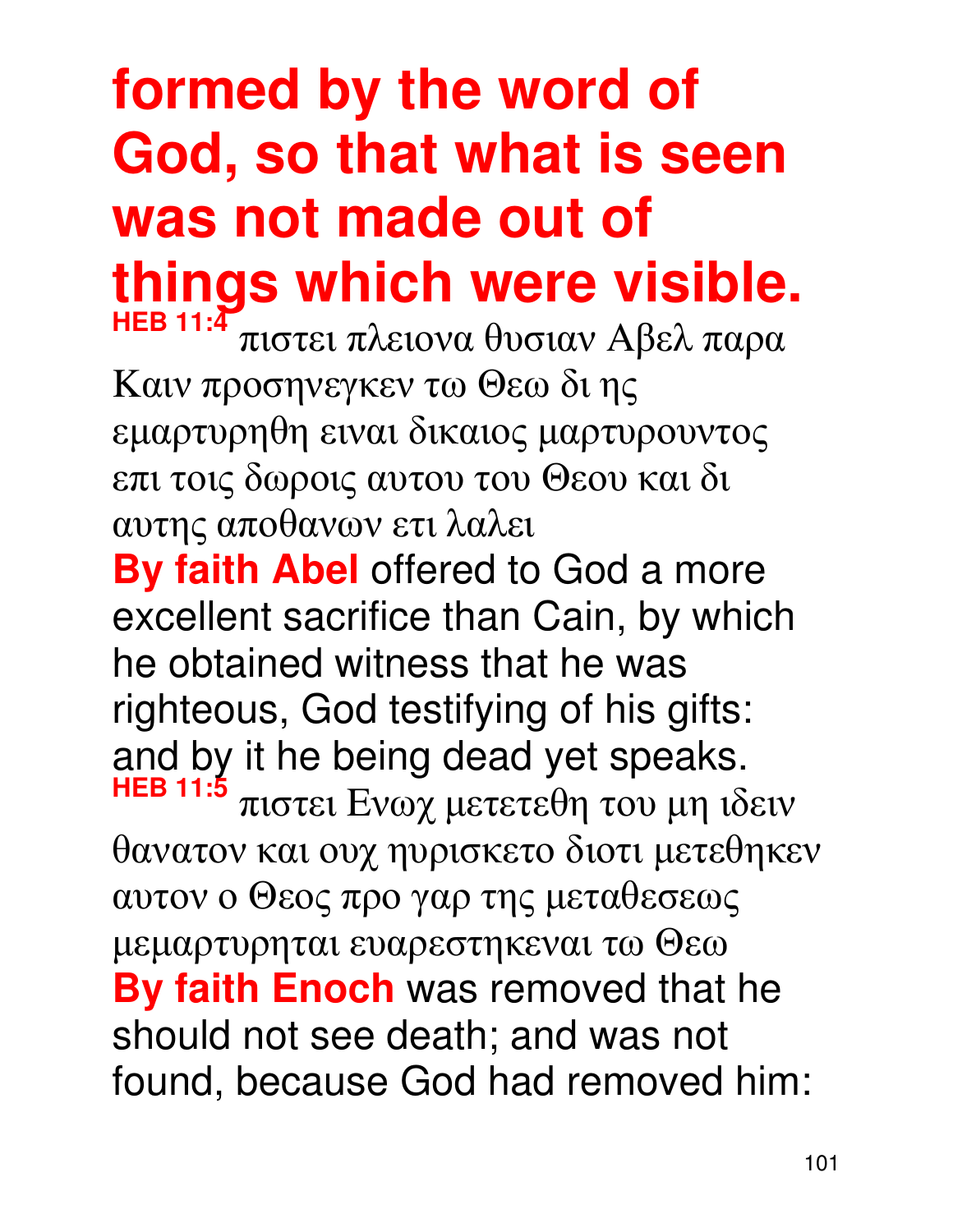for before his removal he had this witness, that he pleased God. **HEB 11:6** χωρις δε πιστεως αδυνατον ευαρεστησαι πιστευσαι γαρ δει τον προσερχοµενον τω Θεω οτι εστιν και τοις εκζητουσιν αυτον µισθαποδοτης γινεται **But without faith it is impossible to please Him: for he who comes to God must believe that He is, and that He is a rewarder of those who diligently seek Him.** 

**HEB 11:7** πιστει χρηµατισθεις Nωε περι των µηδεπω βλεποµενων ευλαβηθεις κατεσκευασεν κιβωτον εις σωτηριαν του οικου αυτου δι ης κατεκρινεν τον κοσµον και της κατα πιστιν δικαιοσυνης εγενετο κληρονοµος

**By faith Noah**, being warned of God of things not seen as yet, moved with fear, prepared an ark to the saving of his house [but not even any of his many long-time workers]; by the which he condemned the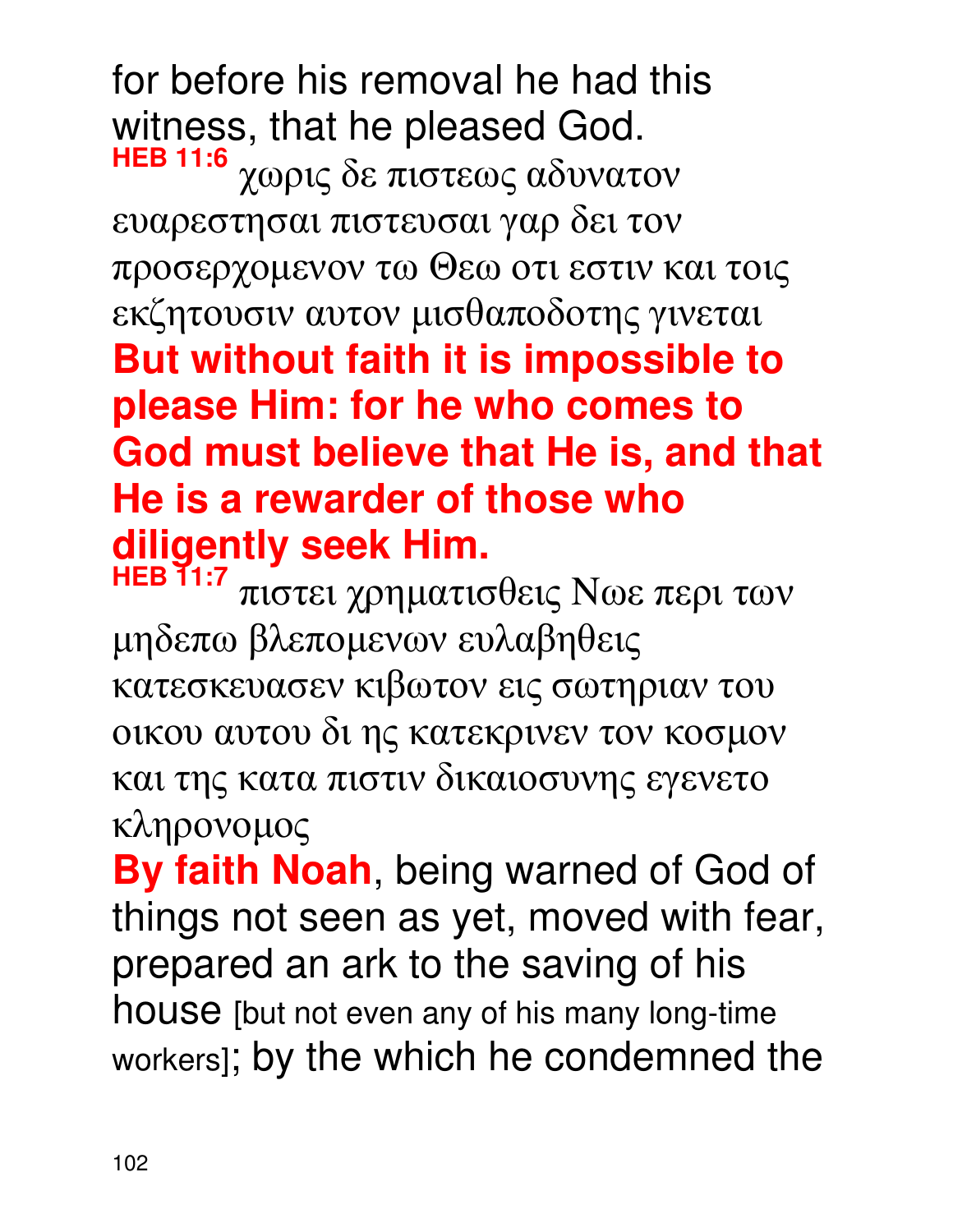world, and became heir of the righteousness which is by faith. **HEB 11:8**

πιστει καλουµενος Aβρααµ υπηκουσεν εξελθειν εις τοπον ον ηµελλεν λαµβανειν εις κληρονοµιαν και εξηλθεν µη επισταµενος που ερχεται

**By faith Abraham**, when he was called to go out into a place which he should after receive for an inheritance, obeyed; and he went out, not knowing where he was going.

**HEB 11:9** πιστει παρωκησεν εις γην της επαγγελιας ως αλλοτριαν εν σκηναις κατοικησας µετα Iσαακ και Iακωβ των συγκληρονοµων της επαγγελιας της αυτης By faith he dwelled in the land of promise, as in a strange country, dwelling in tents with Isaac and Jacob, the heirs with him of the same promise:<br>HEB 11:10 **HEB 11:10** εξεδεχετο γαρ την τους θεµελιους εχουσαν πολιν ης τεχνιτης και δηµιουργος ο Θεος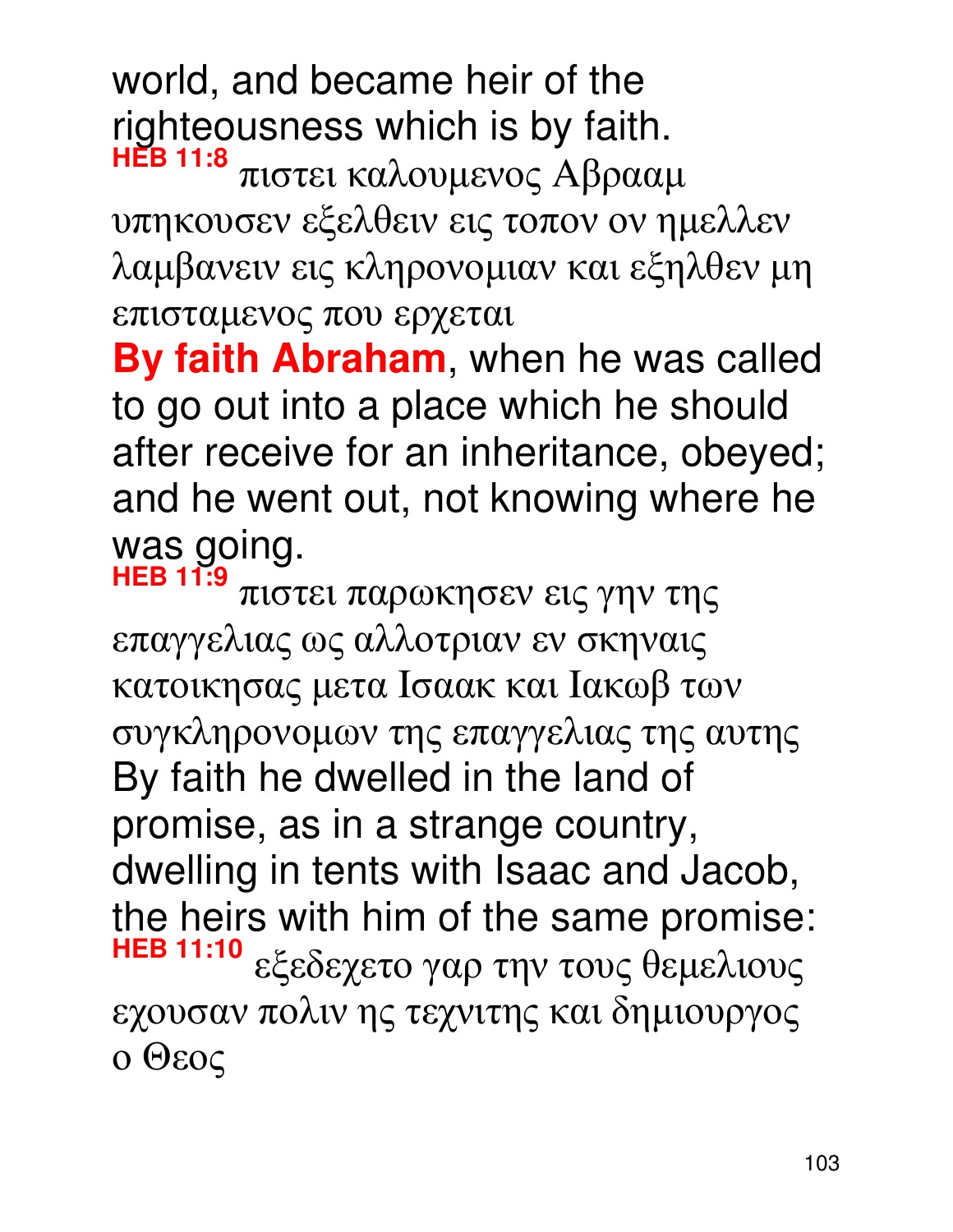#### **FOR HE LOOKED FOR A CITY WHICH HAS FOUNDATIONS, WHOSE BUILDER AND MAKER IS GOD. HEB 11:11**

πιστει και αυτη Σαρρα δυναµιν εις καταβολην σπερµατος ελαβεν και παρα καιρον ηλικιας επει πιστον ηγησατο τον επαγγειλαµενον

**And by faith Sara** herself also received strength to conceive a child, and was delivered of a child when she was past the usual age, because she judged Him faithful who had promised. **HEB 11:12** διο και αφ ενος εγεννηθησαν και ταυτα νενεκρωµενου καθως τα αστρα του ουρανου τω πληθει και ως η αµµος η παρα το χειλος της θαλασσης η αναριθµητος Therefore there came forth even of one, and him as good as dead, so many as the stars of heaven in multitude, and as the sand which is by the sea shore innumerable.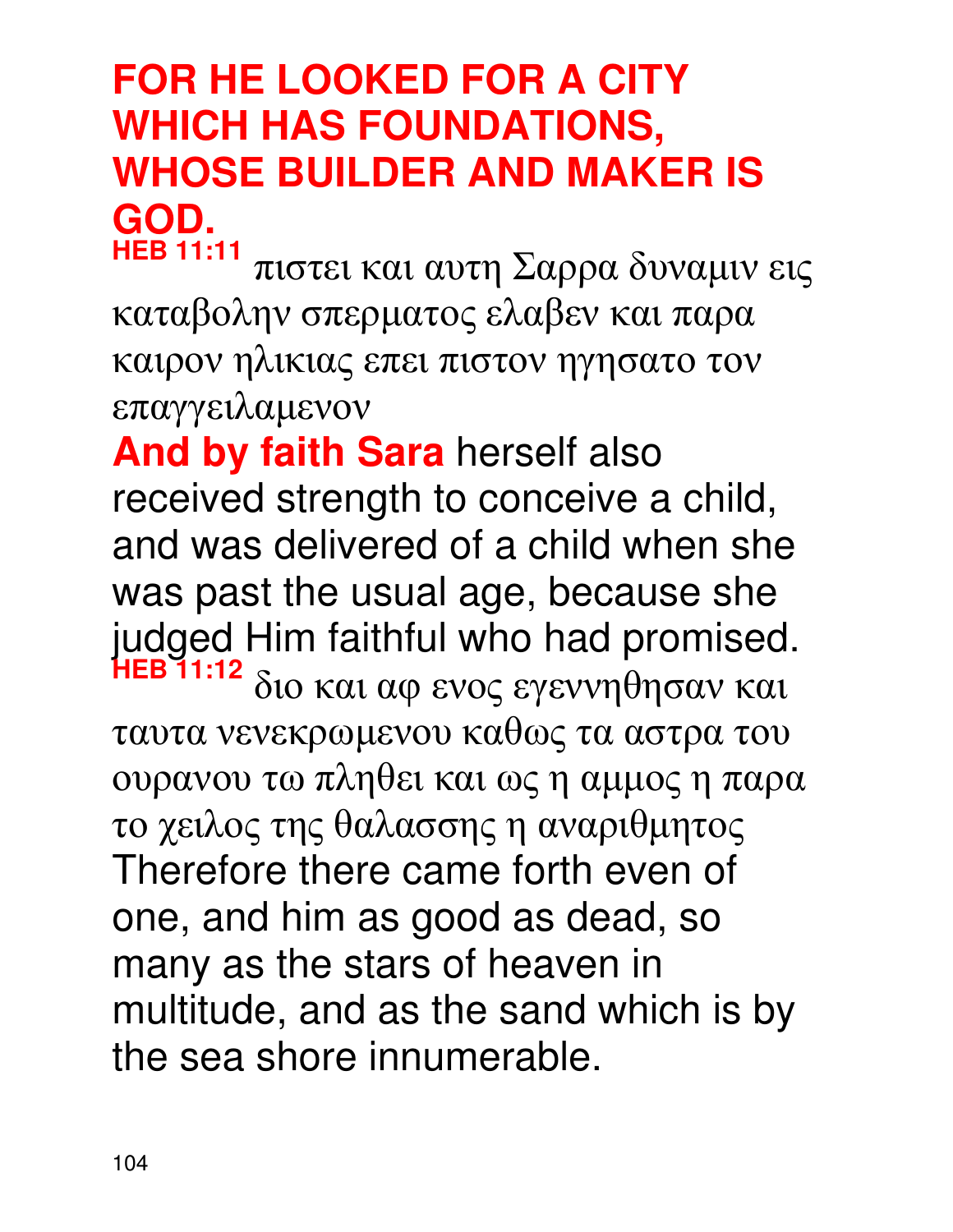**HEB 11:13** κατα πιστιν απεθανον ουτοι παντες µη κοµισαµενοι τας επαγγελιας αλλα πορρωθεν αυτας ιδοντες και ασπασαµενοι και οµολογησαντες οτι ξενοι και παρεπιδηµοι εισιν επι της γης **THE ALL I BELIEVING, NOT HAVING RECEIVED THE PROMISES, F HAVING SEEN THEM AFAR OFI AND WERE PERSUADED OF THEM, A**I **MBRACED THEM**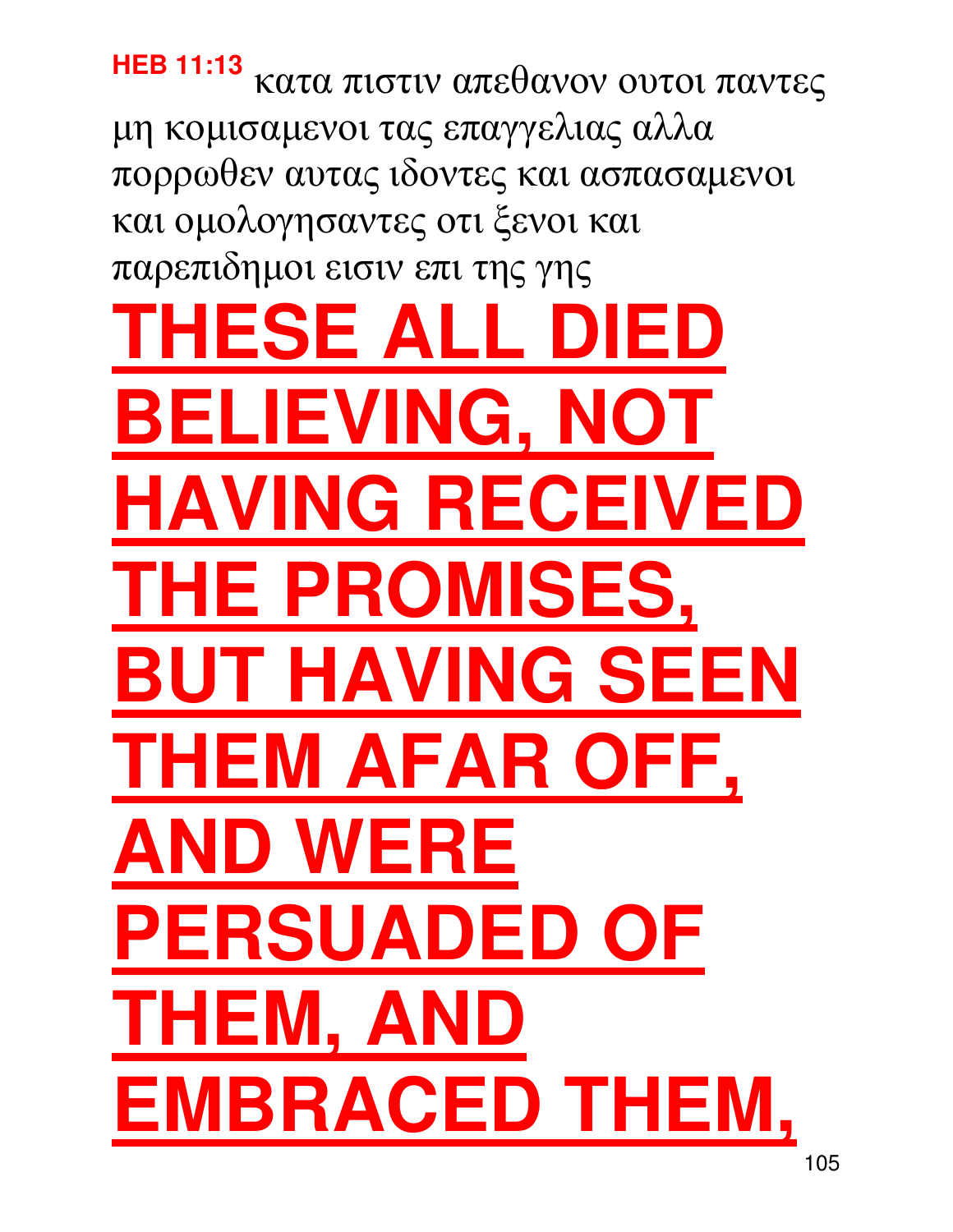### **AND CONFESSEI THAT THEY WER STRANGERS AN ILGRIMS ON THE EARTH.**

**HEB 11:14** οι γαρ τοιαυτα λεγοντες εµφανιζουσιν οτι πατριδα επιζητουσιν For those who say such things declare plainly that they seek a country.

**HEB 11:15** και ει µεν εκεινης εµνηµονευον αφ ης εξεβησαν ειχον αν καιρον ανακαµψαι And truly, if they had been mindful of that country from which they came out, they might have had opportunity to have returned.

**HEB 11:16** νυν δε κρειττονος ορεγονται τουτ εστιν επουρανιου διο ουκ επαισχυνεται αυτους ο Θεος Θεος επικαλεισθαι αυτων ητοιµασεν γαρ αυτοις πολιν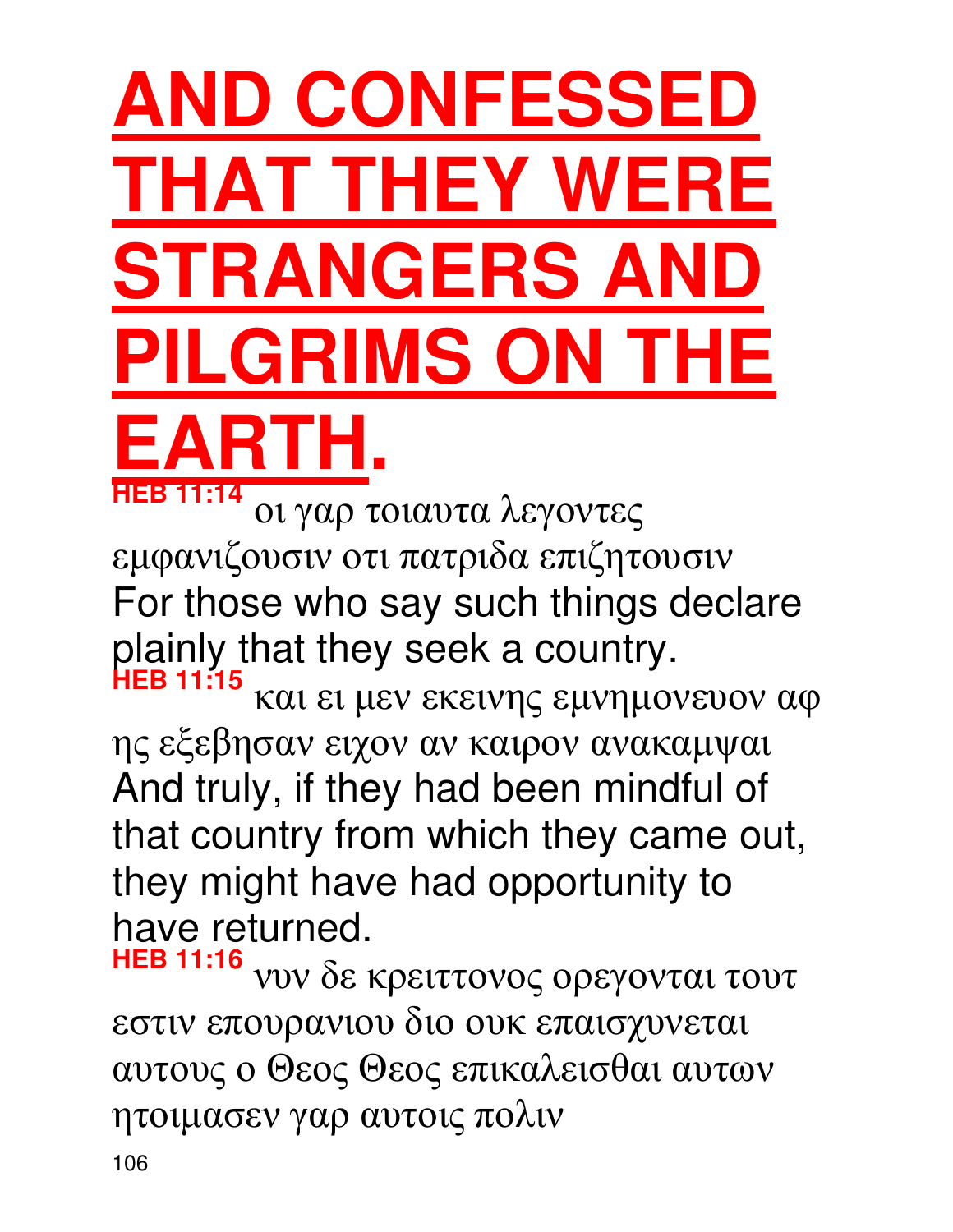But now they desire a better country, that is, a Heavenly: wherefore God is not ashamed to be called their God: for He has prepared for them a city.

**HEB 11:17** πιστει προσενηνοχεν Aβρααµ τον Iσαακ πειραζοµενος και τον µονογενη προσεφερεν ο τας επαγγελιας αναδεξαµενος

**By faith Abraham**, when he was tested, offered up Isaac: and he who had received the promises offered up his only begotten son,

**HEB 11:18** προς ον ελαληθη οτι εν Iσαακ κληθησεται σοι σπερµα of whom it was said, "That in Isaac

shall your seed be called:"

**HEB 11:19** λογισαµενος οτι και εκ νεκρων εγειρειν δυνατος ο Θεος οθεν αυτον και εν παραβολη εκοµισατο

#### **accounting that God was able to raise him up, even from the dead; from where**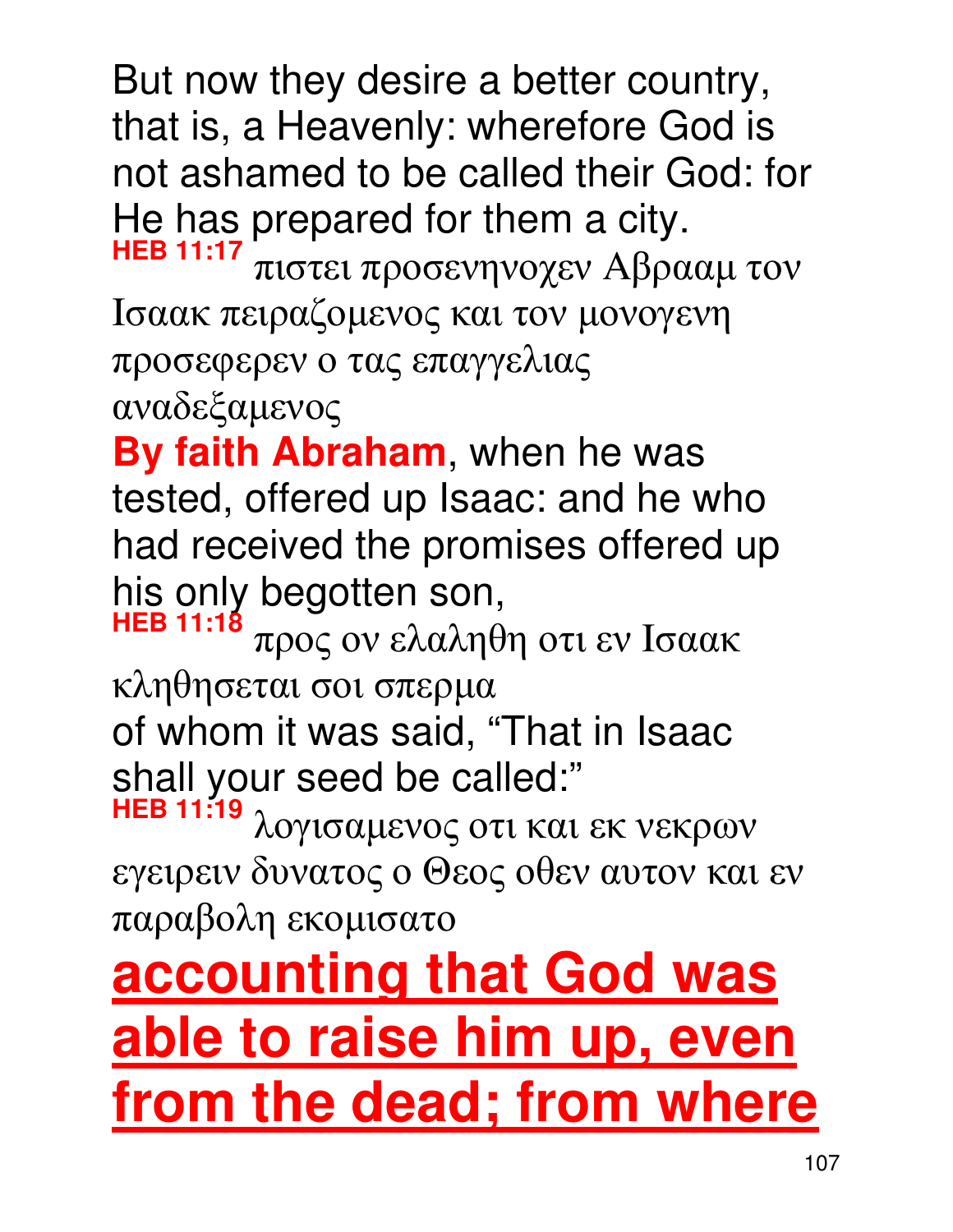#### **he also received him in a parable. HEB 11:20**

πιστει και περι µελλοντων ευλογησεν Iσαακ τον Iακωβ και τον Hσαυ **By faith Isaac** blessed Jacob and Esau concerning things to come. **HEB 11:21**

πιστει Iακωβ αποθνησκων εκαστον των υιων Iωσηφ ευλογησεν και προσεκυνησεν επι το ακρον της ραβδου αυτου

**By faith Jacob**, when he was dying, blessed both the sons of Joseph; and worshiped, leaning on the top of his staff.

**HEB 11:22** πιστει Iωσηφ τελευτων περι της εξοδου των υιων Iσραηλ εµνηµονευσεν και περι των οστεων αυτου ενετειλατο **By faith Joseph**, when he died, made mention of the departing of the children of Israel; and gave commandment concerning his bones.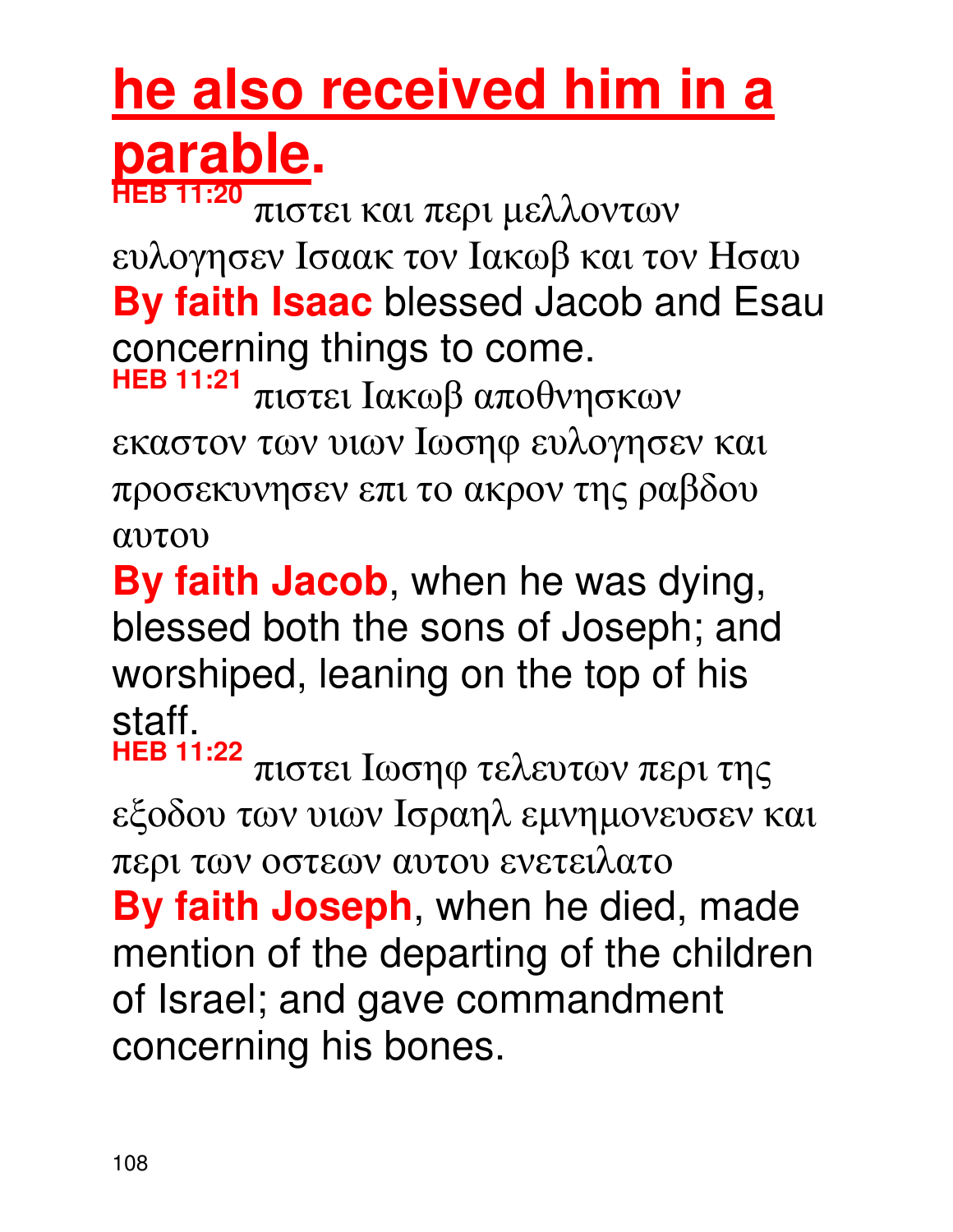**HEB 11:23** πιστει Mωυσης γεννηθεις εκρυβη τριµηνον υπο των πατερων αυτου διοτι ειδον αστειον το παιδιον και ουκ εφοβηθησαν το διαταγµα του βασιλεως **By faith Moses**, when he was born, was hid three months by his parents, because they saw he was a beautiful

# child; **AND THEY WERE NOT AFRAID OF THE KING'S COMMANDMENT.**

**HEB 11:24** πιστει Mωυσης µεγας γενοµενος ηρνησατο λεγεσθαι υιος θυγατρος Φαραω **By faith Moses**, when he was come to years, refused to be called a son of a daughter of Pharaoh;

**HEB 11:25** µαλλον ελοµενος συγκακουχεισθαι τω λαω του Θεου η προσκαιρον εχειν αµαρτιας απολαυσιν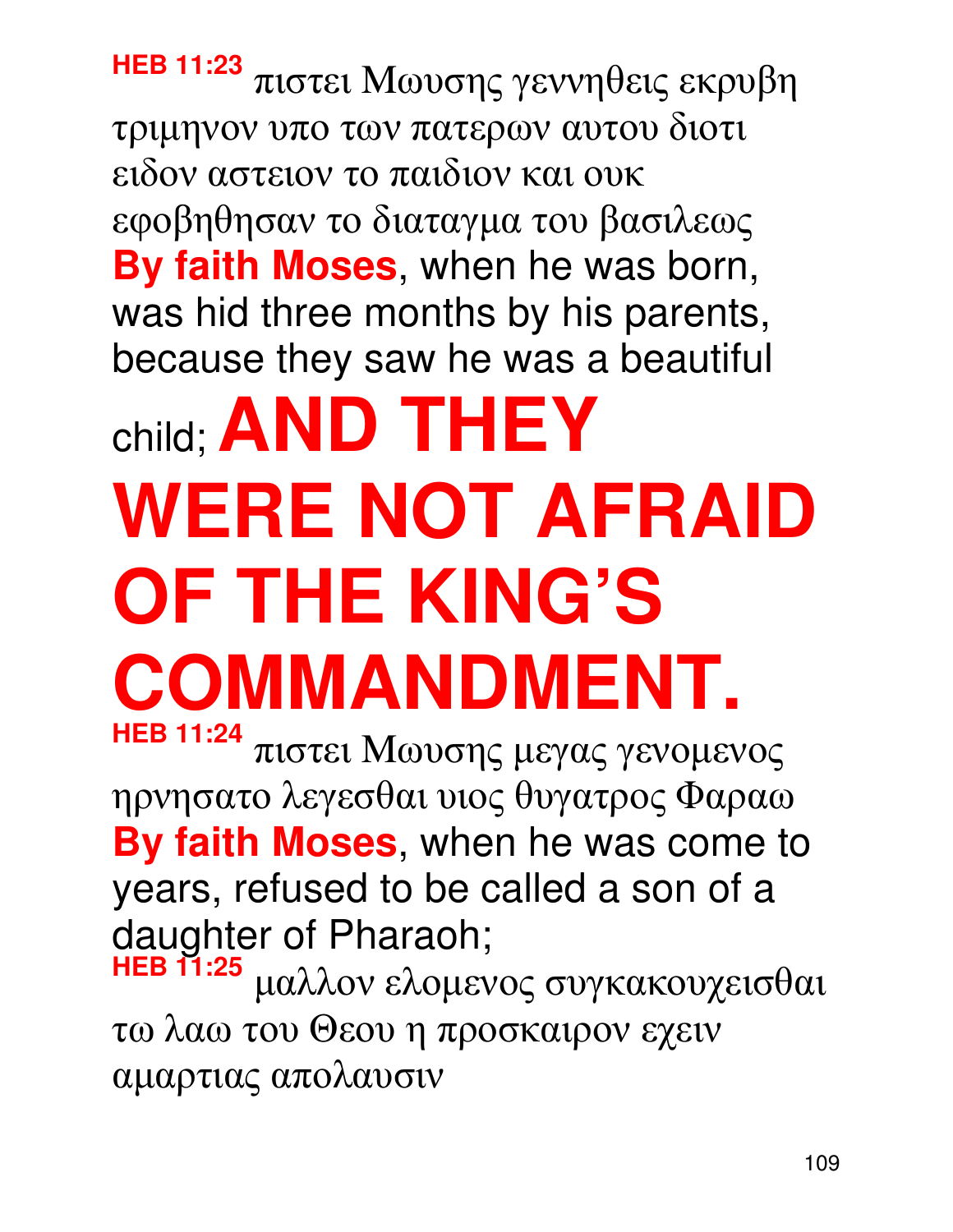choosing rather to suffer affliction with the people of God, than to have the pleasures of sin for a season;<br>HEB 11:26 μειζονα πλουτον ηγησαμενος των Aιγυπτου θησαυρων τον ονειδισµον του Xριστου απεβλεπεν γαρ εις την µισθαποδοσιαν

## **COUNTING THE REPROACH OF CHRIST GREATER RICHES THAN THE TREASURES IN**

**EGYPT:** for he looking to his

reward.

**HEB 11:27** πιστει κατελιπεν Aιγυπτον µη φοβηθεις τον θυµον του βασιλεως τον γαρ αορατον ως ορων εκαρτερησεν By faith he forsook Egypt, not fearing the anger of the king: for he endured, AS SEEING HIM WHO IS INVISIBLE.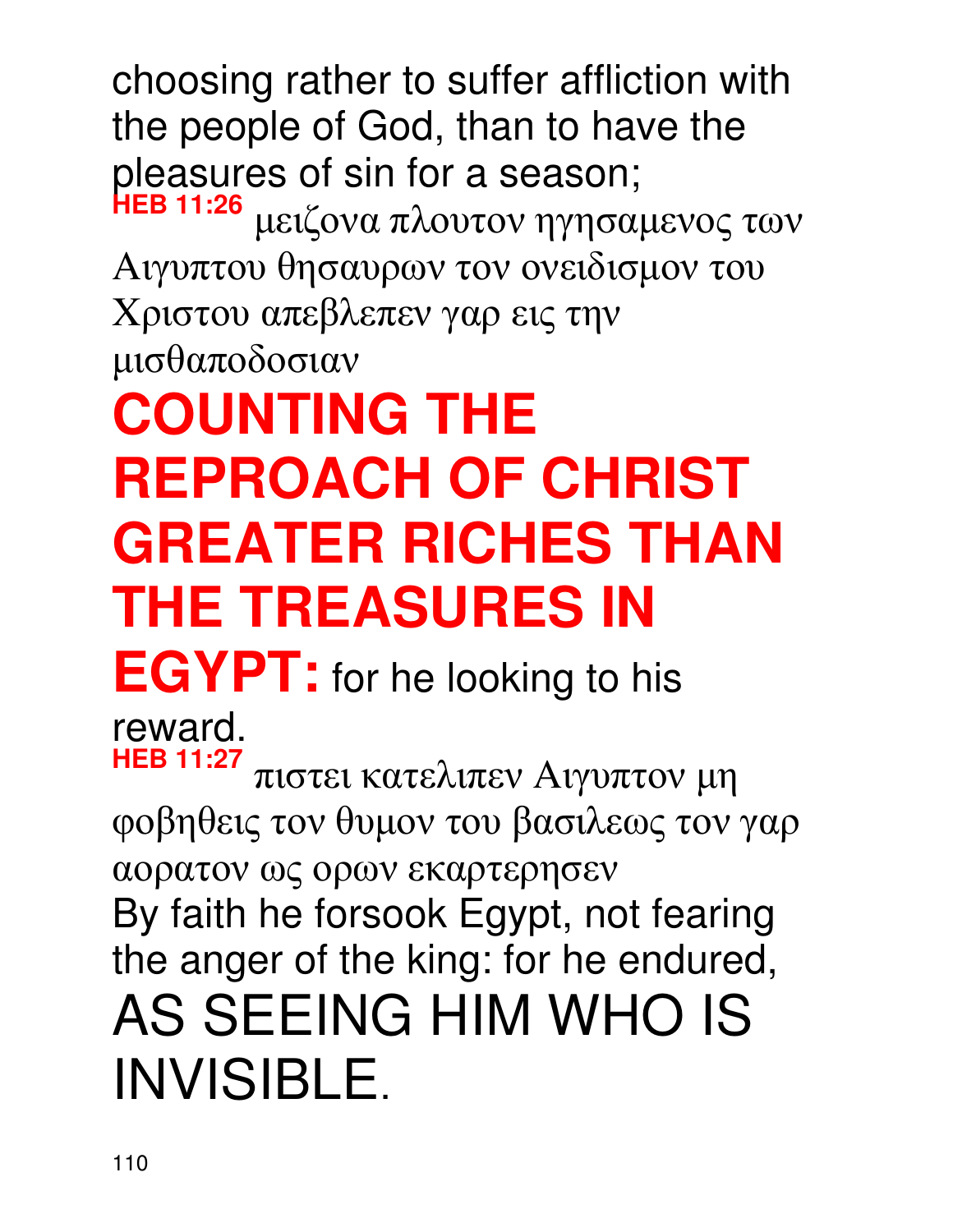**HEB 11:28** πιστει πεποιηκεν το πασχα και την προσχυσιν του αιµατος ινα µη ο ολοθρευων τα πρωτοτοκα θιγη αυτων

By faith he kept the passover, and the sprinkling of blood, in order that the destroyer of the firstborn should not touch them.

**HEB 11:29** πιστει διεβησαν την ερυθραν θαλασσαν ως δια ξηρας γης ης πειραν λαβοντες οι Aιγυπτιοι κατεποθησαν **By faith they passed through the Red Sea** as by dry land: which the Egyptians attempting to do were drowned.

**HEB 11:30** πιστει τα τειχη Iεριχω επεσαν κυκλωθεντα επι επτα ηµερας **By faith the walls of Jericho fell down**, after they were compassed

about seven days.

**HEB 11:31** πιστει Rααβ η πορνη ου συναπωλετο τοις απειθησασιν δεξαµενη τους κατασκοπους µετ ειρηνης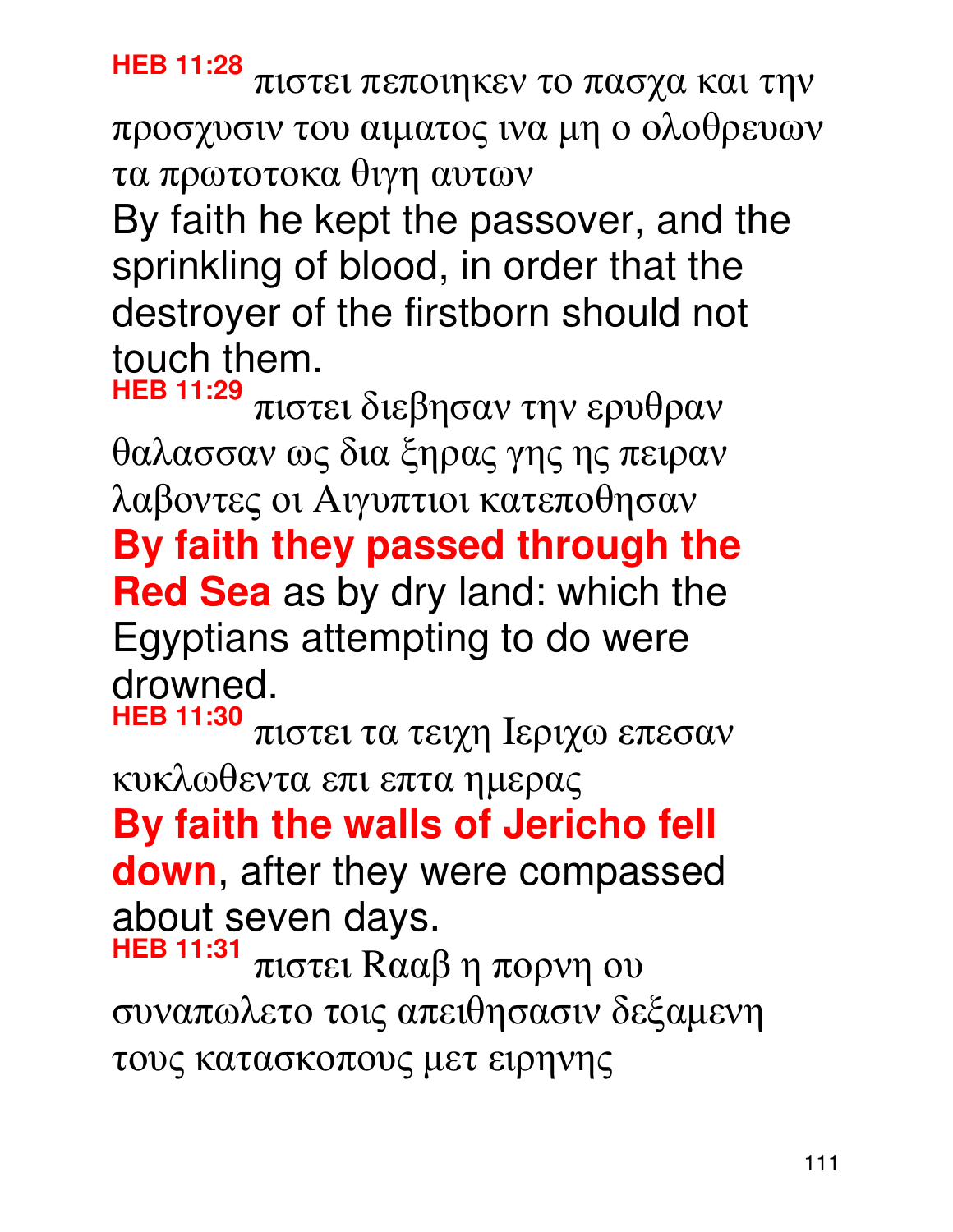#### **By faith the harlot Rahab perished**

**not** with those who believed not, when she had received the spies with peace. **HEB 11:32** και τι ετι λεγω επιλειψει µε γαρ

διηγουµενον ο χρονος περι Γεδεων Bαρακ Σαµψων Iεφθαε ∆αυιδ τε και Σαµουηλ και των προφητων

**And what shall I more say? For the time would fail me to tell of Gideon**, **Barak**, **Samson**, **Jephthae**; of **David** also, and **Samuel**, and of the **prophets**:

**HEB 11:33** οι δια πιστεως κατηγωνισαντο βασιλειας ειργασαντο δικαιοσυνην επετυχον επαγγελιων εφραξαν στοµατα λεοντων

### **who by faith subdued kingdoms, did righteousness, obtained promises, stopped the mouths of lions.**

εσβεσαν δυναμιν πυρος εφυγον στοµατα µαχαιρης εδυναµωθησαν απο ασθενειας εγενηθησαν ισχυροι εν πολεµω παρεµβολας εκλιναν αλλοτριων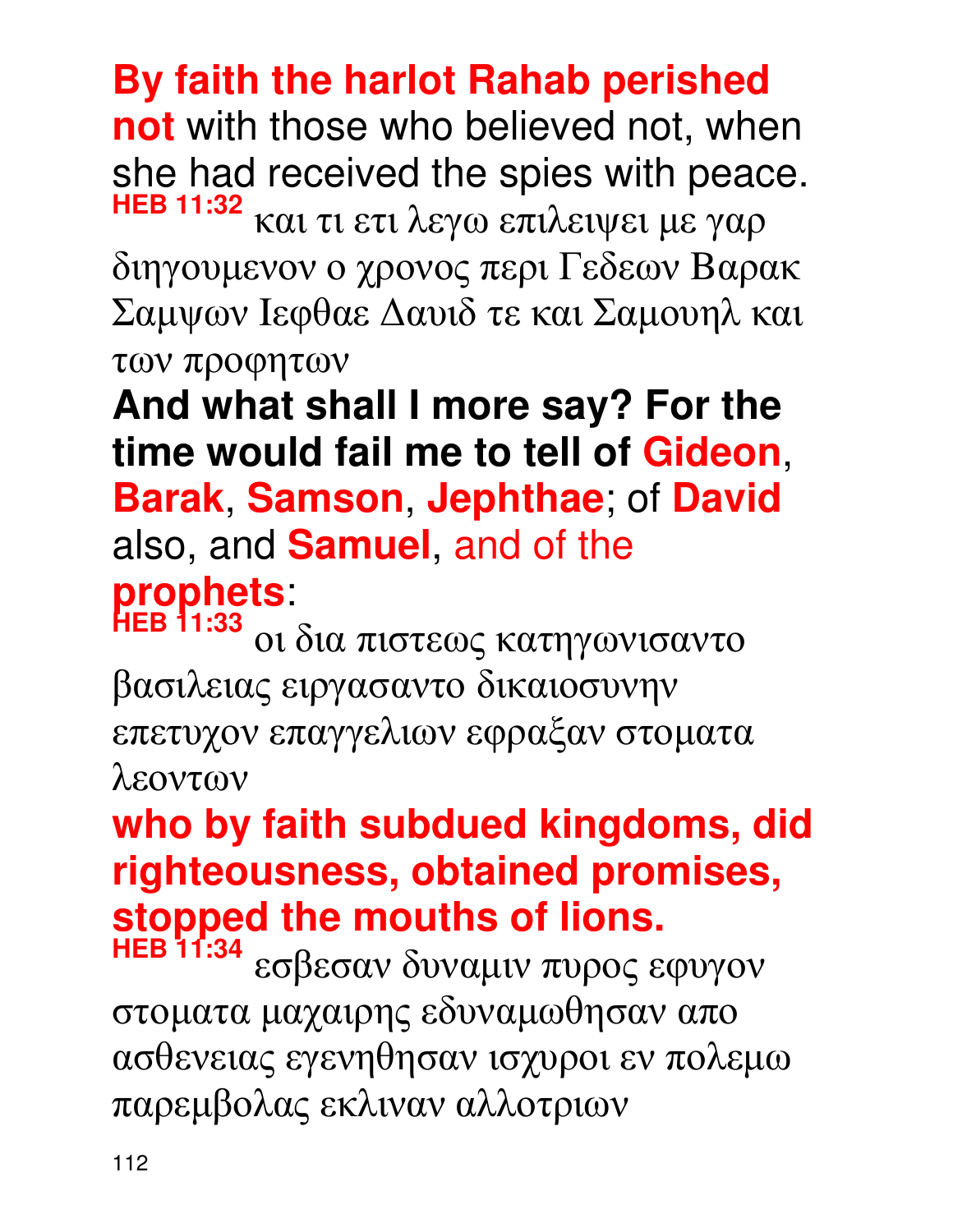**Quenched the violence of fire, escaped the edge of the sword, out of weakness were made strong, waxed valiant in fight, turned to flight the armies of the foreigners.**<br>HEB 11:35 along anyouses of avergances

**HEB 11:35** ελαβον γυναικες εξ αναστασεως τους νεκρους αυτων αλλοι δε ετυµπανισθησαν ου προσδεξαµενοι την απολυτρωσιν ινα κρειττονος αναστασεως τυχωσιν

**Women received their dead raised to life again: and others were tortured, not accepting deliverance; in order that they might obtain a better resurrection**:

**HEB 11:36** ετεροι δε εµπαιγµων και µαστιγων πειραν ελαβον ετι δε δεσµων και φυλακης **and others had trial of cruel mockings and scourgings, yes, moreover of bonds and imprisonment**:

**HEB 11:37** ελιθασθησαν επειρασθησαν επρισθησαν εν φονω µαχαιρης απεθανον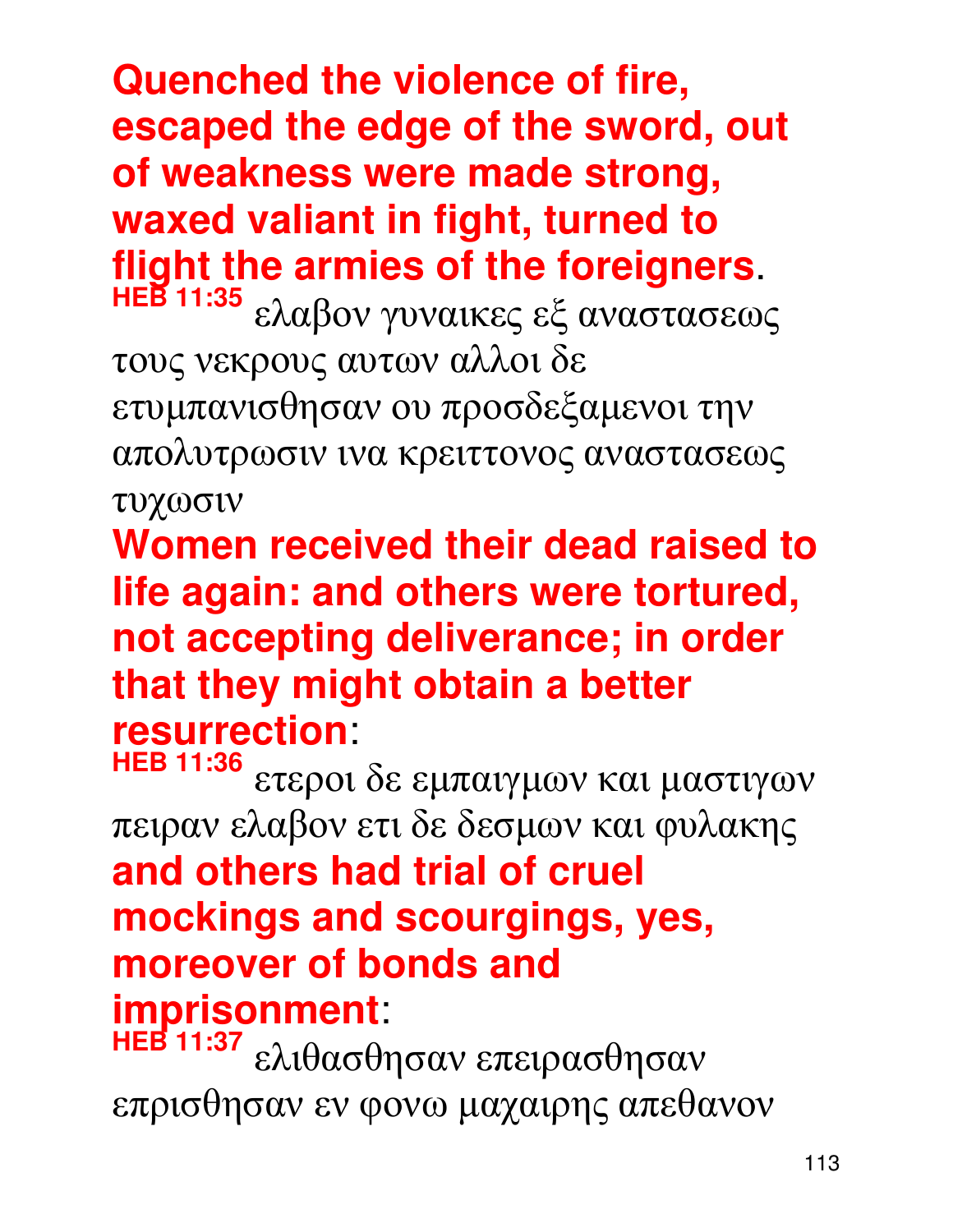περιηλθον εν µηλωταις εν αιγειοις δερµασιν υστερουµενοι θλιβοµενοι κακουχουµενοι

**they were stoned, sawn asunder, tempted, slain with the sword: they wandered about in sheepskins and goatskins; being destitute, afflicted, tormented**;

**HEB 11:38** ων ουκ ην αξιος ο κοσµος επι ερηµιαις πλανωµενοι και ορεσιν και σπηλαιοις και ταις οπαις της γης (of whom the world was not worthy:) **they wandered in deserts, mountains, and in dens and caves of the Earth**.

**HEB 11:39** και ουτοι παντες µαρτυρηθεντες δια της πιστεως ουκ εκοµισαντο την επαγγελιαν

And these all, having obtained a good report by faith, received not the promise: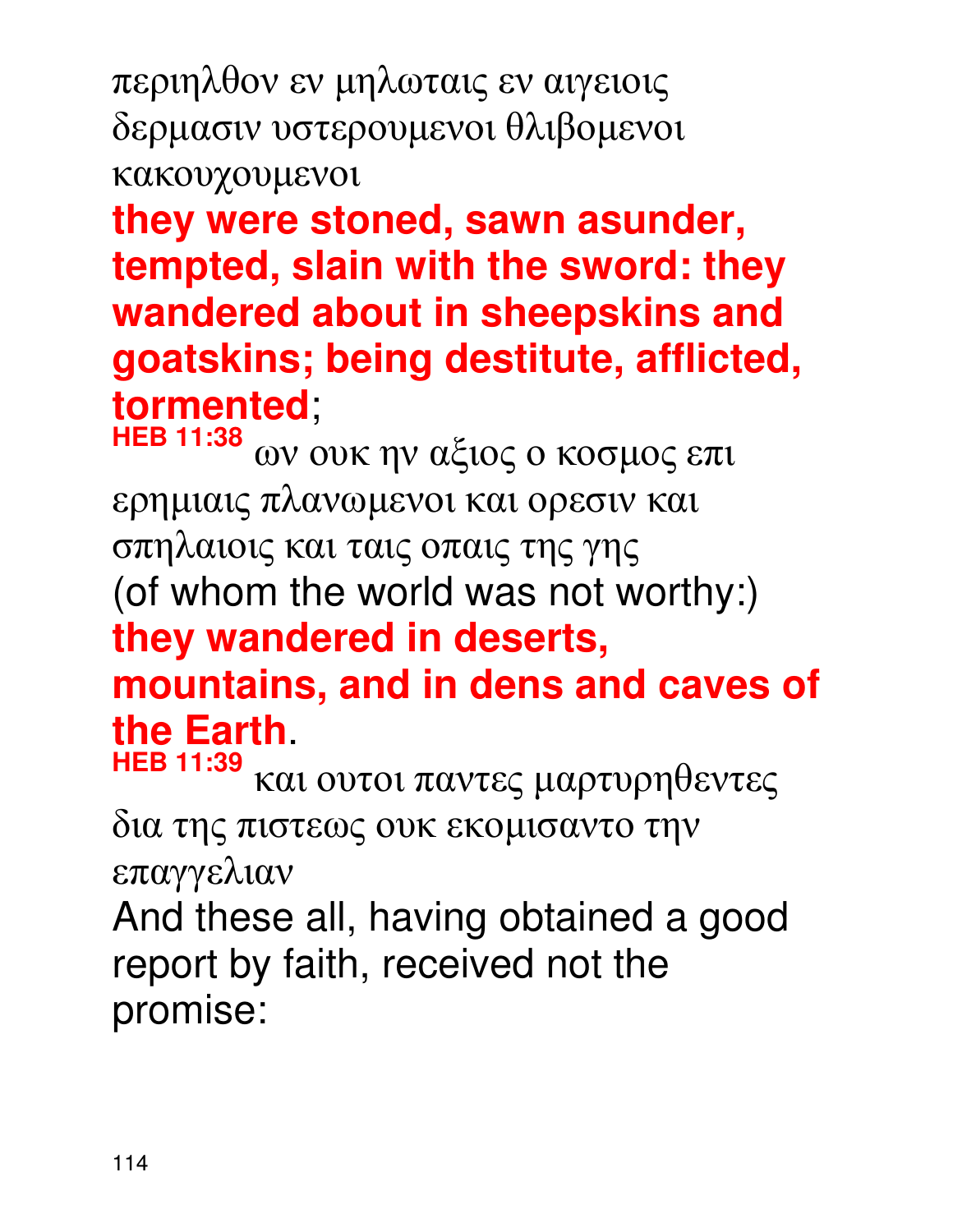### **HEB 11:40** του Θεου περι ηµων κρειττον τι προβλεψαµενου ινα µη χωρις ηµων

τελειωθωσιν **God having provided some better thing for us, in order that apart from us [REV 6:11] they should not be made perfect** [1TH 4:13-18 (**HEB 12:1 a continues HEB** 

**11:40**)]. **HEB 12:1**

τοιγαρουν και ηµεις τοσουτον εχοντες περικειµενον ηµιν νεφος µαρτυρων ογκον αποθεµενοι παντα και την ευπεριστατον αµαρτιαν δι υποµονης τρεχωµεν τον προκειµενον ηµιν αγωνα

#### **Wherefore seeing we also are compassed about with so great a cloud of witnesses**

[Having the testimony of such a mighty group of saints before us, let us learn (profit) from their example (ROM 15:4) and lay aside every hindrance and sin which so easily entangles us and let us run victoriously (patiently) the race set before us. "The martures here are not mere spectators (theatai), but testifiers (witnesses) who testify from their own experience (HEB 11:2, 4, 5, 33, 39) to God's fulfilling His promises as shown in Chapter 11" (page 432, Vol. 5, A. T. Robertson, Word Pictures in the New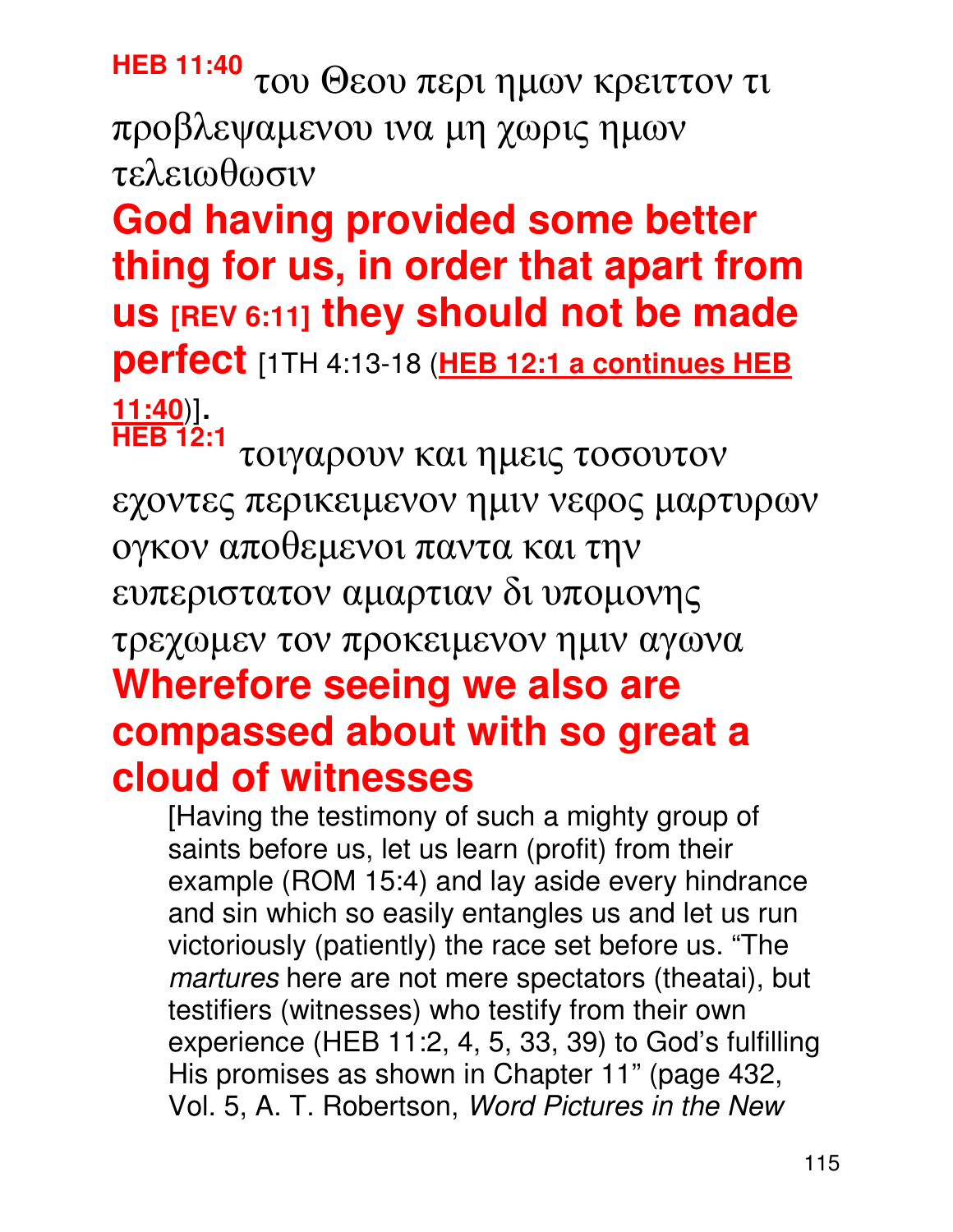Testament. **The context is vital** (i. e.) **ch. 11**. Careless and thoughtless interpretation of this verse makes the saints to become omniscient after death?! This is superstitious Romanism (that the dead "Saints" hear the prayers of those still living)! **For the Bible teaching see LUK 16:27-29 ("I have five brethren"); JOB 14 :21 (the dead are not observing activities on the Earth); HEB 12:1; ECC 9:1-10**],

#### **let us lay aside every hindrance, and the sin which does so easily entangle us, and let us run with patience the race that is set before us,**

**HEB 12:2** αφορωντες εις τον της πιστεως αρχηγον και τελειωτην ιησουν ος αντι της προκειµενης αυτω χαρας υπεµεινεν σταυρον αισχυνης καταφρονησας εν δεξια τε του θρονου του Θεου κεκαθικεν **looking to Jesus the author and finisher of our faith; Who for the joy that was set before Him endured the cross, despising the shame, and is set down at the right hand of the throne of God**.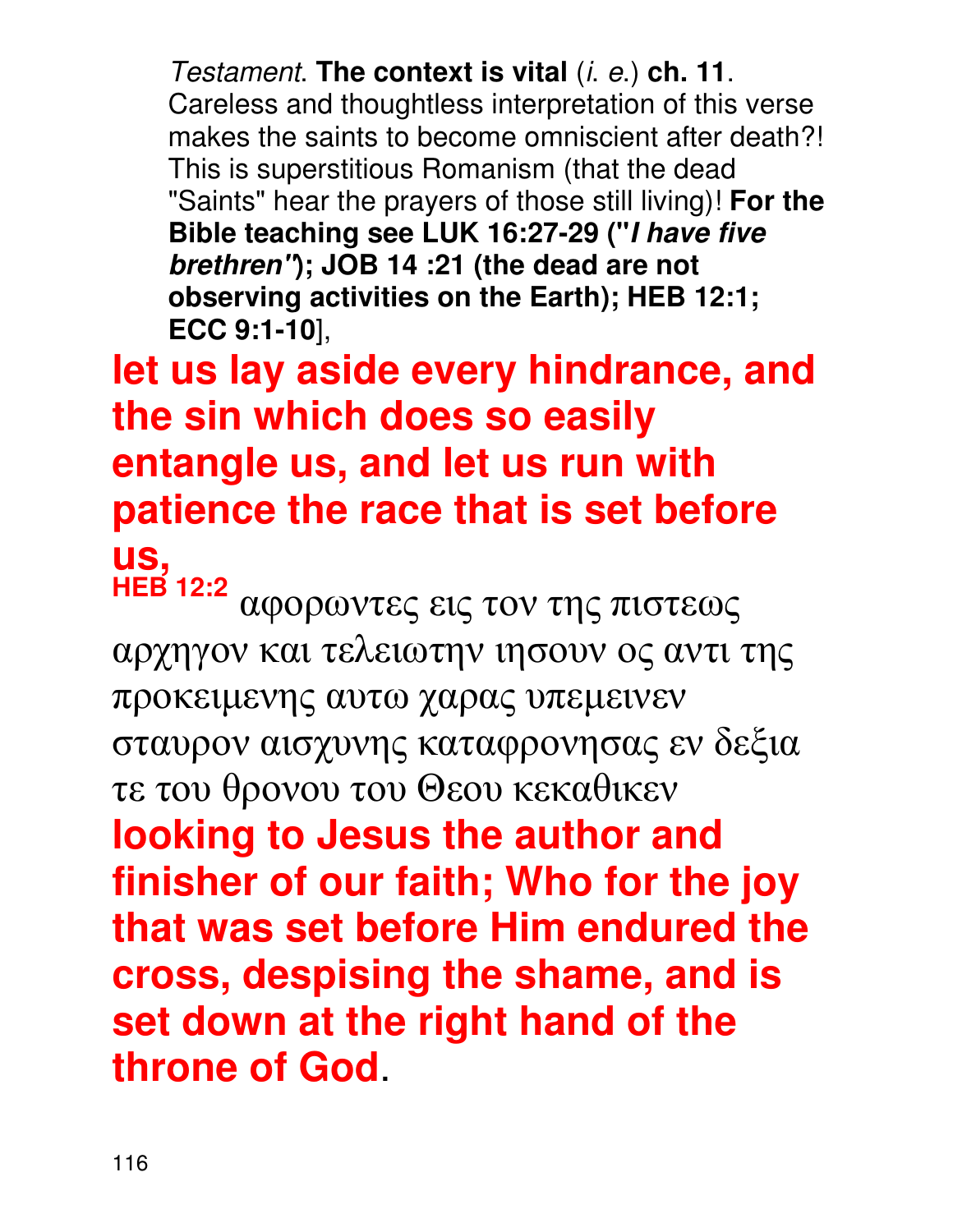**HEB 12:3** αναλογισασθε γαρ τον τοιαυτην υποµεµενηκοτα υπο των αµαρτωλων εις εαυτους αντιλογιαν ινα µη καµητε ταις

ψυχαις υµων εκλυοµενοι

### **For consider Him Who endured such hostility of sinners against Himself, lest you grow weary and faint**

[despondent] **in your souls**.

**HEB 12:4** ουπω µεχρις αιµατος αντικατεστητε προς την αµαρτιαν ανταγωνιζοµενοι You have not yet resisted to blood, struggling against sin.

**HEB 12:5** και εκλελησθε της παρακλησεως ητις υµιν ως υιοις διαλεγεται υιε µου µη ολιγωρει παιδειας κυριου µηδε εκλυου υπ αυτου ελεγχοµενος

And you have forgotten the exhortation which speaks to you as to children, "My son, despise not the chastening of the Lord, nor faint [despondent] when you are rebuked of Him:

**HEB 12:6** ον γαρ αγαπα κυριος παιδευει µαστιγοι δε παντα υιον ον παραδεχεται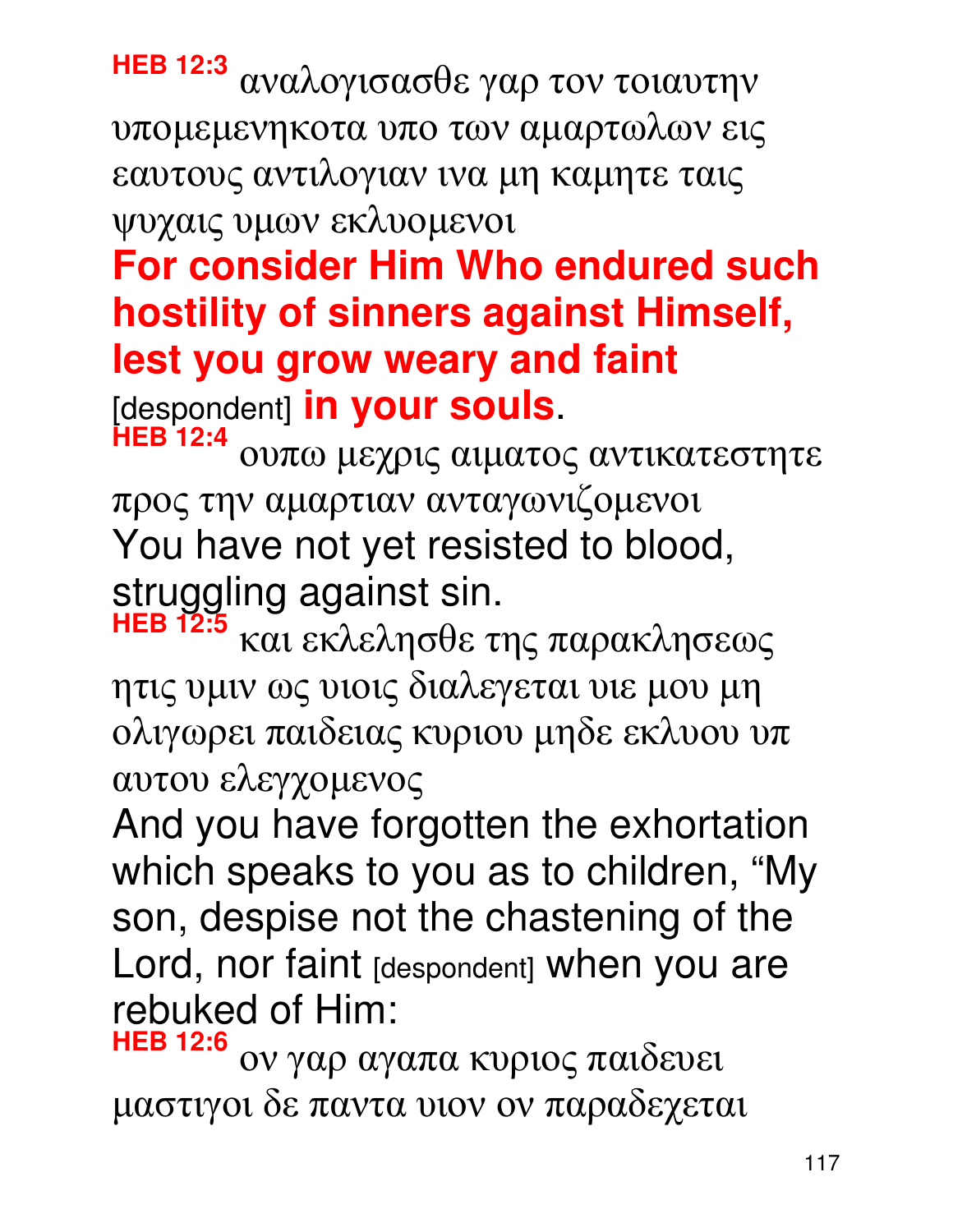### **for whom the Lord loves He chastens, and scourges every son whom He receives**. **HEB 12:7**

εις παιδειαν υποµενετε ως υιοις υµιν προσφερεται ο Θεος τις γαρ υιος ον ου παιδευει πατηρ

#### **If you endure chastening, God deals with you as with sons; for what son is he whom the father does not chasten?**

**HEB 12:8** ει δε χωρις εστε παιδειας ης µετοχοι γεγονασιν παντες αρα νοθοι και ουχ υιοι εστε

**But if you be without chastisement, whereof all** [saints] **are partakers, then you are illegitimate, and not sons**.

**HEB 12:9** ειτα τους µεν της σαρκος ηµων πατερας ειχοµεν παιδευτας και ενετρεποµεθα ου πολυ µαλλον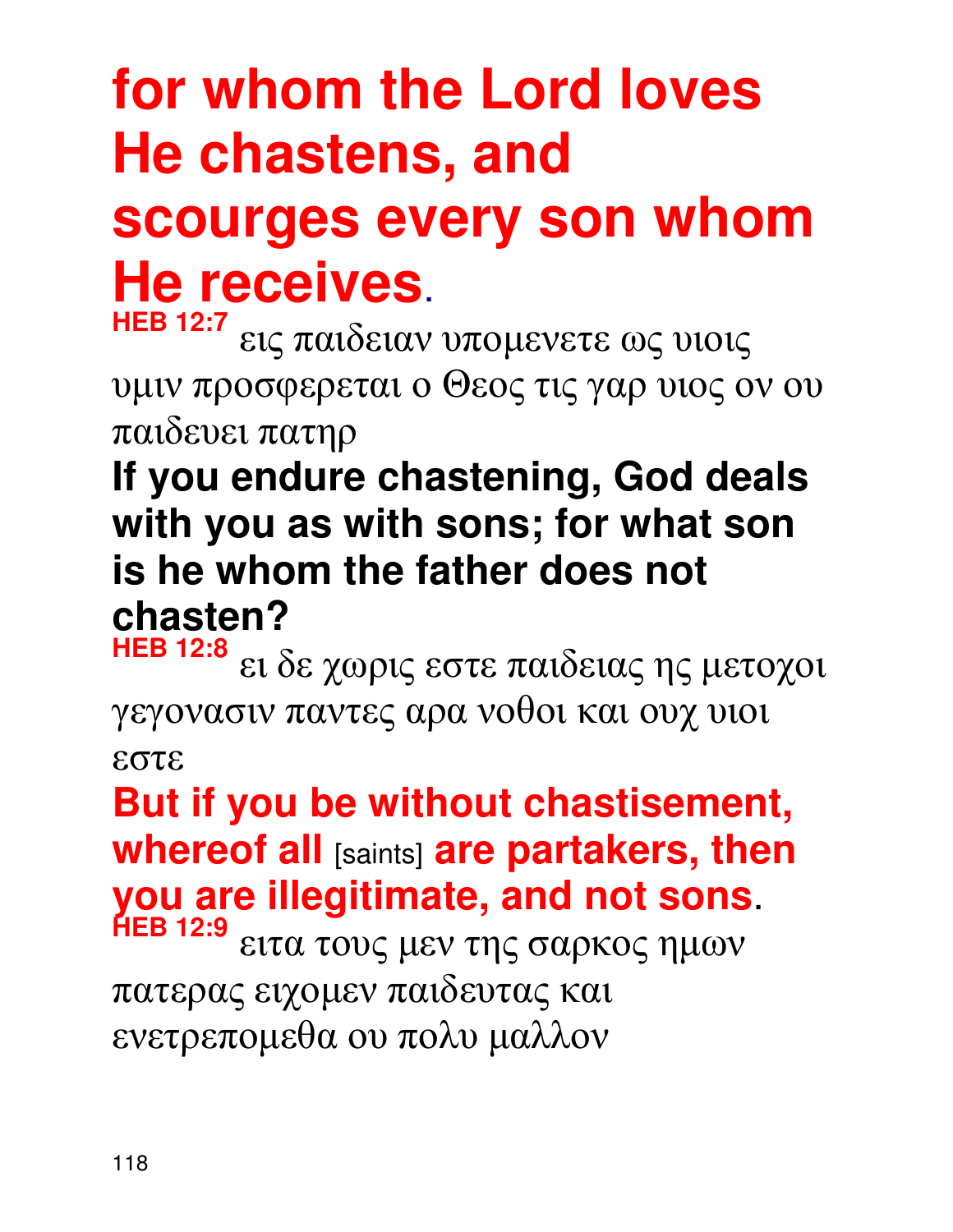υποταγησοµεθα τω πατρι των πνευµατων και ζησοµεν

Furthermore we have had fathers of our flesh who corrected us, and we gave them honor: shall we not much rather be in subjection to the Father of spirits, and live?

**HEB 12:10** οι µεν γαρ προς ολιγας ηµερας κατα το δοκουν αυτοις επαιδευον ο δε επι το συµφερον εις το µεταλαβειν της αγιοτητος αυτου

For they truly for a few days chastened us for their own pleasure; but He for our profit, that we might be partakers of His holiness.

**HEB 12:11** πασα µεν παιδεια προς µεν το παρον ου δοκει χαρας ειναι αλλα λυπης υστερον δε καρπον ειρηνικον τοις δι αυτης γεγυμνασμενοις αποδιδωσιν <mark>δικαιοσυνης</mark> **Now no chastening for the present seems to be joyous, but grievous: nevertheless afterward it yields the**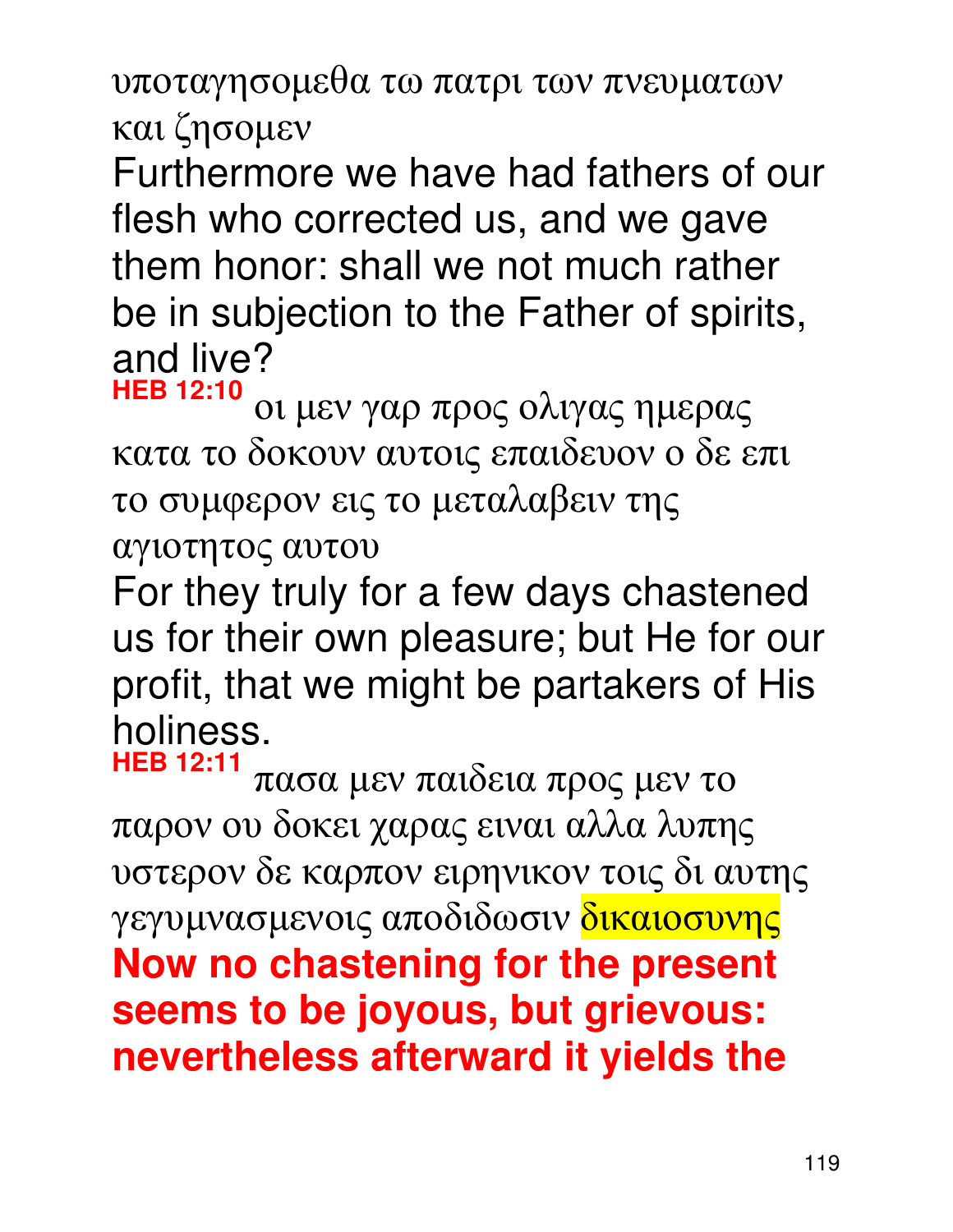#### **peaceable fruit of righteousness to those who are disciplined thereby.**

**HEB 12:12** διο τας παρειµενας χειρας και τα παραλελυµενα γονατα ανορθωσατε Wherefore lift up the hands which hang down, and the feeble knees;

**HEB 12:13** και τροχιας ορθας ποιειτε τοις ποσιν υµων ινα µη το χωλον εκτραπη ιαθη δε µαλλον

and make straight paths for your feet, lest that which is lame be turned out of the way; but let it rather be healed.

**HEB 12:14** ειρηνην διωκετε µετα παντων και τον αγιασµον ου χωρις ουδεις οψεται τον κυριον

# **Follow peace with all men, and holiness, without which no**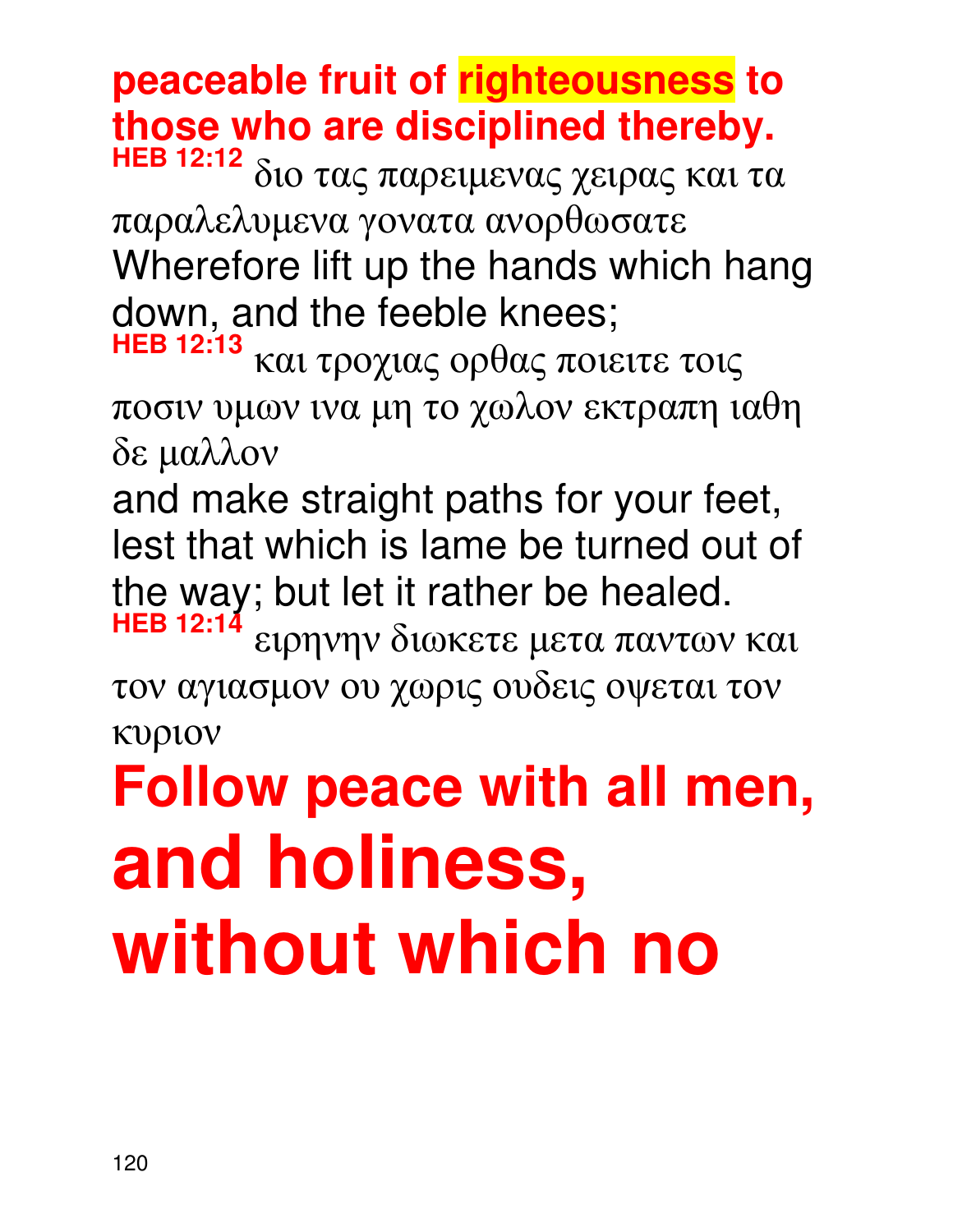# **man shall see the Lord:**

**HEB 12:15** επισκοπουντες µη τις υστερων απο της χαριτος του Θεου µη τις ριζα πικριας ανω φυουσα ενοχλη και δι αυτης µιανθωσιν οι πολλοι

Looking diligently lest any man fail from the grace of God; lest any root of bitterness springing up trouble you, and thereby many be defiled;

**HEB 12:16** µη τις πορνος η βεβηλος ως Eσαυ ος αντι βρωσεως µιας απεδετο τα

πρωτοτοκια εαυτου

lest there be any fornicator, or profane person, as Esau, who for one morsel of food sold his birthright.

**HEB 12:17** ιστε γαρ οτι και µετεπειτα θελων κληρονοµησαι την ευλογιαν απεδοκιµασθη µετανοιας γαρ τοπον ουχ ευρεν καιπερ µετα δακρυων εκζητησας αυτην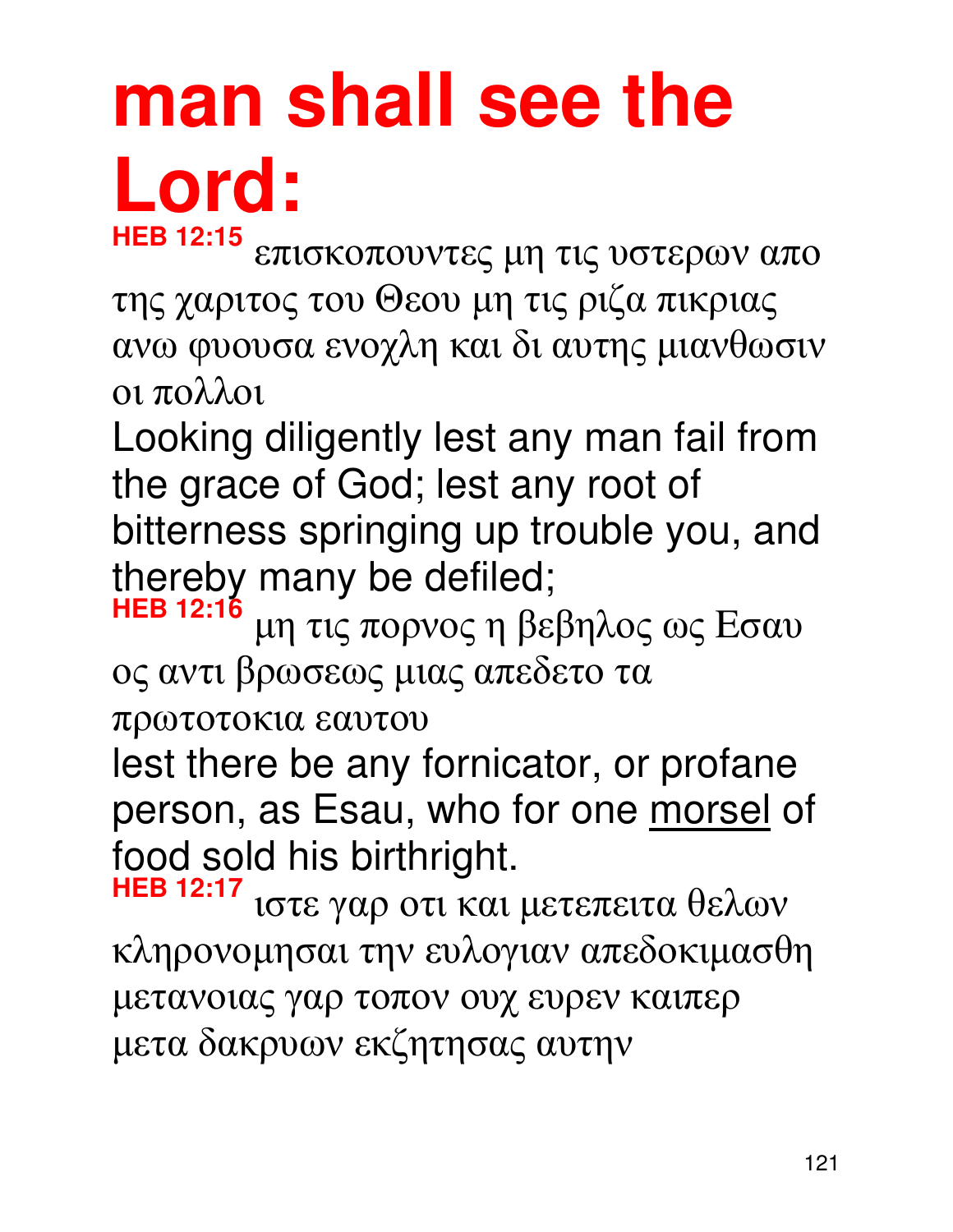For you know how that afterward, when he would have inherited the blessing, he was rejected: for he found no place of repentance, though he sought it carefully with tears.

**HEB 12:18** ου γαρ προσεληλυθατε ψηλαφωµενω και κεκαυµενω πυρι και γνοφω και ζοφω και θυελλη

For you are not come to the mount that might be touched, and that burned with fire, nor to blackness, and darkness, and tempest,

**HEB 12:19** και σαλπιγγος ηχω και φωνη ρηµατων ης οι ακουσαντες παρητησαντο προστεθηναι αυτοις λογον

and the sound of a trumpet, and the voice of words; which voice those who heard entreated that the word should not be spoken to them any more: **HEB 12:20**

ουκ εφερον γαρ το διαστελλοµενον καν θηριον θιγη του ορους λιθοβοληθησεται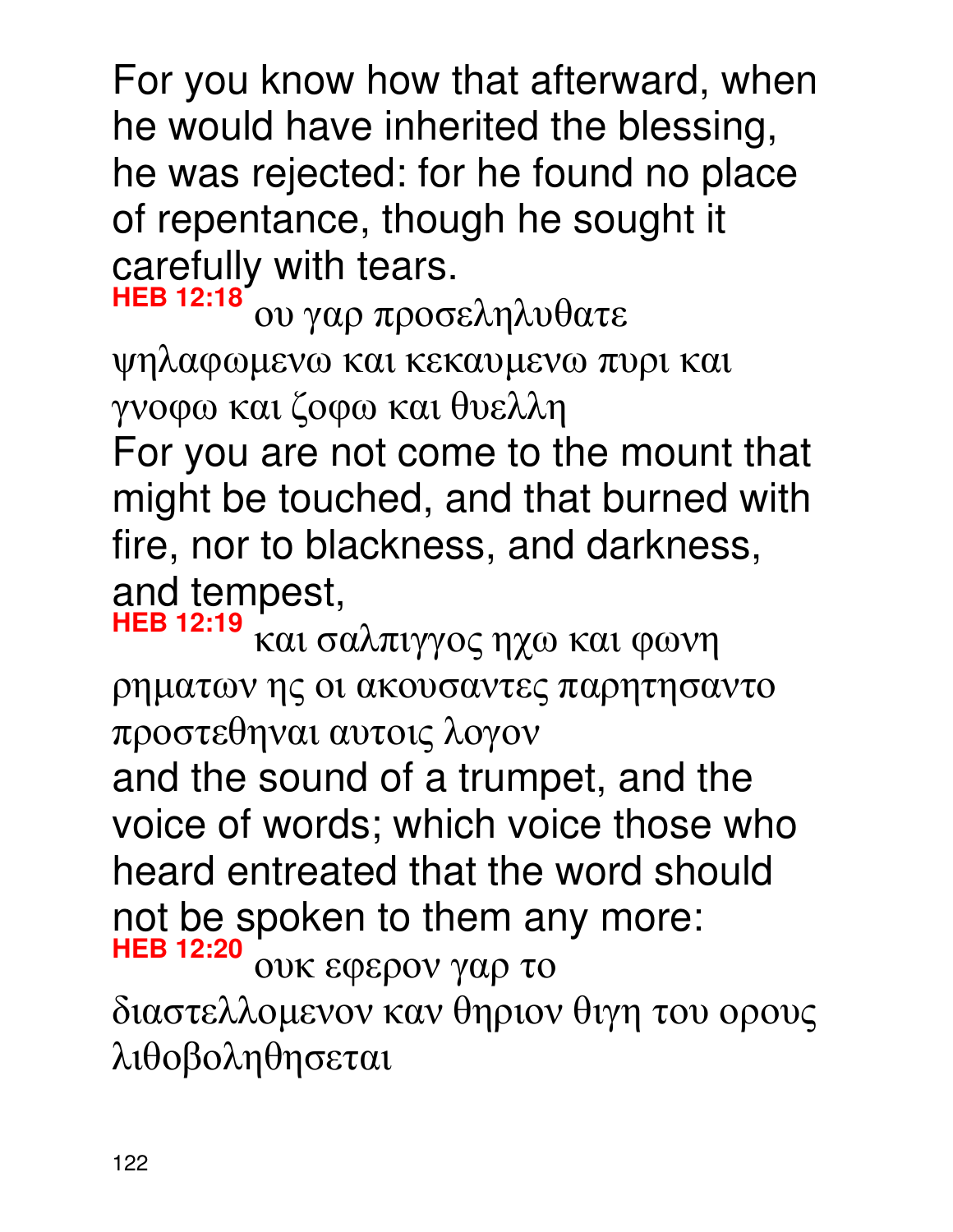(for they could not endure that which was commanded, And if so much as a beast touch the mountain, it shall be stoned, or thrust through with a dart: **HEB 12:21** και ουτως φοβερον ην το

φανταζοµενον Mωυσης ειπεν εκφοβος ειµι και εντροµος

and so terrible was the sight, that Moses said, I exceedingly fear and tremble:)<br>HEB 12:22

**HEB 12:22** αλλα προσεληλυθατε Zιων ορει και πολει Θεου ζωντος ιερουσαληµ επουρανιω και µυριασιν αγγελων but you are come to mount Zion, and to the city of the living God, the heavenly Jerusalem ["the bride" see REV 21:9, 3 - ?], and to an innumerable company of angels, **HEB 12:23** πανηγυρει και εκκλησια

πρωτοτοκων απογεγραµµενων εν ουρανοις και κριτη Θεω παντων και πνευµασιν δικαιων τετελειωµενων

to the general assembly and church of the firstborn, which are written in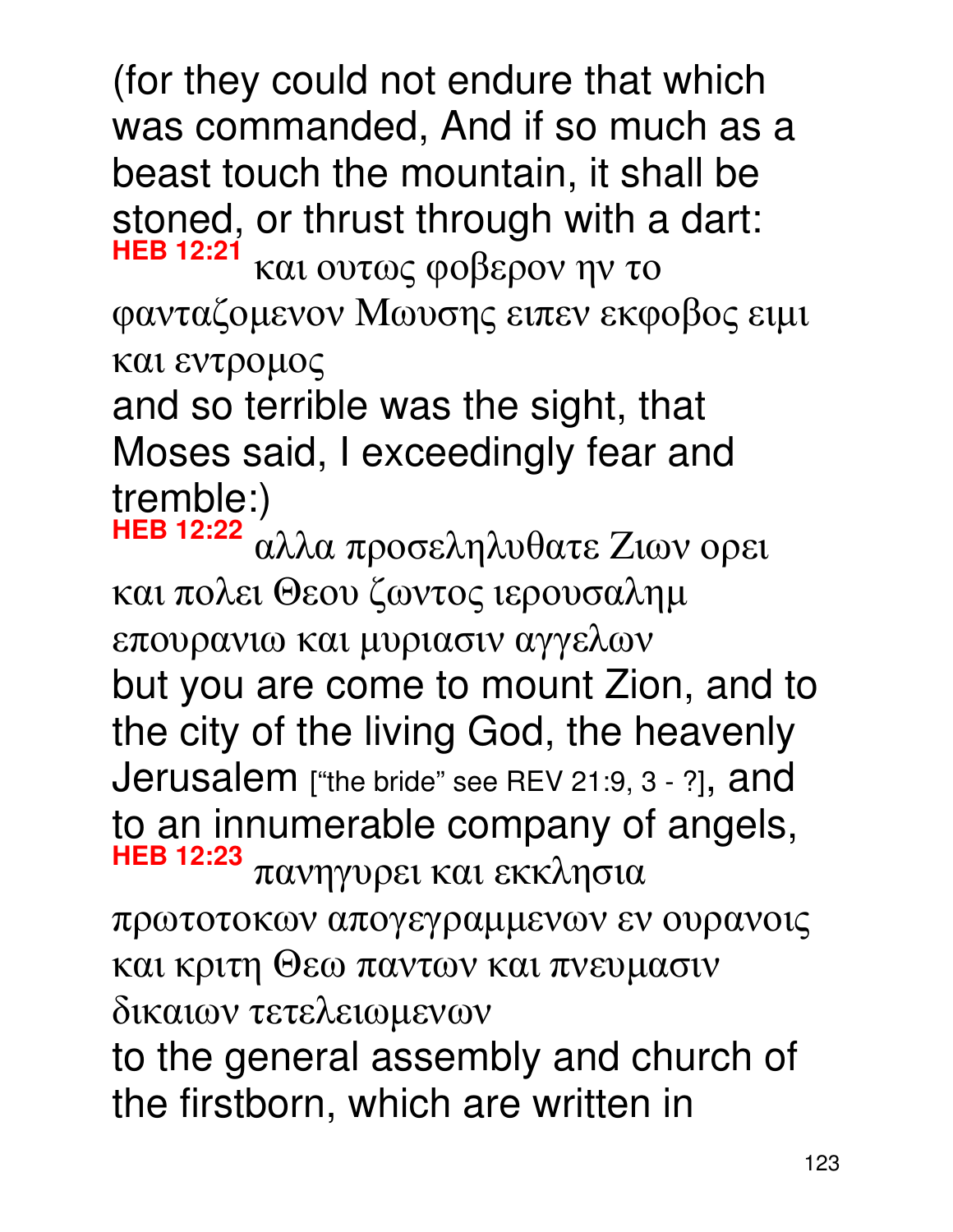Heaven, and to God the Judge of all, and to the spirits of righteous men made perfect,

**HEB 12:24** και <mark>διαθηκης νεας</mark> μεσιτη Ιησου και αιµατι ραντισµου κρειττον λαλουντι παρα τον Aβελ

and to Jesus the mediator of the new testament, and to the blood of sprinkling, that speaks better things than that of Abel.

**HEB 12:25** βλεπετε µη παραιτησησθε τον λαλουντα ει γαρ εκεινοι ουκ εξεφυγον επι γης παραιτησαµενοι τον χρηµατιζοντα πολυ µαλλον ηµεις οι τον απ ουρανων αποστρεφοµενοι

See that you refuse not Him Who speaks. For if they escaped not who refused Him Who spoke on Earth, much more shall not we escape, if we turn away from Him Who speaks from Heaven:

**HEB 12:26** ου η φωνη την γην εσαλευσεν τοτε νυν δε επηγγελται λεγων ετι απαξ εγω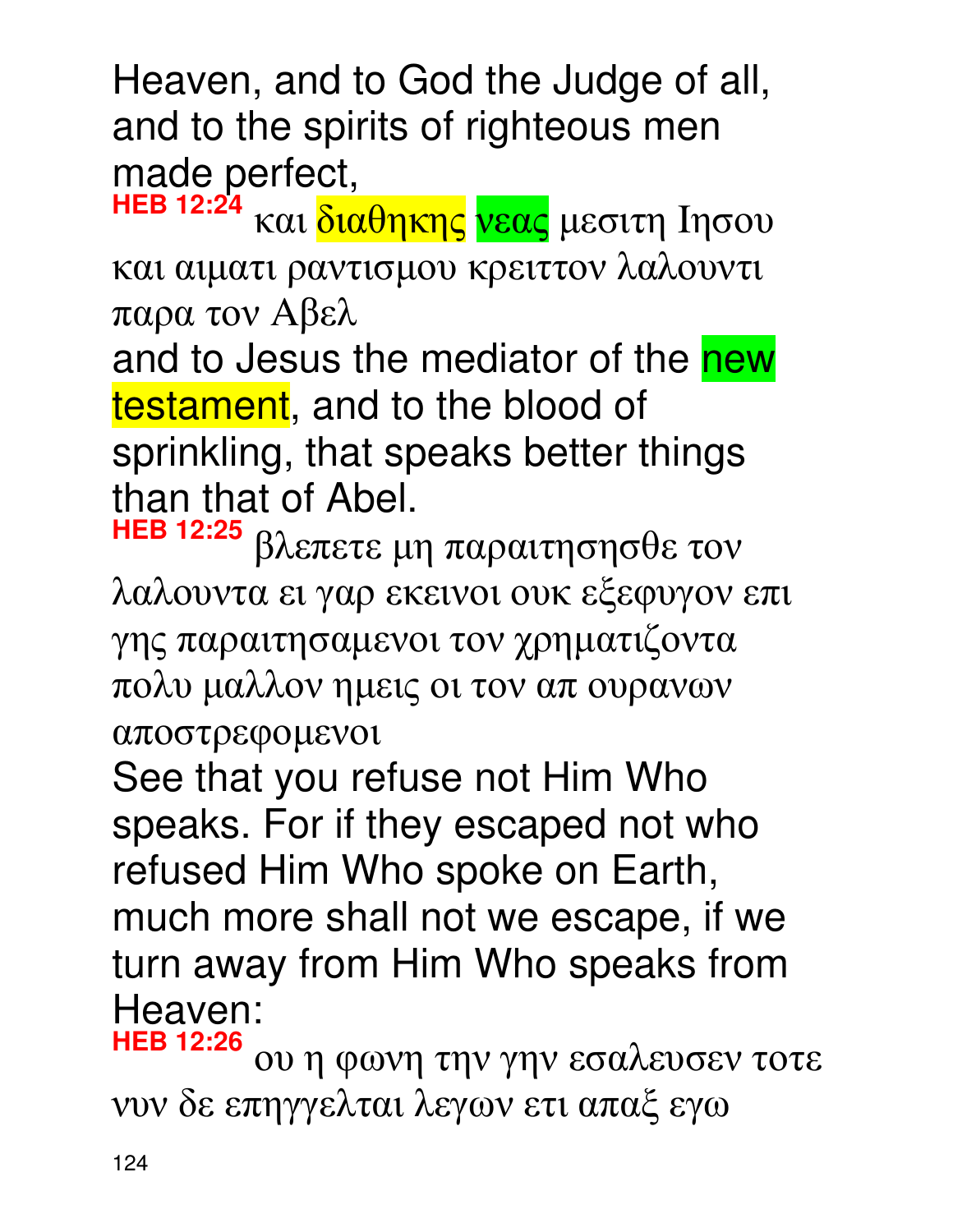σεισω ου µονον την Gην αλλα και τον

Oυρανον

Whose voice then shook the Earth: but now He has promised, saying, "Yet once more I shake not the Earth only, but also the Heaven."

**HEB 12:27** το δε ετι απαξ δηλοι την των σαλευοµενων µεταθεσιν ως πεποιηµενων ινα µεινη τα µη σαλευοµενα

And this word, "Yet once more, signifies the removing of those things that are shaken, as of things that are made, that those things which cannot be shaken may remain.

**HEB 12:28** διο βασιλειαν ασαλευτον παραλαµβανοντες εχωµεν χαριν δι ης λατρευωµεν ευαρεστως τω Θεω µετα ευλαβειας και δεους

Wherefore we receiving a **Kingdom** which cannot be moved, let us have grace, whereby we may serve God acceptably with reverence and godly fear: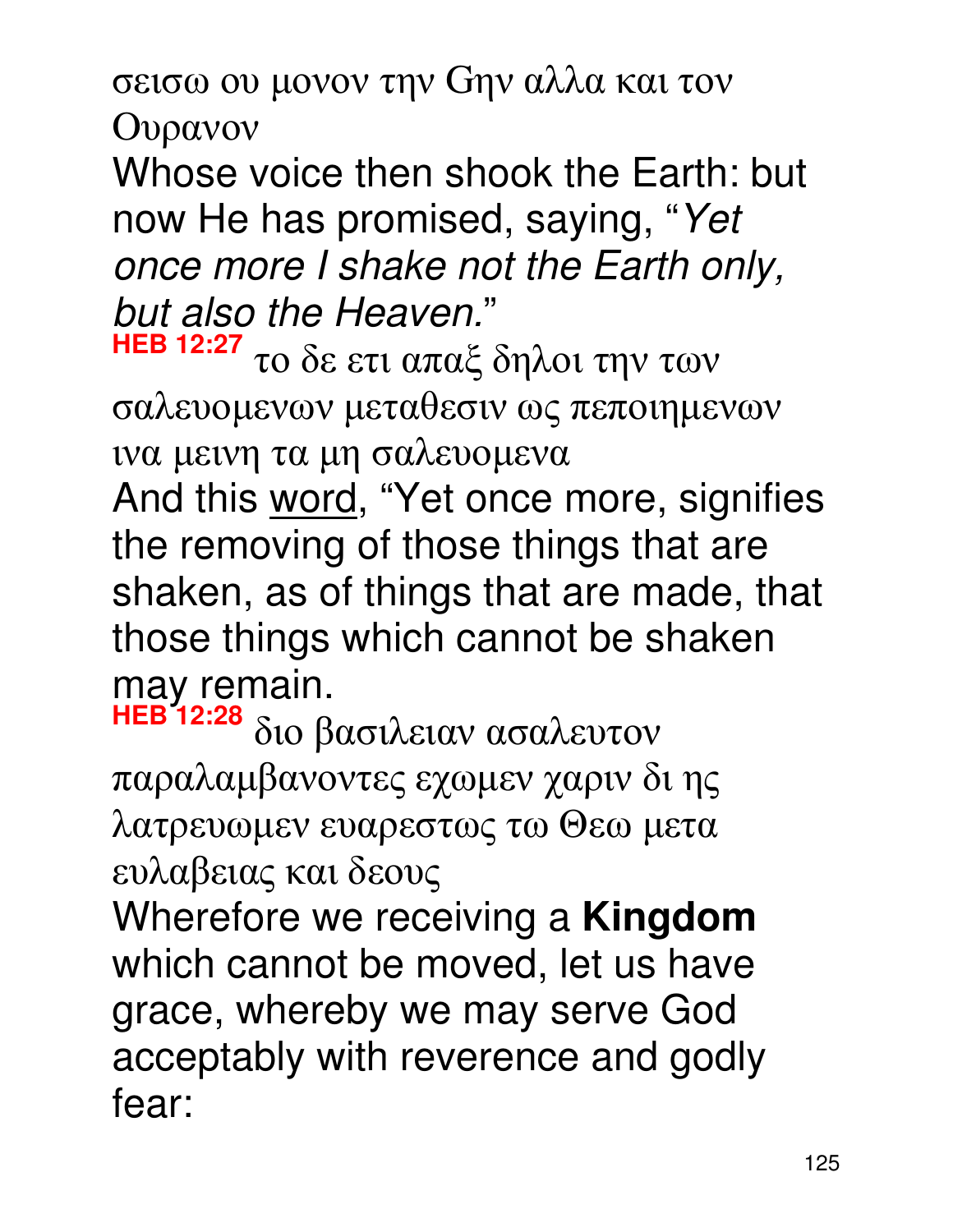**HEB 12:29** και γαρ ο Θεος ηµων πυρ καταναλισκον

For our God is a consuming fire. **HEB 13:1** η φιλαδελφια µενετω

Let brotherly love remain.

**HEB 13:2** της φιλοξενιας µη επιλανθανεσθε δια ταυτης γαρ ελαθον τινες ξενισαντες αγγελους

### **Be not forgetful to entertain strangers: for thereby some have entertained angels unawares.**

**HEB 13:3** µιµνησκεσθε των δεσµιων ως συνδεδεµενοι των κακουχουµενων ως και αυτοι οντες εν σωµατι

### **Remember those who are in bonds, as bound with them; and those who suffer adversity, as being yourselves also in the body.**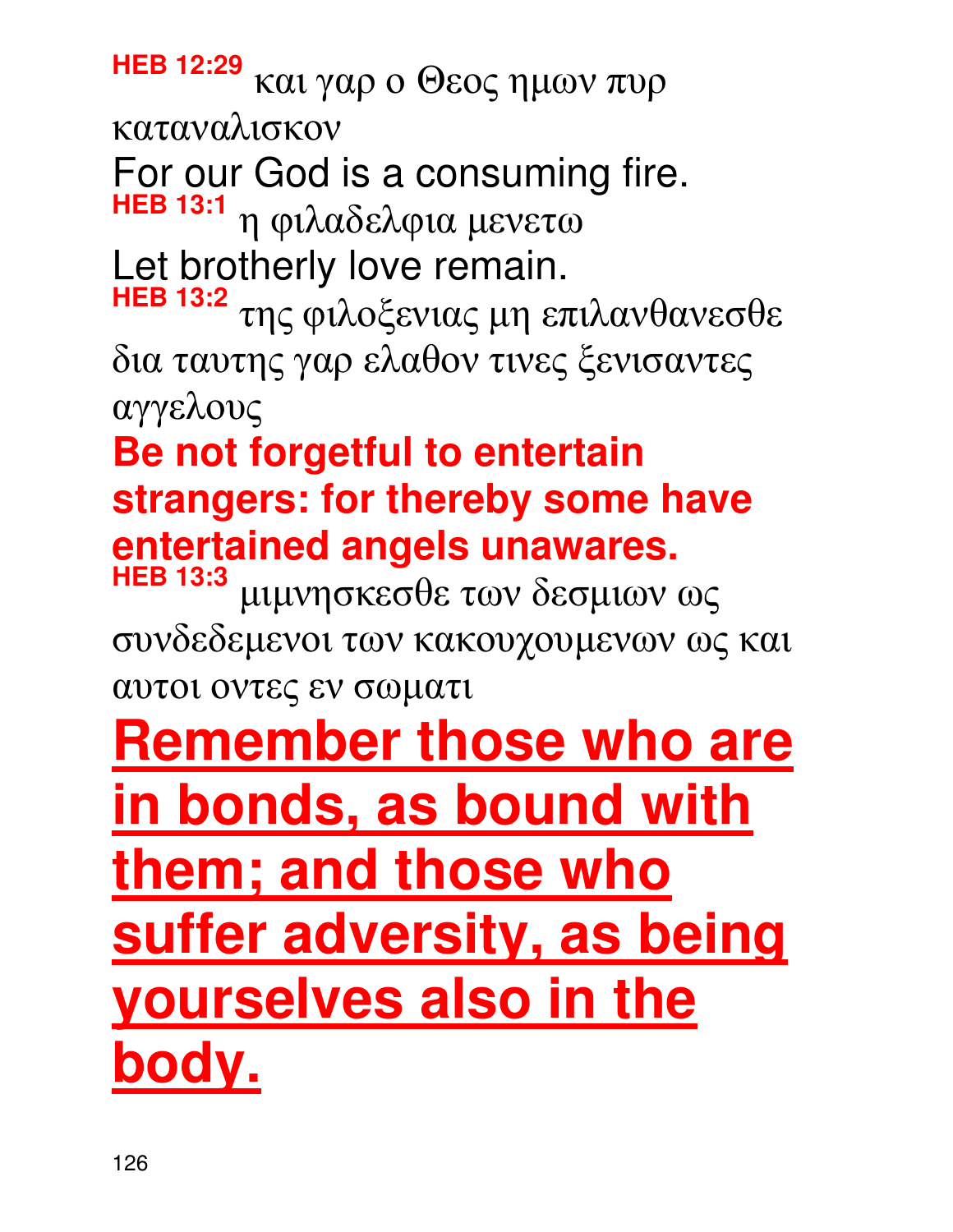**HEB 13:4** τιµιος ο γαµος εν πασιν και η κοιτη αµιαντος πορνους γαρ και µοιχους κρινει ο Θεος

## **Marriage is honorable in all, and the bed undefiled: but whoremongers and adulterers God will judge**.

**HEB 13:5** αφιλαργυρος ο τροπος αρκουµενοι τοις παρουσιν αυτος γαρ ειρηκεν ου µη σε ανω ουδ ου µη σε εγκαταλιπω

**Let your manner of life be without covetousness; and be content with such things as you have: for He has said,** I will never leave you, nor forsake you**.** 

**HEB 13:6** ωστε θαρρουντας ηµας λεγειν κυριος εµοι βοηθος ου φοβηθησοµαι τι ποιησει µοι ανθρωπος

# **So that we may boldly say, The**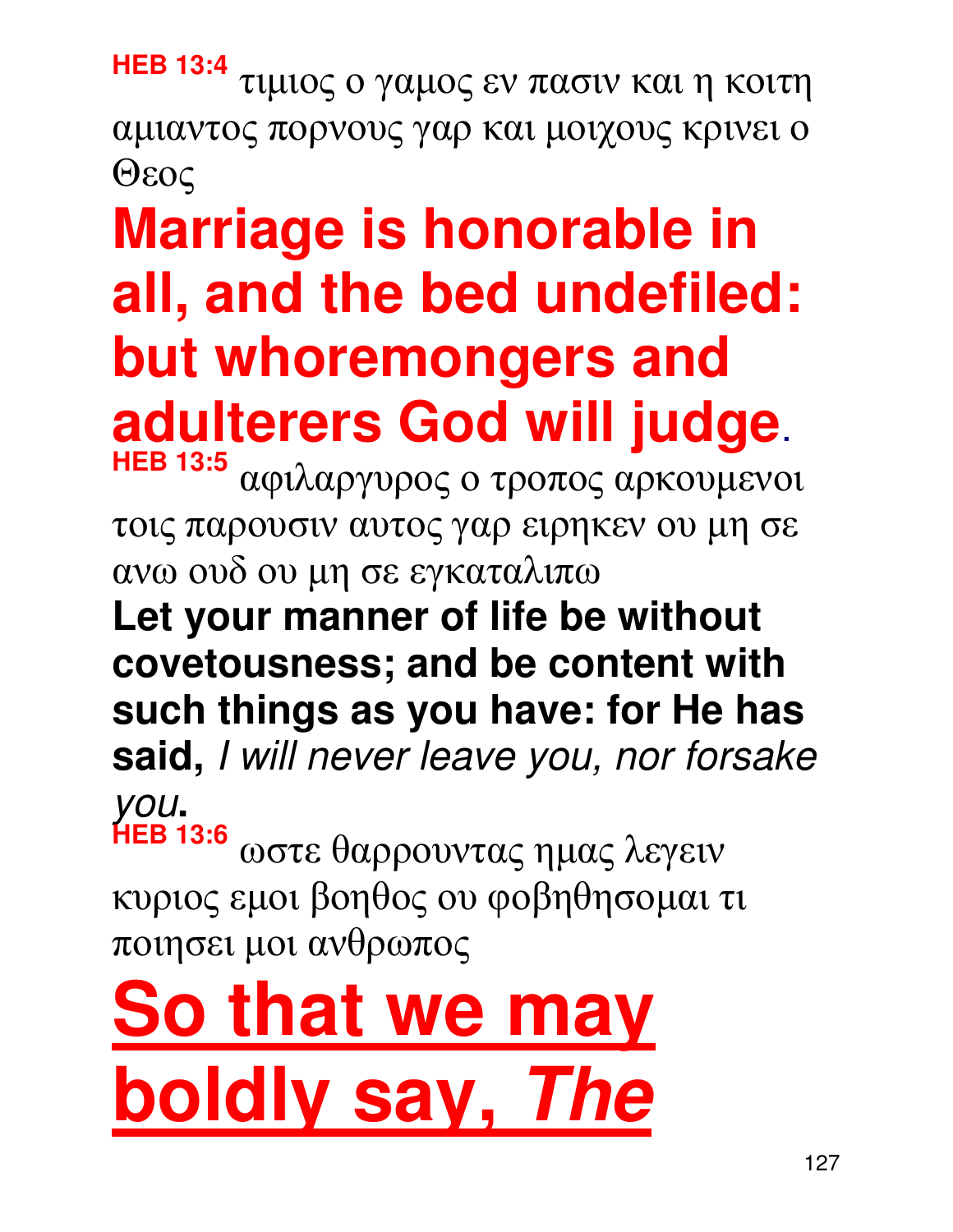# **Lord is my helper, and I will not fear what man will do to**



µνηµονευετε των ηγουµενων υµων οιτινες ελαλησαν υµιν τον λογον του Θεου ων αναθεωρουντες την εκβασιν της αναστροφης µιµεισθε την πιστιν Remember those who have the rule over you, **who have spoken to you the word of God**: whose faith follow, **CONSIDERING THE END OF THEIR MANNER OF LIFE**.

**HEB 13:8** ιησους χριστος εχθες και σηµερον ο αυτος και εις τους αιωνας Jesus Christ the same yesterday, today and forever.<br>HEB 13:9  $_{S_1S_0V_1}$ 

**HEB 13:9** διδαχαις ποικιλαις και ξεναις µη παραφερεσθε καλον γαρ χαριτι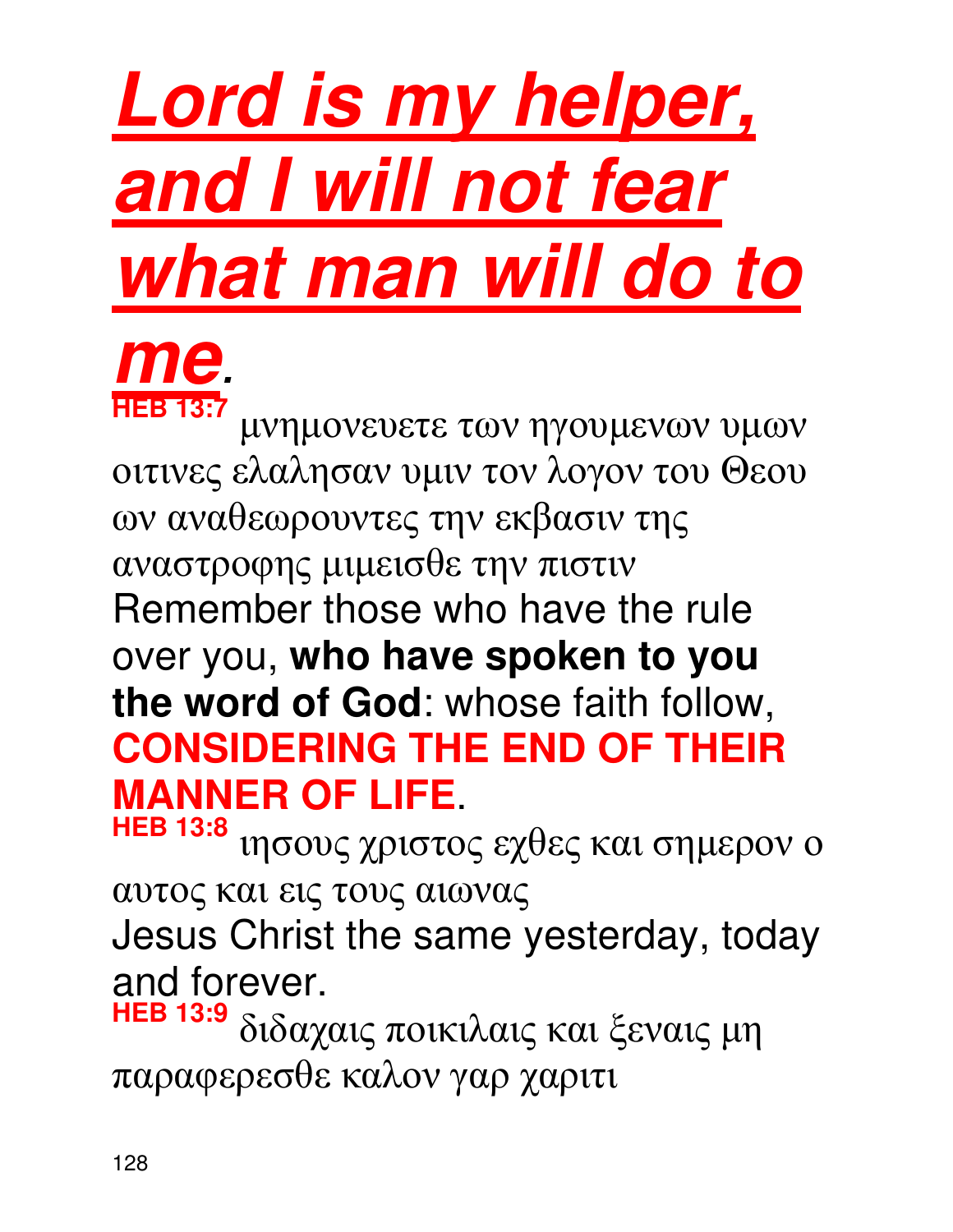βεβαιουσθαι την καρδιαν ου βρωµασιν εν οις ουκ ωφεληθησαν οι περιπατουντες Be not carried about with diverse and strange doctrines. For it is a good thing that the heart be established with grace; not with foods, which have not profited those who have been occupied therein.

**HEB 13:10** εχοµεν θυσιαστηριον εξ ου φαγειν ουκ εχουσιν εξουσιαν οι τη σκηνη λατρευοντες

We have an altar, whereof they have no right to eat who serve the tabernacle.

**HEB 13:11** ων γαρ εισφερεται ζωων το αιµα περι αµαρτιας εις τα αγια δια του αρχιερεως τουτων τα σωµατα κατακαιεται εξω της παρεµβολης

For the bodies of those beasts, whose blood is brought into the sanctuary by the high priest for sin, are burned without the camp.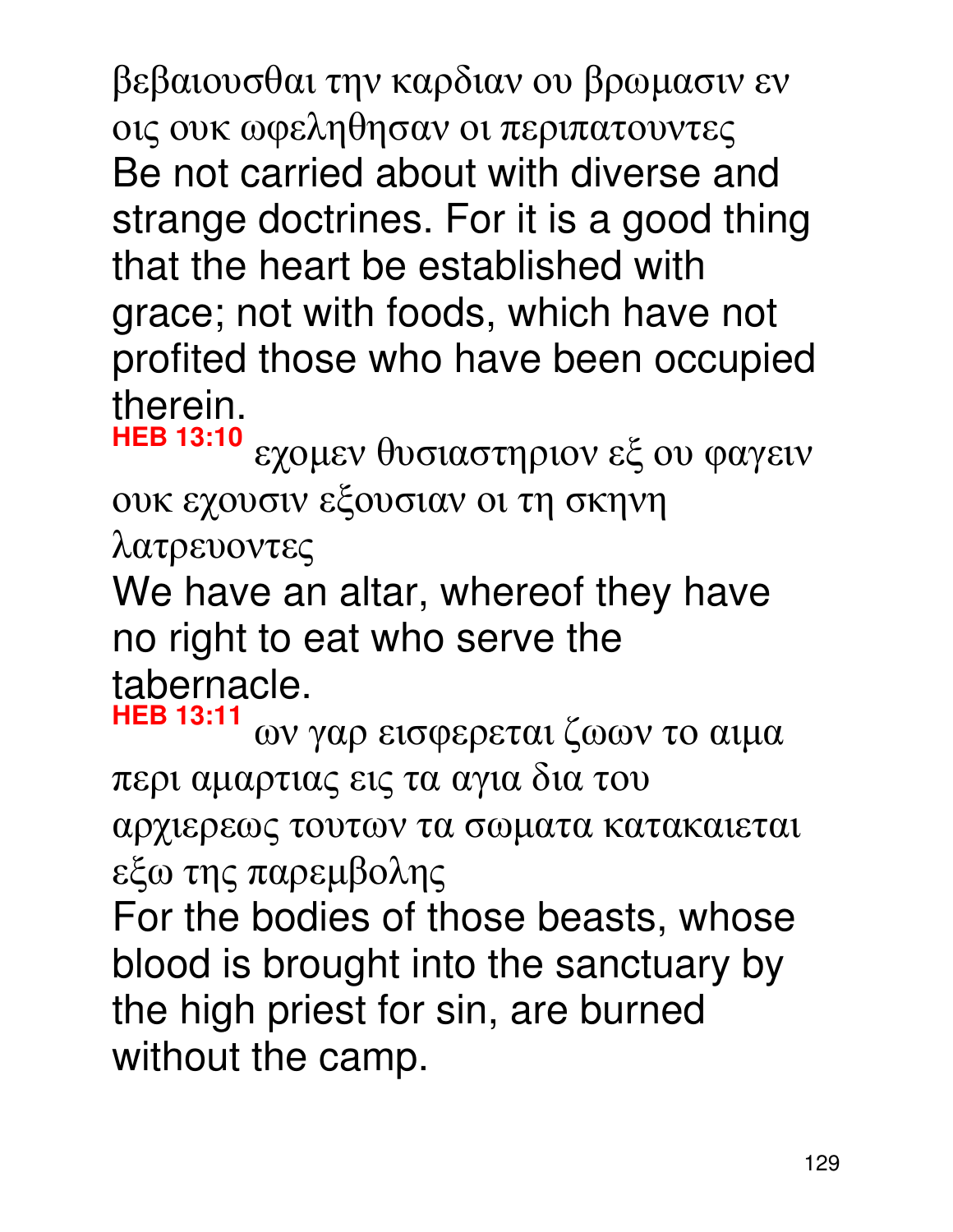**HEB 13:12** διο και ιησους ινα αγιαση δια του ιδιου αιµατος τον λαον εξω της πυλης επαθεν

## **Wherefore Jesus also, that He might sanctify the people with His own blood, suffered without the gate.**

**HEB 13:13** τοινυν εξερχωµεθα προς αυτον εξω της παρεµβολης τον ονειδισµον αυτου φεροντες

## **Let us go forth therefore to Him without the camp, bearing His reproach**.

**HEB 13:14** ου γαρ εχοµεν ωδε µενουσαν πολιν αλλα την µελλουσαν επιζητουµεν **For we have here no continuing city but we seek one to come**.

**HEB 13:15** δι αυτου αναφερωµεν θυσιαν αινεσεως δια παντος τω Θεω τουτ εστιν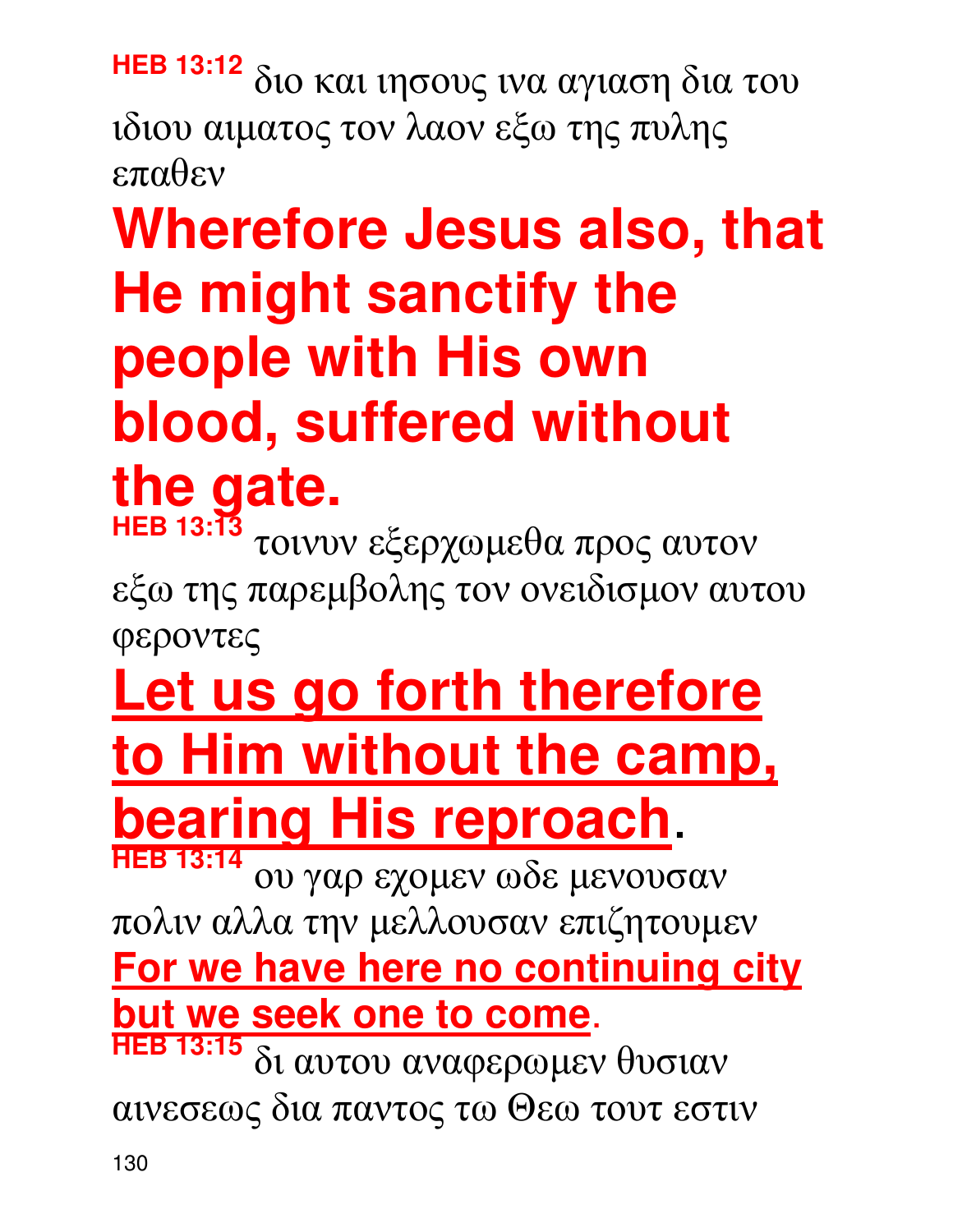καρπον χειλεων οµολογουντων τω ονοµατι αυτου

#### **Through Him let us offer the sacrifice of praise to God continually, that is, the fruit of our lips giving thanks to His name.**

**HEB 13:16** της δε ευποιιας και κοινωνιας µη επιλανθανεσθε τοιαυταις γαρ θυσιαις ευαρεστειται ο Θεος

But to do good and to sharing forget not: for with such sacrifices God is well pleased.<br>HEB 13:17

**HEB 13:17** πειθεσθε τοις ηγουµενοις υµων και υπεικετε αυτοι γαρ αγρυπνουσιν υπερ των ψυχων υµων ως λογον αποδωσοντες ινα µετα χαρας τουτο ποιωσιν και µη στεναζοντες αλυσιτελες γαρ υµιν τουτο **Obey those who have the rule over you, and submit yourselves: for they watch for your souls, as those who must give account, that they may do it with joy, and not with grief: for that is unprofitable for you.**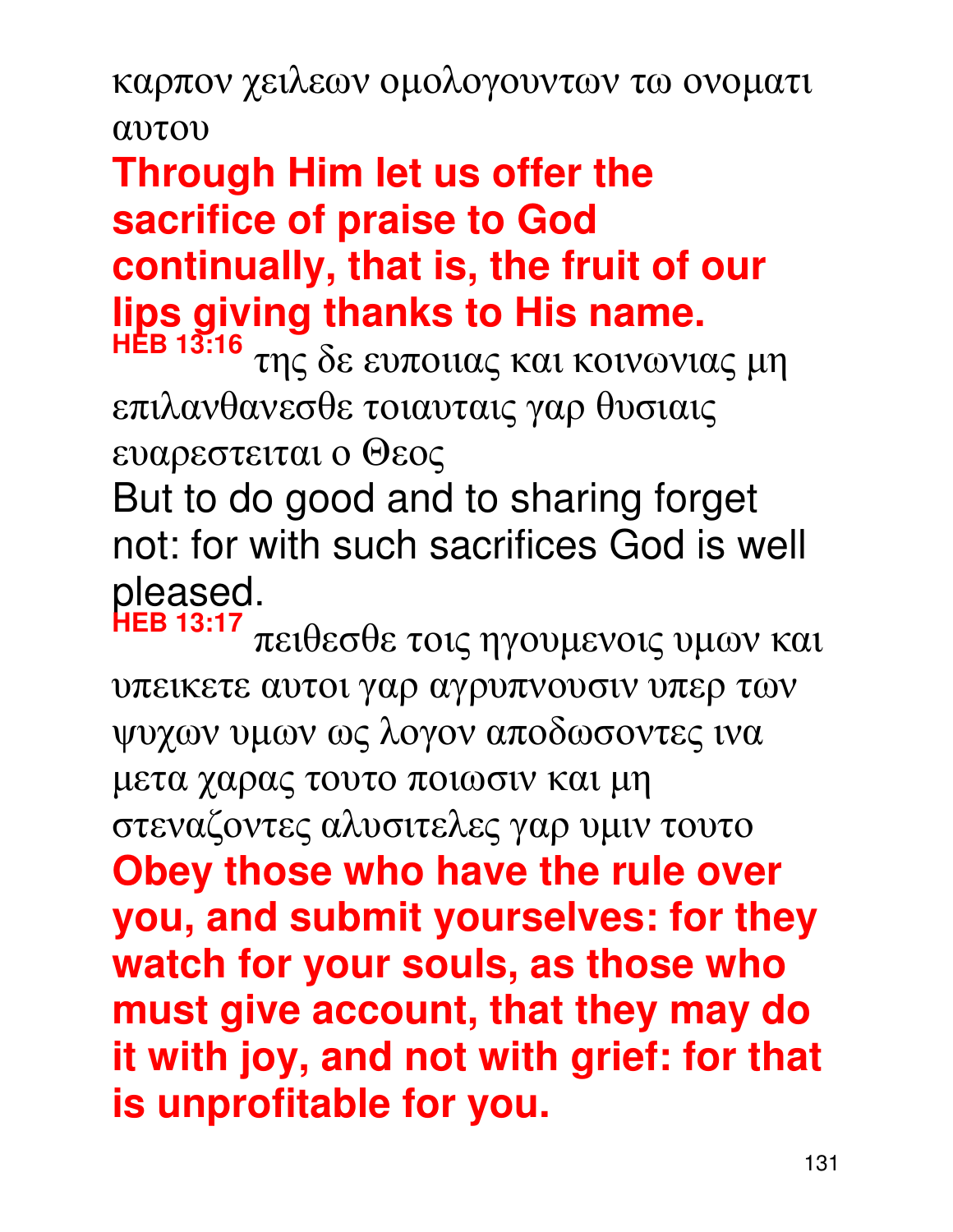# **NOW THE GOD OF PEACE, THAT BROUGHT AGAIN FROM THE DEAD**

**HEB 13:20** ο δε Θεος της ειρηνης ο αναγαγων εκ νεκρων τον ποιµενα των προβατων τον μεγαν εν αιματι διαθηκης αιωνιου τον κυριον ηµων ιησουν

**HEB 13:19** περισσοτερως δε παρακαλω τουτο ποιησαι ινα ταχιον αποκατασταθω υµιν But I beseech you the rather to do this, in order that I may be restored to you sooner.

**HEB 13:18** προσευχεσθε περι ηµων πειθοµεθα γαρ οτι καλην συνειδησιν εχοµεν εν πασιν καλως θελοντες αναστρεφεσθαι Pray for us: for we trust we have a good conscience, in all things willing to live honestly.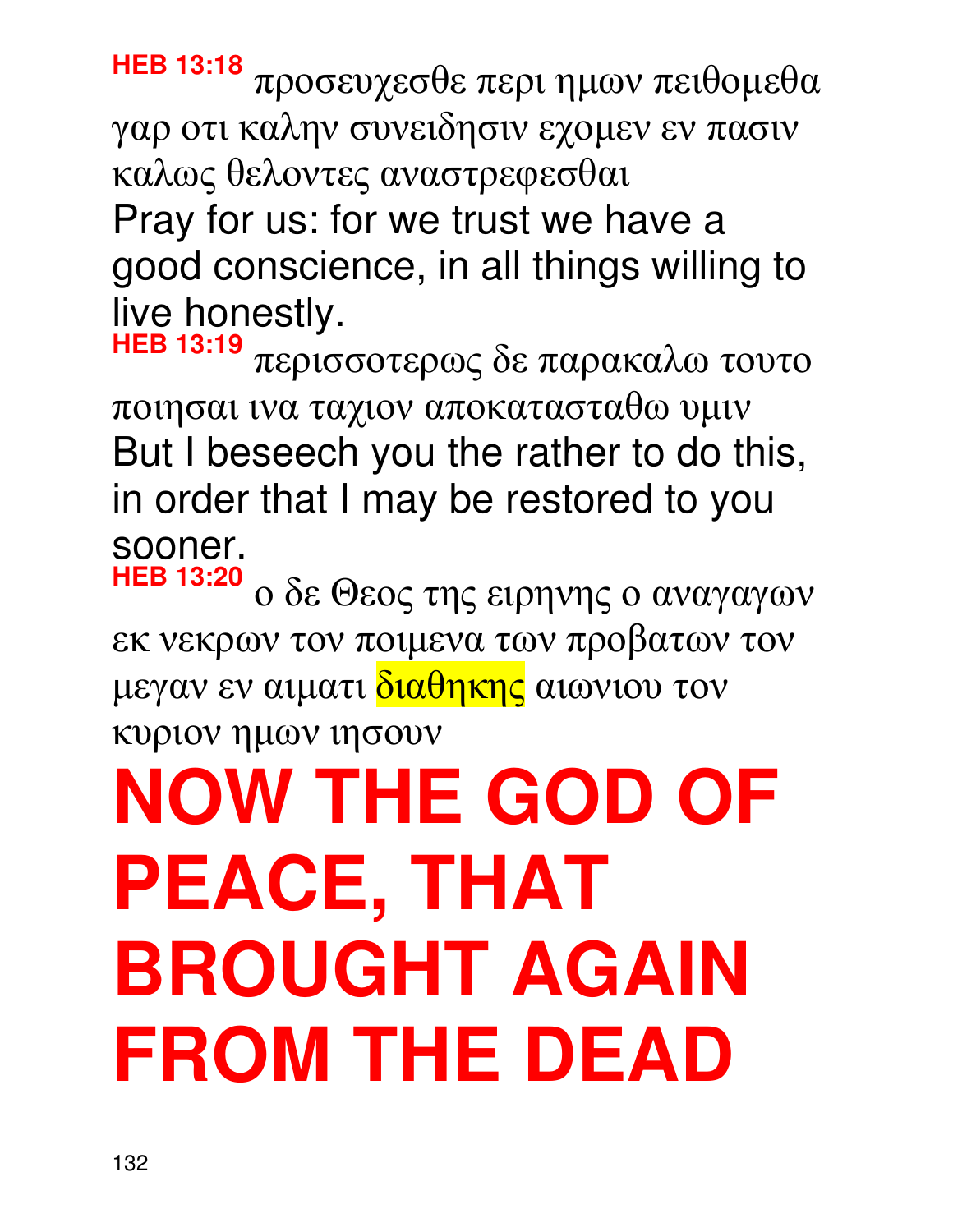## **OUR LORD JESUS, THAT GREAT SHEPHERD OF THE SHEEP, THROUGH THE BLOOD OF THE EVERLASTING TESTAMENT, HEB 13:21**

καταρτισαι υµας εν παντι αγαθω εις το ποιησαι το θεληµα αυτου ποιων εν ηµιν το ευαρεστον ενωπιον αυτου δια ιησου χριστου ω η δοξα εις τους αιωνας των αιωνων αµην

**MAKE YOU PERFECT IN EVERY GOOD WORK TO DO HIS WI WORKING IN YOU THAT WHICH IS WELL PLEASING IN HIS SIGHT, THROUGH JESUS CHRIST; TO**